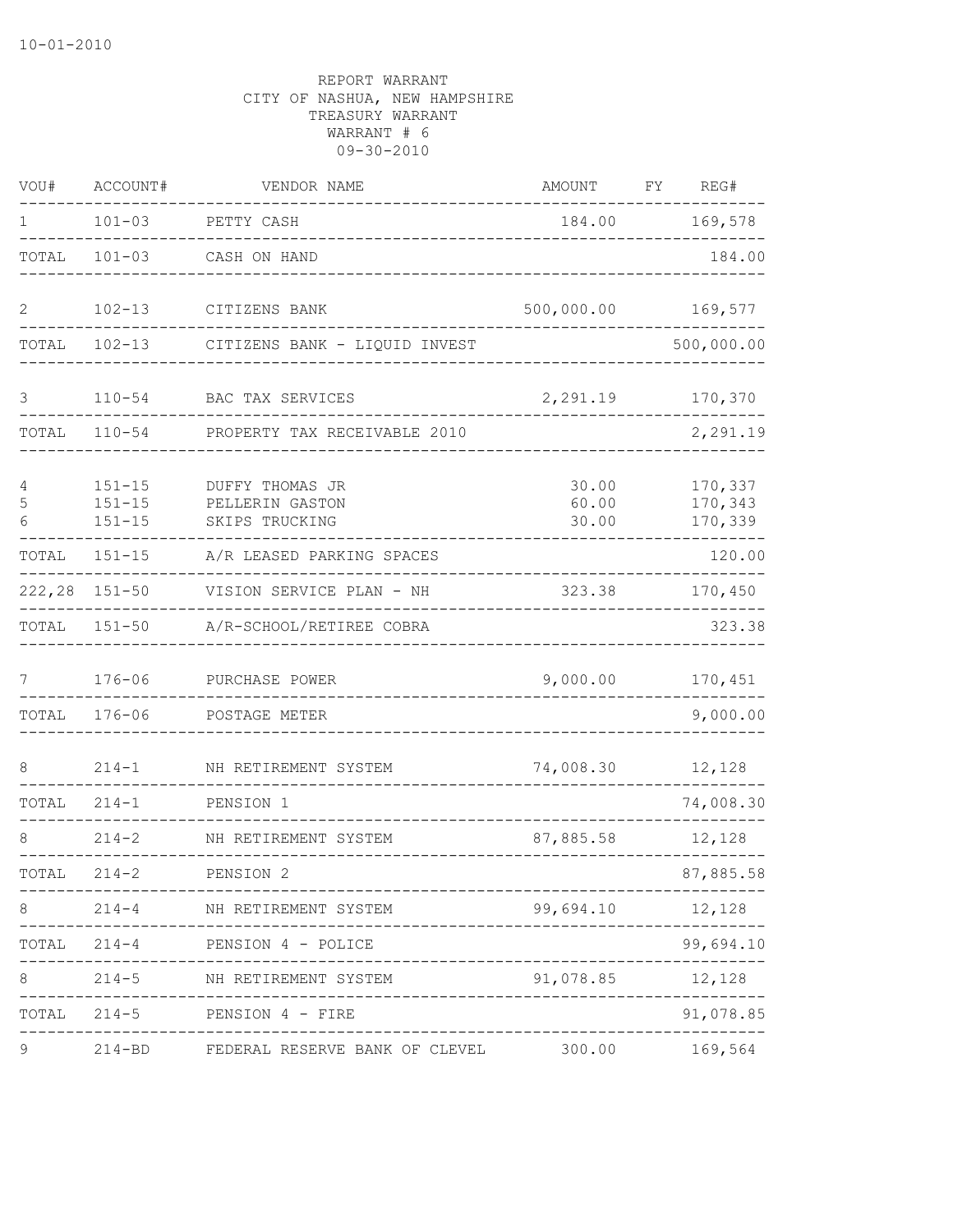| VOU#                  | ACCOUNT#             | VENDOR NAME                                                                                          | AMOUNT FY REG#                    |                    |
|-----------------------|----------------------|------------------------------------------------------------------------------------------------------|-----------------------------------|--------------------|
| 10 <sup>°</sup><br>11 |                      | 214-BD FEDERAL RESERVE BANK OF CLEVEL<br>214-BD FEDERAL RESERVE BANK OF CLEVEL<br>------------------ | 100.00<br>50.00                   | 169,570<br>169,576 |
| TOTAL                 |                      | 214-BD BONDS DEDUCTION                                                                               |                                   | 450.00             |
| 12                    | $214 - DC$           | ALLEN STACEY L                                                                                       | 384.62                            | 169,998            |
| 13                    | $214 - DC$           | ANDERSON RYAN                                                                                        | 1,620.00                          | 169,821            |
| 14                    | $214 - DC$           | BATTISTELLI ERIC C                                                                                   | 288.48                            | 170,301            |
| 15                    | $214 - DC$           | BUCACCI MICHELLE                                                                                     | 384.62                            | 170,245            |
| 16                    | $214-DC$             | COTE KEITH                                                                                           | 384.62                            | 169,818            |
| 17                    | $214 - DC$           | DAVIDSON PATRICIA                                                                                    | 300.00                            | 169,855            |
| 18                    | $214-DC$             | DEHAYOS JERALYN M                                                                                    | 390.00                            | 170,006            |
| 19                    | $214-DC$             | GORELICK CAROL                                                                                       | 138.46                            | 170,303            |
| 20                    | $214-DC$             | GRACE ROBERT                                                                                         | 384.62                            | 170,304            |
| 21                    | $214-DC$             | HAMILTON DENNIS L                                                                                    | 220.00                            | 170,008            |
| 22                    | $214-DC$             | HAMILTON TINA                                                                                        | 200.00                            | 170,009            |
| 23                    | $214-DC$             | HODGDON CYNTHIA                                                                                      | 384.62                            | 169,819            |
| 24                    | $214-DC$             | KARBAN ERICA<br>KRONES ALLISON                                                                       | 384.62                            | 170,244            |
| 25<br>26              | $214-DC$<br>$214-DC$ | MENARD PAUL                                                                                          | 384.62                            | 170,306            |
| 27                    | $214-DC$             | WHOLEY MARK P                                                                                        | 384.62<br>778.28                  | 169,820<br>170,305 |
| 28                    | $214 - DC$           | WOOD TODD                                                                                            | 11.91                             | 170,307            |
|                       |                      |                                                                                                      |                                   |                    |
|                       | TOTAL 214-DC         | DEPENDENT CARE DEDUCTION                                                                             |                                   | 7,024.09           |
|                       |                      | 222,28 214-DI RELIANCE STANDARD LIFE INSURAN 1,201.03                                                |                                   | 170,398            |
|                       | TOTAL 214-DI         | SCHOOL DISABILITY                                                                                    |                                   | 1,201.03           |
|                       |                      | 29 214-FS BENEFIT STRATEGIES INC                                                                     | 17,909.10                         | 12,136             |
|                       |                      | 30 214-FS BENEFIT STRATEGIES INC                                                                     | 13,322.00                         | 12,148             |
|                       |                      | TOTAL 214-FS FLEXIBLE SPENDING ACCOUNT -                                                             |                                   | 31, 231.10         |
| 31                    |                      | 214-SL SUN LIFE ASSURANCE COMPANY OF 3,418.68 12,164                                                 |                                   |                    |
|                       |                      | TOTAL 214-SL BPW GROUP INS-SUN LIFE                                                                  |                                   | 3,418.68           |
|                       |                      |                                                                                                      | --------------------------------- |                    |
| 32                    | $255 - 00$           | STATE OF NH-MV                                                                                       | 28,509.56                         | 12,123             |
| 33                    | $255 - 00$           | STATE OF NH-MV                                                                                       | 30,294.08                         | 12,125             |
| 34                    | $255 - 00$           | STATE OF NH-MV                                                                                       | 23,999.15                         | 12,126             |
| 35                    | $255 - 00$           | STATE OF NH-MV                                                                                       | 23, 249.55                        | 12,127             |
| 36                    | $255 - 00$           | STATE OF NH-MV                                                                                       | 23,728.35                         | 12,131             |
| 37                    | $255 - 00$           | STATE OF NH-MV                                                                                       | 24, 325.63                        | 12,134             |
| 38                    | $255 - 00$           | STATE OF NH-MV                                                                                       | 10,913.18                         | 12,135             |
| 39                    | $255 - 00$           | STATE OF NH-MV                                                                                       | 24,482.10                         | 12,144             |
| 40                    | $255 - 00$           | STATE OF NH-MV                                                                                       | 23,726.31                         | 12,145             |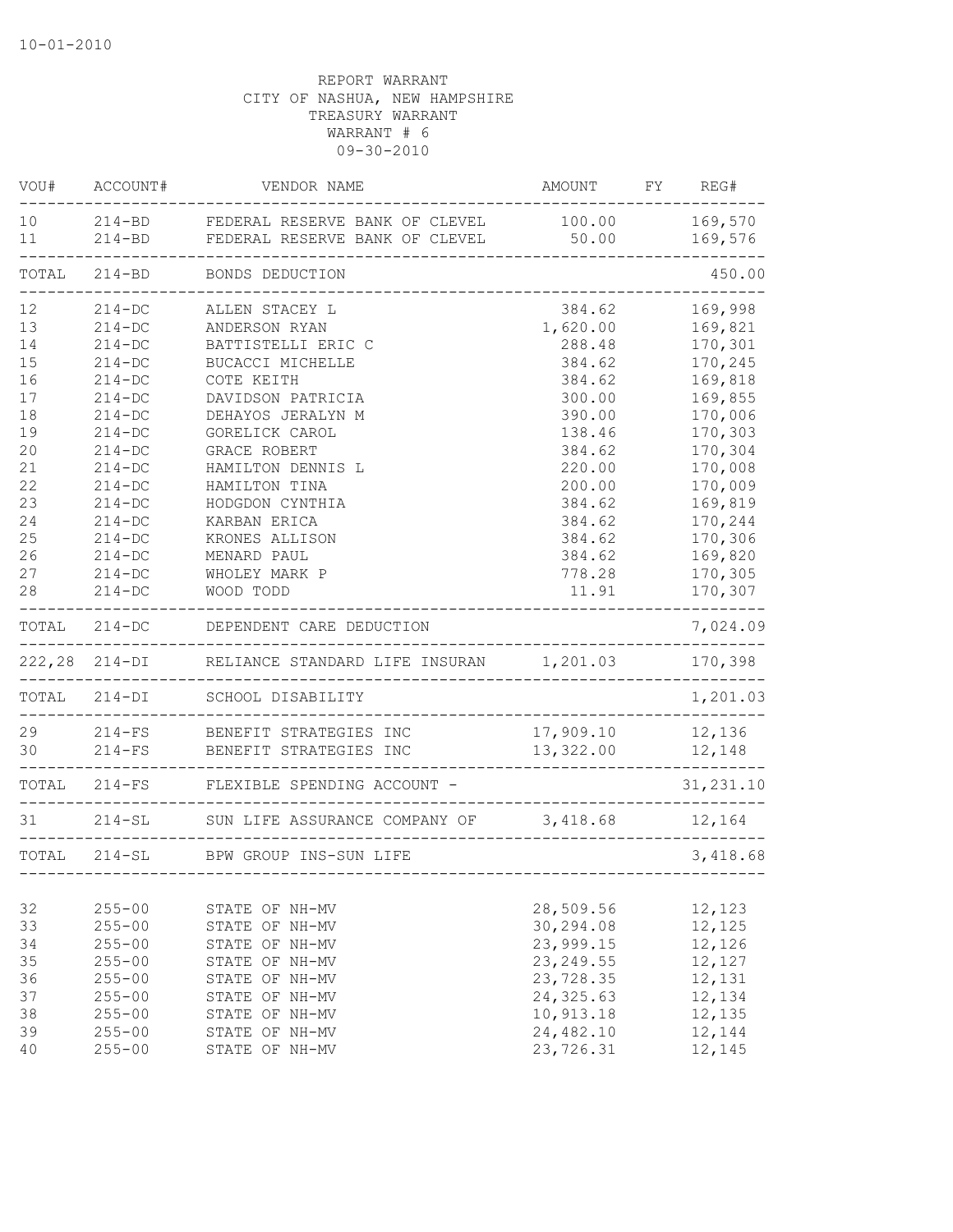| 41<br>$255 - 00$<br>20,897.21<br>12,149<br>STATE OF NH-MV<br>24,900.16 12,156<br>42<br>$255 - 00$<br>STATE OF NH-MV<br>43<br>35,201.28<br>$255 - 00$<br>STATE OF NH-MV<br>12,160<br>44<br>$255 - 00$<br>24,633.37 12,162<br>STATE OF NH-MV<br>45<br>$255 - 00$<br>26, 917.61 12, 167<br>STATE OF NH-MV<br>46<br>$255 - 00$<br>33,025.72 12,168<br>STATE OF NH-MV<br>47<br>$255 - 00$<br>STATE OF NH-MV<br>32, 277.47 12, 169<br>TOTAL 255-00 STATE MVR<br>411,080.73<br>48 255-05 STATE OF NH<br>38.50 170,580<br>TOTAL 255-05 STATE OF NH-FBI FINGERPRNT FEE<br>38.50<br>49<br>$257 - 00$<br>20.00<br>170,380<br>BOTTARI ALYSON<br>50<br>$257 - 00$<br>20.00<br>170,381<br><b>GODDON MARK</b><br>51<br>$257 - 00$<br>154.20<br>170,379<br>LENNON EDWARD<br>52<br>$257 - 00$<br>180.20<br>170,382<br>LINGLEY THOMAS<br>53<br>$257 - 00$<br>ORTIZ ENRIQUE<br>130.20<br>170,378<br>54<br>$257 - 00$<br>205.00<br>169,641<br>PM MACKAY & SONS INC<br>55<br>$257 - 00$<br>170,383<br>SIMONSON JOSEPH<br>596.40<br>56<br>241.20<br>170,377<br>$257 - 00$<br>YANG CONNIE<br>TOTAL 257-00 MV REFUND PENDING<br>1,547.20 | VOU# | ACCOUNT# | VENDOR NAME | AMOUNT FY REG# |
|------------------------------------------------------------------------------------------------------------------------------------------------------------------------------------------------------------------------------------------------------------------------------------------------------------------------------------------------------------------------------------------------------------------------------------------------------------------------------------------------------------------------------------------------------------------------------------------------------------------------------------------------------------------------------------------------------------------------------------------------------------------------------------------------------------------------------------------------------------------------------------------------------------------------------------------------------------------------------------------------------------------------------------------------------------------------------------------------------------------|------|----------|-------------|----------------|
|                                                                                                                                                                                                                                                                                                                                                                                                                                                                                                                                                                                                                                                                                                                                                                                                                                                                                                                                                                                                                                                                                                                  |      |          |             |                |
|                                                                                                                                                                                                                                                                                                                                                                                                                                                                                                                                                                                                                                                                                                                                                                                                                                                                                                                                                                                                                                                                                                                  |      |          |             |                |
|                                                                                                                                                                                                                                                                                                                                                                                                                                                                                                                                                                                                                                                                                                                                                                                                                                                                                                                                                                                                                                                                                                                  |      |          |             |                |
|                                                                                                                                                                                                                                                                                                                                                                                                                                                                                                                                                                                                                                                                                                                                                                                                                                                                                                                                                                                                                                                                                                                  |      |          |             |                |
|                                                                                                                                                                                                                                                                                                                                                                                                                                                                                                                                                                                                                                                                                                                                                                                                                                                                                                                                                                                                                                                                                                                  |      |          |             |                |
|                                                                                                                                                                                                                                                                                                                                                                                                                                                                                                                                                                                                                                                                                                                                                                                                                                                                                                                                                                                                                                                                                                                  |      |          |             |                |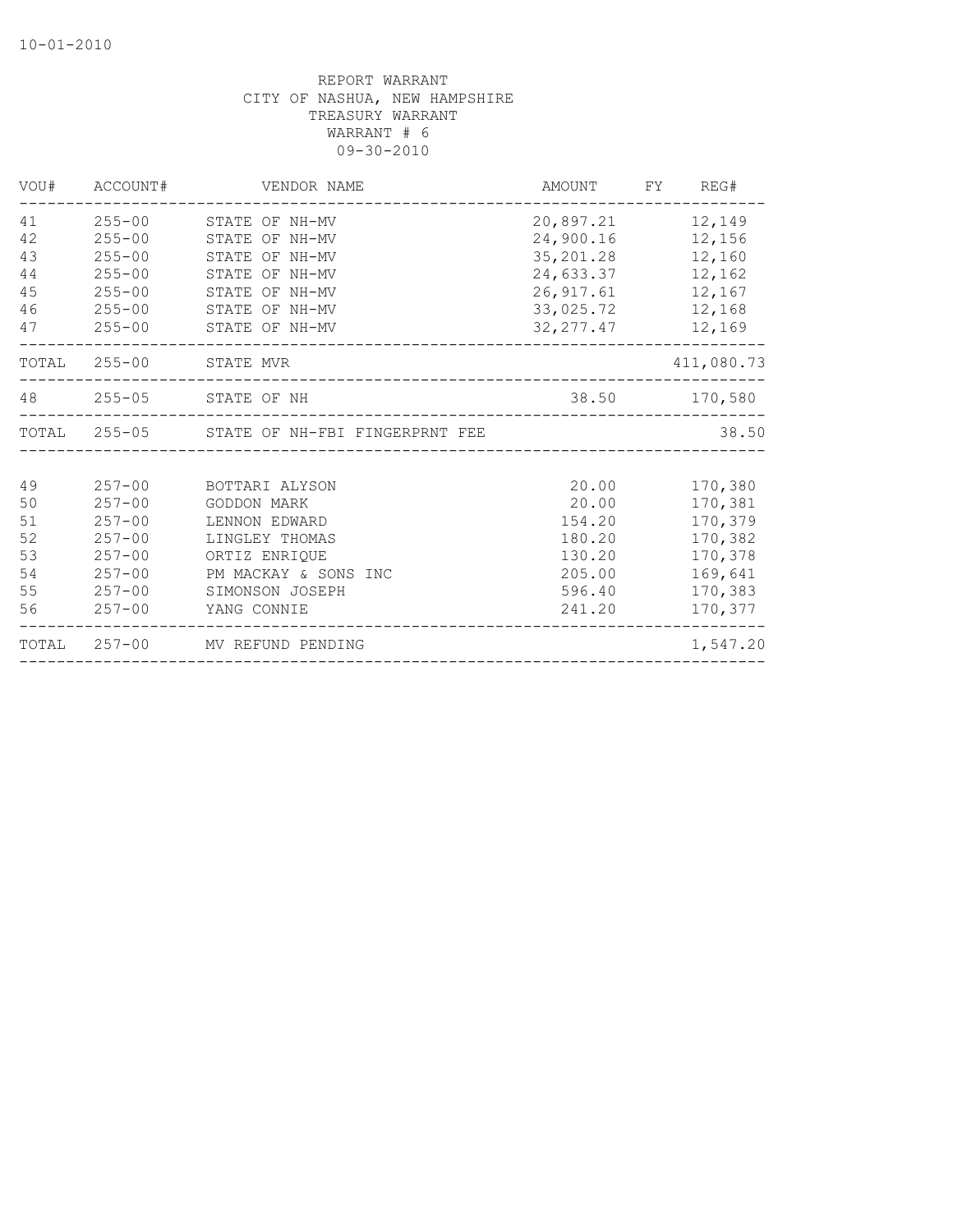|          | VOU# ACCOUNT#          | VENDOR NAME                                                    |                     |                                                                                                              |
|----------|------------------------|----------------------------------------------------------------|---------------------|--------------------------------------------------------------------------------------------------------------|
|          |                        | 222, 285 3047-49075 BAYRING COMMUNICATIONS 65.14 170, 653      |                     |                                                                                                              |
|          |                        | TOTAL 304 ALTERNATIVE SCHOOL                                   |                     | 65.14                                                                                                        |
| 57       |                        | 305-33005 PENNICHUCK WATER                                     |                     |                                                                                                              |
| 58       | 305-34015              | METROMEDIA ENERGY INC                                          |                     | $\begin{array}{cc} 19.73 & \quad & 170,548 \\ 1.68 & \quad & 170,579 \\ 99.37 & \quad & 169,568 \end{array}$ |
| 59       | 305-41015              | PETTY CASH                                                     |                     |                                                                                                              |
| 59       | 305-49075              | PETTY CASH                                                     |                     | 4.91 169,568                                                                                                 |
| 60       | 305-59100              | COLLINS JOHN                                                   | 50.00               | 169,863                                                                                                      |
| 61       | 305-59100              | COLLINS JOHN                                                   | 50.00               | 169,898                                                                                                      |
| 62       | 305-59100              | GUGLIELMINO DEREK                                              | 50.00               | 170,302                                                                                                      |
| 63       | 305-59100              | JEYNES MIKE                                                    | 362.50              | 170,016                                                                                                      |
| 64       | 305-59100              | KING TOM                                                       | 100.00              | 169,975                                                                                                      |
| 65       | 305-59100              | MCLEAN JIM                                                     | 437.50              | 169,830<br>169,833<br>169,664                                                                                |
| 66       | 305-59100              | O'NEIL TIM                                                     | 400.00              |                                                                                                              |
| 67       |                        | 305-59100 WALLENT FRANK J                                      | 400.00              |                                                                                                              |
| 68       |                        | 305-96900 BARBIZON LIGHT O NEW ENGLAND I 35,324.04 170,320     |                     |                                                                                                              |
|          |                        | 69 305-98029 PETTY CASH                                        | 41.79 169,568       |                                                                                                              |
|          |                        | TOTAL 305 SRF - CIVIC & COMM ACTIVITIES                        |                     | 37, 341.52                                                                                                   |
|          |                        |                                                                |                     |                                                                                                              |
| 70       |                        |                                                                |                     |                                                                                                              |
| 71       |                        |                                                                |                     |                                                                                                              |
| 72       |                        |                                                                |                     |                                                                                                              |
| 73       | 308-59400              | HARVARD PILGRIM HEALTH CARE                                    | 13,742.27 12,141    |                                                                                                              |
| 74       | 308-59402              | ANTHEM BLUE CROSS BLUE SHIELD                                  | 57,536.01           | 12,142                                                                                                       |
| 75       | 308-59402              | HARVARD PILGRIM HEALTH CARE                                    | 18, 326. 91 12, 141 |                                                                                                              |
| 76       | 308-83010              | ANTHEM BLUE CROSS BLUE SHIELD                                  | 54,897.90 12,142    |                                                                                                              |
| 77       | 308-83010              | ANTHEM BLUE CROSS BLUE SHIELD                                  | 53, 221.54          | 12,153                                                                                                       |
| 78       | 308-83010              | ANTHEM BLUE CROSS BLUE SHIELD 10,279.13                        |                     | 12,165                                                                                                       |
| 79       | 308-83011              | ANTHEM BLUE CROSS BLUE SHIELD                                  | 380.07              | 12,142                                                                                                       |
| 80<br>81 | 308-83011<br>308-83011 | ANTHEM BLUE CROSS BLUE SHIELD<br>ANTHEM BLUE CROSS BLUE SHIELD | 256.96<br>273.13    | 12,153                                                                                                       |
| 82       | 308-83012              | ANTHEM BLUE CROSS BLUE SHIELD                                  | 197, 215.46 12, 142 | 12,165                                                                                                       |
| 83       | 308-83012              | ANTHEM BLUE CROSS BLUE SHIELD                                  | 213, 756.17 12, 153 |                                                                                                              |
| 84       | 308-83012              | ANTHEM BLUE CROSS BLUE SHIELD                                  | 142,166.86          | 12,165                                                                                                       |
| 85       | 308-83013              | ANTHEM BLUE CROSS BLUE SHIELD                                  | 227,836.45          | 12,142                                                                                                       |
| 86       | 308-83013              | ANTHEM BLUE CROSS BLUE SHIELD                                  | 167, 114.48         | 12,153                                                                                                       |
| 87       | 308-83013              | ANTHEM BLUE CROSS BLUE SHIELD                                  | 125,986.89          | 12,165                                                                                                       |
| 88       | 308-83016              | HARVARD PILGRIM HEALTH CARE                                    | 72,440.05           | 12,141                                                                                                       |
| 89       | 308-83016              | HARVARD PILGRIM HEALTH CARE                                    | 37,250.87           | 12,151                                                                                                       |
| 90       | 308-83016              | HARVARD PILGRIM HEALTH CARE                                    | 50,250.41           | 12,171                                                                                                       |
| 91       | 308-83017              | HARVARD PILGRIM HEALTH CARE                                    | 107,075.09          | 12,141                                                                                                       |
| 92       | 308-83017              | HARVARD PILGRIM HEALTH CARE                                    | 46,833.44           | 12,151                                                                                                       |
| 93       | 308-83017              | HARVARD PILGRIM HEALTH CARE                                    | 54,223.70           | 12,171                                                                                                       |
| 94       | 308-83018              | ANTHEM BLUE CROSS BLUE SHIELD                                  | 32, 425.35          | 12,142                                                                                                       |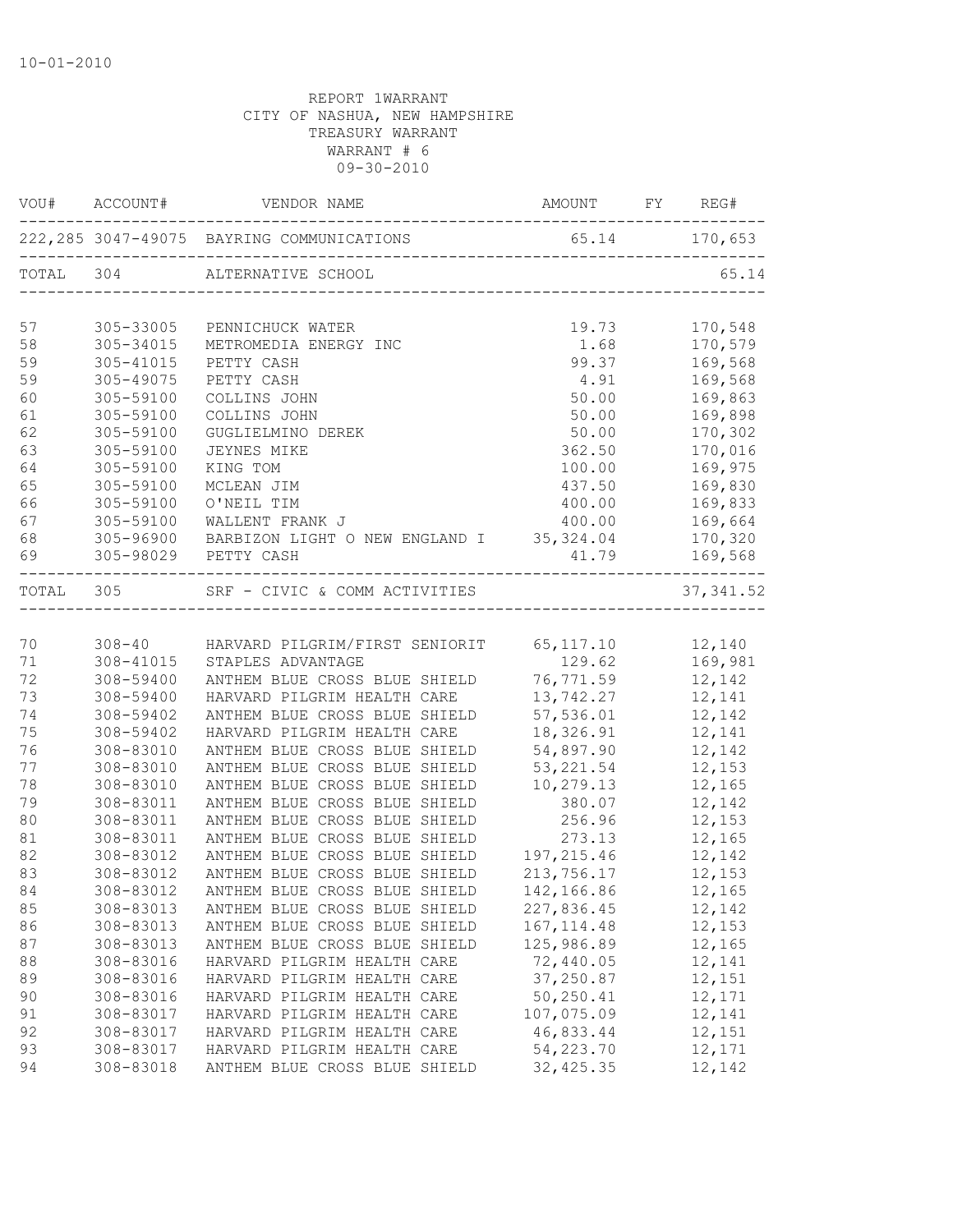| VOU#  | ACCOUNT#  | VENDOR NAME                      | AMOUNT      | FY | REG#    |
|-------|-----------|----------------------------------|-------------|----|---------|
| 95    | 308-83018 | ANTHEM BLUE CROSS BLUE SHIELD    | 40,361.62   |    | 12,153  |
| 96    | 308-83018 | ANTHEM BLUE CROSS BLUE SHIELD    | 12,083.51   |    | 12,165  |
| 97    | 308-83018 | LABANARIS KATHERINE              | 1,432.20    |    | 170,360 |
| 98    | 308-83019 | ANTHEM BLUE CROSS BLUE SHIELD    | 49,697.12   |    | 12,142  |
| 99    | 308-83019 | ANTHEM BLUE CROSS BLUE SHIELD    | 45,387.49   |    | 12,153  |
| 100   | 308-83019 | ANTHEM BLUE CROSS BLUE SHIELD    | 36,478.87   |    | 12,165  |
| $101$ | 308-83020 | NORTHEAST DELTA                  | 18, 184. 33 |    | 12,137  |
| 102   | 308-83020 | NORTHEAST DELTA                  | 17,810.01   |    | 12,152  |
| 103   | 308-83020 | NORTHEAST DELTA                  | 20,281.89   |    | 12,170  |
| 104   | 308-83021 | NORTHEAST DELTA                  | 4,350.38    |    | 12,137  |
| 105   | 308-83021 | NORTHEAST DELTA                  | 7,474.26    |    | 12,152  |
| 106   | 308-83021 | NORTHEAST DELTA                  | 7,845.35    |    | 12,170  |
| 107   | 308-83022 | NORTHEAST DELTA                  | 161,056.67  |    | 12,152  |
| 108   | 308-83022 | NORTHEAST DELTA                  | 161,623.91  |    | 12,170  |
| 109   | 308-83023 | WELLNESS REIMBURSEMENT           | 154.68      |    | 170,344 |
| 110   | 308-83025 | FRED C CHURCH INSURANCE          | 6,062.00    |    | 12,163  |
| 111   | 308-83025 | JOHN R SHARRY INC                | 1,600.00    |    | 169,785 |
| 112   | 308-83025 | LISCORD WARD & ROY INC           | 9,452.20    |    | 170,358 |
| 113   | 308-83025 | WORKPLACE BENEFITS SOLUTIONS L   | 8,400.00    |    | 170,368 |
| 114   | 308-83026 | NORTHERN NEW ENGLAND BENEFIT T   | 35,979.90   |    | 12,166  |
| 115   | 308-83028 | BENEFIT STRATEGIES INC           | 4,560.00    |    | 12,147  |
| 116   | 308-83030 | ITT HARTFORD                     | 15,106.51   |    | 12,138  |
| 116   | 308-83031 | ITT HARTFORD                     | 18,307.11   |    | 12,138  |
| 117   | 308-83040 | CONNECTICUT UNDERWRITERS INC     | 123.00      |    | 170,572 |
| 118   | 308-83041 | CULLENCOLLIMORE PLLC             | 13,226.50   |    | 169,960 |
| 119   | 308-83051 | JORDAN PATRICK                   | 14,543.55   |    | 169,752 |
| 120   | 308-83051 | LAROCHE PETER                    | 10,243.15   |    | 169,565 |
| 121   | 308-83053 | APPLE SERVICES NASHUA            | 8,245.00    |    | 169,642 |
| 122   | 308-83053 | ASSOCIATED RADIOLOGISTS PA<br>W/ | 84.00       |    | 169,865 |
| 123   | 308-83053 | BRIGHAM & WOMENS PHYSICIANS OR   | 348.00      |    | 169,862 |
| 124   | 308-83053 | CONCORD ORTHOPAEDICS PA          | 241.00      |    | 169,755 |
| 125   | 308-83053 | DEDHAM MEDICAL ASSOC GROUP       | 277.00      |    | 169,696 |
| 126   | 308-83053 | DEVINE MILLIMET & BRANCH PA      | 1,350.84    |    | 169,869 |
| 127   | 308-83053 | FAULKNER HOSPITAL                | 9,442.50    |    | 169,697 |
| 128   | 308-83053 | FOUR SEASONS ORTHOPAEDIC CTR P   | 1,953.00    |    | 169,905 |
| 129   | 308-83053 | FOUR SEASONS ORTHOPEDIC          | 1,700.00    |    | 170,633 |
| 130   | 308-83053 | GREATER NASHUA EMERGENCY PHYS    | 547.00      |    | 169,883 |
| 131   | 308-83053 | KOIS WILLIAM EDWARD MD           | 434.00      |    | 169,678 |
| 132   | 308-83053 | LEWIS PHYSICAL MEDICINE          | 125.00      |    | 170,609 |
| 133   | 308-83053 | LEWIS PHYSICAL MEDICINE ASSOC    | 1,100.00    |    | 169,586 |
| 134   | 308-83053 | W/C<br>LOWELL GENERAL HOSPITAL   | 1,069.00    |    | 169,917 |
| 135   | 308-83053 | NASHUA RADIOLOGY PA              | 40.00       |    | 169,866 |
| 136   | 308-83053 | OCCUPATIONAL HEALTH CTRS SOUTH   | 732.26      |    | 169,751 |
| 137   | 308-83053 | PERFORMANCE REHAB INC            | 145.00      |    | 169,679 |
| 138   | 308-83053 | PROULX MARK L                    | 6, 250.00   |    | 170,373 |
| 139   | 308-83053 | SO NH REGIONAL MEDICAL CENTER    | 5,411.06    |    | 169,867 |
| 140   | 308-83053 | ST JOSEPH'S HOSPITAL             | 11,653.95   |    | 169,638 |
| 141   | 308-83053 | STONERIVER PHARMACY SOLUTIONS    | 26.52       |    | 169,889 |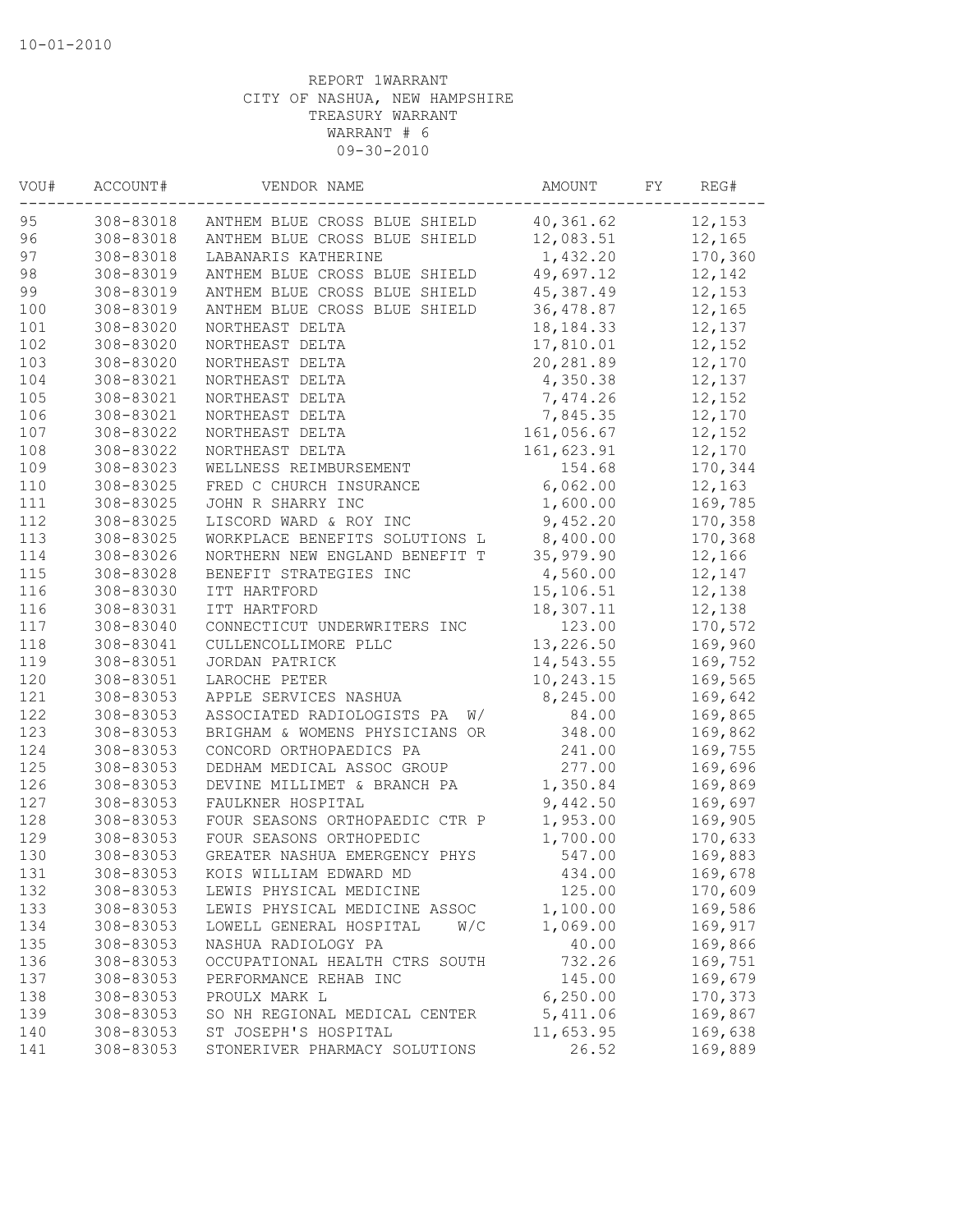| VOU#  | ACCOUNT#  | VENDOR NAME                                       | AMOUNT           | FY. | REG#                |
|-------|-----------|---------------------------------------------------|------------------|-----|---------------------|
| 142   | 308-83054 | FOUR SEASONS ORTHOPAEDIC CTR P                    | 1,212.00         |     | 169,905             |
| 143   | 308-83054 | GREATER NASHUA EMERGENCY PHYS                     | 44.00            |     | 169,883             |
| 144   | 308-83054 | LEWIS PHYSICAL MEDICINE ASSOC                     | 125.00           |     | 169,586             |
| 145   | 308-83054 | OCCUPATIONAL HEALTH CTRS SOUTH                    | 817.35           |     | 169,751             |
| 146   | 308-83054 | RS MEDICAL                                        | 80.00            |     | 169,595             |
| 147   | 308-83054 | SO NH REGIONAL MEDICAL CENTER                     | 572.37           |     | 169,867             |
| 148   | 308-83054 | ST JOSEPH BUSINESS & HEALTH                       | 431.00           |     | 169,740             |
| 149   | 308-83054 | ST JOSEPH'S HOSPITAL                              | 5,701.50         |     | 169,638             |
| 150   | 308-83054 | STONERIVER PHARMACY SOLUTIONS                     | 923.90           |     | 169,889             |
| 151   | 308-83054 | WALGREEN CO<br>W/C                                | 113.79           |     | 169,872             |
| 152   | 308-83055 | COVENTRY HEALTH CARE WORKERS C                    | 162.00           |     | 169,864             |
| 153   | 308-83055 | DEVINE MILLIMET & BRANCH PA                       | 451.63           |     | 169,869             |
| 154   | 308-83055 | LEWIS PHYSICAL MEDICINE ASSOC                     | 785.00           |     | 169,574             |
| 155   | 308-83056 | OCCUPATIONAL DRUG TESTING LLC                     | 815.50           |     | 169,856             |
| 156   | 308-83056 | STANLEY CONVERGENT SECURITY SO                    | 484.38           |     | 170,581             |
| 157   | 308-83057 | ONSITE DRUG TESTING OF NE LLC                     | 150.00           |     | 170,333             |
| 158   | 308-83057 | UNH TECHNOLOGY TRANSFER CTR                       | 450.00           |     | 170,538             |
| 159   | 308-83058 | ST JOSEPH BUSINESS & HEALTH                       | 108.00           |     | 169,740             |
| 160   | 308-83063 | MARVELL PLATE GLASS INC                           | 1,097.00         |     | 169,897             |
| 161   | 308-83064 | BENDEL STEPHEN AND MARY C BEND                    | 1,200.00         |     | 170,336             |
| 162   | 308-83064 | CULLENCOLLIMORE PLLC                              | 1,392.86         |     | 169,960             |
| 163   | 308-83064 | ILLG AUTOMOTIVE CORP                              | 4,672.98         |     | 170,317             |
| 164   | 308-83064 | NASHUA COLLISION CENTER INC                       | 576.60           |     | 169,892             |
| 165   | 308-83064 | STATEWIDE COLLISION LLC                           | 1,028.70         |     | 169,745             |
| 166   | 308-83070 | TREASURER STATE OF NH                             | 150.00           |     | 170,620             |
| 167   | 308-83075 | BRUCE DEREK                                       | 150.00           |     | 170,374             |
| 168   | 308-83075 | GALLAGHER CALLAHAN & GARTRELL                     | 6,688.50         |     | 170,218             |
| 169   | 308-83076 | FRED C CHURCH INSURANCE                           | 63,644.90        |     | 12,163              |
| 170   | 308-83077 | IRC INC                                           | 62,888.93        |     | 12,139              |
| 171   | 308-83084 | JACKSON LEWIS LLP                                 | 1,286.00         |     | 170,319             |
| 172   | 308-83102 | DEVINE MILLIMET & BRANCH                          | 231.84           |     | 169,780             |
| 173   | 308-94005 | NHAA                                              | 1,050.00         |     | 170,573             |
| 174   | 308-95005 | CHANDLER LINDA                                    | 80.00            |     | 170,452             |
| 175   | 308-95005 | DESHAINES JENNIFER                                | 80.00            |     | 170,453             |
| TOTAL | 308       | SRF - INSURANCE                                   |                  |     | 2,758,154.52        |
|       |           |                                                   |                  |     |                     |
|       |           | 222, 286 3091-49075 CENTRAL PAPER                 | 174.36           |     | 170,086             |
|       |           | 222,287 3091-49075 COSTA FRUIT & PRODUCE CO INC   | 267.10           |     | 170,325             |
|       |           | 222, 288 3091-49085 M SAUNDERS INC                | 5,485.21         |     | 170,100<br>-------- |
|       |           | TOTAL 309 FY11 FRESH FRUIT & VEG GRANT            |                  |     | 5,926.67            |
|       |           |                                                   |                  |     |                     |
|       |           | 222, 289 3097-41015 STAPLES BUSINESS ADVANTAGE    | 691.21           |     | 169,936             |
|       |           | 222,290 3097-49075 BLUE RIBBON MAINTENANCE SUPPLI | 1,247.08 170,054 |     |                     |
|       |           | 222, 291 3097-49075 CENTRAL PAPER                 | 6,501.24         |     | 170,086             |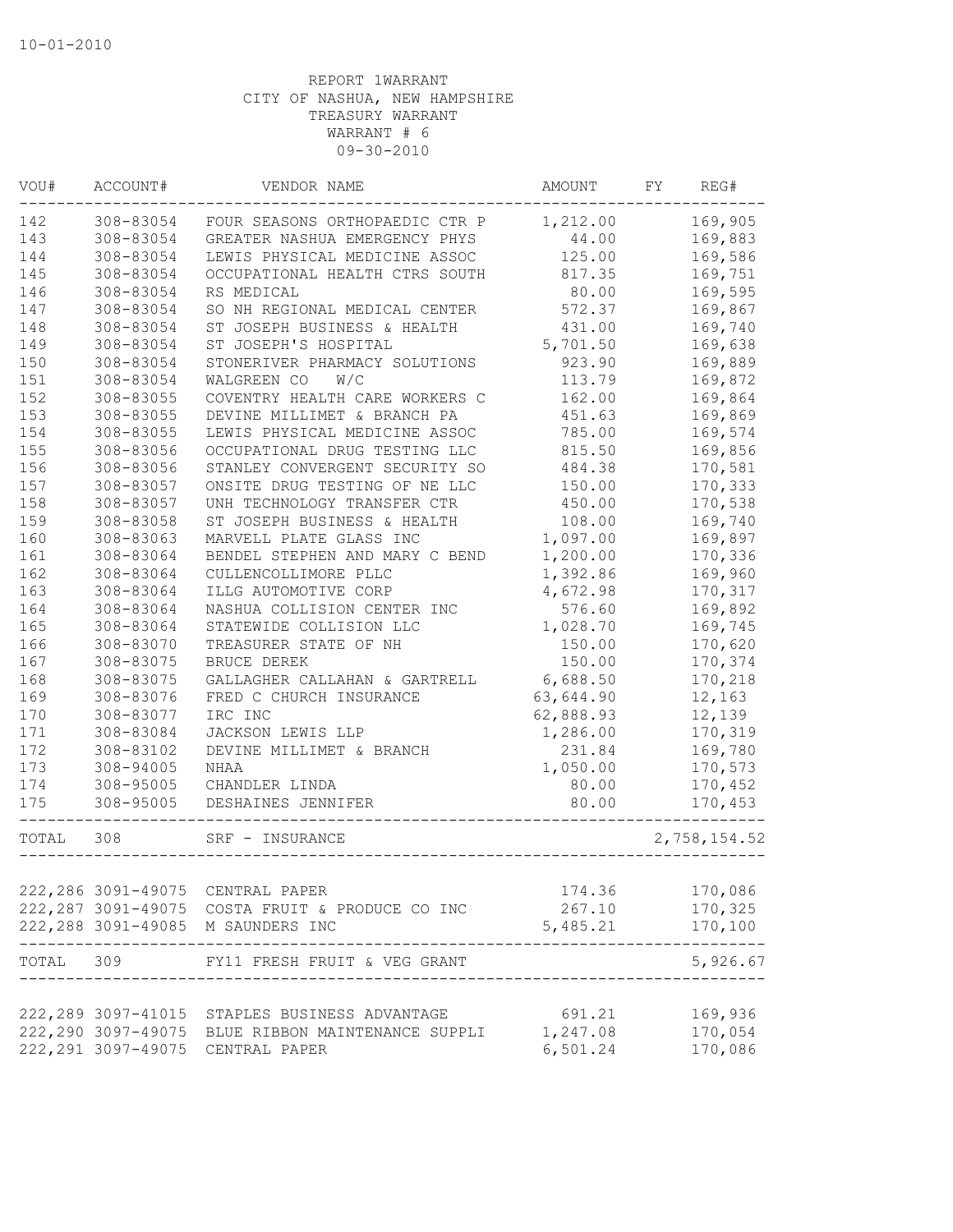| VOU#  | ACCOUNT#            | VENDOR NAME                            | AMOUNT     | FY | REG#                      |
|-------|---------------------|----------------------------------------|------------|----|---------------------------|
|       | 222, 292 3097-49085 | BERNARD FOOD INDUSTRIES INC            | 517.02     |    | 170,065                   |
|       | 222, 293 3097-49085 | BIMBO FOODS BAKERIES INC               | 4,658.80   |    | 170,260                   |
|       | 222, 293 3097-49085 | BIMBO FOODS BAKERIES INC               | 1,610.43   |    | 170,261                   |
|       | 222, 294 3097-49085 | BOSTON PIE INC                         | 2,462.40   |    | 170,272                   |
|       | 222, 295 3097-49085 | COCA-COLA BOTTLING COMPANY             | 6,868.25   |    | 170,045                   |
|       | 222, 296 3097-49085 | COSTA FRUIT & PRODUCE CO INC           | 24, 298.45 |    | 170,325                   |
|       | 222, 296 3097-49085 | COSTA FRUIT & PRODUCE CO INC           | 44,807.66  |    | 170,326                   |
|       | 222, 297 3097-49085 | DOMINO'S PIZZA                         | 649.80     |    | 170,271                   |
|       | 222, 298 3097-49085 | GARELICK FARMS-LYNN                    | 24,266.84  |    | 169,853                   |
|       | 222, 298 3097-49085 | GARELICK FARMS-LYNN                    | 1,736.20   |    | 169,854                   |
|       | 222, 299 3097-49085 | GILL'S PIZZA CO.                       | 9,753.00   |    | 170,115                   |
|       | 222,300 3097-49085  | GREAT STATE BEVERAGES INC              | 997.66     |    | 170,088                   |
|       | 222,301 3097-49085  | M SAUNDERS INC                         | 878.05     |    | 170,100                   |
|       | 222,301 3097-49085  | M SAUNDERS INC                         | 7,837.71   |    | 170,101                   |
|       | 222,301 3097-49085  | M SAUNDERS INC                         | 1,700.71   |    | 170,102                   |
|       | 222,302 3097-49085  | MCKEE FOODS CORP                       | 1,827.20   |    | 169,759                   |
|       | 222,303 3097-49085  | NEW ENGLAND ICE CREAM                  | 1,250.52   |    | 170,128                   |
|       | 222,304 3097-49085  | NUTRITION PLUS VENDING                 | 362.52     |    | 170,401                   |
|       | 222,305 3097-49085  | OTIS SPUNKMEYER INC                    | 464.62     |    | 170,036                   |
|       | 222,306 3097-49085  | SURPLUS DISTRIBUTION SECTION           | 2,334.75   |    | 169,836                   |
|       | 222,307 3097-74092  | AFFILIATED HVAC SERVICES LLC           | 666.97     |    | 170,067                   |
|       | 222,308 3097-74092  | BASSETT SERVICES CORPORATION           | 304.90     |    | 170,069                   |
|       | 3097-82025          | NH RETIREMENT SYSTEM                   | 686.43     |    | 12,128                    |
|       | 222,309 3097-83004  | VISION SERVICE PLAN - NH               | 136.16     |    | 170,454                   |
|       | 222,310 3097-91005  | <b>GUSTIN KAREN</b>                    | 91.25      |    | 170,095                   |
|       | 222, 311 3097-91005 | RALPH PAULE                            | 28.75      |    | 170,024                   |
|       | 222,312 3097-91005  | SLOSEK ODETTE                          | 110.12     |    | 170,035                   |
|       |                     |                                        |            |    |                           |
| TOTAL | 309                 | SRF - FOOD SERVICES                    |            |    | 149,746.70                |
|       |                     | 222, 313 3100-49035 SOLUTION TREE INC  | 19.95      |    | 170,251                   |
| TOTAL | 310                 | TITLE I MT PLEASNT FOLLOWCHILD         |            |    | 19.95                     |
|       |                     |                                        |            |    |                           |
| 177   |                     | 312-41010 SURPLUS OFFICE EQUIPMENT INC | 478.00     |    | 169,944                   |
| 178   |                     | 312-41015 STAPLES ADVANTAGE            | 12.65      |    | 169,981                   |
| 180   | 312-43005           | PRINTGRAPHICS OF MAINE                 | 800.00     |    | 12,133                    |
| 179   | 312-43005           | PRINTGRAPHICS OF MAINE                 | 10.47      |    | 169,671                   |
| 181   | 312-59100           | PETTY CASH                             | 10.86      |    | 169,568                   |
| 182   | 312-59100           | SYSTEMS EAST INC                       | 25.00      |    | 170,324                   |
| 183   | 312-59182           | PRINTGRAPHICS OF MAINE                 | 132.73     |    | 169,671                   |
| 184   | $312 - 705$         | D & R TOWING INC                       | 457.50     |    | 170,256                   |
| TOTAL | 312                 | SRF - FINANCIAL SERVICES               |            |    | $- - - - - -$<br>1,927.21 |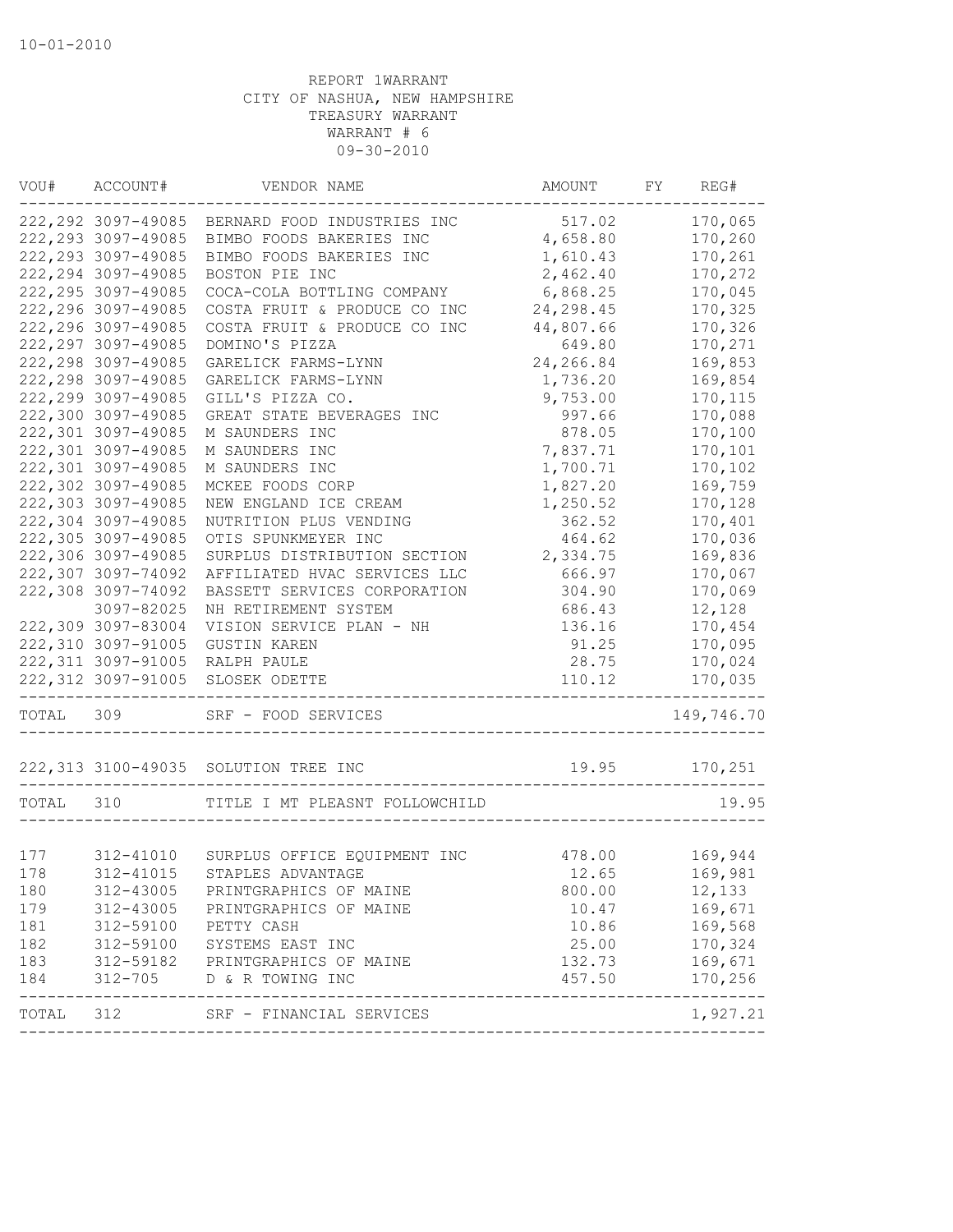|                                                                                                | VOU# ACCOUNT#                                                                                                                                                                      | VENDOR NAME                                                                                                                                                                                                                                                                                                                                                           | AMOUNT FY REG#                                                                                                                                   |                                                                                                                                                       |
|------------------------------------------------------------------------------------------------|------------------------------------------------------------------------------------------------------------------------------------------------------------------------------------|-----------------------------------------------------------------------------------------------------------------------------------------------------------------------------------------------------------------------------------------------------------------------------------------------------------------------------------------------------------------------|--------------------------------------------------------------------------------------------------------------------------------------------------|-------------------------------------------------------------------------------------------------------------------------------------------------------|
|                                                                                                | 222,314 3122-49075 GIOVANNIS                                                                                                                                                       | 222,315 3122-54009 NEW ENGLAND SENIOR BEACON                                                                                                                                                                                                                                                                                                                          | 140.00                                                                                                                                           | 253.05 170,235<br>169,933                                                                                                                             |
| TOTAL 312                                                                                      |                                                                                                                                                                                    | ADULT ED/CONTINUING ED                                                                                                                                                                                                                                                                                                                                                |                                                                                                                                                  | 393.05                                                                                                                                                |
|                                                                                                |                                                                                                                                                                                    | 3245-82025 NH RETIREMENT SYSTEM                                                                                                                                                                                                                                                                                                                                       | 125.77                                                                                                                                           | 12,128                                                                                                                                                |
| TOTAL 324                                                                                      |                                                                                                                                                                                    | YOUTH SAFE HAVEN-PAL                                                                                                                                                                                                                                                                                                                                                  |                                                                                                                                                  | 125.77                                                                                                                                                |
|                                                                                                |                                                                                                                                                                                    | 3247-705 NASHUA SCHOOL DISTRICT #42<br>3247-705 NASHUA SCHOOL DISTRICT #42                                                                                                                                                                                                                                                                                            | 3,250.00<br>1,200.00                                                                                                                             | 12,146<br>12,161                                                                                                                                      |
|                                                                                                | TOTAL 324                                                                                                                                                                          | ATHLETICS REVENUE FUND                                                                                                                                                                                                                                                                                                                                                |                                                                                                                                                  | 4,450.00                                                                                                                                              |
|                                                                                                |                                                                                                                                                                                    | 222,316 3261-83004 VISION SERVICE PLAN - NH                                                                                                                                                                                                                                                                                                                           |                                                                                                                                                  | 17.02 170,454                                                                                                                                         |
| TOTAL 326                                                                                      |                                                                                                                                                                                    |                                                                                                                                                                                                                                                                                                                                                                       |                                                                                                                                                  | 17.02                                                                                                                                                 |
| 188<br>189<br>190<br>191<br>192<br>193<br>193<br>194<br>195<br>196<br>197<br>198<br>199<br>200 | 331-31050<br>331-59100<br>331-59100<br>331-64015<br>331-64030<br>331-64045<br>331-64192<br>331-68045<br>331-78007<br>331-78007<br>331-78007<br>331-78007<br>331-78007<br>331-82030 | VERIZON WIRELESS<br>COMCAST<br>LEXISNEXIS RISK DATA MGMT INC<br>GEORGE WILEY CONSULTING GROUP<br>SPILLER'S<br>MHQ MUNICIPAL VEHICLES<br>MHQ MUNICIPAL VEHICLES<br>MAC MULKIN CHEVROLET INC<br>CARPARTS OF NASHUA<br>GRAPPONE AUTOMOTIVE GROUP<br>MAC MULKIN CHEVROLET INC<br>MAYNARD & LESIEUR INCORPORATED<br>NORTHERN FOREIGN CAR PARTS INC<br>NH RETIREMENT SYSTEM | 417.25<br>107.00<br>50.00<br>2,736.00<br>2,990.00<br>440.00<br>1,200.00<br>48,250.00<br>37.22<br>146.99<br>42.45<br>60.00<br>315.57<br>11,079.10 | 170,567<br>170,564<br>170,578<br>170,342<br>169,903<br>169,835<br>169,835<br>170,258<br>169,601<br>169,972<br>170,258<br>170,269<br>170,329<br>12,128 |
| TOTAL                                                                                          | 331                                                                                                                                                                                | SRF - POLICE DEPARTMENT                                                                                                                                                                                                                                                                                                                                               |                                                                                                                                                  | 67,871.58                                                                                                                                             |
|                                                                                                |                                                                                                                                                                                    | 222, 317 3351-49075 TINTLE MARY-FRANCES<br>222,318 3351-49075 UNIVERSITY OF OREGON                                                                                                                                                                                                                                                                                    |                                                                                                                                                  | 107.71 170,214<br>107.00 170,439                                                                                                                      |
| TOTAL 335                                                                                      |                                                                                                                                                                                    | TITLE I RESTRUCTURING MT PLSNT                                                                                                                                                                                                                                                                                                                                        |                                                                                                                                                  | 214.71                                                                                                                                                |
|                                                                                                |                                                                                                                                                                                    | 3391-91040 CITIZENS BANK<br>222,319 3391-91040 SOLUTION TREE INC                                                                                                                                                                                                                                                                                                      | 1,404.00<br>2,895.00                                                                                                                             | 12,159<br>170,251                                                                                                                                     |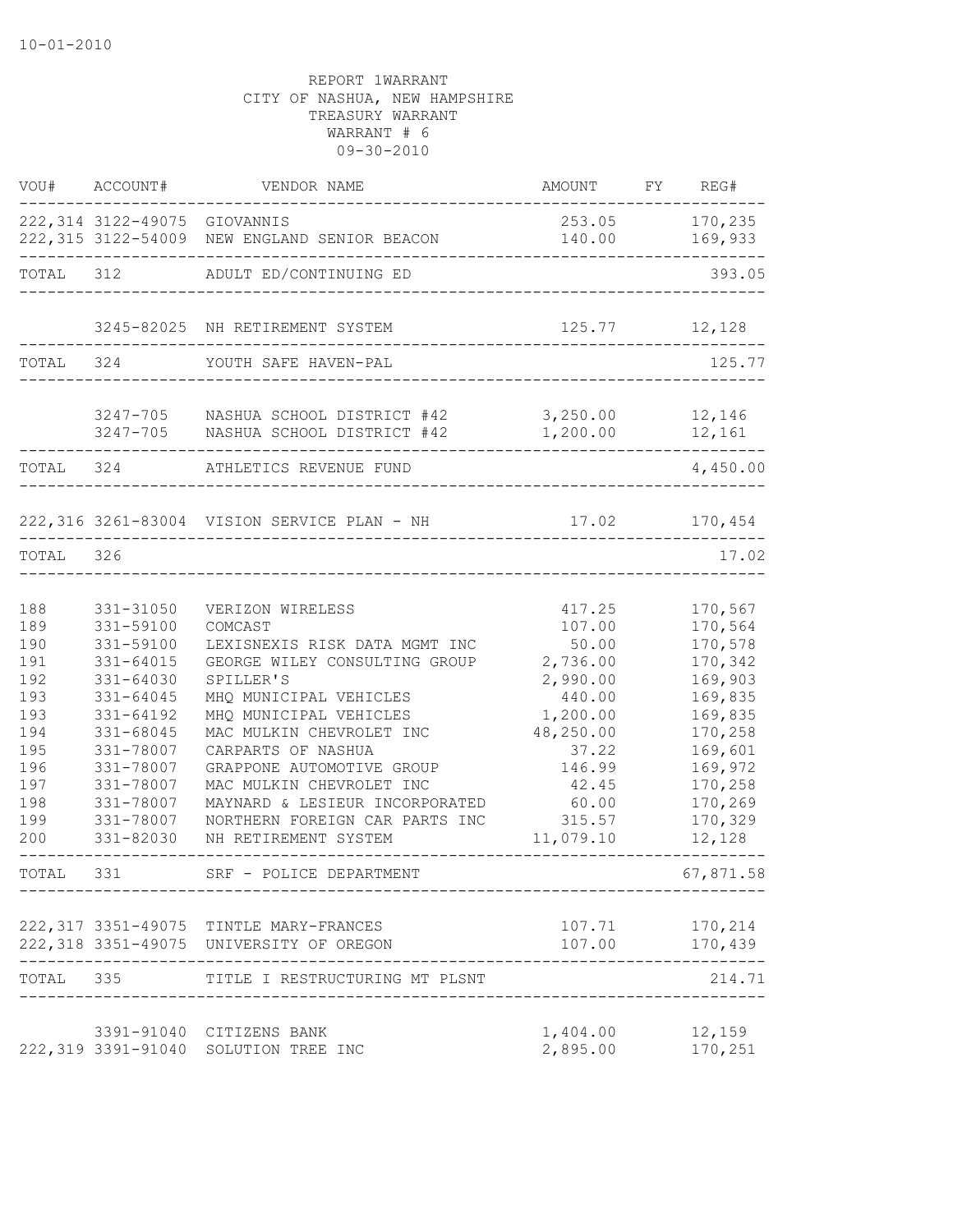| VOU#       | ACCOUNT#               | VENDOR NAME                                                           |                                    | REG#               |
|------------|------------------------|-----------------------------------------------------------------------|------------------------------------|--------------------|
| TOTAL 339  |                        | TITLE I RESTRUCTURING FES                                             | __________________________________ | 4,299.00           |
| 202        | 341-01962              | HARBOR HOMES INC                                                      | 5,327.00                           | 169,798            |
| 203        | 341-01963              | SOUTHERN NH HIV/AIDS TASK FORC                                        | 7,236.00                           | 169,838            |
| 204        | 341-01968              | HARBOR HOMES INC                                                      | 22,548.00                          | 169,798            |
| 204        | 341-01969              | HARBOR HOMES INC                                                      | 1,951.25                           | 169,798            |
| 205        | 341-01969              | SOUTHERN NH HIV/AIDS TASK FORC                                        | 507.00                             | 169,838            |
| 206        | 341-53025              | GRINLEY PAT                                                           | 330.00                             | 169,882            |
| 207        | 341-91025              | MULCAHY SANDY                                                         | 41.46                              | 169,977            |
| 208        | 341-94025              | NORTHEAST BRANCH ASM                                                  | 185.00                             | 170,611            |
| TOTAL 341  |                        | SRF - COMMUNITY SERVICES                                              |                                    | 38, 125. 71        |
|            |                        |                                                                       |                                    |                    |
| 209        | 342-01352              | NH MEDICAL/DENTAL SUPPLY LLC/D                                        | 143.47                             | 169,774            |
| 210        | 342-01940              | IJAZ FOQIA                                                            | 153.25                             | 169,988            |
| 211<br>212 | 342-01945<br>342-01966 | WENDT BETTY<br>NH MINORITY HEALTH COALITION                           | 25.00                              | 169,946<br>170,092 |
| 213        | 342-01966              | SNHS                                                                  | 1,200.00<br>250.00                 |                    |
| 214        |                        |                                                                       | 8,475.00                           | 170,331<br>169,663 |
| 215        | 342-01966<br>342-01966 | SOUTHERN NEW HAMPSHIRE SERVICE<br>SOUTHERN NH AHEC                    | 8,503.59                           | 170,628            |
| 216        | 342-41015              | STAPLES ADVANTAGE                                                     | 53.58                              | 169,981            |
| 217        | 342-49075              | IJAZ FOQIA                                                            | 52.20                              | 169,988            |
| 218        | 342-59133              | STERICYCLE INC                                                        | 51.16                              | 169,589            |
| 219        | 342-91025              | CALOPE THERESA                                                        | 35.75                              | 170,315            |
| 220        | 342-91025              | CARON CHRISTINE                                                       | 39.10                              | 169,744            |
| 221        | 342-91025              | LOSIER NICOLE                                                         | 2.60                               | 169,952            |
| 222        | 342-91025              | PORRES LUIS                                                           | 32.00                              | 169,795            |
| 223        | 342-91025              | WENDT BETTY                                                           | 38.00                              | 169,946            |
| 224        | 342-98037              | AMERICAN ACADEMY OF                                                   | 216.00                             | 170,525            |
| 225        | 342-98042              | TREASURER STATE OF NH                                                 | 60.00                              | 169,758            |
| TOTAL 342  |                        | ________________<br>SRF - COMMUNITY HEALTH<br>----------------------- |                                    | 19,330.70          |
|            |                        |                                                                       |                                    |                    |
|            |                        | 222,320 3440-31005 NEXTEL COMMUNICATIONS                              | 345.12                             | 170,532            |
|            | 222,321 3440-49075     | AC MOORE INC                                                          | 142.28                             | 170,085            |
|            | 222,322 3440-49075     | BOSTEELS DIANE                                                        | 21.10                              | 170,131            |
|            | 222, 323 3440-49075    | COGSWELL CATHERINE                                                    | 30.99                              | 170,075            |
|            | 222,324 3440-49075     | DITOLLA MARIE                                                         | 33.19                              | 170,405            |
|            | 222,325 3440-49075     | GARELICK FARMS-LYNN                                                   | 230.76                             | 169,854            |
|            | 222,326 3440-49075     | HAMM LINDA                                                            | 224.72                             | 170,078            |
|            | 222,327 3440-49075     | M SAUNDERS INC                                                        | 69.85                              | 170,102            |
|            | 222,328 3440-49075     | MARKET BASKET                                                         | 69.05                              | 169,786            |
|            | 222,329 3440-49075     | MARQUIS MARIA                                                         | 117.03                             | 170,114            |
|            | 222,330 3440-49075     | MINDWARE                                                              | 151.91                             | 170,010            |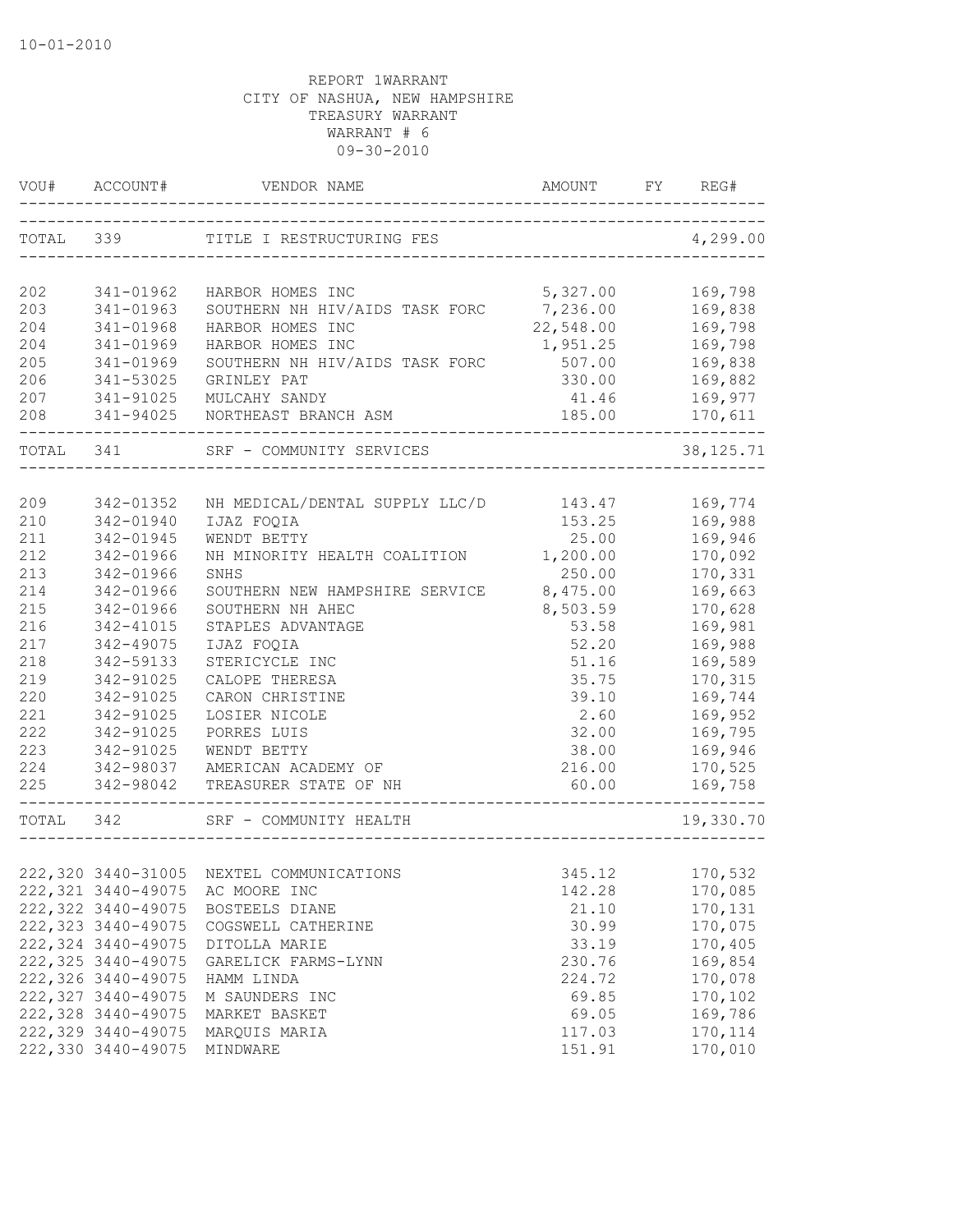|           | VOU# ACCOUNT#           | VENDOR NAME                                                    | AMOUNT FY REG#              |                |
|-----------|-------------------------|----------------------------------------------------------------|-----------------------------|----------------|
|           | 222,331 3440-49075      | NEW ENGLAND ICE CREAM                                          | 544.25                      | 170,128        |
|           | 222,332 3440-49075      | S&S WORLDWIDE                                                  | 354.19                      | 170,019        |
|           | 222,333 3440-49075      | SAM'S CLUB                                                     | 84.75                       | 170,639        |
|           | 222,334 3440-49075      | SLATER CRYSTAL                                                 | 28.48                       | 170,228        |
|           | 222, 335 3440-49075     | STAPLES BUSINESS ADVANTAGE                                     | 90.54                       | 169,886        |
|           | 222,336 3440-49075      | WALMART COMMUNITY                                              | 73.24                       | 169,989        |
|           |                         | 222,337 3440-91040 DITOLLA MARIE                               | 39.00                       | 170,405        |
|           |                         | TOTAL 344 AFTER SCHOOL PROGRAM                                 | . <u>.</u>                  | 2,650.45       |
|           |                         |                                                                |                             |                |
|           |                         | 3451-82025 NH RETIREMENT SYSTEM                                | 587.85 12,128               |                |
|           |                         | 222,338 3451-83004 VISION SERVICE PLAN - NH 8.51 170,454       |                             |                |
| TOTAL 345 |                         | 21 ST CENTURY ELEM. AFTER SCHL                                 |                             | 596.36         |
|           |                         | 222,339 3460-64192 RICOH AMERICAS CORPORATION 3,680.41 170,047 |                             |                |
|           |                         |                                                                |                             |                |
|           |                         | TOTAL 346 21 ST CENTURY AFTER SCH MIDDLE                       |                             | 3,680.41       |
|           |                         | 222,340 3461-49075 AC MOORE INC                                | 21.11                       | 170,085        |
|           | 222, 341 3461-49075     |                                                                | 14.40                       | 170,079        |
|           | 222,342 3461-49075      | ALMEIDA SUSAN                                                  |                             | 170,442        |
|           | 222, 343 3461-49075     | CELATA CHRISTINE                                               | 44.84                       |                |
|           | 222,344 3461-49075      | GARELICK FARMS-LYNN                                            | 26.97                       | 169,854        |
|           |                         | LAUGHTERS KENNY                                                | 19.00                       | 170,402        |
|           | 222, 345 3461-49075     | M SAUNDERS INC                                                 | 53.90                       | 170,102        |
|           | 222,346 3461-49075      | MARKET BASKET                                                  | 156.82                      | 169,786        |
|           | 222,347 3461-49075      | NEW ENGLAND ICE CREAM                                          | 217.70                      | 170,128        |
|           | 222,348 3461-49075      | PARADISE ALAN                                                  | 111.00                      | 170,090        |
|           | 222,349 3461-49075      | STAPLES BUSINESS ADVANTAGE                                     | 92.36                       | 169,886        |
|           | 3461-82025              | NH RETIREMENT SYSTEM                                           | 165.34                      | 12,128         |
|           |                         | 222,350 3461-83004 VISION SERVICE PLAN - NH                    | 8.51                        | 170,454        |
|           |                         | TOTAL 346 21 ST CENTURY AFTER SCH MIDDLE                       | ___________________________ | 931.95         |
|           |                         |                                                                |                             |                |
|           |                         | 222,351 3468-49075 REYNOLDS MARGARET                           | 14.44                       | 170,034        |
|           |                         | 3468-82025 NH RETIREMENT SYSTEM                                | 392.46                      | 12,128         |
|           |                         | 222,352 3468-83004 VISION SERVICE PLAN - NH                    | 17.02                       | 170,454        |
|           | ----------------------- | 222,353 3468-91040 NEW ENGLAND READING ASSOCIATIO              | 225.00                      | 170,428        |
|           |                         | TOTAL 346 SMALLER LEARNING COMMUNITY                           |                             | 648.92         |
|           |                         | 222,354 3500-49035 BARNES & NOBLE INC                          |                             | 280.20 169,584 |
|           |                         | 222,355 3500-49035 HARVARD EDUCATION PRESS                     |                             | 267.25 170,198 |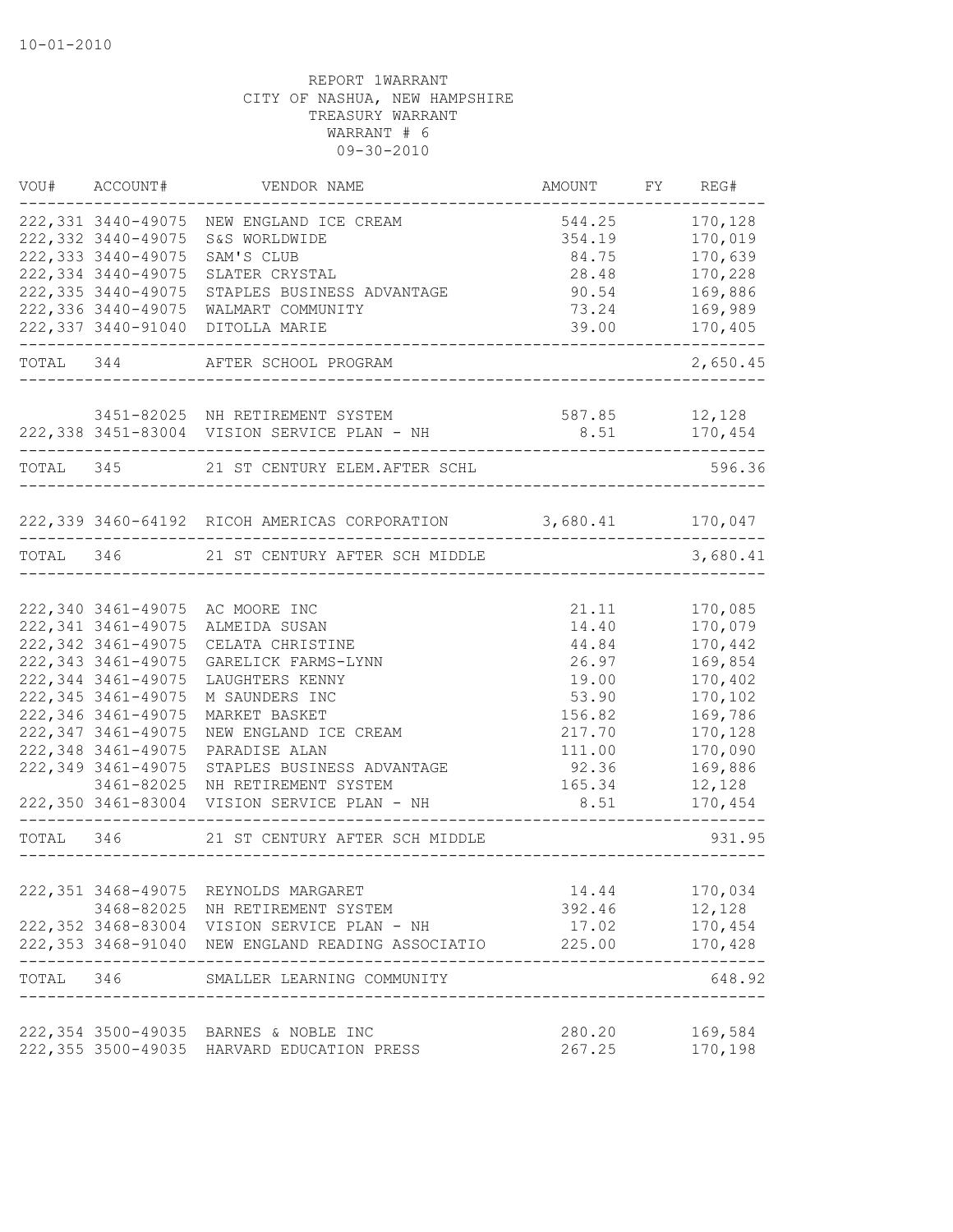| VOU#      | ACCOUNT#           | VENDOR NAME                                         | AMOUNT            | FY | REG#      |
|-----------|--------------------|-----------------------------------------------------|-------------------|----|-----------|
|           | 222,356 3500-49035 | JOHN WILEY & SONS, INC.                             | 192.34            |    | 170,446   |
|           | 222,357 3500-49035 | SAGE PUBLICATIONS                                   | 653.70            |    | 170,187   |
|           | 222,358 3500-53102 | NHASP                                               | 3,750.00          |    | 169,621   |
|           | 3500-82025         | NH RETIREMENT SYSTEM                                | 923.20            |    | 12,128    |
|           | 222,359 3500-91040 | KEANE THERESA                                       | 44.00             |    | 170,061   |
|           | 222,360 3500-91040 | NEW ENGLAND READING ASSOCIATIO                      | 3,150.00          |    | 170,428   |
| TOTAL 350 |                    | TITLE IIA HQT                                       |                   |    | 9,260.69  |
|           | 222,361 3509-49035 |                                                     |                   |    |           |
|           |                    | BARNES & NOBLE INC                                  | 28.74             |    | 169,584   |
|           | 222,362 3509-49035 | CORWIN PRESS                                        | 1,002.95          |    | 170,175   |
|           | 3509-49075         | CITIZENS BANK                                       | 829.21            |    | 12,159    |
|           | 222,363 3509-49075 | STAPLES BUSINESS ADVANTAGE                          | 85.12             |    | 169,886   |
|           | 222,364 3509-53102 | GERARD T. MORRIS                                    | 1,479.50          |    | 170,412   |
|           | 222,365 3509-53102 | M L HANNAY ASSOCS                                   | 6, 212.50         |    | 170,073   |
|           | 222,366 3509-91040 | BARRAFORD CARMEN                                    | 865.00            |    | 170,413   |
|           | 3509-91040         | HARDWICK DONNA                                      | 523.56            |    | 169,569   |
|           | 222,367 3509-91040 | VANCE LAURIE                                        | 2,253.75          |    | 170,080   |
| TOTAL     |                    | 350 TITLE 11A TEACHER QUALITY                       |                   |    | 13,280.33 |
| 229       |                    | 352-59055 NE SCHOOL OF ARCHERY INC 1,430.00 169,888 |                   |    |           |
| TOTAL 352 |                    | SRF - PARKS AND RECREATION                          |                   |    | 1,430.00  |
|           |                    | 222,368 3520-64192 TIGER DIRECT                     | 709.98            |    | 169,736   |
|           |                    |                                                     |                   |    |           |
| TOTAL 352 |                    | ARRA TITLE IID 21C CLASSROOMS                       |                   |    | 709.98    |
|           |                    | 222,369 3550-53100 HEZEL ASSOCIATES LLC             | 37,500.00 170,655 |    |           |
| TOTAL 355 |                    | TITLE IID TECH EVALUATION                           |                   |    | 37,500.00 |
|           |                    |                                                     |                   |    |           |
|           |                    | 3600-82025 NH RETIREMENT SYSTEM                     | 152.68            |    | 12,128    |
| TOTAL     | 360                | DROP OUT PREVENTION/ADULT ED                        |                   |    | 152.68    |
|           |                    |                                                     |                   |    |           |
|           |                    | 222,370 3657-49050 COCA-COLA BOTTLING CO OF NE (T   | 260.00            |    | 170,113   |
|           |                    | 222,371 3657-49050 WALMART COMMUNITY                | 83.41             |    | 169,989   |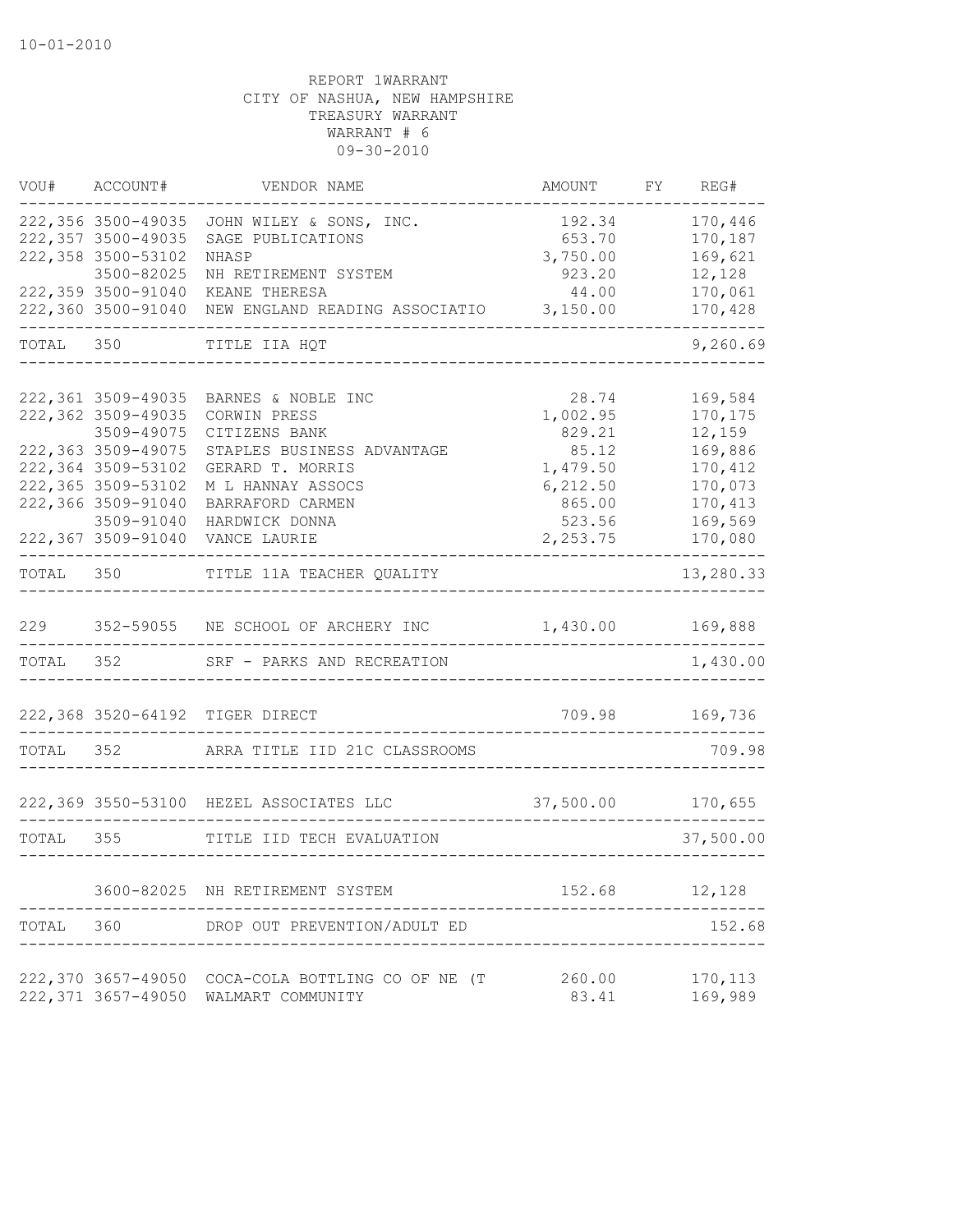| VOU#       | ACCOUNT#               | VENDOR NAME                                      | AMOUNT           | FY | REG#               |
|------------|------------------------|--------------------------------------------------|------------------|----|--------------------|
| TOTAL 365  |                        | NHS - PAW SHOP                                   |                  |    | 343.41             |
| 231        |                        | 372-01045 SOCIETY FOR THE PROTECTION OF 6,103.50 |                  |    | 169,792            |
| TOTAL      | 372                    | SRF - PLANNING & BUILDING DEPT                   |                  |    | 6, 103.50          |
|            |                        |                                                  |                  |    |                    |
| 232        | 373-53025              | LOAN PACKAGING LLC                               | 880.00           |    | 169,841            |
| 233        | 373-53075              | CHISHOLM DEBORA A                                | 1,777.50         |    | 169,734            |
| 234        | 373-53075              | NASHUA REGIONAL PLANNING COMMI 3,453.75          |                  |    | 170,296            |
| 235        | 373-53112              | THE JORDAN INSTITUTE                             | 22,683.94        |    | 170,005            |
| TOTAL 373  |                        | SRF - ECONOMIC DEVELOPMENT                       |                  |    | 28,795.19          |
|            |                        |                                                  |                  |    |                    |
| 236        | 374-01310              | NATIONAL GRID                                    | 2,100.00         |    | 169,566            |
| 237        | 374-07340              | CAHILL DAN                                       | 5,000.00         |    | 170,397            |
| 238        | 374-07340              | TELEGRAPH PUBLISHING COMPANY                     | 73.40            |    | 170,278            |
| 239        | 374-07620              | INSTITUTE FOR ENVIRONMENTAL ED                   | 3,535.00         |    | 169,956            |
| 240        | 374-07620              | PRINTGRAPHICS OF MAINE                           | 1,500.00         |    | 169,671            |
| 241<br>242 | 374-07620<br>374-07620 | RESIDENCE INN                                    | 1,308.00         |    | 169,896            |
| 243        | 374-07620              | SULLIVAN DAVID F<br>SULLIVAN GERALD              | 400.00<br>400.00 |    | 170,455<br>170,456 |
| 244        | 374-53063              | NASHUA REGIONAL PLANNING COMMI                   | 5,580.56         |    | 170,296            |
| 245        | 374-53095              | STAPLES ADVANTAGE                                |                  |    | 169,981            |
| 246        | 374-59188              | DIONNE JASON                                     | 500.00           |    | 169,953            |
| 247        | 374-59188              | INSTITUTE FOR ENVIRONMENTAL ED                   | 1,370.00         |    | 169,956            |
| 248        | 374-59328              | GATE CITY FENCE CO INC                           | 1,332.00         |    | 169,738            |
| TOTAL      | 374                    | SRF - URBAN PROGRAMS                             |                  |    | 23,098.96          |
|            |                        |                                                  |                  |    |                    |
| 249        | 375-45050              | CONCORD PUBLIC LIBRARY                           | 30.00            |    | 170,632            |
| 250        | 375-45050              | MASON LIBRARY                                    | 50.00            |    | 170,603            |
| 251        | $375 - 45050$          | UNIQUE MANAGEMENT SERVICES INC                   | 608.60           |    | 169,710            |
| 252        | 375-45050              | WHITE MOUNTAINS                                  | 42.95            |    | 170,606            |
| 253        | 375-57010              | PROQUEST LLC                                     | 17,526.00        |    | 170,557            |
| 254        |                        | 375-59100 DEROSA ROBIN                           | 250.00           |    | 170,457            |
| 255        | $375 - 64045$          | AXIONTECH.COM                                    | 44.90            |    | 170,356<br>$----$  |
| TOTAL 375  |                        | SRF - PUBLIC LIBRARIES<br>-----------------      |                  |    | 18,552.45          |
|            | 222,372 3750-94030     | MATTHEWS ELIZABETH                               | 46.72            |    | 170,199            |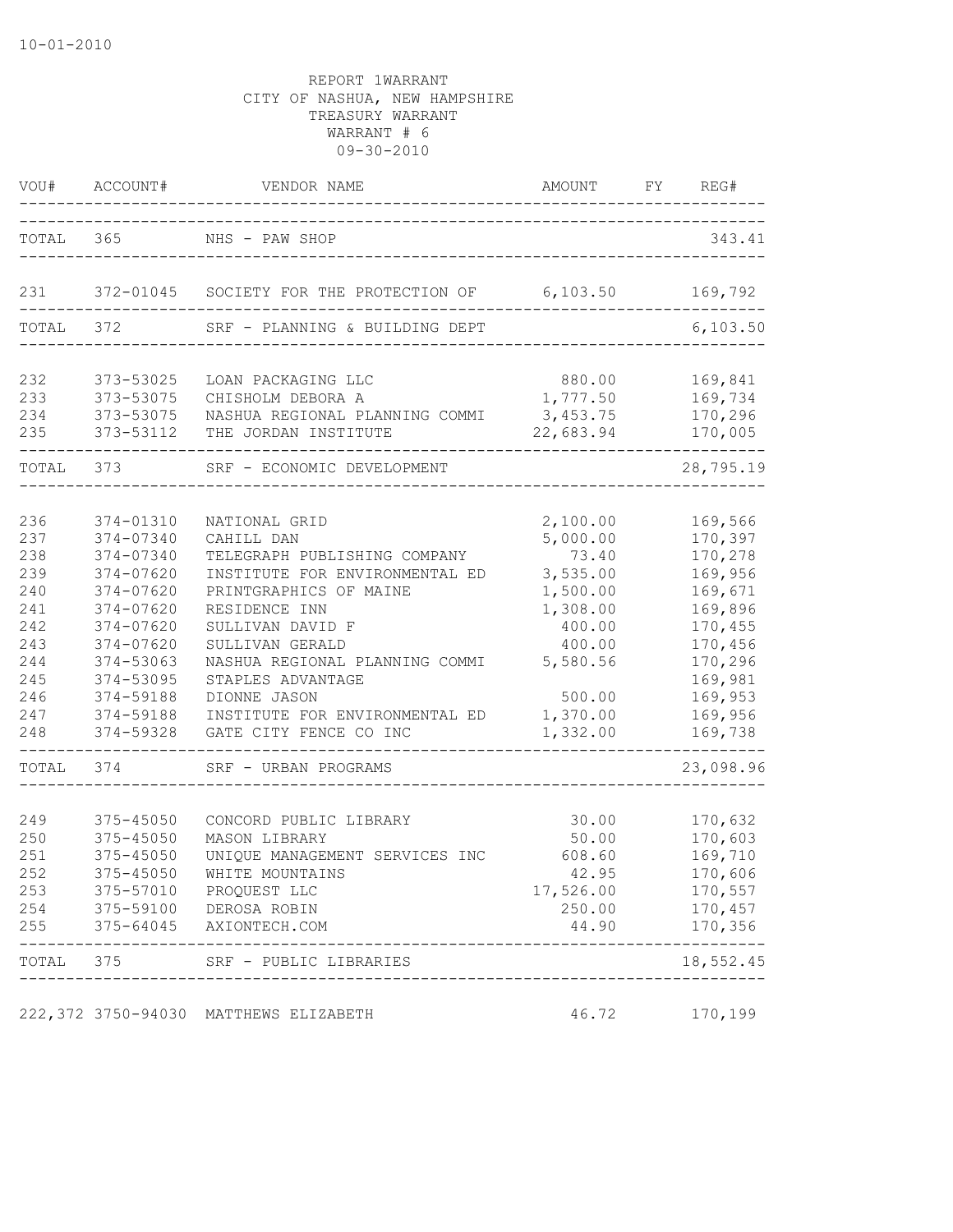|                                        | VOU# ACCOUNT#                                                                                                                                                                                                                                                                                                                                                                                            |                                                                                                                                                                                                                                                                                                                                                                          |                                                                                                                                                                                           | FY REG#                                                                                                                                                                                            |       |
|----------------------------------------|----------------------------------------------------------------------------------------------------------------------------------------------------------------------------------------------------------------------------------------------------------------------------------------------------------------------------------------------------------------------------------------------------------|--------------------------------------------------------------------------------------------------------------------------------------------------------------------------------------------------------------------------------------------------------------------------------------------------------------------------------------------------------------------------|-------------------------------------------------------------------------------------------------------------------------------------------------------------------------------------------|----------------------------------------------------------------------------------------------------------------------------------------------------------------------------------------------------|-------|
|                                        |                                                                                                                                                                                                                                                                                                                                                                                                          | TOTAL 375 TITLE I ARRA GRANT                                                                                                                                                                                                                                                                                                                                             |                                                                                                                                                                                           |                                                                                                                                                                                                    | 46.72 |
|                                        |                                                                                                                                                                                                                                                                                                                                                                                                          | 222,373 3751-49050 JUBERT SAND EMILY<br>222,374 3751-95010 SCHOLASTIC MAGAZINES                                                                                                                                                                                                                                                                                          | 22.95<br>1, 147.25                                                                                                                                                                        | 170,414<br>169,815                                                                                                                                                                                 |       |
| TOTAL 375                              |                                                                                                                                                                                                                                                                                                                                                                                                          |                                                                                                                                                                                                                                                                                                                                                                          |                                                                                                                                                                                           | 1,170.20                                                                                                                                                                                           |       |
|                                        |                                                                                                                                                                                                                                                                                                                                                                                                          |                                                                                                                                                                                                                                                                                                                                                                          |                                                                                                                                                                                           |                                                                                                                                                                                                    |       |
|                                        | 3760-31005<br>222,375 3760-31005<br>222,376 3760-49050<br>222,377 3760-49050                                                                                                                                                                                                                                                                                                                             | FAIRPOINT COMMUNICATIONS<br>ONE COMMUNICATIONS<br>HEINEMANN<br>WB MASON COMPANY INC                                                                                                                                                                                                                                                                                      | 153.06<br>6.09<br>3,088.80<br>82.44                                                                                                                                                       | 170,583<br>170,622<br>170,044<br>169,627                                                                                                                                                           |       |
|                                        | 222,378 3760-94030                                                                                                                                                                                                                                                                                                                                                                                       | NELSON DIANE                                                                                                                                                                                                                                                                                                                                                             | 82.03                                                                                                                                                                                     | 170,039                                                                                                                                                                                            |       |
|                                        |                                                                                                                                                                                                                                                                                                                                                                                                          | 222,379 3760-94030 RAYMOND WILLIAM                                                                                                                                                                                                                                                                                                                                       | 484.43                                                                                                                                                                                    | 170,225<br>.                                                                                                                                                                                       |       |
| TOTAL 376                              |                                                                                                                                                                                                                                                                                                                                                                                                          | TITLE I<br>_________________                                                                                                                                                                                                                                                                                                                                             |                                                                                                                                                                                           | 3,896.85                                                                                                                                                                                           |       |
|                                        | 222,380 3761-49035<br>222,381 3761-49050<br>222,382 3761-49050<br>222,383 3761-49050<br>222,384 3761-49050<br>222,385 3761-49050<br>222,386 3761-49050<br>222,387 3761-53101<br>222,388 3761-56020<br>222,389 3761-64045<br>222,390 3761-72060<br>222,391 3761-83004<br>222,392 3761-94030<br>222,393 3761-94030<br>222,394 3761-94030<br>222,395 3761-94030<br>222,396 3761-94030<br>222,397 3761-95010 | BARNES & NOBLE INC<br>CROWDER LUCIE<br><b>HEINEMANN</b><br>REALLY GOOD STUFF INC<br>STAPLES BUSINESS ADVANTAGE<br>UNH<br>UPSTART<br>BLUNT STEVE<br>FIRST CHURCH<br>APPLE COMPUTER INC<br>R & L SUPPLY<br>VISION SERVICE PLAN - NH<br>BURNS PATRICIA<br><b>JANISAN</b><br>LESLEY UNIVERSITY<br>PARENT INFORMATION CTR<br>SOLUTION TREE INC<br>INTERNATIONAL READING ASSOC | 1,114.00<br>196.69<br>2,376.00<br>592.13<br>291.69<br>27.50<br>76.50<br>400.00<br>3,455.00<br>599.00<br>190.00<br>17.02<br>14.00<br>7,500.00<br>15,000.00<br>350.00<br>5,931.00<br>416.00 | 169,584<br>170,081<br>170,044<br>170,027<br>169,886<br>170,656<br>169,764<br>170,084<br>169,688<br>170,071<br>170,012<br>170,458<br>170,023<br>170,300<br>170,020<br>170,535<br>170,659<br>170,640 |       |
|                                        | TOTAL 376 TITLE IA                                                                                                                                                                                                                                                                                                                                                                                       |                                                                                                                                                                                                                                                                                                                                                                          |                                                                                                                                                                                           | 38,546.53                                                                                                                                                                                          |       |
| 257<br>258<br>259<br>260<br>261<br>262 | 378-09031<br>378-09061<br>378-09061<br>378-09061<br>378-09071<br>378-09071                                                                                                                                                                                                                                                                                                                               | OCCUPATIONAL DRUG TESTING LLC<br>ALL STATE FIRE EQUIPMENT<br>ARAMARK UNIFORM SERVICES<br>DEPENDABLE LOCK SERVICE INC<br>CITY OF NASHUA/TAX COLLECTOR'S<br>GLOBAL MONTELLO GROUP CORP                                                                                                                                                                                     | 140.00<br>195.95<br>95.36<br>22.00<br>132.68<br>26,981.43                                                                                                                                 | 169,856<br>170,133<br>169,717<br>169,934<br>170,459<br>170,590                                                                                                                                     |       |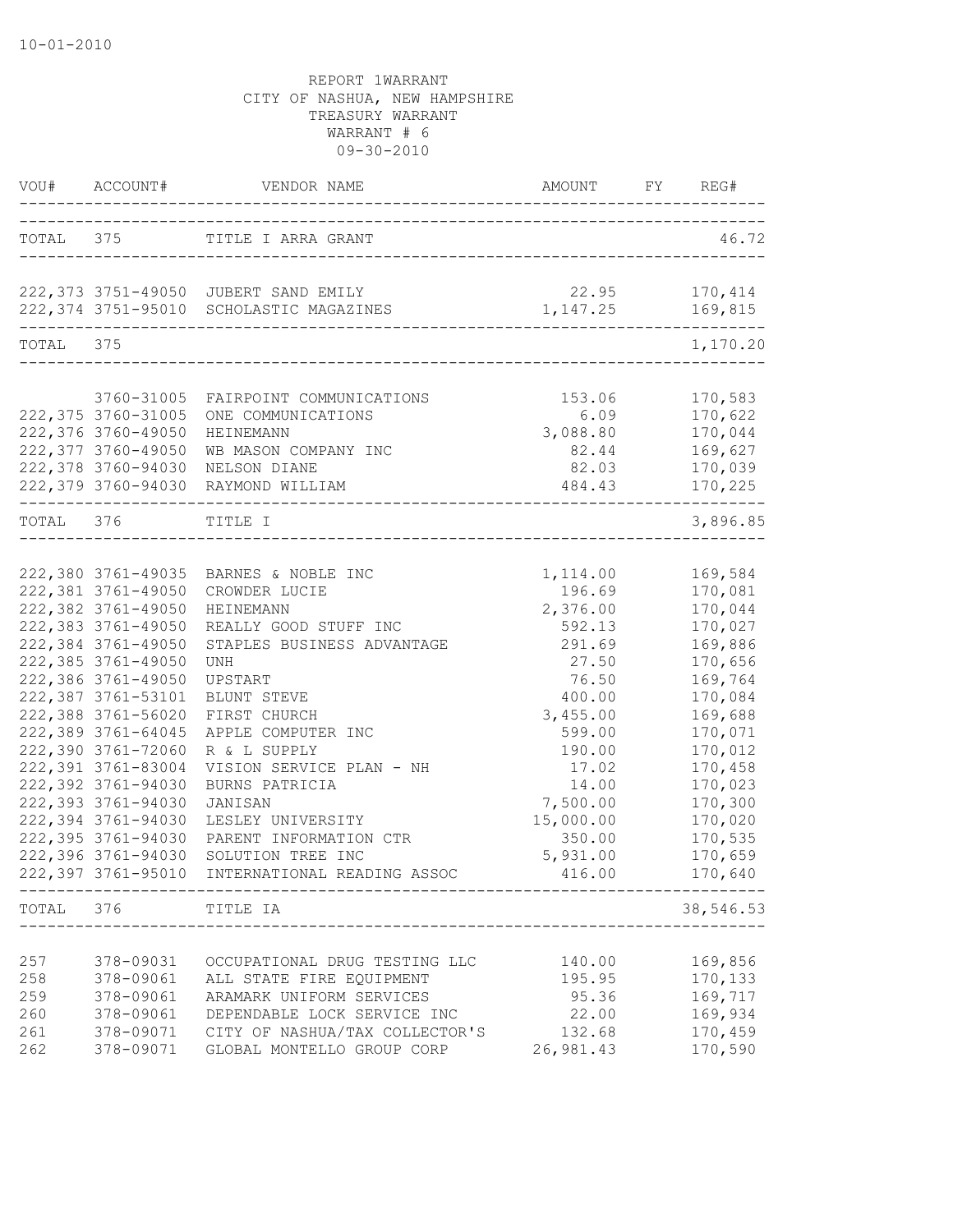| VOU#      | ACCOUNT#                                         | VENDOR NAME                                                                                    | AMOUNT                      | FY | REG#               |
|-----------|--------------------------------------------------|------------------------------------------------------------------------------------------------|-----------------------------|----|--------------------|
| 263       | 378-09073                                        | PETRO-CANADA AMERICA                                                                           | 1,689.13                    |    | 169,971            |
| 264       | 378-09081                                        | MAYNARD & LESIEUR INCORPORATED                                                                 | 337.95                      |    | 170,269            |
| 265       | 378-09091                                        | BLANCHARD SUPPLY CO                                                                            | 207.59                      |    | 170,595            |
| 266       | 378-09091                                        | CENTRAL PAPER PRODUCTS CO                                                                      | 349.52                      |    | 169,970            |
| 267       | 378-09091                                        | CORRIVEAU ROUTHIER INC                                                                         | 153.88                      |    | 170,255            |
| 268       | 378-09091                                        | CUMMINS NORTHEAST INC                                                                          | 408.19                      |    | 169,929            |
| 269       | 378-09091                                        | FASTENAL CO                                                                                    | 319.42                      |    | 169,623            |
| 270       | 378-09091                                        | GILLIG LLC                                                                                     | 2,339.30                    |    | 169,871            |
| 271       | 378-09091                                        | GRAINGER                                                                                       | 12.42                       |    | 169,655            |
| 272       | 378-09091                                        | GRAINGER                                                                                       | 31.37                       |    | 169,702            |
| 273       | 378-09091                                        | HOME DEPOT CREDIT SERVICES                                                                     | 763.99                      |    | 170,542            |
| 274       | 378-09091                                        | NAPA AUTO PARTS                                                                                | 432.99                      |    | 169,909            |
| 275       | 378-09091                                        | NORTHERN BUS SALES INC                                                                         | 327.05                      |    | 169,749            |
| 276       | 378-09091                                        | RYDER FLEET PRODUCTS.COM INC                                                                   | 255.11                      |    | 169,913            |
| 277       | 378-09091                                        | STAPLES ADVANTAGE                                                                              | 165.10                      |    | 169,981            |
| 278       | 378-09091                                        | THE DENOMINATOR CO INC                                                                         | 32.21                       |    | 169,681            |
| 279       | 378-09104                                        | PSNH                                                                                           | 287.88                      |    | 170,614            |
| 280       | 378-09112                                        | METROMEDIA ENERGY INC                                                                          | 6.21                        |    | 170,579            |
| 280       | 378-09114                                        | METROMEDIA ENERGY INC                                                                          | .56                         |    | 170,579            |
| 281       | 378-09114                                        | NATIONAL GRID                                                                                  | 38.13                       |    | 170,576            |
| 282       | 378-09115                                        | METROMEDIA ENERGY INC                                                                          | 7.70                        |    | 170,579            |
| 283       | 378-09124                                        | PENNICHUCK WATER                                                                               | 37.76                       |    | 170,548            |
| 283       | 378-09125                                        | PENNICHUCK WATER                                                                               | 72.36                       |    | 170,548            |
| 284       | 378-09133                                        | FAIRPOINT COMMUNICATIONS                                                                       | 203.05                      |    | 170,586            |
| 285       | 378-09261                                        | GHA TECHNOLOGIES INC                                                                           | 48.66                       |    | 169,721            |
| 286       | 378-09261<br>. _ _ _ _ _ _ _ _ _ _ _ _ _ _ _ _ _ | PETTY CASH                                                                                     | 96.30<br>__________________ |    | 170,460            |
| TOTAL 378 |                                                  | TRANSPORTATION                                                                                 |                             |    | 36, 191.25         |
|           |                                                  |                                                                                                |                             |    |                    |
|           |                                                  | 3900-82025 NH RETIREMENT SYSTEM                                                                | 143.74                      |    | 12,128             |
|           |                                                  | 222,398 3900-91040 DERRY MARSHALL                                                              | 707.00                      |    | 169,651            |
|           |                                                  | 222,399 3900-91040 DUSTIN MARIANNE<br>__________________                                       | 707.00                      |    | 170,032            |
| TOTAL 390 |                                                  | VOC ED SECONDARY PERKINS                                                                       |                             |    | 1,557.74           |
|           |                                                  |                                                                                                |                             |    |                    |
|           |                                                  | 222,400 3901-53102 HUMAN CAPITAL SOLUTIONS, LLC<br>222,401 3901-83004 VISION SERVICE PLAN - NH | 1,000.00<br>17.02           |    | 170,445<br>170,461 |
|           |                                                  |                                                                                                |                             |    |                    |
| TOTAL     | 390                                              | PERKINS VOCATIONAL ED                                                                          |                             |    | 1,017.02           |
|           |                                                  |                                                                                                |                             |    |                    |
|           |                                                  | 3937-82025 NH RETIREMENT SYSTEM<br>222,401 3937-83004 VISION SERVICE PLAN - NH                 | 75.59                       |    | 12,128             |
|           |                                                  |                                                                                                | 17.02                       |    | 170,461            |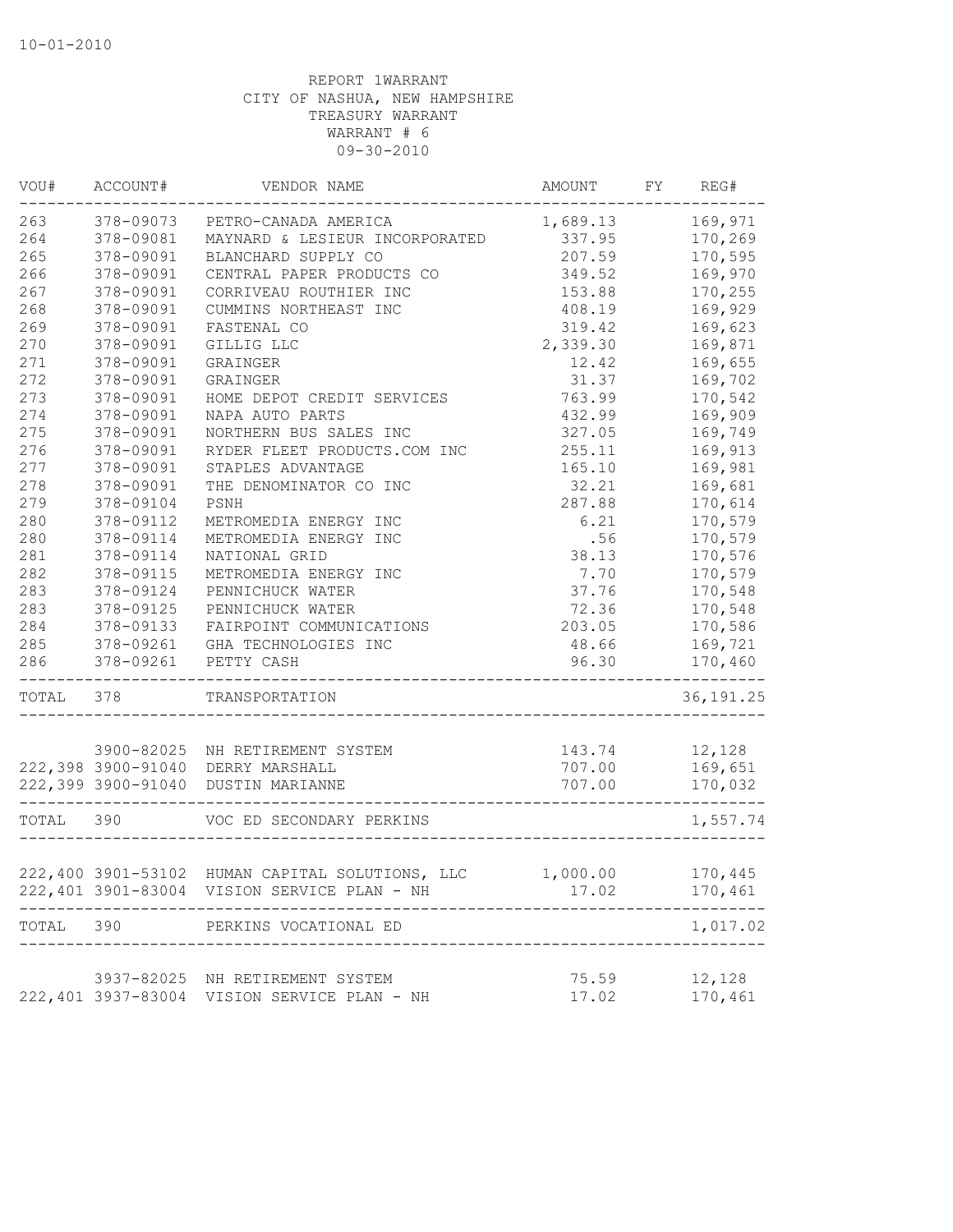|           | VOU# ACCOUNT#                                                                                                                                                                              | VENDOR NAME                                                                                                                                                                                                                      | AMOUNT FY REG#                                                                              |                                                                                                |
|-----------|--------------------------------------------------------------------------------------------------------------------------------------------------------------------------------------------|----------------------------------------------------------------------------------------------------------------------------------------------------------------------------------------------------------------------------------|---------------------------------------------------------------------------------------------|------------------------------------------------------------------------------------------------|
| TOTAL 393 |                                                                                                                                                                                            | DAY CARE                                                                                                                                                                                                                         |                                                                                             | 92.61                                                                                          |
|           | 222,402 3940-49035<br>222,403 3940-49035<br>222,404 3940-49035<br>222,405 3940-49035<br>222,406 3940-49075<br>222,407 3940-53109<br>222,408 3940-53109<br>222,409 3940-64192<br>3940-82025 | DELTA EDUCATION<br>PEARSON EDUCATION<br>PEARSON EDUCATION<br>WILSON LANGUAGE TRAINING CORP.<br>DISCOUNT SCHOOL SUPPLY<br>BOLICK TERESA DBA BOLICK TERES<br>PYRAMID EDUCATIONAL CONSULTANT<br>PHONAK, INC<br>NH RETIREMENT SYSTEM | 50.22<br>3,299.37<br>789.43<br>2,251.20<br>285.85<br>600.00<br>7,964.34<br>310.99<br>377.81 | 170,057<br>170,041<br>170,105<br>170,154<br>170,029<br>170,022<br>170,116<br>170,110<br>12,128 |
|           |                                                                                                                                                                                            | TOTAL 394 ARRA IDEA SPEC ED                                                                                                                                                                                                      |                                                                                             | 15,929.21                                                                                      |
|           |                                                                                                                                                                                            | 3950-82025 NH RETIREMENT SYSTEM<br>TOTAL 395 IDEA B SPECIAL EDUCATION                                                                                                                                                            | 4, 263.65 12, 128                                                                           | 4,263.65                                                                                       |
|           | ---------------                                                                                                                                                                            | 222,410 3951-53109 BOLICK TERESA DBA BOLICK TERES 3,000.00 170,022<br>222,411 3951-53109 CARROLL CENTER FOR THE BLIND (                                                                                                          | 752.60                                                                                      | 170,127                                                                                        |
|           |                                                                                                                                                                                            | TOTAL 395 IDEA B SPECIAL EDUCATION                                                                                                                                                                                               |                                                                                             | 3,752.60                                                                                       |
|           |                                                                                                                                                                                            | 3960-82025 NH RETIREMENT SYSTEM<br>TOTAL 396 SPECIAL EDUCATION PRE-SCHOOL                                                                                                                                                        |                                                                                             | 182.78 12,128<br>182.78                                                                        |
|           |                                                                                                                                                                                            |                                                                                                                                                                                                                                  |                                                                                             |                                                                                                |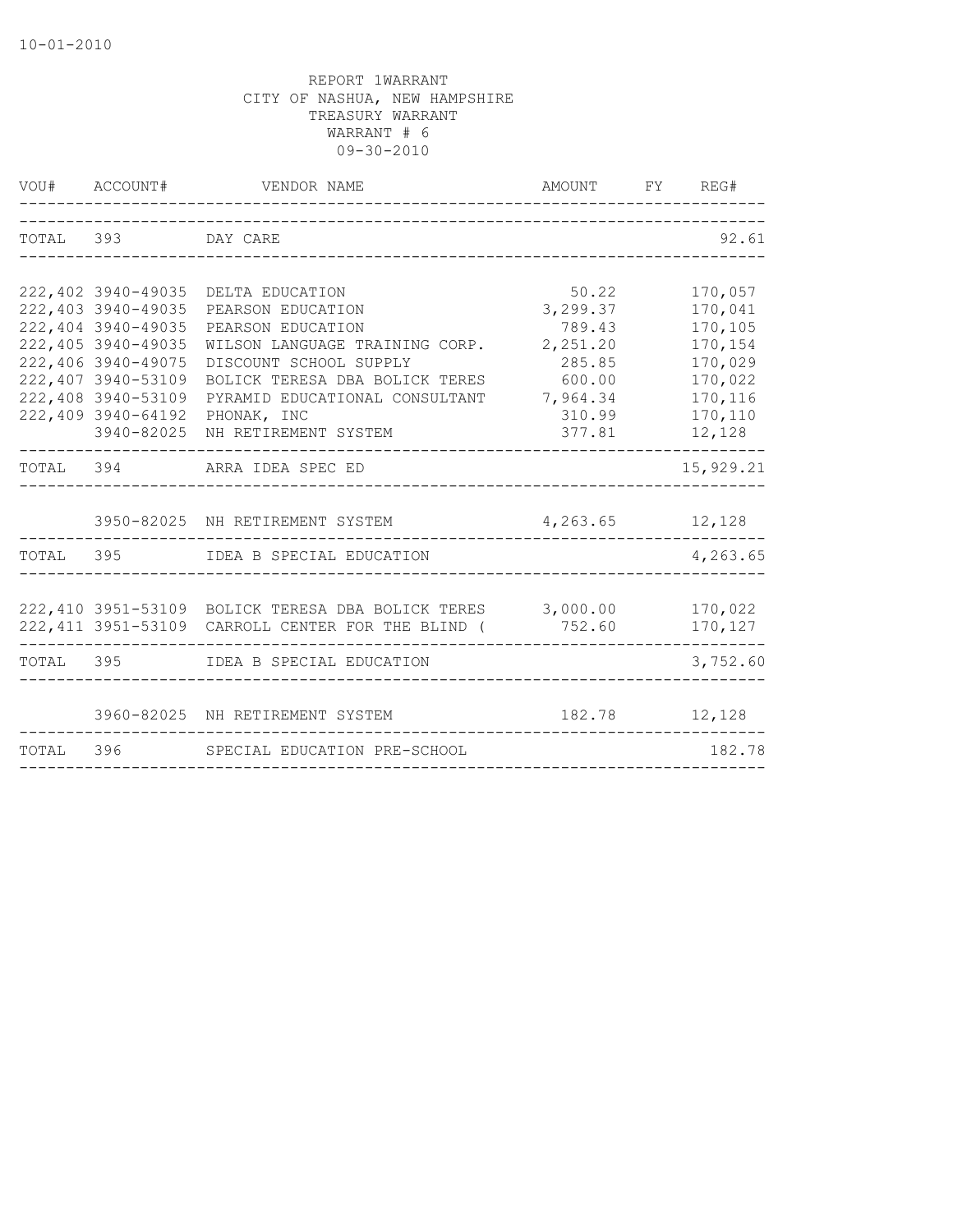| VOU#                                   | ACCOUNT#                                                                           | VENDOR NAME                                                                                                    | AMOUNT                                               | FY REG#                                                        |
|----------------------------------------|------------------------------------------------------------------------------------|----------------------------------------------------------------------------------------------------------------|------------------------------------------------------|----------------------------------------------------------------|
| 288<br>289<br>290<br>291<br>292<br>293 | 412-180<br>$412 - 180$<br>$412 - 180$<br>$412 - 180$<br>$412 - 180$<br>$412 - 180$ | COGLIANO THERESA<br>HALL ELAINE MARY<br>HOAG SOPHIA<br>JOHNSON DANIEL M<br>PLACE LAUREN<br>SKELLEY CHRISTOPHER | 222.00<br>38.00<br>52.00<br>60.00<br>61.00<br>340.00 | 170,384<br>170,388<br>170,385<br>170,386<br>170,387<br>170,346 |
|                                        |                                                                                    | TOTAL 412-18 FINANCIAL SERVICES<br>AUTO PERMITS                                                                |                                                      | 773.00                                                         |
|                                        |                                                                                    | 294 413-203 TREASURER STATE OF NH                                                                              | $3,655.00$ 170,558                                   |                                                                |
|                                        |                                                                                    | TOTAL 413-20 CITY CLERK'S OFFICE<br>MARRIAGE LICENSES                                                          |                                                      | 3,655.00                                                       |
|                                        | 294 413-303                                                                        | TREASURER STATE OF NH                                                                                          | 11,954.00 170,558                                    |                                                                |
|                                        |                                                                                    | TOTAL 413-30 CITY CLERK'S OFFICE<br>CERTIFIED COPIES                                                           |                                                      | 11,954.00                                                      |
|                                        |                                                                                    | 295 431-314 NASHUA POLICE DEPARTMENT                                                                           | 14.96 170,462                                        |                                                                |
|                                        |                                                                                    | TOTAL 431-31 POLICE DEPARTMENT<br>SALE OF PHOTOCOPIES                                                          |                                                      | 14.96                                                          |
|                                        |                                                                                    | 222,412 481-624 BARKLEY RANDY<br>222,413 481-624 HORNE LISA                                                    | 97.50                                                | 32.50 170,430<br>170,431                                       |
|                                        |                                                                                    | TOTAL 481-62 SCHOOL DEPARTMENT REVENUE<br>BUS TRANSPORTATION                                                   |                                                      | 130.00                                                         |
|                                        |                                                                                    |                                                                                                                |                                                      |                                                                |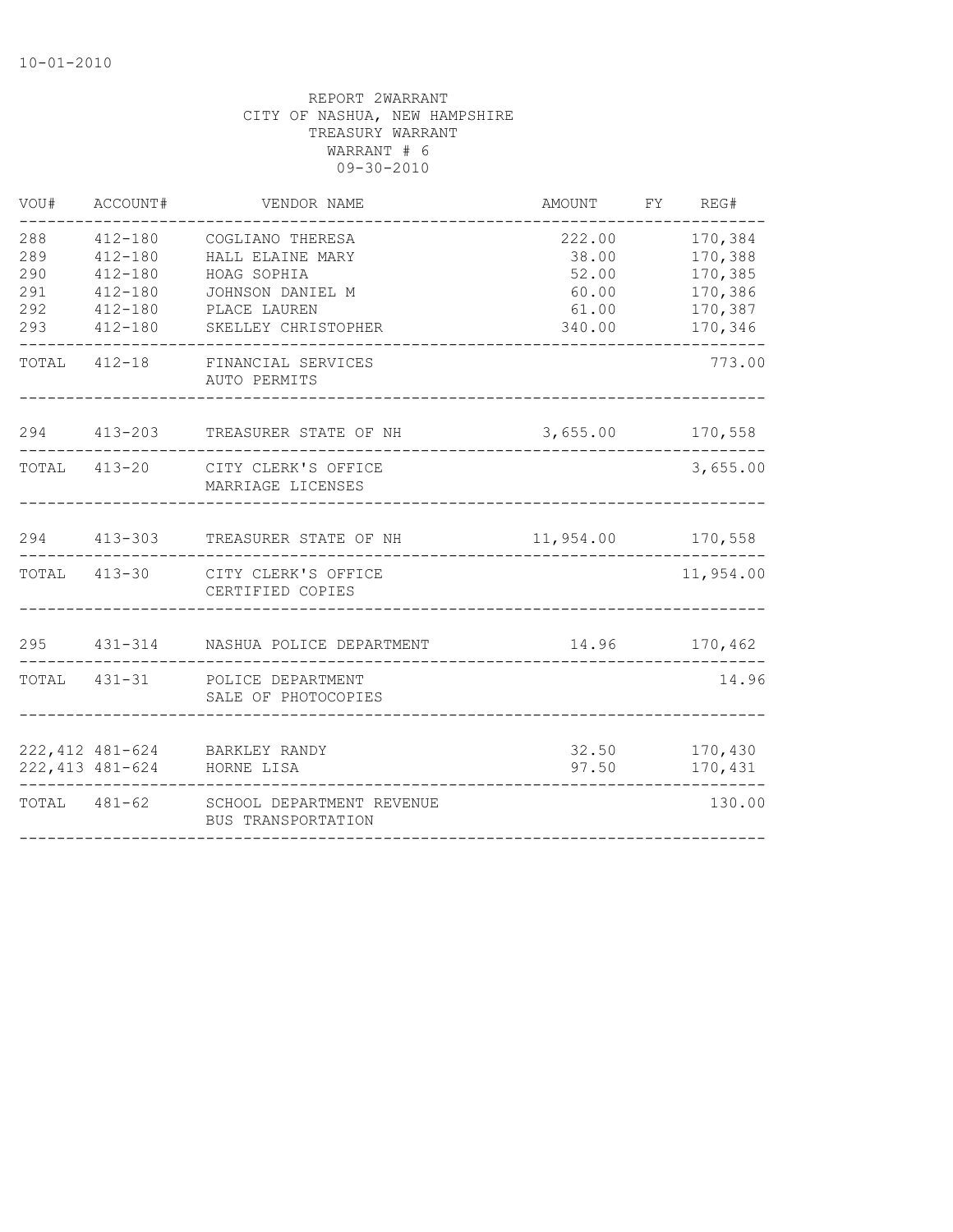| VOU#      | ACCOUNT#      | VENDOR NAME                        | AMOUNT   | FY | REG#       |
|-----------|---------------|------------------------------------|----------|----|------------|
| 296       | 501-98029     | BERGERON PAUL                      | 41.93    |    | 170,464    |
| 297       | 501-98015     | CITIZENS BANK                      | 85.21    |    | 12,159     |
| 297       | 501-98029     | CITIZENS BANK                      | 140.96   |    | 12,159     |
| 298       | 501-94005     | LAFLEUR LINDA                      | 119.50   |    | 170,463    |
| 299       | $501 - 41015$ | PETTY CASH                         | 9.98     |    | 169,568    |
| 299       | 501-94010     | PETTY CASH                         | 24.50    |    | 169,568    |
| 300       | 501-41015     | STAPLES ADVANTAGE                  | 183.74   |    | 169,981    |
| TOTAL     | 501           | MAYOR'S OFFICE                     |          |    | 605.82     |
| 301       | 502-51010     | HILLSBOROUGH COUNTY TREASURER      | 52.00    |    | 170,277    |
| 302       | 502-94020     | NASHUA BAR ASSOCIATION             | 40.00    |    | 170,613    |
| 303       |               | 502-91015 PETTY CASH               | 88.00    |    | 169,568    |
|           |               |                                    |          |    | -------    |
| TOTAL 502 |               | LEGAL DEPARTMENT                   |          |    | 180.00     |
|           |               |                                    |          |    |            |
| 304       |               | 503-41015 STAPLES ADVANTAGE        | 204.87   |    | 169,981    |
| TOTAL     | 503           | BOARD OF ALDERMEN                  |          |    | 204.87     |
|           |               |                                    |          |    |            |
| 305       | 505-81005     | ADULT LEARNING CENTER              | 3,500.00 |    | 169,935    |
| 306       | 505-81011     | AMERICAN RED CROSS                 | 3,125.00 |    | 170,355    |
| 307       | 505-81013     | BIG BROTHERS BIG SISTERS           | 3,432.00 |    | 169,754    |
| 308       | 505-81120     | BOYS & GIRLS CLUB OF GREATER N     | 3,750.00 |    | 169,631    |
| 309       | 505-81118     | CHILD ADVOCACY CENTER              | 2,000.00 |    | 169,842    |
| 310       | 505-81004     | GATEWAYS COMMUNITY SERVICES        | 750.00   |    | 169,976    |
| 311       | 505-81025     | GIRLS INCORPORATED OF NH           | 3,625.00 |    | 169,794    |
| 312       | 505-81018     | NASHUA CHILDREN'S HOME             | 5,812.50 |    | 170,048    |
| 313       | 505-81073     | NASHUA PASTORAL CARE CENTER        | 4,900.00 |    | 169,980    |
| 313       | 505-81074     | NASHUA PASTORAL CARE CENTER        | 2,950.00 |    | 169,980    |
| 314       | 505-81121     | NASHUA POLICE ATHLETIC LEAGUE      | 3,750.00 |    | 169,962    |
| 315       | 505-81114     | NEIGHBORHOOD HOUSING SERVICES      | 7,562.50 |    | 169,809    |
| 316       | 505-81116     | SALVATION ARMY                     | 1,800.00 |    | 169,608    |
| 317       | 505-81078     | ST JOSEPH COMMUNITY SERVICES I     | 1,965.81 |    | 170,274    |
| 318       | $505 - 81014$ | THE CAREGIVERS INC                 | 3,250.00 |    | 169,900    |
|           |               | TOTAL 505 CIVIC & COMM. ACTIVITIES |          |    | 52, 172.81 |
|           |               |                                    |          |    |            |
| 319       | 506-31005     | AMERICAN TELECOM SERVICES LLC      | 5,607.48 |    | 169,832    |
| 320       | 506-31005     | COMCAST                            | 64.15    |    | 170,575    |
| 321       | 506-31005     | FAIRPOINT COMMUNICATIONS           | 904.90   |    | 170,583    |
| 322       | 506-31005     | FAIRPOINT COMMUNICATIONS           | 505.27   |    | 170,586    |
| 323       | 506-31005     | PAETEC COMMUNICATIONS INC          | 5,085.46 |    | 170,533    |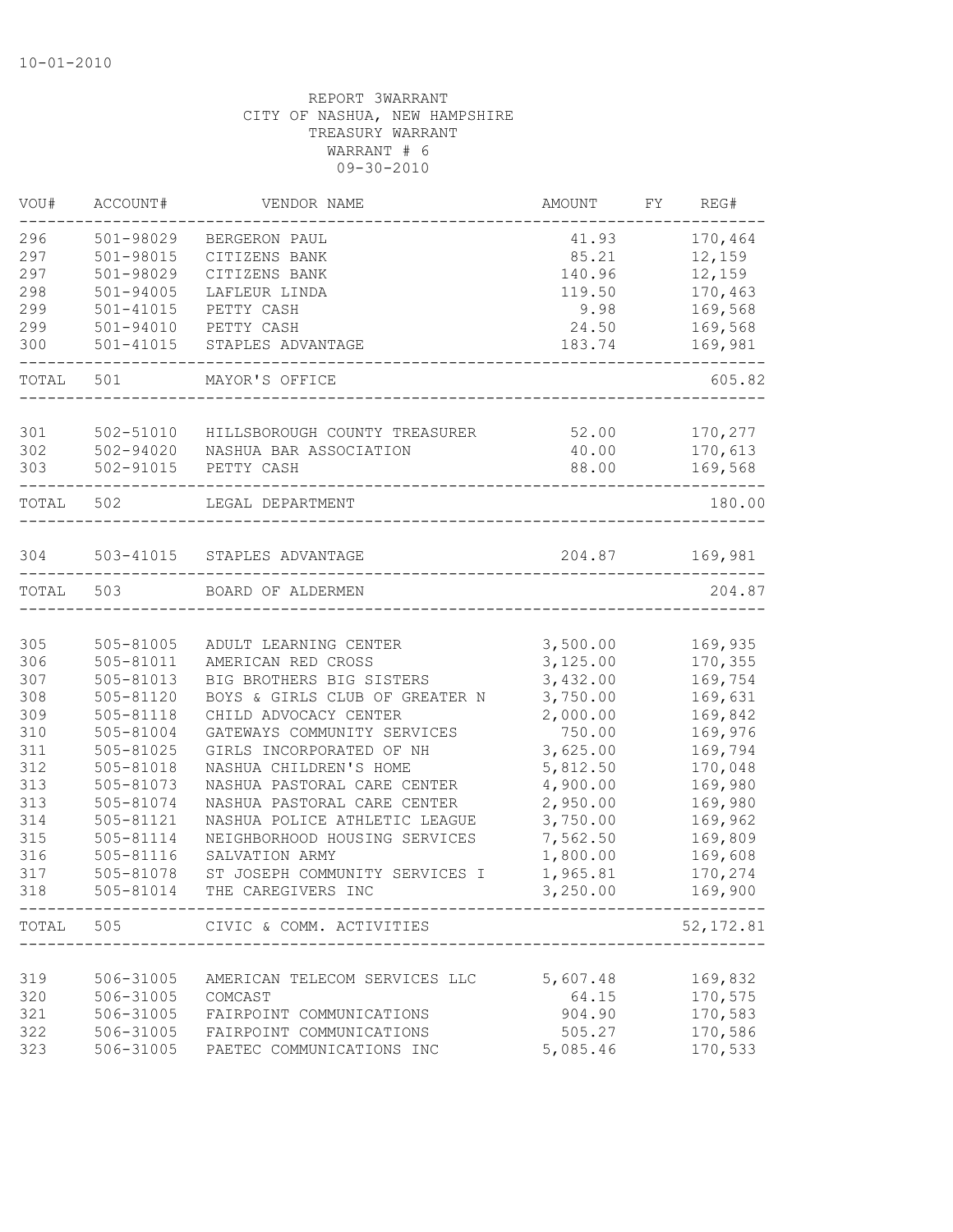| VOU#       | ACCOUNT#               | VENDOR NAME                                   | AMOUNT         | FY. | REG#               |
|------------|------------------------|-----------------------------------------------|----------------|-----|--------------------|
| TOTAL      | 506                    | TELECOMMUNICATIONS                            |                |     | 12, 167.26         |
| 324        | 507-82020              | NH RETIREMENT SYSTEM                          | 181, 374.28    |     | 12,128             |
| 324        | 507-82025              | NH RETIREMENT SYSTEM                          | 97,715.79      |     | 12,128             |
| 324        | 507-82030              | NH RETIREMENT SYSTEM                          | 145,751.05     |     | 12,128             |
| 324        | $507 - 82035$          | NH RETIREMENT SYSTEM                          | 112,550.84     |     | 12,128             |
| 324        | 507-82040              | NH RETIREMENT SYSTEM                          | 59,998.65      |     | 12,128             |
| TOTAL      | 507                    | PENSIONS                                      |                |     | 597,390.61         |
|            |                        |                                               |                |     |                    |
| 325        | 512-49025              | CITIZENS BANK                                 | 122.36         |     | 12,159             |
| 326        | 512-59095              | DOCULYNX INC                                  | 226.67         |     | 170,345            |
| 327        | 512-95005              | NEW HAMPSHIRE GFOA                            | 25.00          |     | 170,605            |
| 328        | 512-94005              | NH LOCAL GOVERNMENT CENTER                    | 40.00          |     | 170,597            |
| 329        | 512-94005              | NHCTCA                                        | 50.00          |     | 169,567            |
| 330        | 512-43005              | PRINTGRAPHICS OF MAINE                        | 800.00         |     | 12,133             |
| 331        | 512-59182              | PRINTGRAPHICS OF MAINE                        | 752.15         |     | 169,671            |
| 332        | 512-41015              | STAPLES ADVANTAGE                             | 520.88         |     | 169,981            |
| 333        | 512-41010              | SURPLUS OFFICE EQUIPMENT INC                  | 478.00         |     | 169,944            |
| TOTAL      | 512                    | FINANCIAL SERVICES                            |                |     | 3,015.06           |
|            |                        |                                               |                |     |                    |
| 334<br>335 | 513-94005              | HILTON HARRISBURG                             | 264.18         |     | 170,599            |
|            | 513-43005              | LHS ASSOCIATES INC                            | 18.85<br>63.00 |     | 169,768            |
| 335<br>336 | 513-49075<br>513-94005 | LHS ASSOCIATES INC<br>LOCAL GOVERNMENT CENTER | 40.00          |     | 169,768<br>170,601 |
| 337        | 513-94005              | NEACTC CONFERENCE FUND                        | 200.00         |     | 170,608            |
| 338        | 513-94005              | NEW ENGLAND ARCHIVISTS                        | 50.00          |     | 170,592            |
| 339        | 513-49075              | PETTY CASH                                    | 22.40          |     | 169,568            |
| 339        | 513-59115              | PETTY CASH                                    | 70.00          |     | 169,568            |
| 340        | 513-94005              | SALEM WATERFRONT HOTEL AND SUI                | 171.59         |     | 170,607            |
| 341        | 513-41015              | STAPLES ADVANTAGE                             | 600.66         |     | 169,981            |
| 342        | 513-49025              | WEST PAYMENT CENTER                           | 40.25          |     | 170,545            |
| TOTAL      | 513                    | CITY CLERK'S OFFICE                           |                |     | 1,540.93           |
| 343        | 515-59125              | LGC                                           | 5,250.00       |     | 169,793            |
| TOTAL      | 515                    | HUMAN RESOURCES                               |                |     | 5,250.00           |
| 344        | 516-54016              | CONCORD MONITOR                               | 127.75         |     | 170,539            |
| 345        |                        | 516-66025 OFFICE EQUIPMENT FINANCE SERVI      | 376.75         |     | 170,584            |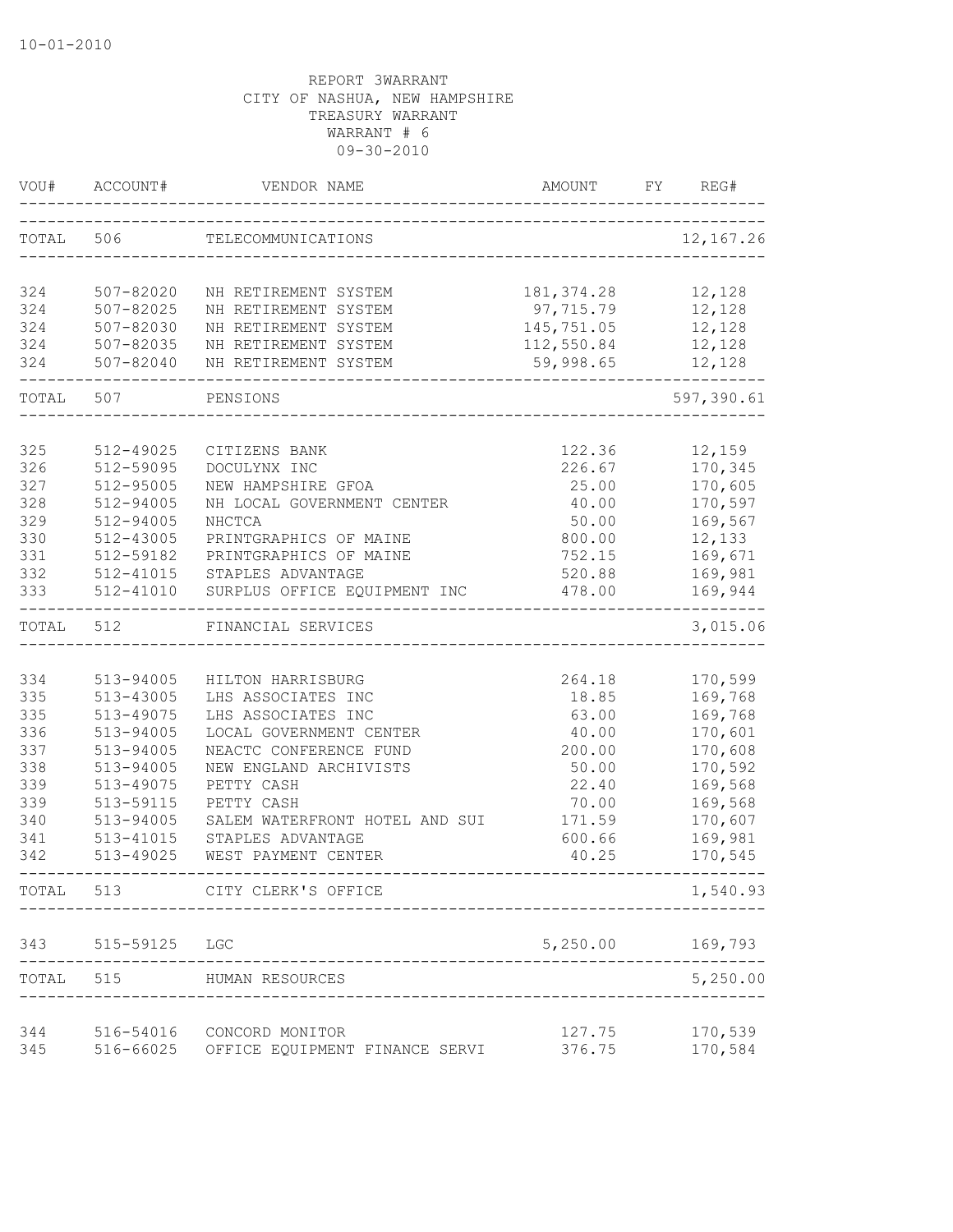| VOU#       | ACCOUNT#       | VENDOR NAME                                   | AMOUNT           | FY REG#                  |
|------------|----------------|-----------------------------------------------|------------------|--------------------------|
| 346        | 516-45240      | OFFTECH NEW ENGLAND                           | 180.81           | 169,948                  |
| 347        | 516-66030      | PITNEY BOWES                                  | 1,020.00         | 169,650                  |
| 348        | 516-54011      | TELEGRAPH PUBLISHING COMPANY                  | 550.50           | 170,278                  |
| 348        | 516-54016      | TELEGRAPH PUBLISHING COMPANY                  | 724.95           | 170,278                  |
| 349        | 516-54016      | THE LOWELL PUBLISHING CO                      | 838.80           | 170,541                  |
| TOTAL      | 516            | PURCHASING DEPARTMENT                         |                  | 3,819.56                 |
| 350        | 517-75901      | B & S LOCKSMITH INC                           | 75.10            | 169,837                  |
| 351        | 517-59135      | BAIN PEST CONTROL SERVICE INC                 | 150.00           | 170,286                  |
| 352        | 517-75023      | HOME DEPOT CREDIT SERVICES                    | 232.27           | 170,542                  |
| 353        | 517-75130      | J LAWRENCE HALL INC                           | 120.00           | 170,313                  |
| 354        | 517-75105      | M & M ELECTRICAL SUPPLY CO INC                | 281.60           | 170,252                  |
| 355        | 517-34015      | METROMEDIA ENERGY INC                         | 76.84            | 170,579                  |
| 356        | $517 - 34015$  | NATIONAL GRID                                 | 137.45           | 170,576                  |
| 357        | 517-33005      | PENNICHUCK WATER                              | 1,072.66         | 170,548                  |
| 358        | 517-42005      | PETTY CASH                                    | 5.98             | 169,568                  |
| 359        | 517-75023      | PROTECTION ONE INC                            | 82.50            | 170,559                  |
| 360        | 517-32005      | PSNH                                          | 70.81            | 170,614                  |
| 361        | 517-32005      | PUBLIC SERVICE OF NEW HAMPSHIR                | 8,970.05         | 170,624                  |
| TOTAL      | 517            | BUILDING MAINT - CITY ADMIN                   |                  | $- - - - -$<br>11,275.26 |
|            |                |                                               |                  |                          |
| 362        | 519-91005      | DAME DOUGLAS                                  | 56.30            | 169,643                  |
| 363        | 519-94005      | MARINO ANGELO                                 | 248.80           | 170,465                  |
| 364        | 519-94005      | NHAAO                                         | 20.00            | 170,593                  |
| 365        | 519-41010      | PETTY CASH                                    | 29.99            | 169,568                  |
| 365        | 519-41015      | PETTY CASH                                    | 33.98            | 169,568                  |
| 366        | 519-41015      | STAPLES ADVANTAGE                             | 107.47           | 169,981                  |
| 367        | 519-91005      | TURGISS GARY                                  | 33.50            | 169,705                  |
| TOTAL 519  |                | ASSESSORS                                     |                  | 530.04                   |
|            |                |                                               |                  |                          |
| 368<br>369 | 520-59100      | ERICKSON CLEANING SERVICES LLC                | 152.00<br>125.00 | 169,739                  |
|            |                | 520-74092 MARSHALL SIGNS INC                  |                  | 170,294                  |
| 370<br>371 | 520-34015      | NATIONAL GRID<br>520-32005 PENNICHUCK WATER   | 40.77<br>758.43  | 170,576<br>170,548       |
| 372        | 520-32005 PSNH |                                               | 312.80           | 170,614                  |
|            |                |                                               |                  | $- - - - -$              |
| TOTAL 520  |                | HUNT BUILDING<br>---------------------------- |                  | 1,389.00                 |
| 373        |                | 522-31050 CITIZENS BANK                       | 22.00            | 12,159                   |
| 373        |                | 522-45125 CITIZENS BANK                       | 58.00            | 12,159                   |
| 373        | 522-64040      | CITIZENS BANK                                 | 525.75           | 12,159                   |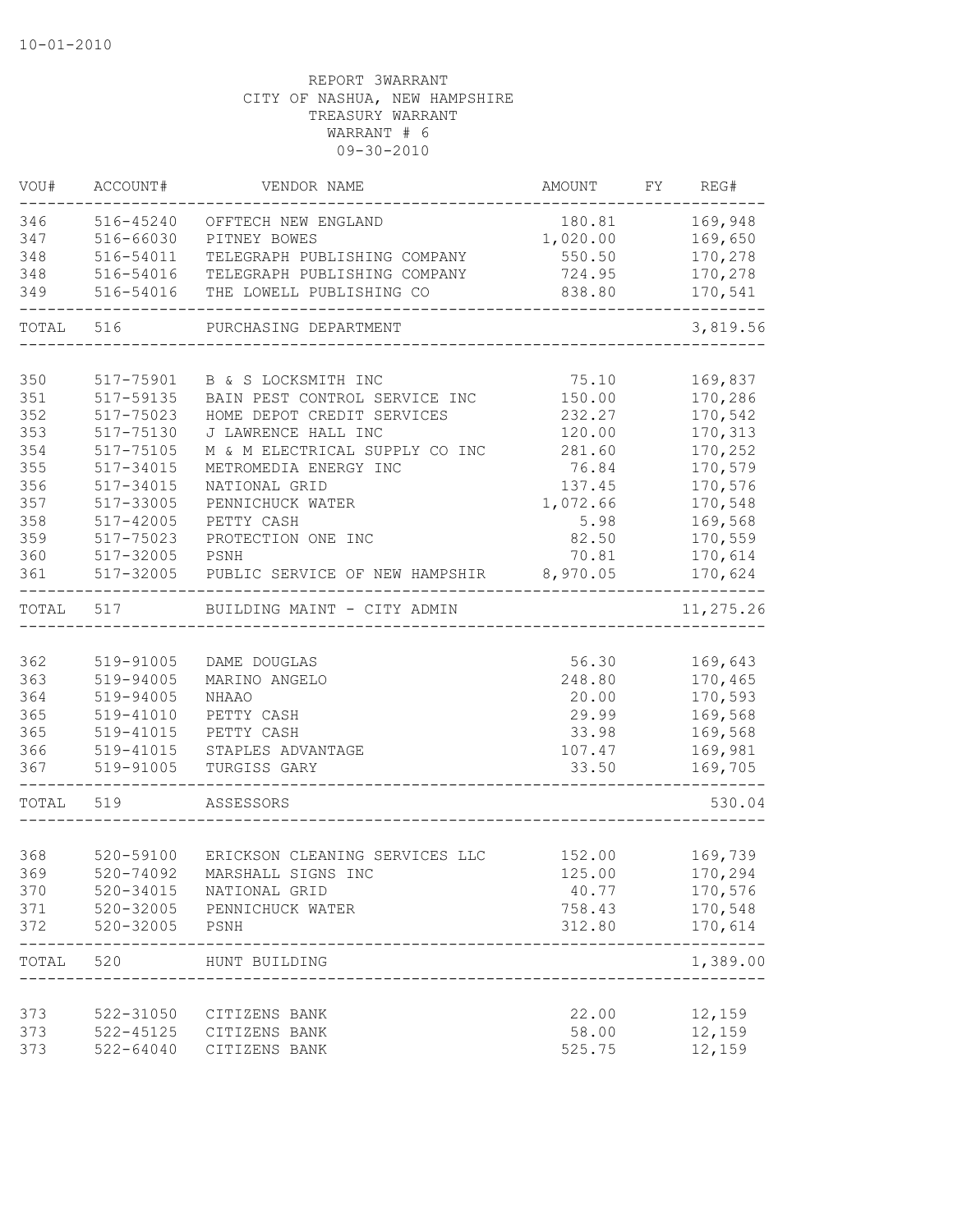| VOU#  | ACCOUNT#      | VENDOR NAME                    | AMOUNT    | FY | REG#      |
|-------|---------------|--------------------------------|-----------|----|-----------|
| 373   | 522-94045     | CITIZENS BANK                  | 910.00    |    | 12,159    |
| 374   | 522-74035     | INTELLIGOV SOFTWARE INC        | 12,000.00 |    | 169,969   |
| 375   | $522 - 45125$ | PC MALL GOV INC                | 72.00     |    | 170,050   |
| 376   | 522-64045     | SMART KEYBOARD SOLUTIONS       | 349.88    |    | 170,389   |
| 377   | $522 - 41015$ | STAPLES ADVANTAGE              | 66.17     |    | 169,981   |
| TOTAL | 522           | INFORMATION TECHNOLOGY         |           |    | 14,003.80 |
| 378   | 523-94005     | NEARC                          | 550.00    |    | 170,634   |
| 379   | 523-41005     | STAPLES ADVANTAGE              | 776.76    |    | 169,981   |
| TOTAL | 523           | GIS                            |           |    | 1,326.76  |
|       |               |                                |           |    |           |
| 380   | $524 - 64053$ | ADVANTAGE OPTICS INC           | 450.00    |    | 169,959   |
| 381   | $524 - 64040$ | CITIZENS BANK                  | 29.95     |    | 12,159    |
| 382   | $524 - 64057$ | DELL MARKETING LP              | 229.06    |    | 169,699   |
| 383   | $524 - 64057$ | GHA TECHNOLOGIES INC           | 2,261.09  |    | 169,721   |
| 384   | $524 - 64053$ | NETWORK HARDWARE RESALE        | 555.00    |    | 170,217   |
| TOTAL | 524           | COMPUTERS - CITYWIDE           |           |    | 3,525.10  |
|       |               |                                |           |    |           |
| 385   | 531-53056     | AAA CREDIT SCREENING SERV LLC  | 50.00     |    | 169,600   |
| 386   | 531-78007     | ADAMSON INDUSTRIES CORP        | 159.90    |    | 169,824   |
| 387   | 531-53125     | ADAMSON WILLIAM                | 200.00    |    | 170, 477  |
| 388   | 531-75130     | AIREX FILTER CORPORATION       | 315.37    |    | 169,675   |
| 389   | 531-45175     | AIRGAS EAST                    | 540.41    |    | 169,649   |
| 390   | $531 - 46040$ | ALEC'S SHOE STORE INC          | 3,551.10  |    | 169,753   |
| 390   | $531 - 46045$ | ALEC'S SHOE STORE INC          | 194.90    |    | 169,753   |
| 391   | 531-46030     | ALL SPORTS HEROES UNIFORMS,    | 100.00    |    | 169,713   |
| 391   | $531 - 46040$ | ALL SPORTS HEROES UNIFORMS,    | 29.99     |    | 169,713   |
| 392   | 531-94005     | ANDERSON MARC                  | 140.00    |    | 170,490   |
| 393   | 531-53070     | ANIMAL HOSPITAL OF NASHUA INC  | 255.94    |    | 169,885   |
| 394   | 531-79030     | ASAP FIRE & SAFETY CORPORATION | 109.50    |    | 169,719   |
| 395   | 531-91025     | AUTHIER LINNEA                 | 40.00     |    | 170,486   |
| 396   | 531-75023     | B & S LOCKSMITH INC            | 123.30    |    | 169,837   |
| 396   | 531-78007     | B & S LOCKSMITH INC            | 136.50    |    | 169,837   |
| 397   | 531-53125     | BAXTER KERRY                   | 250.00    |    | 170,468   |
| 397   | 531-91025     | BAXTER KERRY                   | 40.00     |    | 170,468   |
| 398   | 531-53125     | BELANGER AARON                 | 200.00    |    | 170, 471  |
| 399   | 531-75023     | BELLETETES INC                 | 2, 411.71 |    | 169,772   |
| 399   | 531-78007     | BELLETETES INC                 | 17.81     |    | 169,772   |
| 400   | 531-46030     | BEN'S UNIFORMS                 | 158.99    |    | 170,293   |
| 400   | $531 - 46040$ | BEN'S UNIFORMS                 | 2,367.99  |    | 170,293   |
| 401   | 531-78007     | BEST FORD                      | 1,071.84  |    | 169,602   |
| 401   | 531-78075     | BEST FORD                      | 396.17    |    | 169,602   |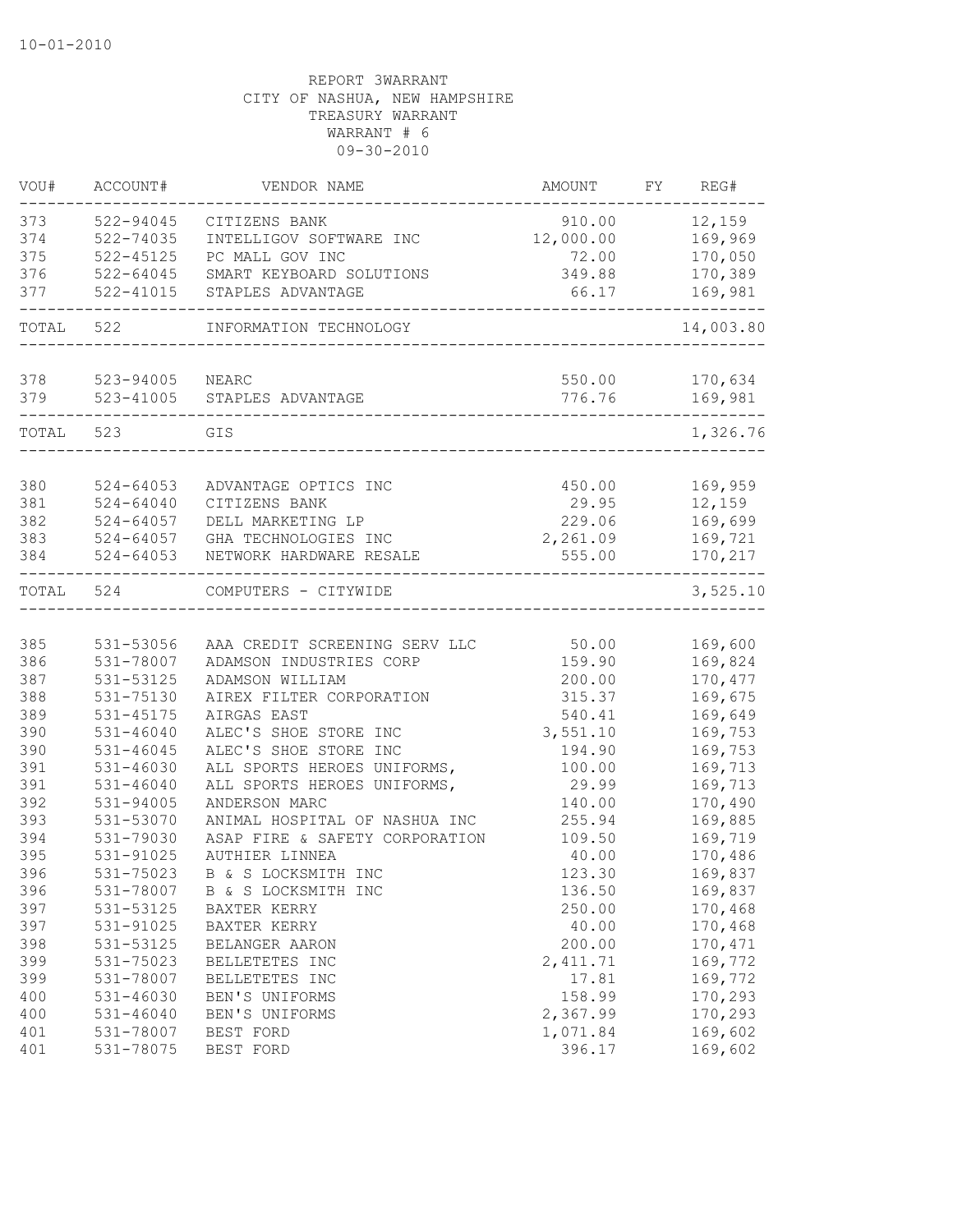| VOU# | ACCOUNT#      | VENDOR NAME                    | AMOUNT   | FY | REG#     |
|------|---------------|--------------------------------|----------|----|----------|
| 402  | 531-47010     | BOUND TREE MEDICAL LLC         | 429.65   |    | 169,829  |
| 403  | 531-53125     | BROOKS NICOLE                  | 200.00   |    | 170,481  |
| 404  | 531-78007     | CARPARTS OF NASHUA             | 566.46   |    | 169,601  |
| 405  | $531 - 42000$ | CENTRAL PAPER PRODUCTS CO      | 504.16   |    | 169,970  |
| 406  | 531-47010     | CHARRON MEDICAL SERVICES       | 65.90    |    | 169,637  |
| 407  | 531-31025     | CINFO PETER                    | 91.92    |    | 170,480  |
| 408  | 531-91070     | CITIZENS BANK                  | 390.38   |    | 12,159   |
| 408  | 531-94005     | CITIZENS BANK                  | 1,439.30 |    | 12,159   |
| 409  | 531-31025     | COMCAST                        | 1,284.00 |    | 170,564  |
| 410  | 531-46040     | CONSTANT JANE                  | 265.38   |    | 170,496  |
| 411  | 531-46040     | CROSS ERICH                    | 60.00    |    | 170,473  |
| 412  | $531 - 94005$ | CROSSHAIRS INC                 | 750.00   |    | 170,625  |
| 413  | $531 - 46040$ | CROSSON KYLE                   | 41.99    |    | 170,488  |
| 414  | 531-64045     | DELL MARKETING LP              | 9,777.60 |    | 169,699  |
| 415  | 531-75023     | DEPENDABLE LOCK SERVICE INC    | 60.00    |    | 169,934  |
| 416  | 531-31020     | FAIRPOINT COMMUNICATIONS       | 202.36   |    | 170,583  |
| 417  | 531-31025     | FAIRPOINT COMMUNICATIONS       | 170.88   |    | 170,586  |
| 418  | 531-75023     | FILTRATION TECHNOLOGY INC      | 2,095.50 |    | 169,908  |
| 419  | 531-48015     | FLEET SERVICES                 | 534.51   |    | 169,825  |
| 420  | 531-46040     | GAPHARDT CLARK                 | 79.95    |    | 170,482  |
| 421  | 531-66025     | GE CAPITAL INC                 | 1,113.28 |    | 169,945  |
| 422  | $531 - 64015$ | GEORGE WILEY CONSULTING GROUP  | 1,982.00 |    | 170,342  |
| 423  | $531 - 46040$ | GEORGE'S APPAREL               | 627.00   |    | 169,660  |
| 424  | 531-91025     | GILBERT CALEB                  | 40.00    |    | 170,487  |
| 425  | 531-98035     | GOOD MORNING SALES INC         | 104.75   |    | 169,979  |
| 426  | $531 - 46040$ | GORMAN ALEXANDER               | 746.87   |    | 170,472  |
| 427  | 531-41015     | GOVCONNECTION INC              | 74.76    |    | 169,594  |
| 428  | 531-94005     | HENRY C LEE INSTITUTE          | 200.00   |    | 170,596  |
| 429  | 531-42000     | HOME DEPOT CREDIT SERVICES     | 135.08   |    | 170,568  |
| 429  | 531-75023     | HOME DEPOT CREDIT SERVICES     | 170.68   |    | 170,568  |
| 430  | $531 - 64040$ | INFORMATION MANAGEMENT CORP    | 95.00    |    | 169,718  |
| 431  | 531-78007     | INTERSTATE BATTERIES OF SO NH  | 264.72   |    | 170,170  |
| 432  | 531-75130     | J LAWRENCE HALL INC            | 862.50   |    | 170,313  |
| 433  | 531-98025     | JACK'S PIZZA                   | 12.00    |    | 169,927  |
| 434  | 531-94005     | JOHN E REID & ASSOCIATES INC   | 400.00   |    | 170,560  |
| 435  | 531-91025     | JONES RYAN                     | 40.00    |    | 170,492  |
| 436  | 531-94005     | KENNEY BRIAN                   | 44.00    |    | 170,469  |
| 437  | 531-94005     | LAW ENFORCEMENT BICYCLE ASSOC. | 75.00    |    | 170,330  |
| 438  | 531-78007     | LINE-X & ACCESSORIES           | 200.00   |    | 170,363  |
| 439  | 531-75023     | LOWE'S                         | 884.35   |    | 170,570  |
| 440  | 531-78007     | MAC MULKIN CHEVROLET INC       | 149.27   |    | 170,258  |
| 440  | 531-78075     | MAC MULKIN CHEVROLET INC       | 368.22   |    | 170,258  |
| 440  | 531-78100     | MAC MULKIN CHEVROLET INC       | 42.46    |    | 170,258  |
| 441  | $531 - 46040$ | MACGREGOR CHARLES              | 398.36   |    | 170, 474 |
| 442  | 531-95000     | MATTHEW BENDER & CO INC        | 68.71    |    | 169,941  |
| 443  | 531-78007     | MAYNARD & LESIEUR INCORPORATED | 99.90    |    | 170,269  |
| 444  | 531-34015     | METROMEDIA ENERGY INC          | 1,550.97 |    | 170,579  |
|      |               | MORIARTY LISA                  |          |    |          |
| 445  | 531-94005     |                                | 60.85    |    | 170,371  |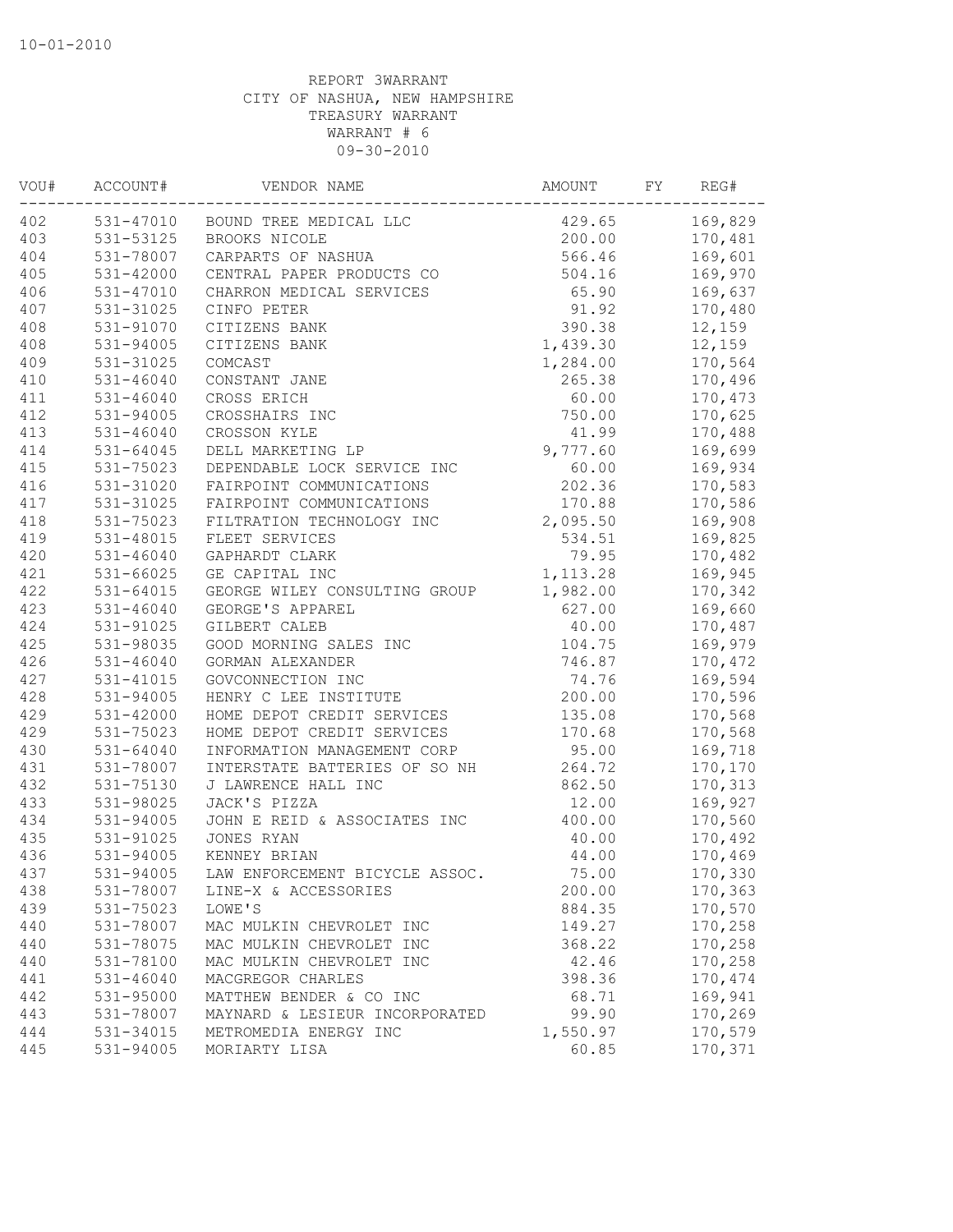| VOU# | ACCOUNT#      | VENDOR NAME                    | AMOUNT   | FY | REG#    |
|------|---------------|--------------------------------|----------|----|---------|
| 446  |               | 531-46040 MOSSCROP RICHARD     | 137.50   |    | 170,475 |
| 447  | 531-46040     | MOUSHEGIAN MICHAEL             | 33.98    |    | 170,485 |
| 448  | 531-78007     | NASHUA HARLEY DAVIDSON         | 194.61   |    | 169,645 |
| 448  | 531-78075     | NASHUA HARLEY DAVIDSON         | 29.95    |    | 169,645 |
| 449  | 531-75023     | NASHUA WALLPAPER & PAINT CO    | 98.97    |    | 169,784 |
| 450  | 531-34015     | NATIONAL GRID                  | 82.59    |    | 170,576 |
| 451  | 531-78007     | NEW G.H. BERLIN OIL COMPANY    | 529.78   |    | 169,814 |
| 452  | 531-53125     | NORDENGREN ERIC                | 239.40   |    | 170,466 |
| 453  | 531-78007     | NORTHERN FOREIGN CAR PARTS INC | 506.45   |    | 170,329 |
| 454  | $531 - 64045$ | NU-VISION TECHNOLOGIES D/B/A   | 449.66   |    | 169,822 |
| 455  | 531-94005     | O'BRIEN KEVIN                  | 55.00    |    | 170,476 |
| 456  | 531-46040     | O'BRIEN KEVIN                  | 268.49   |    | 170,479 |
| 457  | 531-41015     | OFFICE DEPOT                   | 210.96   |    | 169,607 |
| 458  | $531 - 46040$ | OSTLER DANIEL C                | 304.95   |    | 170,470 |
| 459  | 531-31040     | PAETEC COMMUNICATIONS INC      | 267.48   |    | 170,533 |
| 460  | 531-53125     | PAGE ROBERT                    | 200.00   |    | 170,467 |
| 461  | 531-64045     | PC MALL GOV INC                | 1,090.00 |    | 170,050 |
| 462  | 531-94010     | PEACH CHRISTOPHER              | 532.50   |    | 170,494 |
| 463  | 531-33005     | PENNICHUCK WATER               | 21.08    |    | 170,548 |
| 464  | 531-98035     | PETTY CASH                     | 37.00    |    | 170,483 |
| 465  | $531 - 43005$ | PETTY CASH                     | 14.60    |    | 170,484 |
| 465  | 531-75023     | PETTY CASH                     | 50.77    |    | 170,484 |
| 465  | 531-78007     | PETTY CASH                     | 41.99    |    | 170,484 |
| 465  | 531-91025     | PETTY CASH                     | 35.00    |    | 170,484 |
| 466  | 531-41015     | PITNEY BOWES INCORPORATED      | 298.17   |    | 170,289 |
| 467  | 531-32035     | PSNH                           | 461.53   |    | 170,614 |
| 468  | $531 - 42000$ | REXEL CLS                      | 14.22    |    | 170,180 |
| 469  | $531 - 46040$ | RILEY'S SPORT SHOP INC         | 160.00   |    | 169,596 |
| 470  | 531-45920     | SAFARILAND, LLC                | 316.64   |    | 170,352 |
| 471  | $531 - 42000$ | SAM'S CLUB DIRECT              | 55.92    |    | 170,556 |
| 471  | 531-98025     | SAM'S CLUB DIRECT              | 218.04   |    | 170,556 |
| 472  | 531-94005     | SEUSING JOHN                   | 70.00    |    | 170,495 |
| 473  | 531-69025     | SNAP ON TOOLS                  | 408.95   |    | 169,633 |
| 474  | $531 - 44005$ | SOURCE 4 INC                   | 35.70    |    | 169,720 |
| 475  | 531-31025     | ST ONGE JOSHUA                 | 91.92    |    | 170,489 |
| 476  | 531-41005     | STAPLES ADVANTAGE              | 460.30   |    | 169,981 |
| 476  | 531-41015     | STAPLES ADVANTAGE              | 3,493.32 |    | 169,981 |
| 476  | 531-45125     | STAPLES ADVANTAGE              | 134.88   |    | 169,981 |
| 477  | 531-46030     | STAR PACKER BADGES             | 30.00    |    | 169,673 |
| 478  | 531-31035     | STATE OF NEW HAMPSHIRE         | 1,125.00 |    | 170,540 |
| 479  | $531 - 46040$ | STONE JAMES                    | 227.22   |    | 170,478 |
| 480  | 531-74092     | TELEVISION EQUIPMENT ASSOCIATE | 87.16    |    | 169,986 |
| 481  | 531-42000     | THE DURKIN CO INC              | 387.85   |    | 169,811 |
| 482  | 531-75023     | THE METRO GROUP INC            | 165.00   |    | 169,846 |
| 483  | 531-91025     | THOMAS SEAN                    | 40.00    |    | 170,491 |
| 484  | 531-78007     | TOWERS MOTOR PARTS CORP        | 10.43    |    | 169,918 |
| 485  | 531-74145     | TREASURER STATE OF NH          | 30.00    |    | 169,716 |
| 486  | 531-91025     | TREFRY JOSHUA                  | 40.00    |    | 170,493 |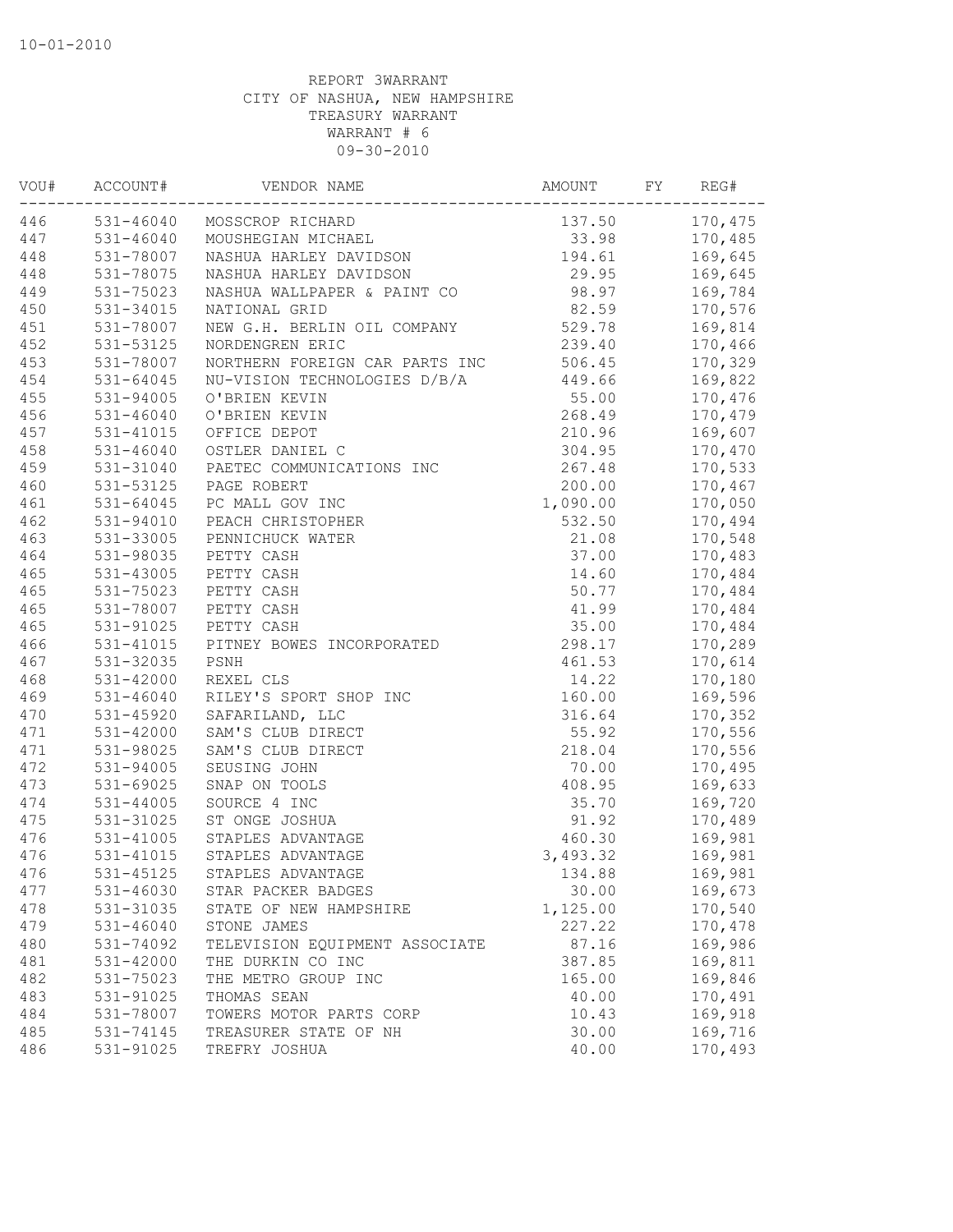| VOU#      | ACCOUNT#      | VENDOR NAME                                     | AMOUNT   | FY | REG#      |
|-----------|---------------|-------------------------------------------------|----------|----|-----------|
| 487       |               | 531-78007 TSI TRANSPORTATION SUPPLIES IN 194.34 |          |    | 170,046   |
| 488       | 531-31025     | VERIZON WIRELESS                                | 129.09   |    | 170,567   |
| 488       | $531 - 31050$ | VERIZON WIRELESS                                | 888.49   |    | 170,567   |
| 489       | 531-74035     | WEST PAYMENT CENTER                             | 339.87   |    | 169,686   |
| 490       | 531-46040     | WORCESTER COUNTY POLICE EQUIPM                  | 48.95    |    | 170,288   |
| TOTAL 531 |               | POLICE DEPARTMENT                               |          |    | 58,077.79 |
|           |               |                                                 |          |    |           |
| 491       | 532-78100     | ADAMSON INDUSTRIES CORP                         | 50.85    |    | 169,824   |
| 492       | $532 - 46015$ | AGAN WAYNE                                      | 117.44   |    | 169,761   |
| 493       | $532 - 64165$ | AIR CLEANING SPECIALISTS OF NE                  | 2,252.00 |    | 170,566   |
| 494       | 532-78075     | BAILEY'S TOWING & AUTOBODY                      | 6,799.00 |    | 169,873   |
| 495       | 532-78100     | BATTERIES PLUS                                  | 92.16    |    | 169,949   |
| 495       | 532-79040     | BATTERIES PLUS                                  | 8.97     |    | 169,949   |
| 496       | 532-75023     | BELLETETES INC                                  | 42.10    |    | 169,772   |
| 496       | 532-78100     | BELLETETES INC                                  | 4.24     |    | 169,772   |
| 497       | 532-46030     | BERGERON PROTECTIVE CLOTHING                    | 218.11   |    | 169,973   |
| 498       | 532-75105     | BRIAN MASON ELECTRIC LLC                        | 442.45   |    | 169,857   |
| 498       | 532-79015     | BRIAN MASON ELECTRIC LLC                        | 425.00   |    | 169,857   |
| 499       | 532-78100     | C & M DISTRIBUTING CO                           | 46.00    |    | 170,083   |
| 500       | 532-94010     | CARRIGAN SCOTT                                  | 2,719.00 |    | 169,587   |
| 501       | 532-31050     | CELLULAR SOLUTIONS INC                          | 25.00    |    | 169,844   |
| 502       | 532-72010     | CONWAY OFFICE PRODUCTS LLC                      | 74.34    |    | 169,732   |
| 503       | 532-49045     | CSN SUPPLY                                      | 150.40   |    | 170,376   |
| 504       | 532-75160     | DRAIN-MEDIC/ROBERT SILVA                        | 1,100.00 |    | 169,849   |
| 505       | 532-75100     | FIMBEL PAUNET CORPORATION                       | 995.00   |    | 169,928   |
| 506       | 532-45165     | FIREMATIC SUPPLY CO INC                         | 587.45   |    | 169,791   |
| 507       | 532-78080     | FLEETPRIDE                                      | 40.19    |    | 169,787   |
| 508       | 532-94010     | GALIPEAU STEVEN                                 | 798.75   |    | 169,894   |
| 509       | 532-46045     | HEBERT CYRUS                                    | 304.50   |    | 170,498   |
| 510       | 532-69025     | HOME DEPOT CREDIT SERVICES                      | 84.70    |    | 170,542   |
| 510       | 532-75023     | HOME DEPOT CREDIT SERVICES                      | 56.86    |    | 170,542   |
| 510       | 532-79045     | HOME DEPOT CREDIT SERVICES                      | 96.55    |    | 170,542   |
| 511       | 532-46030     | INDUSTRIAL PROTECTION SERVICES                  | 261.93   |    | 169,644   |
| 512       | 532-59135     | J P PEST SERVICES                               | 235.00   |    | 169,828   |
| 513       | 532-78007     | JACK YOUNG COMPANY, INC                         | 8.39     |    | 169,961   |
| 514       | 532-75105     | M & M ELECTRICAL SUPPLY CO INC                  | 201.03   |    | 170,252   |
| 515       | 532-59100     | MAYNARD & LESIEUR INCORPORATED                  | 266.00   |    | 170,269   |
| 516       | 532-34015     | METROMEDIA ENERGY INC                           | 742.49   |    | 170,579   |
| 517       | 532-78075     | MIKE'S CUSTOM KANVAS                            | 75.00    |    | 169,604   |
| 518       | 532-78100     | MINUTEMAN TRUCKS INC                            | 1,192.11 |    | 169,827   |
| 519       | 532-47005     | MOORE MEDICAL LLC                               | 996.95   |    | 169,924   |
| 520       | 532-69035     | NASHUA OUTDOOR POWER EQUIPMENT                  | 235.00   |    | 169,782   |
| 521       | 532-34015     | NATIONAL GRID                                   | 566.92   |    | 170,576   |
| 522       | 532-42005     | NEW ENGLAND PAPER & SUPPLY                      | 703.62   |    | 169,805   |
| 522       | 532-42010     | NEW ENGLAND PAPER & SUPPLY                      | 441.08   |    | 169,805   |
| 522       | 532-42020     | NEW ENGLAND PAPER & SUPPLY                      | 371.45   |    | 169,805   |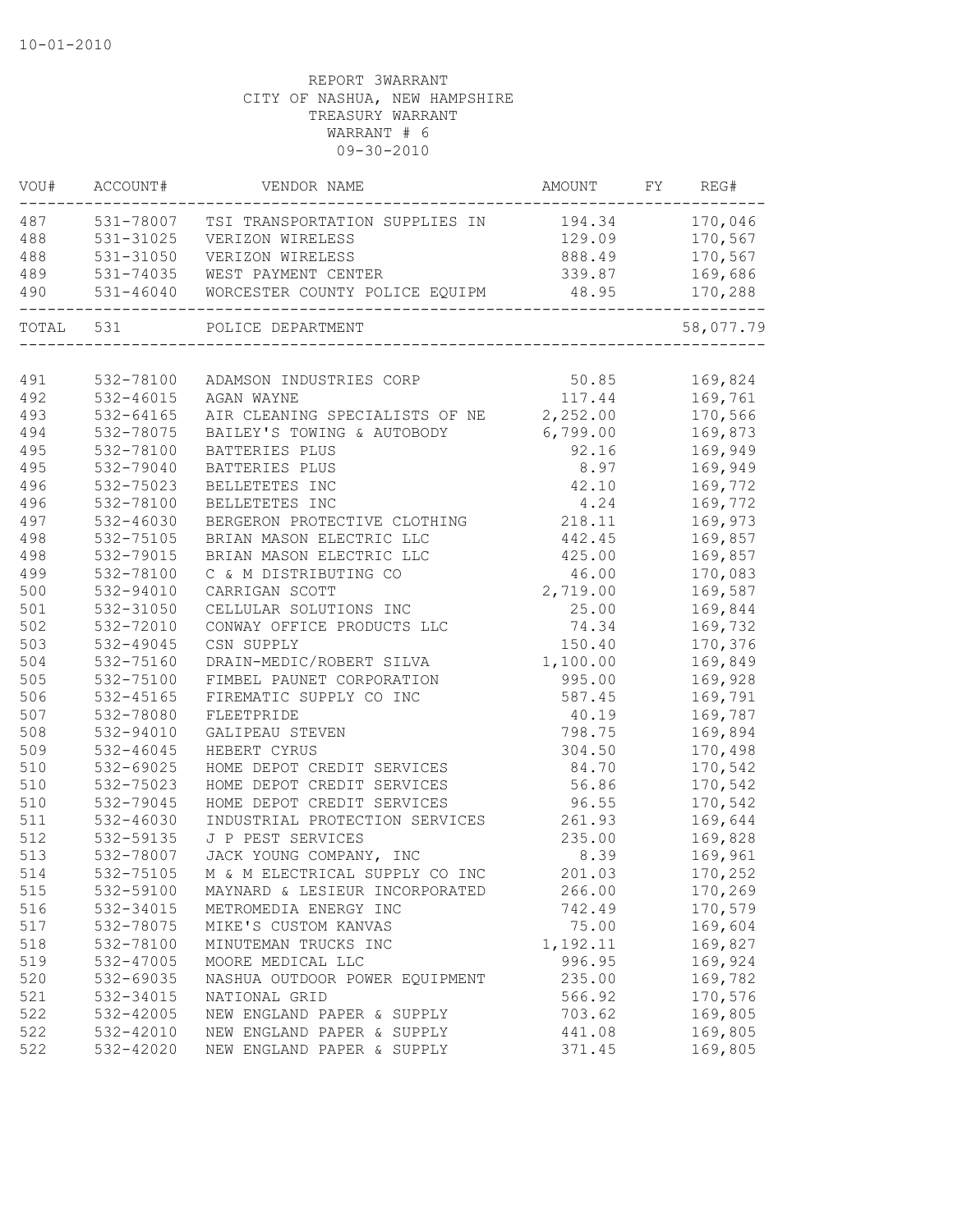| VOU#      | ACCOUNT#           | VENDOR NAME                           | AMOUNT   | FY | REG#           |
|-----------|--------------------|---------------------------------------|----------|----|----------------|
| 523       | 532-31040          | PAETEC COMMUNICATIONS INC             | 21.59    |    | 170,533        |
| 524       | 532-33005          | PENNICHUCK WATER                      | 1,938.28 |    | 170,548        |
| 525       | 532-43005          | PETTY CASH                            | 5.54     |    | 170,497        |
| 525       | 532-75023          | PETTY CASH                            | 42.67    |    | 170,497        |
| 525       | 532-78100          | PETTY CASH                            | 8.99     |    | 170,497        |
| 525       | 532-98029          | PETTY CASH                            | 80.51    |    | 170,497        |
| 526       | 532-79005          | POWER & TEL                           | 442.00   |    | 170,248        |
| 526       | 532-79020          | POWER & TEL                           | 108.11   |    | 170,248        |
| 526       | 532-79045          | POWER & TEL                           | 84.26    |    | 170,248        |
| 527       | 532-32005          | PSNH                                  | 5,432.67 |    | 170,614        |
| 528       | 532-79045          | RADIO SHACK                           | 15.98    |    | 170,253        |
| 529       | 532-79020          | RB ALLEN CO INC                       | 458.04   |    | 169,966        |
| 529       | 532-79025          | RB ALLEN CO INC                       | 640.13   |    | 169,966        |
| 530       | 532-78007          | SANEL AUTO PARTS CO                   | 238.41   |    | 169,777        |
| 530       | 532-78100          | SANEL AUTO PARTS CO                   | 278.56   |    | 169,777        |
| 531       | $532 - 46045$      | SILVA SCOTT                           | 408.01   |    | 170,347        |
| 532       | 532-69035          | SNAP ON TOOLS                         | 146.60   |    | 169,633        |
| 533       | 532-41015          | STAPLES ADVANTAGE                     | 2,003.17 |    | 169,981        |
| 534       | 532-78035          | TEXAS REFINERY CORPORATION            | 543.60   |    | 169,726        |
| 535       | 532-59100          | TRUE BLUE CLEANERS                    | 282.00   |    | 169,826        |
| 536       | 532-94010          | WHOLEY MARK                           | 727.00   |    | 169,687        |
| 537       | 532-78020          | YANKEE TRUCKS                         | 594.65   |    | 169,620        |
| 537       | 532-78080          | YANKEE TRUCKS<br>____________________ | 19.99    |    | 169,620        |
| TOTAL 532 |                    | FIRE DEPARTMENT<br>__________________ |          |    | 38, 348.79     |
|           | 538 534-32020 PSNH |                                       |          |    | 236.96 170,614 |
| TOTAL 534 |                    | STREET LIGHTING                       |          |    | 236.96         |
| 539       | 535-64030          | CARD TECH ID                          | 123.49   |    | 170,332        |
| TOTAL 535 |                    | EMERGENCY MANAGEMENT                  |          |    | 123.49         |
|           |                    |                                       |          |    |                |
| 540       | 536-64255          | MOTOROLA                              | 4,032.25 |    | 169,700        |
| 541       | 536-32035          | PSNH                                  | 930.16   |    | 170,614        |
| 542       | 536-31050          | VERIZON WIRELESS                      | 327.32   |    | 170,567        |
| TOTAL     | 536                | CITYWIDE COMMUNICATIONS               |          |    | 5,289.73       |
|           |                    |                                       |          |    |                |
| 543       | 541-94005          | CITIZENS BANK                         | 369.60   |    | 12,159         |
| 544       | 541-53165          | LANGUAGE LINE SERVICES                | 93.10    |    | 169,680        |
| 545       | 541-33005          | PENNICHUCK WATER                      | 316.02   |    | 170,548        |
| 546       | 541-32005          | PUBLIC SERVICE OF NEW HAMPSHIR        | 1,524.82 |    | 170,624        |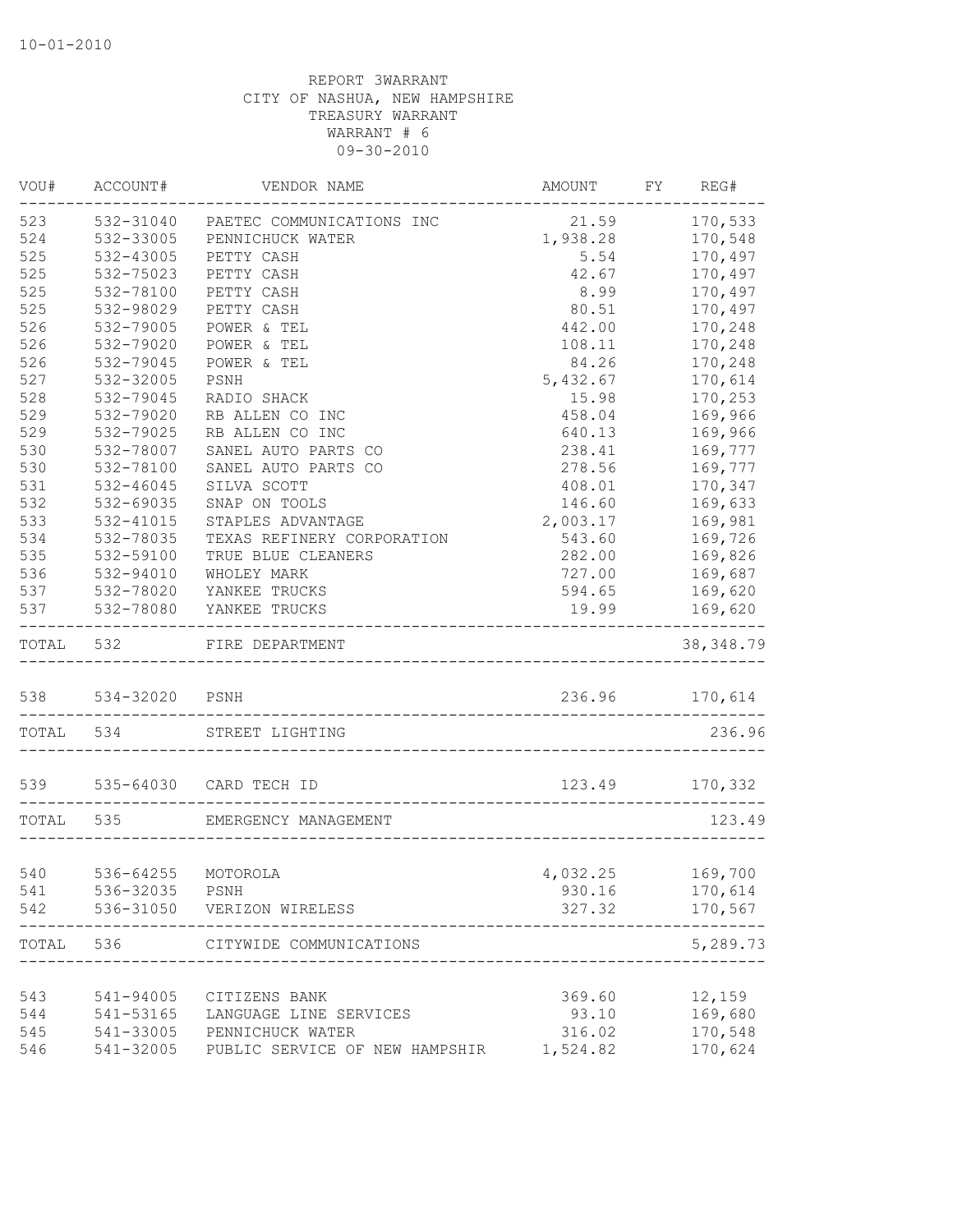|                                                                                  | VOU# ACCOUNT#                                                                                                                                            |                                                                                                                                                                                                                                                                                                                         |                                                                                                                          | FY REG#                                                                                                                          |
|----------------------------------------------------------------------------------|----------------------------------------------------------------------------------------------------------------------------------------------------------|-------------------------------------------------------------------------------------------------------------------------------------------------------------------------------------------------------------------------------------------------------------------------------------------------------------------------|--------------------------------------------------------------------------------------------------------------------------|----------------------------------------------------------------------------------------------------------------------------------|
|                                                                                  |                                                                                                                                                          |                                                                                                                                                                                                                                                                                                                         |                                                                                                                          | 2,303.54                                                                                                                         |
|                                                                                  |                                                                                                                                                          | 547 542-41015 STAPLES ADVANTAGE<br>548 542-91005 WENDT BETTY                                                                                                                                                                                                                                                            |                                                                                                                          | 105.08 169,981<br>105.00 169,946                                                                                                 |
|                                                                                  |                                                                                                                                                          | TOTAL 542 COMMUNITY HEALTH                                                                                                                                                                                                                                                                                              |                                                                                                                          | 210.08                                                                                                                           |
|                                                                                  |                                                                                                                                                          | 549 543-91005 TORHAN APRIL<br>-----------------------------------                                                                                                                                                                                                                                                       | 89.50 169,861                                                                                                            |                                                                                                                                  |
|                                                                                  |                                                                                                                                                          | TOTAL 543 ENVIRONMENTAL HEALTH DEPT.                                                                                                                                                                                                                                                                                    |                                                                                                                          | 89.50                                                                                                                            |
|                                                                                  |                                                                                                                                                          |                                                                                                                                                                                                                                                                                                                         |                                                                                                                          |                                                                                                                                  |
|                                                                                  | TOTAL 544                                                                                                                                                | WELFARE ADMINISTRATION                                                                                                                                                                                                                                                                                                  |                                                                                                                          | 217.50                                                                                                                           |
| 551<br>552<br>553<br>554<br>555<br>556<br>557<br>558<br>559<br>560<br>561        | 545-97020<br>545-97020<br>545-97020<br>545-97020<br>545-97020<br>545-97020<br>545-97020<br>545-97020<br>545-97020<br>545-97020                           | 545-97020 188 CONCORD ST LLC DBA LILLIAN 252.00 169,859<br>23-25 TEMPLE ST REALTY LLC<br>32 B REAL ESTATE LLC<br>A1 RENTAL PROPERTY MGMT LLC<br>ACKERMAN BETTY E<br>AMHERST PARK APARTMENTS LLC<br>BANKOWSKI LYNN<br>BISHOP PROPERTY MANAGEMENT INC<br>BISHOP REAL ESTATE MGMT INC<br>BONNETTE PETER<br>BUENO INOCENCIO | 580.00<br>760.00<br>200.00<br>400.00<br>459.00<br>900.00<br>900.00<br>310.00<br>186.31<br>660.00                         | 169,870<br>170,004<br>169,789<br>169,583<br>169,763<br>170,002<br>169,876<br>169,756<br>169,609<br>169,991                       |
| 562<br>563<br>564<br>565<br>566<br>567<br>568<br>569<br>570<br>571<br>572<br>573 | 545-97020<br>545-97020<br>545-97020<br>545-97020<br>545-97020<br>545-97020<br>545-97015<br>545-97020<br>545-97020<br>545-97020<br>545-97020<br>545-97020 | CAMPBELL GILBERT<br>CANTERBURY APARTMENTS<br>CAYMAN REALTY LLC<br>CLARK E G<br>CONSTANT NORMAND<br>DAVIS FUNERAL HOME<br>DEMOULAS SUPERMARKETS INC<br>DIONNE JASON<br>DOWNTOWNER NELSON/DAVID A GREG<br>FERREIRE ARELIS<br>FOREST RIDGE ASSOC<br>GAUTHIER REALTY/CONNIE GAUTHIE                                         | 200.00<br>379.00<br>950.00<br>620.00<br>825.00<br>750.00<br>1,556.24<br>725.00<br>822.91<br>900.00<br>951.00<br>3,465.92 | 169,766<br>169,599<br>169,694<br>169,727<br>169,590<br>169,622<br>170,529<br>169,953<br>169,617<br>169,714<br>169,685<br>169,965 |
| 574<br>575<br>576<br>577<br>578                                                  | 545-97020<br>545-97020<br>545-97020<br>545-97020<br>545-97020                                                                                            | GOULET DANNY<br>HOULE PAULINE<br>ICA PROPERTIES LLC/DAVID LAVOI<br>JMR CONSTRUCTION INC<br>KEROUAC ROBERT E                                                                                                                                                                                                             | 1,179.21<br>380.03<br>435.40<br>650.00<br>566.04                                                                         | 169,860<br>169,769<br>169,722<br>169,741<br>169,807                                                                              |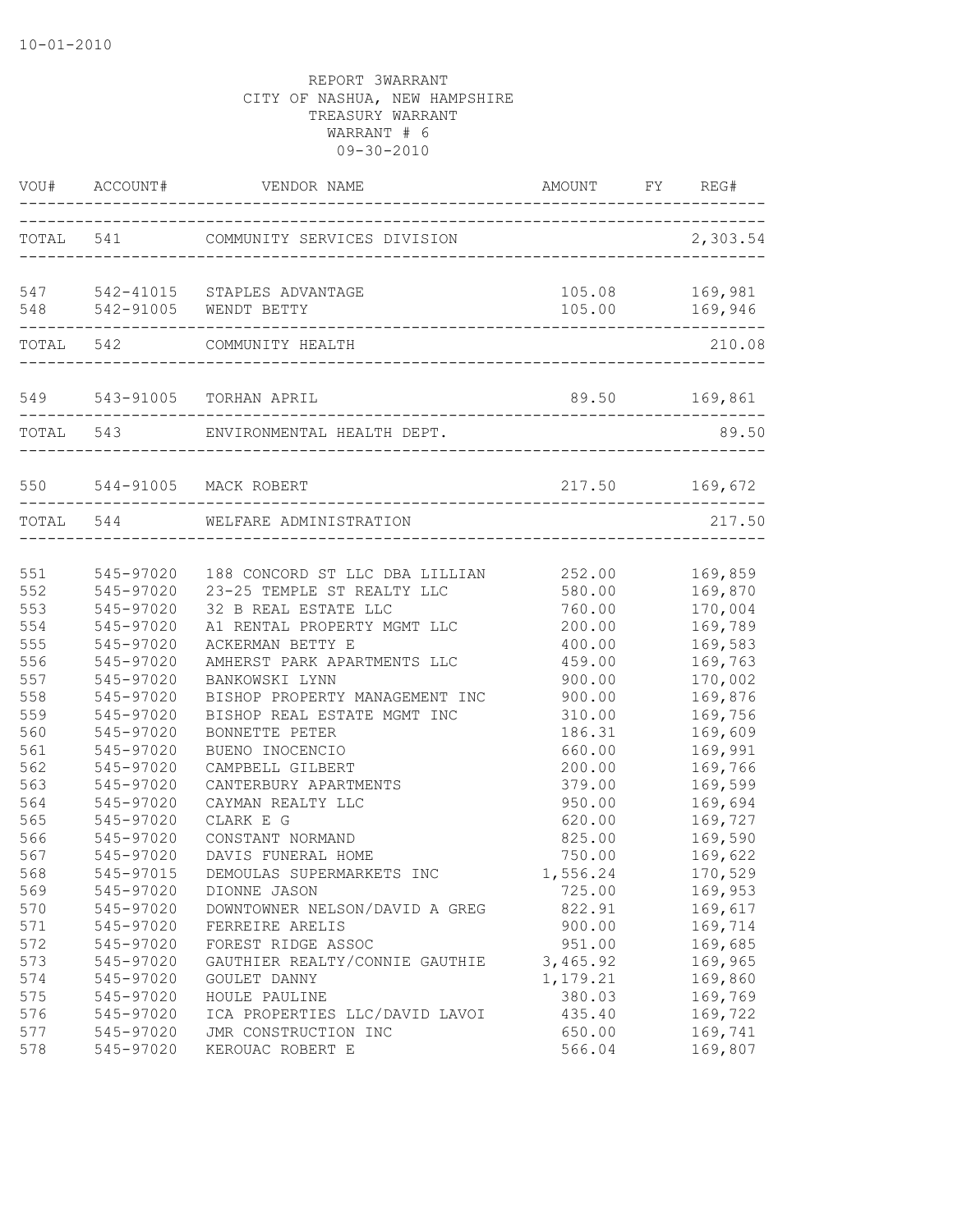| VOU#  | ACCOUNT#      | VENDOR NAME                              | AMOUNT    | FY | REG#      |
|-------|---------------|------------------------------------------|-----------|----|-----------|
| 579   | 545-97020     | LAMERAND ENTERPRISES/KYLE LAME 400.00    |           |    | 169,910   |
| 580   | 545-97020     | LAVOIE LORRAINE                          | 265.62    |    | 169,974   |
| 581   | 545-97020     | LIGHT PARTNERS                           | 635.00    |    | 169,858   |
| 582   | 545-97020     | LORDEN RAYMOND                           | 679.85    |    | 169,997   |
| 583   | 545-97020     | LTA INVESTMENTS LLC                      | 1,217.77  |    | 169,839   |
| 584   | 545-97020     | LUSZEY THADDEUS                          | 702.84    |    | 169,992   |
| 585   | 545-97020     | MOONEY MICHAEL                           | 506.42    |    | 169,995   |
| 586   | 545-97020     | MOTEL 6                                  | 667.95    |    | 169,915   |
| 587   | 545-97020     | NASHUA HOUSING AUTHORITY                 | 819.90    |    | 169,922   |
| 588   | 545-97015     | NATIONAL GRID                            | 1,829.33  |    | 170,631   |
| 589   | 545-97020     | NICASTRO RICHARD V                       | 851.66    |    | 169,591   |
| 590   | 545-97020     | NORENA ADELAIDA                          | 852.00    |    | 169,801   |
| 591   | 545-97020     | PREVETT CHRISTOPHER                      | 600.00    |    | 169,691   |
| 592   | 545-97015     | PSNH                                     | 3, 172.75 |    | 170,617   |
| 593   | 545-97020     | REGENT PARK ASSOCIATES                   | 990.00    |    | 169,712   |
| 594   | 545-97020     | REGISTER LINDA B                         | 600.00    |    | 169,912   |
| 595   | 545-97020     | RJ REAL ESTATE PARTNERSHIP               | 389.45    |    | 169,750   |
| 596   | 545-97020     | SOMERSET ASSOCIATES DBA SOMERS           | 377.67    |    | 169,902   |
| 597   | 545-97020     | T 31 REAL ESTATE LLC                     | 150.00    |    | 169,999   |
| 598   | 545-97020     | TABOR BARBARA                            | 330.00    |    | 169,579   |
| 599   | 545-97020     | THC INVESTMENTS                          | 276.74    |    | 169,931   |
| 600   | 545-97020     | THOMPSON SAMANTHA                        | 925.00    |    | 170,001   |
| 601   | 545-97020     | TREMBLAY LISE                            | 785.87    |    | 170,000   |
| 602   | 545-97020     | TSOUKARIS PETER M                        | 720.00    |    | 169,993   |
| 603   | 545-97020     | ULCICKAS FRANK S                         | 480.00    |    | 169,994   |
| 604   | 545-97020     |                                          | 1,243.81  |    |           |
|       |               | USA PROPERTIES                           |           |    | 170,003   |
| 605   | 545-97020     | WRN REAL ESTATE LLC                      | 700.00    |    | 169,881   |
| 606   | 545-97020     | ZHAO CHANG                               | 500.00    |    | 169,653   |
| TOTAL | 545           | WELFARE COSTS                            |           |    | 42,632.69 |
|       |               |                                          |           |    |           |
| 607   |               | 551-59100 CORBETT CLEANING CO/STEPHEN CO | 80.00     |    | 169,790   |
| 608   | 551-94005     | DOOKRAN STEPHEN                          | 153.21    |    | 170,499   |
| 609   | 551-49075     | FORESTRY SUPPLIERS INC                   | 35.04     |    | 169,588   |
| 610   | $551 - 46045$ | GRAINGER                                 | 167.67    |    | 169,800   |
| 611   | $551 - 64300$ | HAYES INSTRUMENT CO INC                  | 6.22      |    | 170,239   |
| 612   |               | 551-59100 J P PEST SERVICES              | 260.28    |    | 169,828   |
| 613   | 551-34015     | METROMEDIA ENERGY INC                    | 6.05      |    | 170,579   |
| 614   | 551-41015     | NEW ENGLAND PAPER & SUPPLY               | 70.59     |    | 169,805   |
| 615   | 551-31040     | PAETEC COMMUNICATIONS INC                | 7.67      |    | 170,533   |
| 616   | 551-33005     | PENNICHUCK WATER                         | 72.35     |    | 170,548   |
| 617   | $551 - 43005$ | PETTY CASH                               | 26.54     |    | 170,500   |
| 617   | 551-49075     | PETTY CASH                               | 12.50     |    | 170,500   |
| 617   | 551-59100     | PETTY CASH                               | 25.50     |    | 170,500   |
| 618   | 551-41015     | STAPLES ADVANTAGE                        | 267.85    |    | 169,981   |
| 619   | 551-59100     | TWIN CITY LOCK & KEY INC                 | 120.00    |    | 169,852   |
| 620   | 551-91005     | WOODS MARY                               | 16.00     |    | 169,648   |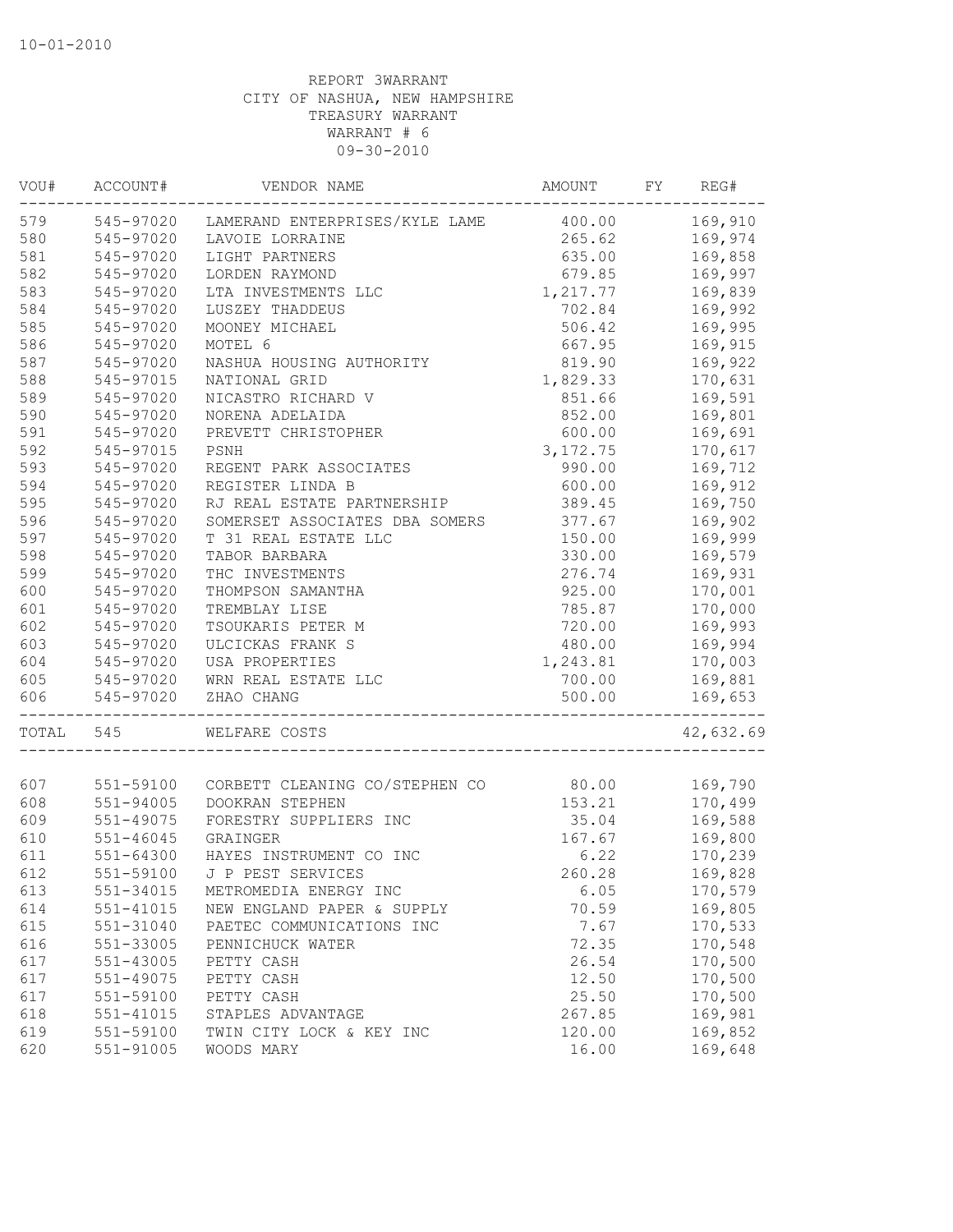| VOU#      | ACCOUNT#               | VENDOR NAME                                        | AMOUNT     | FY | REG#               |
|-----------|------------------------|----------------------------------------------------|------------|----|--------------------|
| TOTAL 551 |                        | PUBLIC WORKS DIV & ENGINEERING                     |            |    | 1,327.47           |
| 621       |                        |                                                    | 105.00     |    | 169,747            |
| 622       | 552-75135              | AFFILIATED HVAC SERVICES LLC                       | 3,605.00   |    |                    |
| 623       | 552-75021<br>552-75021 | AGGREGATE INDUSTRIES<br>BAY STATE FORESTRY SERVICE | 600.00     |    | 169,743<br>169,711 |
| 624       | 552-78007              | CARPARTS OF NASHUA                                 | 37.77      |    | 169,601            |
| 625       | 552-78007              | CASEY & DUPUIS EQUIPMENT CORP                      | 467.10     |    | 169,926            |
| 626       | 552-78007              | CHAPPEL TRACTOR SALES, INC                         | 60.00      |    | 170,340            |
| 627       | 552-48015              | DENNIS K BURKE INC                                 | 1,923.89   |    | 170,629            |
| 628       | 552-59020              | DWIGHT DAMON ASSOCIATES                            | 1,500.00   |    | 169,606            |
| 629       | 552-75021              | F W WEBB COMPANY                                   | 55.69      |    | 169,676            |
| 629       | 552-75022              | F W WEBB COMPANY                                   | 271.19     |    | 169,676            |
| 630       | 552-75135              | FIMBEL PAUNET CORPORATION                          | 100.00     |    | 169,928            |
| 631       | 552-75040              | FRANKLIN PAINT CO INC                              | 190.88     |    | 170,064            |
| 632       | 552-75021              | GATE CITY FENCE CO INC                             | 285.00     |    | 169,738            |
| 633       | 552-46030              | GRAINGER                                           | 196.72     |    | 169,655            |
| 634       | 552-75135              | GRANITE STATE PRESSURE WASHING                     | 1,985.00   |    | 169,614            |
| 635       | 552-75135              | HAMPDEN ENGINEERING CORP                           | 1,269.38   |    | 170,082            |
| 636       | 552-45196              | HOME DEPOT CREDIT SERVICES                         | 95.94      |    | 170,542            |
| 636       | 552-64192              | HOME DEPOT CREDIT SERVICES                         | 8.74       |    | 170,542            |
| 636       | 552-69035              | HOME DEPOT CREDIT SERVICES                         | 224.67     |    | 170,542            |
| 636       | 552-75021              | HOME DEPOT CREDIT SERVICES                         | 651.13     |    | 170,542            |
| 636       | 552-75022              | HOME DEPOT CREDIT SERVICES                         | 130.69     |    | 170,542            |
| 636       | 552-75040              | HOME DEPOT CREDIT SERVICES                         | 28.56      |    | 170,542            |
| 636       | 552-75135              | HOME DEPOT CREDIT SERVICES                         | 47.76      |    | 170,542            |
| 636       | 552-75175              | HOME DEPOT CREDIT SERVICES                         | 47.93      |    | 170,542            |
| 637       | $552 - 64192$          | HUDSON SMALL ENGINE                                | 608.00     |    | 169,757            |
| 637       | 552-74092              | HUDSON SMALL ENGINE                                | 34.00      |    | 169,757            |
| 638       | 552-75021              | JOHN DEERE LANDSCAPES/LESCO                        | 284.64     |    | 170,055            |
| 638       | 552-75022              | JOHN DEERE LANDSCAPES/LESCO                        | 507.03     |    | 170,055            |
| 639       | 552-75022              | JOHNSON'S ELECTRIC INC                             | 93.13      |    | 169,684            |
| 639       | 552-75135              | JOHNSON'S ELECTRIC INC                             | 292.50     |    | 169,684            |
| 640       | 552-75021              | JOHNSON'S GARAGE                                   | 2,900.00   |    | 170,328            |
| 641       | 552-59050              | LOFTUS RICHARD S                                   | 35.00      |    | 169,947            |
| 642       | 552-45285              | MARSHALL SIGNS INC                                 | 66.00      |    | 170,294            |
| 643       | 552-34015              | METROMEDIA ENERGY INC                              | 30.61      |    | 170,579            |
| 643       | 552-34045              | METROMEDIA ENERGY INC                              | 109.87     |    | 170,579            |
| 644       | 552-78007              | NAPA AUTO PARTS                                    | 76.21      |    | 169,909            |
| 645       | 552-45250              | NASHUA FARMERS EXCHANGE INC                        | 34.80      |    | 170,287            |
| 646       | 552-75022              | NASHUA WALLPAPER & PAINT CO                        | 59.98      |    | 169,784            |
| 647       | 552-34015              | NATIONAL GRID                                      | 130.92     |    | 170,576            |
| 647       | 552-34045              | NATIONAL GRID                                      | 54.56      |    | 170,576            |
| 648       | 552-75021              | OUTDOOR WORLD OF NE                                | 2,225.00   |    | 169,808            |
| 649       | 552-31040              | PAETEC COMMUNICATIONS INC                          | 21.38      |    | 170,533            |
| 650       | 552-59020              | PAINTER SCOTT                                      | 74.00      |    | 170,501            |
| 651       | 552-33005              | PENNICHUCK WATER                                   | 14, 451.42 |    | 170,548            |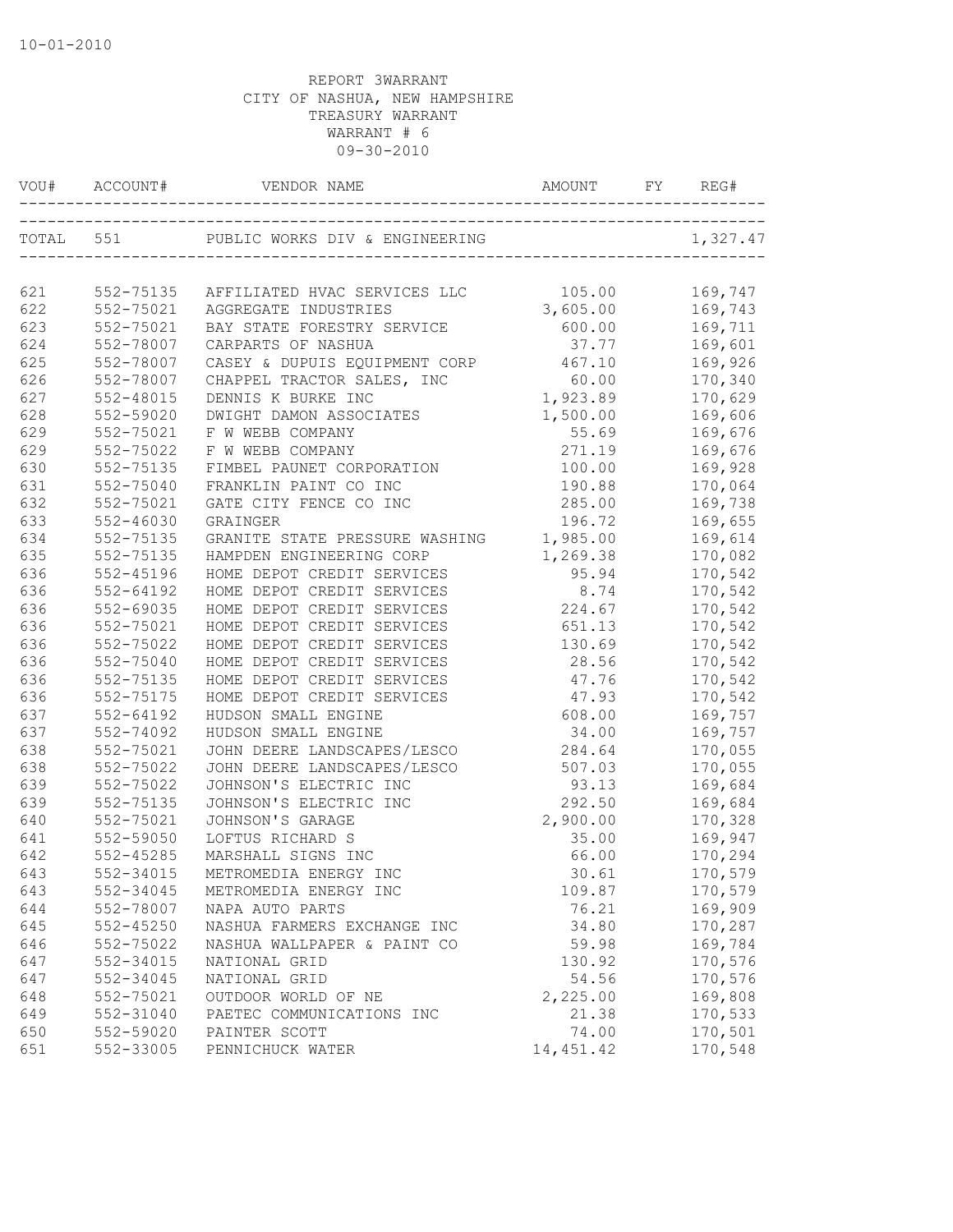| VOU#      | ACCOUNT#      | VENDOR NAME                    | AMOUNT    | FY. | REG#      |
|-----------|---------------|--------------------------------|-----------|-----|-----------|
| 651       | 552-33005     | PENNICHUCK WATER               | 3,066.18  |     | 170,549   |
| 651       | 552-33045     | PENNICHUCK WATER               | 164.36    |     | 170,548   |
| 651       | 552-33045     | PENNICHUCK WATER               | 2,410.66  |     | 170,549   |
| 651       | 552-33050     | PENNICHUCK WATER               | 442.33    |     | 170,548   |
| 652       | 552-59020     | PETTY CASH                     | 66.64     |     | 170,502   |
| 653       | 552-32005     | PSNH                           | 2,935.91  |     | 170,614   |
| 653       | 552-33005     | PSNH                           | 714.41    |     | 170,614   |
| 654       | 552-59020     | RIBAUDO ANNA                   | 200.00    |     | 170,349   |
| 655       | 552-91055     | SANDERSON JAMES                | 750.87    |     | 169,690   |
| 656       | 552-78007     | SANEL AUTO PARTS CO            | 8.67      |     | 169,777   |
| 657       | 552-75040     | SEBAGO TECHNICS INC            | 950.00    |     | 169,843   |
| 658       | 552-59020     | SPECIAL EVENTS OF NEW ENGLAND  | 1,290.00  |     | 170,372   |
| 659       | 552-45290     | SPORT SUPPLY GROUP INC         | 63.57     |     | 170,089   |
| 659       | 552-75040     | SPORT SUPPLY GROUP INC         | 295.79    |     | 170,089   |
| 660       | 552-41015     | STAPLES ADVANTAGE              | 65.98     |     | 169,981   |
| 660       | $552 - 41015$ | STAPLES ADVANTAGE              | 326.09    |     | 169,982   |
| 661       | 552-75135     | STATELINE                      | 97.84     |     | 169,802   |
| 662       | 552-75022     | THREE MEADOWS FARM ANIMAL CONT | 500.00    |     | 170,348   |
| 663       | 552-75135     | TOM IRWIN INCORPORATED         | 800.00    |     | 170,297   |
| 664       | 552-94005     | TREASURER STATE OF NH          | 225.00    |     | 170,554   |
| 665       | 552-75021     | UNITED SITE SERVICES NORTHEAST | 776.91    |     | 170,588   |
| TOTAL 552 |               | PARKS AND RECREATION           |           |     | 52,128.30 |
|           |               |                                |           |     |           |
| 666       | 553-49075     | ARCSOURCE INC                  | 45.90     |     | 169,779   |
| 667       | 553-42010     | BANNER SYSTEMS OF MASSACHUSETT | 362.50    |     | 170,250   |
| 668       | 553-49075     | BELLETETES INC                 | 3.32      |     | 169,772   |
| 668       | 553-69025     | BELLETETES INC                 | 46.54     |     | 169,772   |
| 669       | 553-45015     | BROX INDUSTRIES INC            | 3,596.80  |     | 169,634   |
| 669       | 553-45025     | BROX INDUSTRIES INC            | 94.00     |     | 169,634   |
| 669       | 553-45190     | BROX INDUSTRIES INC            | 1,471.47  |     | 169,634   |
| 670       | 553-78100     | CARPARTS OF NASHUA             | 89.95     |     | 169,601   |
| 671       | 553-49075     | CASEY & DUPUIS EQUIPMENT CORP  | 62.01     |     | 169,926   |
| 672       | 553-78100     | CASEY EQUIPMENT & RENTAL CORP  | 156.23    |     | 169,923   |
| 673       | 553-78100     | CHADWICK-BAROSS INC            | 1,233.48  |     | 169,635   |
| 674       | 553-45015     | CONTINENTAL PAVING INC         | 649.71    |     | 170,281   |
| 675       | 553-45060     | CORRIVEAU ROUTHIER INC         | 996.25    |     | 170,255   |
| 676       | 553-48015     | DENNIS K BURKE INC             | 14,246.14 |     | 170,629   |
| 677       | 553-59100     | DICK RAYMOND INC               | 74.95     |     | 170,276   |
| 678       | 553-77020     | DONOVAN SPRING COMPANY INC     | 319.97    |     | 169,632   |
| 678       | 553-78100     | DONOVAN SPRING COMPANY INC     | 11.20     |     | 169,632   |
| 679       | 553-49075     | FREIGHTLINER OF NH INC         | 72.32     |     | 169,930   |
| 680       | 553-46045     | GAGNON CARL                    | 82.00     |     | 170,503   |
| 681       | 553-49075     | HOWARD P FAIRFIELD, LLC        | 10.74     |     | 170,169   |
| 681       | 553-77020     | HOWARD P FAIRFIELD, LLC        | 2,160.27  |     | 170,169   |
| 681       | 553-78100     | HOWARD P FAIRFIELD, LLC        | 95.89     |     | 170,169   |
| 682       | 553-64040     | IDENTIFIX                      | 1,356.60  |     | 170,375   |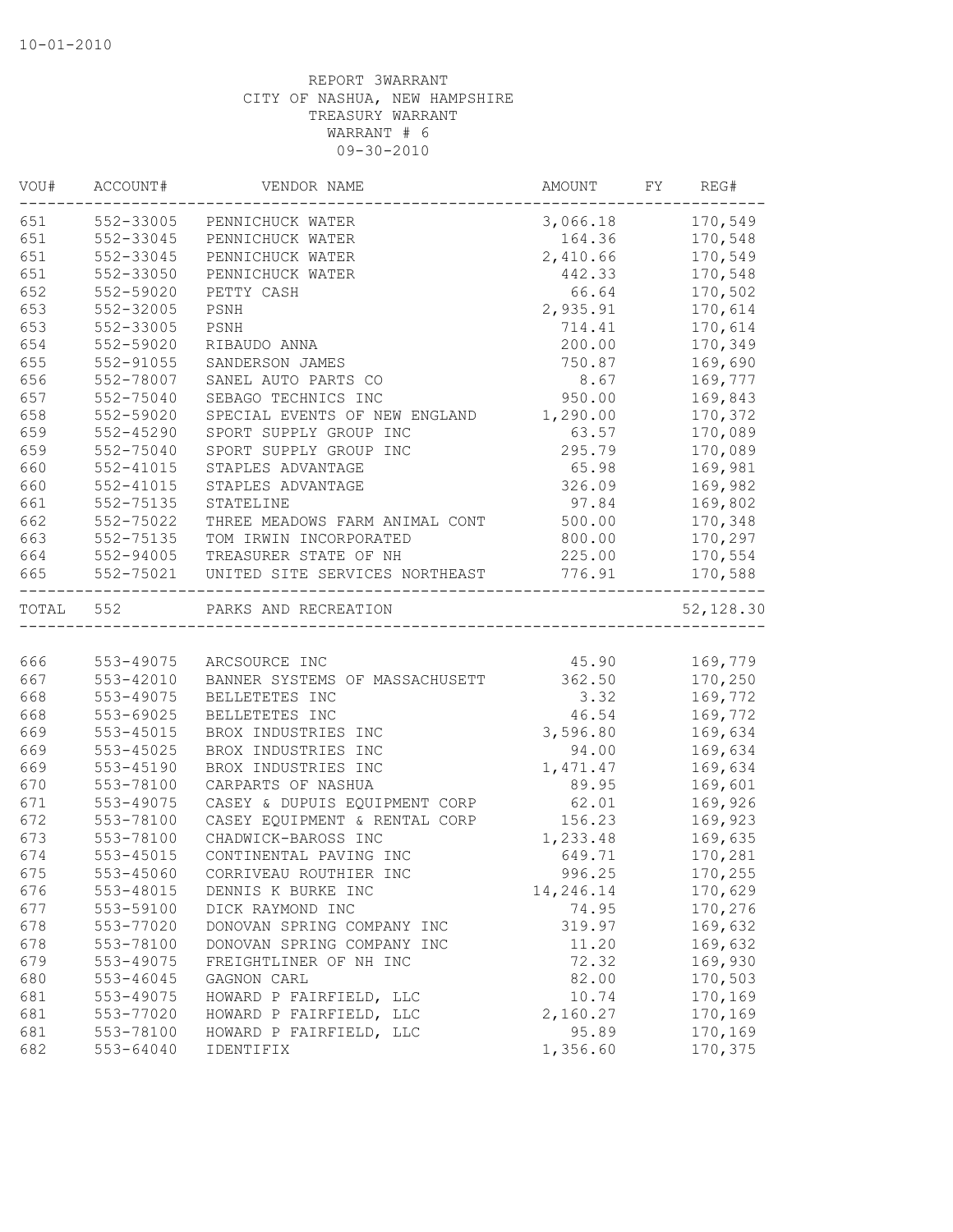| VOU#  | ACCOUNT#  | VENDOR NAME                              | <b>AMOUNT</b> | FY | REG#      |
|-------|-----------|------------------------------------------|---------------|----|-----------|
| 683   | 553-46045 | LEHIGH OUTFITTERS                        | 110.00        |    | 169,746   |
| 684   | 553-49075 | LIBERTY INTN'L TRUCKS OF NH LL           | 91.66         |    | 170,267   |
| 684   | 553-78100 | LIBERTY INTN'L TRUCKS OF NH LL           | 1,287.67      |    | 170,267   |
| 685   | 553-78100 | MAC MULKIN CHEVROLET INC                 | 817.09        |    | 170,258   |
| 686   | 553-78065 | MAYNARD & LESIEUR INCORPORATED           | 384.36        |    | 170,269   |
| 687   | 553-49075 | MCDEVITT TRUCKS INC                      | 151.84        |    | 169,951   |
| 687   | 553-78100 | MCDEVITT TRUCKS INC                      | 2,930.34      |    | 169,951   |
| 688   | 553-49075 | NAPA AUTO PARTS                          | 238.38        |    | 169,909   |
| 688   | 553-78035 | NAPA AUTO PARTS                          | 23.96         |    | 169,909   |
| 688   | 553-78100 | NAPA AUTO PARTS                          | 538.11        |    | 169,909   |
| 689   | 553-45060 | NASHUA LUMBER COMPANY INC                | 101.00        |    | 170,246   |
| 690   | 553-34015 | NATIONAL GRID                            | 112.73        |    | 170,576   |
| 691   | 553-45060 | NEW ENGLAND POSITIONING SYSTEM           | 6,796.00      |    | 169,765   |
| 692   | 553-49075 | NH BRAGG & SONS INC                      | 1,417.00      |    | 169,597   |
| 693   | 553-31040 | PAETEC COMMUNICATIONS INC                | 19.59         |    | 170,533   |
| 694   | 553-59100 | PATSY'S INC                              | 210.10        |    | 169,895   |
| 695   | 553-49075 | PINE MOTOR PARTS                         | 199.95        |    | 170,270   |
| 695   | 553-69025 | PINE MOTOR PARTS                         | 40.00         |    | 170,270   |
| 695   | 553-78100 | PINE MOTOR PARTS                         | 139.98        |    | 170,270   |
| 696   | 553-59100 | SAFETY-KLEEN SYSTEMS INC                 | 329.71        |    | 169,629   |
| 697   | 553-49075 | SANEL AUTO PARTS CO                      | 188.43        |    | 169,777   |
| 697   | 553-78100 | SANEL AUTO PARTS CO                      | 669.85        |    | 169,777   |
| 698   | 553-48005 | SHATTUCK MALONE OIL CO                   | 3,472.36      |    | 170,528   |
| 699   | 553-69025 | SNAP ON TOOLS                            | 61.06         |    | 169,633   |
| 700   | 553-41015 | STAPLES ADVANTAGE                        | 140.66        |    | 169,982   |
| 701   | 553-77020 | TENCO NEW ENGLAND, INC                   | 106.90        |    | 170,119   |
| 702   | 553-49075 | TENNANT SALES & SERVICE COMPAN           | 43.30         |    | 169,646   |
| 702   | 553-78100 | TENNANT SALES & SERVICE COMPAN           | 332.00        |    | 169,646   |
| 703   |           | UNIFIRST CORPORATION                     |               |    |           |
|       | 553-46045 |                                          | 616.90        |    | 169,932   |
| 704   | 553-59100 | UNITED SITE SERVICES NORTHEAST           | 54.97         |    | 170,588   |
| 705   | 553-49075 | USP OF NEW ENGLAND                       | 1,921.72      |    | 169,899   |
| TOTAL | 553       | STREET DEPARTMENT                        |               |    | 50,785.86 |
|       |           |                                          |               |    |           |
| 706   |           | 555-42010 BANNER SYSTEMS OF MASSACHUSETT | 85.81         |    | 170,250   |
| 707   | 555-34015 | ENERGYNORTH PROPANE                      | 545.03        |    | 170,544   |
| 708   | 555-45288 | FASTENAL CO                              | 50.50         |    | 169,623   |
| 709   | 555-75023 | GRAINGER                                 | 132.24        |    | 169,748   |
| 710   | 555-91005 | HUSBAND WAYNE                            | 55.00         |    | 170,504   |
| 711   | 555-59105 | JAN-PRO CLEANING SYSTEMS NORTH           | 235.00        |    | 170,310   |
| 712   | 555-91005 | KENNAMER JEAN MARIE                      | 49.00         |    | 170,505   |
| 713   | 555-49075 | M & M ELECTRICAL SUPPLY CO INC           | 206.00        |    | 170,252   |
| 714   | 555-59170 | MARKINGS INC                             | 12,380.11     |    | 169,984   |
| 715   | 555-31040 | PAETEC COMMUNICATIONS INC                | 19.60         |    | 170,533   |
| 716   | 555-45285 | PERMA-LINE CORP OF NEW ENGLAND           | 4,560.25      |    | 169,618   |
| 717   | 555-32025 | PSNH                                     | 80.86         |    | 170,614   |
| 717   | 555-32025 | PSNH                                     | 2,063.46      |    | 170,615   |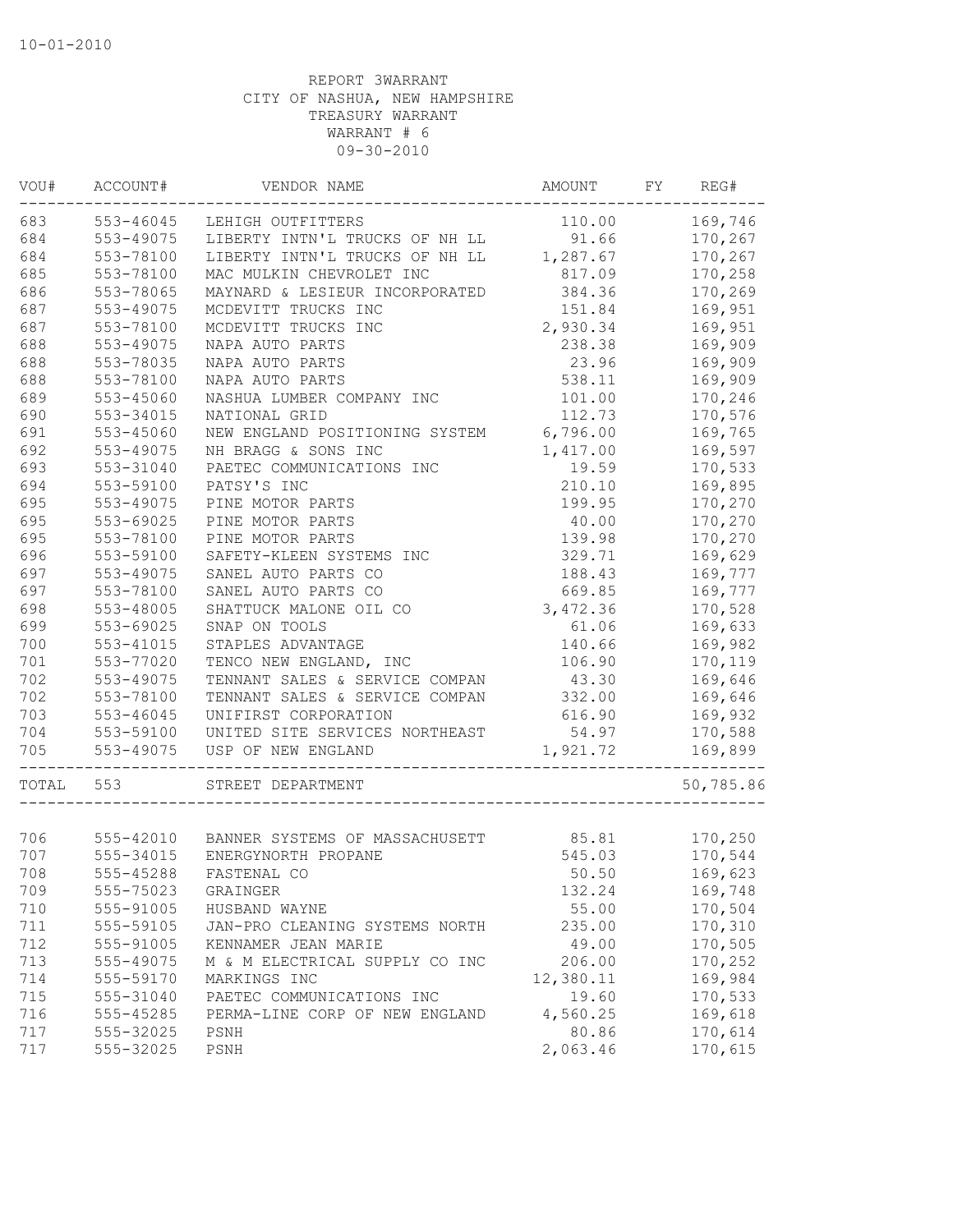| VOU#       | ACCOUNT#               | VENDOR NAME                                | AMOUNT          | FY | REG#               |
|------------|------------------------|--------------------------------------------|-----------------|----|--------------------|
| 717<br>718 | 555-32025<br>555-41015 | PSNH<br>STAPLES ADVANTAGE                  | 537.42<br>48.07 |    | 170,616<br>169,982 |
| TOTAL      | 555                    | TRAFFIC DEPARTMENT                         |                 |    | 21,048.35          |
|            |                        |                                            |                 |    |                    |
| 719        | 557-49075              | HOME DEPOT CREDIT SERVICES                 | 87.97           |    | 170,542            |
| 720        | 557-64035              | MUNICIPAL SUPPLY SALES CO                  | 221.45          |    | 169,851            |
| 721        | 557-42010              | NEW ENGLAND PAPER & SUPPLY                 | 99.25           |    | 169,805            |
| 722        | 557-31040              | PAETEC COMMUNICATIONS INC                  | 7.14            |    | 170,533            |
| 723        | 557-33005              | PENNICHUCK WATER                           | 66.11           |    | 170,549            |
| 724        | 557-64035              | POM INCORPORATED                           | 50.62           |    | 170,350            |
| 724        | $557 - 74105$          | POM INCORPORATED                           | 101.55          |    | 170,350            |
| 725        | 557-32005              | PSNH                                       | 861.91          |    | 170,616            |
| 726        | 557-32005              | PUBLIC SERVICE OF NEW HAMPSHIR             | 2,691.40        |    | 170,624            |
| TOTAL      | 557                    | PARKING LOTS                               |                 |    | 4,187.40           |
|            |                        |                                            |                 |    |                    |
| 727        | 561-75023              | BOSTON LADDER AND SCAFFOLDING              | 91.20           |    | 170,038            |
| 728        | 561-78007              | CARPARTS OF NASHUA                         | 10.45           |    | 169,601            |
| 729        | $561 - 74085$          | CASEY EQUIPMENT & RENTAL CORP              | 188.83          |    | 169,923            |
| 730        | 561-75023              | HOME DEPOT CREDIT SERVICES                 | 279.66          |    | 170,542            |
| 730        | 561-75023              | HOME DEPOT CREDIT SERVICES                 | 190.22          |    | 170,543            |
| 731        | 561-94005              | NASHUA SCHOOL DISTRICT                     | 150.00          |    | 170,610            |
| 732        | 561-94005              | NHCA                                       | 50.00           |    | 170,555            |
| 733        | 561-33005              | PENNICHUCK WATER                           | 140.10          |    | 170,549            |
| 734        | 561-41015              | STAPLES ADVANTAGE                          | 38.62           |    | 169,982            |
| 735        | 561-94005              | TREASURER STATE OF NH                      | 75.00           |    | 170,554            |
| TOTAL      | 561                    | EDGEWOOD CEMETERY                          |                 |    | 1,214.08           |
| 736        | 562-33005              | PENNICHUCK WATER                           | 111.73          |    | 170,549            |
| TOTAL      | 562                    | SUBURBAN CEMETERIES                        |                 |    | 111.73             |
|            |                        |                                            |                 |    |                    |
| 737        | 563-75023              | HOME DEPOT CREDIT SERVICES                 | 637.84          |    | 170,543            |
| 738        | 563-74085              | NASHUA OUTDOOR POWER EQUIPMENT             | 157.85          |    | 169,782            |
| 739        | 563-31040              | PAETEC COMMUNICATIONS INC                  | 14.02           |    | 170,533            |
| 740        | 563-32005              | PSNH                                       | 297.77          |    | 170,616            |
| 741        | 563-41015              | STAPLES ADVANTAGE                          | 179.94          |    | 169,982<br>-----   |
| TOTAL      | 563                    | WOODLAWN CEMETERY<br>--------------------- |                 |    | 1,287.42           |
| 741        |                        | 571-41015 STAPLES ADVANTAGE                | 251.92          |    | 169,982            |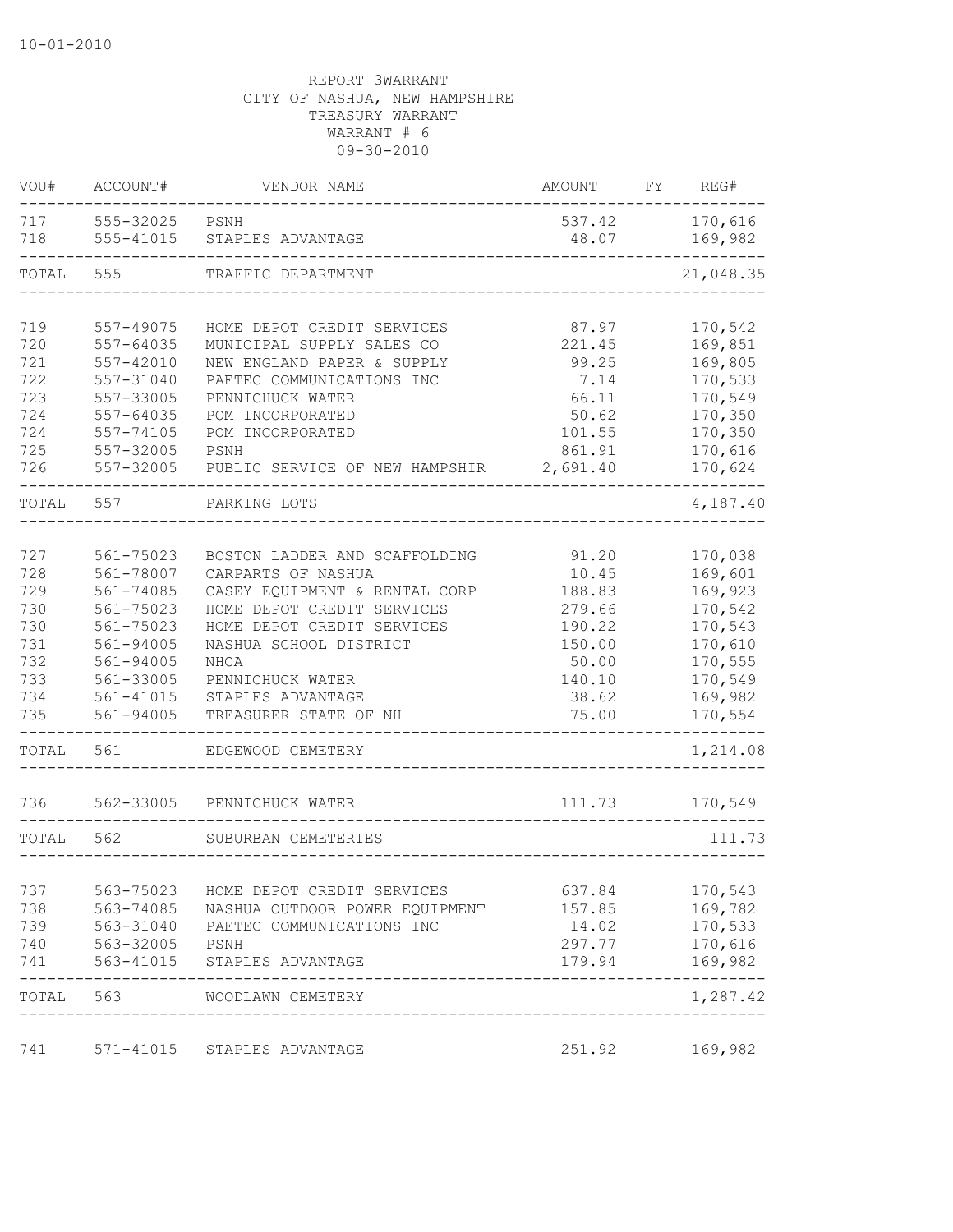| VOU#       | ACCOUNT#                   | VENDOR NAME                                                                              | AMOUNT          | FY | REG#               |
|------------|----------------------------|------------------------------------------------------------------------------------------|-----------------|----|--------------------|
|            |                            | 742 571-41015 SURPLUS OFFICE EQUIPMENT INC 206.00 169,944<br>743 571-95010 THE TELEGRAPH |                 |    | 182.00 170,571     |
| TOTAL      | 571                        | COMMUNITY DEVELOPMENT                                                                    |                 |    | 639.92             |
| 744<br>745 | 572-95005<br>572-94005     | AMERICAN PLANNING ASSOC<br>LOCAL GOVERNMENT CENTER                                       | 370.00<br>80.00 |    | 170,630<br>170,574 |
| 746        | 572-91005                  | PETTY CASH                                                                               | 168.22          |    | 169,568            |
| 746        |                            | 572-98029 PETTY CASH                                                                     | 34.47           |    | 169,568            |
| 747        |                            | 572-49075 STAPLES ADVANTAGE                                                              | 2.49            |    | 169,982            |
|            | TOTAL 572                  | PLANNING DEPARTMENT                                                                      |                 |    | 655.18             |
|            |                            | 748 573-98029 CITIZENS BANK                                                              |                 |    | 25.47 12,159       |
| 749        |                            | 573-41015 HELLO DIRECT INC                                                               | 247.91          |    | 169,692            |
|            | TOTAL 573                  | ECONOMIC DEVELOPMENT                                                                     |                 |    | 273.38             |
|            |                            |                                                                                          |                 |    |                    |
| 750<br>751 | 575-45090<br>$575 - 45050$ | ABC-CLIO INC<br>ALA MEMBER SERVICES                                                      | 49.46<br>54.50  |    | 170,594<br>170,563 |
| 752        | 575-45050                  | AMAZON                                                                                   | 226.27          |    | 170,627            |
| 753        | 575-45050                  | APPLE BOOKS                                                                              | 63.96           |    | 169,783            |
| 754        | 575-45050                  | BAKER & TAYLOR                                                                           | 2,315.50        |    | 169,666            |
| 754        | 575-45050                  | BAKER & TAYLOR                                                                           | 1,156.38        |    | 169,667            |
| 754        | $575 - 45050$              | BAKER & TAYLOR                                                                           | 750.12          |    | 169,668            |
| 755        | 575-45085                  | BAKER & TAYLOR ENTERTAINMENT                                                             | 326.78          |    | 169,656            |
| 755        | 575-45315                  | BAKER & TAYLOR ENTERTAINMENT                                                             | 638.08          |    | 169,656            |
| 756        | 575-45904                  | BOOK PAGE                                                                                | 432.00          |    | 170,626            |
| 757        | 575-45050                  | CATERING BY DESIGN BOOKS                                                                 | 10.00           |    | 170,612            |
| 758        | 575-45220                  | DEMCO INC                                                                                | 527.84          |    | 169,662            |
| 759        | 575-59100                  | DEROSA ROBIN                                                                             | 34.00           |    | 170,507            |
| 760        | 575-45150                  | DICHARD TOM                                                                              | 187.50          |    | 170,359            |
| 761        | 575-94005                  | EYMAN CAROL                                                                              | 35.00           |    | 169,626            |
| 762        | $575 - 45050$              | <b>GALE</b>                                                                              | 1,484.91        |    | 169,920            |
| 763        | 575-45220                  | GAYLORD BROS INC                                                                         | 11.75           |    | 170,283            |
| 764        | 575-45215                  | HERITAGE ARCHIVES                                                                        | 2,733.00        |    | 170,361            |
| 765        | 575-45050                  | INGRAM LIBRARY SERVICES                                                                  | 695.11          |    | 169,968            |
| 766        | 575-45904                  | LOWELL PUBLISHING COMPANY                                                                | 208.00          |    | 170,602            |
| 767        | 575-45050                  | MCGRAW-HILL CO                                                                           | 221.30          |    | 170,638            |
| 768        | 575-45085                  | MICROMARKETING LLC                                                                       | 220.38          |    | 169,770            |
| 769        | 575-59100                  | MOLER TERESA                                                                             | 100.00          |    | 170,508            |
| 770        | 575-45315                  | MULTICULTURAL BOOKS & VIDEOS                                                             | 112.75          |    | 169,797            |
| 771        | 575-94005                  | NELA                                                                                     | 305.00          |    | 170,577            |
| 772        | 575-74085                  | NEVERETTS SEW & VAC INC                                                                  | 350.00          |    | 169,625            |
| 773        | 575-42005                  | NEW ENGLAND PAPER & SUPPLY                                                               | 147.57          |    | 169,805            |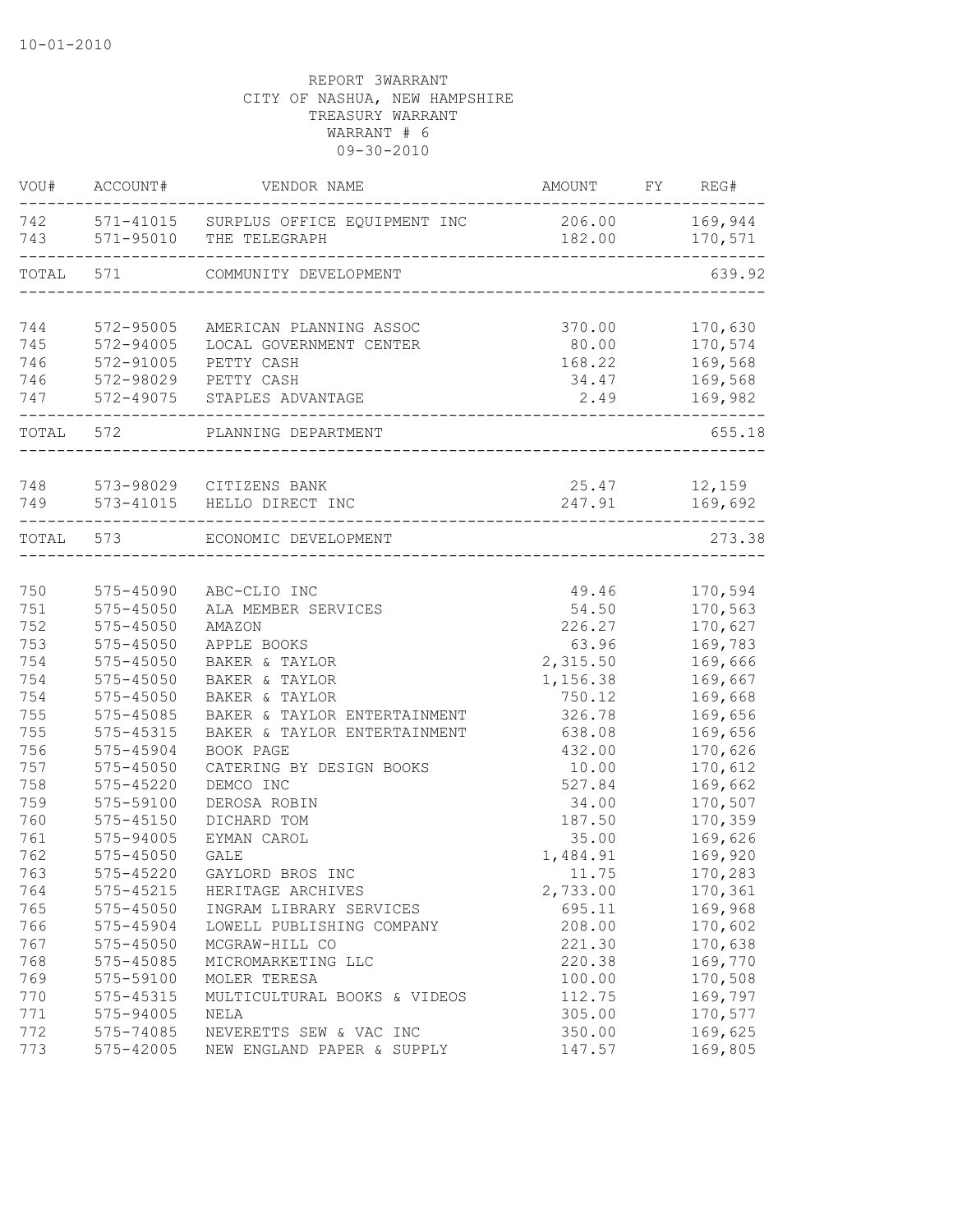| VOU#  | ACCOUNT#           | VENDOR NAME                               | AMOUNT    | FY | REG#      |
|-------|--------------------|-------------------------------------------|-----------|----|-----------|
| 774   | 575-45904          | NEWSWEEK MAGAZINE                         | 41.08     |    | 170,589   |
| 775   | 575-94005          | NHLA - CHILIS                             | 35.00     |    | 170,598   |
| 776   | 575-31040          | PAETEC COMMUNICATIONS INC                 | 10.69     |    | 170,533   |
| 777   | 575-33005          | PENNICHUCK WATER                          | 297.59    |    | 170,549   |
| 778   | 575-45050          | PETERSON'S NELNET LLC                     | 29.90     |    | 169,840   |
| 779   | 575-41015          | PETTY CASH                                | 19.98     |    | 170,506   |
| 779   | 575-45090          | PETTY CASH                                | 10.15     |    | 170,506   |
| 779   | $575 - 45150$      | PETTY CASH                                | 52.20     |    | 170,506   |
| 779   | 575-91005          | PETTY CASH                                | 17.00     |    | 170,506   |
| 780   | 575-45085          | RANDOM HOUSE INC                          | 112.21    |    | 169,990   |
| 781   | 575-45085          | RECORDED BOOKS LLC                        | 235.40    |    | 169,937   |
| 782   | $575 - 45050$      | SIMON & SCHUSTER                          | 34.44     |    | 169,657   |
| 783   | 575-75023          | SMITH BRADLEY J                           | 567.00    |    | 169,880   |
| 784   | 575-59100          | ST PHILLIPS CHURCH                        | 10.00     |    | 170,600   |
| 785   | 575-41015          | STAPLES ADVANTAGE                         | 275.45    |    | 169,982   |
| 785   | 575-64045          | STAPLES ADVANTAGE                         | 49.99     |    | 169,982   |
| 786   | 575-45050          | WEST PAYMENT CENTER                       | 490.25    |    | 169,686   |
| TOTAL | 575                | PUBLIC LIBRARIES                          |           |    | 15,685.49 |
|       |                    |                                           |           |    |           |
| 787   | 576-91005          | DUPONT TIMOTHY                            | 120.40    |    | 170,510   |
| 788   | 576-94005          | NHBOA                                     | 270.00    |    | 170,569   |
| 789   | 576-49075          | STAPLES ADVANTAGE                         | 24.80     |    | 169,982   |
| 789   | 576-62022          | STAPLES ADVANTAGE                         | 4.97      |    | 169,982   |
| 790   | 576-91005          | TRACY WILLIAM                             | 132.00    |    | 170,509   |
| TOTAL | 576                | BUILDING DEPARTMENT                       |           |    | 552.17    |
| 791   | 577-94005          | ORTEGA NELSON                             | 280.80    |    | 170,511   |
| TOTAL | 577                | CODE ENFORCEMENT                          |           |    | 280.80    |
|       |                    |                                           |           |    |           |
|       |                    | 222,414 581-49050 ABC OFFICE PRODUCTS INC | 690.97    |    | 170,415   |
|       | 222, 415 581-74092 | ACCESS A/V                                | 270.00    |    | 169,813   |
|       | 222, 416 581-53101 | ADULT LEARNING CENTER                     | 26,500.00 |    | 169,935   |
|       | 222, 416 581-84030 | ADULT LEARNING CENTER                     | 26,325.00 |    | 169,935   |
|       | 222, 417 581-49050 | AIA CORP                                  | 344.56    |    | 169,987   |
|       | 222, 418 581-42110 | ALLIED ELECTRONICS INC                    | 121.27    |    | 170,298   |
|       | 222, 419 581-59130 | ALPERIN ROBERT                            | 80.00     |    | 170,227   |
|       | 222, 420 581-31005 | ALTERNATIVE COMMUNICATIONS SER            | 250.00    |    | 169,904   |
|       | 222,420 581-72065  | ALTERNATIVE COMMUNICATIONS SER            | 200.00    |    | 169,904   |
|       | 222, 421 581-59130 | ANDRUS WILLIAM                            | 180.00    |    | 170,264   |
|       | 222, 422 581-59130 | ANDRUSKEVICH GREGORY                      | 190.00    |    | 170,152   |
|       | 222, 423 581-94010 | ANTON LESLIE                              | 1,570.80  |    | 170,205   |
|       | 222, 424 581-91005 | ARCARO JANICE                             | 304.15    |    | 170,028   |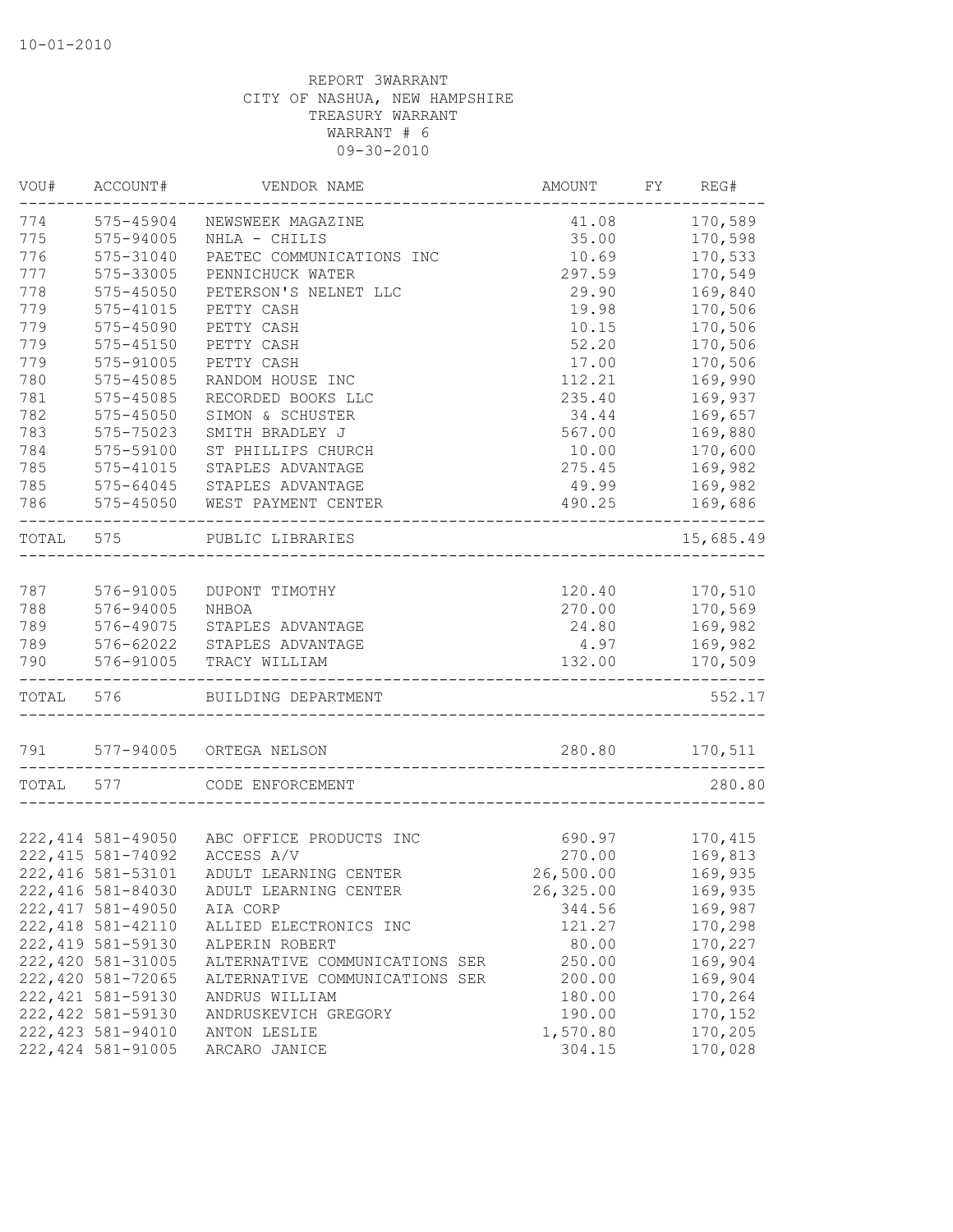| VOU# | ACCOUNT#           | VENDOR NAME                    | AMOUNT     | FY | REG#    |
|------|--------------------|--------------------------------|------------|----|---------|
|      | 222, 425 581-59130 | AREL ANDRE                     | 80.00      |    | 169,890 |
|      | 222, 426 581-31005 | AT&T                           | 32.00      |    | 170,643 |
|      | 222, 427 581-75023 | B & S LOCKSMITH INC            | 695.70     |    | 169,837 |
|      | 222, 428 581-59130 | BANNER THOMAS                  | 300.00     |    | 170,207 |
|      | 222, 429 581-59130 | BARBOUR DONALD                 | 80.00      |    | 170,215 |
|      | 222,430 581-49025  | BARNES & NOBLE INC             | 431.80     |    | 169,584 |
|      | 222,430 581-49035  | BARNES & NOBLE INC             | 359.55     |    | 169,584 |
|      | 222, 431 581-59130 | BARRY JOHN                     | 50.00      |    | 170,188 |
|      | 222, 432 581-91005 | BATHEY MARY                    | 28.00      |    | 170,007 |
|      | 222, 433 581-42110 | BATTERY SPECIALISTS OF NH LLC  | 67.80      |    | 170,202 |
|      | 222, 434 581-31005 | BAYRING COMMUNICATIONS         | 2,369.89   |    | 170,653 |
|      | 222, 435 581-42130 | BEARINGS SPECIALTY CO INC      | 373.17     |    | 170,322 |
|      | 222,436 581-59130  | BELIVEAU ROBERT                | 60.00      |    | 170,432 |
|      | 222, 437 581-49050 | BELLETETES INC                 | 194.73     |    | 169,772 |
|      | 222, 437 581-49050 | BELLETETES INC                 | 133.01     |    | 169,773 |
|      | 222, 437 581-75023 | BELLETETES INC                 | 464.16     |    | 169,772 |
|      | 222, 437 581-75023 | BELLETETES INC                 | 49.27      |    | 169,773 |
|      | 222,438 581-59130  | BENSON WILLIAM                 | 80.00      |    | 170,172 |
|      | 222, 439 581-49075 | BERRY KATHLEEN                 | 35.00      |    | 169,689 |
|      | 222,440 581-59130  | BERTELMANN REINER              | 160.00     |    | 170,162 |
|      | 222,441 581-78007  | BEST FORD                      | 779.50     |    | 169,602 |
|      | 222, 442 581-49050 | BLICK ART MATERIALS            | 2,293.10   |    | 170,176 |
|      | 222, 443 581-49075 | BLUETARP FINANCIAL INC         | 341.95     |    | 170,407 |
|      | 222,444 581-49050  | BROWN LYNNE                    | 10.00      |    | 170,094 |
|      | 222, 445 581-49910 | BROX INDUSTRIES INC            | 64.20      |    | 169,634 |
|      | 222,446 581-55010  | BUDGET CAR & TRUCK RENTAL      | 181.32     |    | 170,077 |
|      | 222, 447 581-49050 | CALLOWAY HOUSE INC             | 27.94      |    | 169,628 |
|      | 222,448 581-49050  | CAMBIUM LEARNING INC           | 1,167.73   |    | 170,124 |
|      | 222,449 581-94010  | CAMPBELL MEREDITH              | 2,145.60   |    | 170,118 |
|      | 222,450 581-59130  | CAMPBELL-KELLEY KATHLEEN       | 130.00     |    | 170,138 |
|      | 222, 451 581-55015 | CANTARA DEBORAH                | 420.00     |    | 169,706 |
|      | 222, 452 581-53100 | CARD TECH ID                   | 2,122.40   |    | 170,332 |
|      | 222, 453 581-55018 | CARING HANDS TRANSPORTATION LL | 8,730.00   |    | 170,191 |
|      | 222, 454 581-49050 | CAROLINA BIOLOGICAL SUPPLY CO  | 234.68     |    | 170,280 |
|      | 222, 455 581-41040 | CARTRIDGE WORLD NASHUA         | 438.91     |    | 170,157 |
|      | 222, 455 581-49050 | CARTRIDGE WORLD NASHUA         | 1,189.87   |    | 170,157 |
|      | 222,456 581-42010  | CENTRAL PAPER PRODUCTS CO      | 32, 261.36 |    | 170,284 |
|      | 222,456 581-42020  | CENTRAL PAPER PRODUCTS CO      | 10,462.48  |    | 170,284 |
|      | 222, 457 581-59130 | CERRA JOSEPH                   | 50.00      |    | 170,223 |
|      | 222,458 581-59130  | CHERBONNEAU MARK               | 80.00      |    | 169,771 |
|      | 222, 459 581-84055 | CHESTER SCHOOL DISTRICT SAU#82 | 54.47      |    | 170,636 |
|      | 222,460 581-53103  | CLARK ASSOCIATES/DEBBIE CLARK  | 21,346.50  |    | 169,639 |
|      | 222,461 581-49050  | CLAYSCAPES POTTERY INC         | 2,698.18   |    | 170,125 |
|      | 222,462 581-59130  | CLINTON PHILIP                 | 60.00      |    | 170,136 |
|      | 222,463 581-49050  | COMPUTER HUT OF N E INC        | 899.85     |    | 170,290 |
|      | 222,463 581-74092  | COMPUTER HUT OF N E INC        | 4,195.68   |    | 170,290 |
|      | 222,464 581-49050  | CONLIN DIANE                   | 58.26      |    | 170,052 |
|      | 222,465 581-49050  | CONNECTICUT VALLEY BIOLOGICAL  | 56.44      |    | 170,266 |
|      |                    |                                |            |    |         |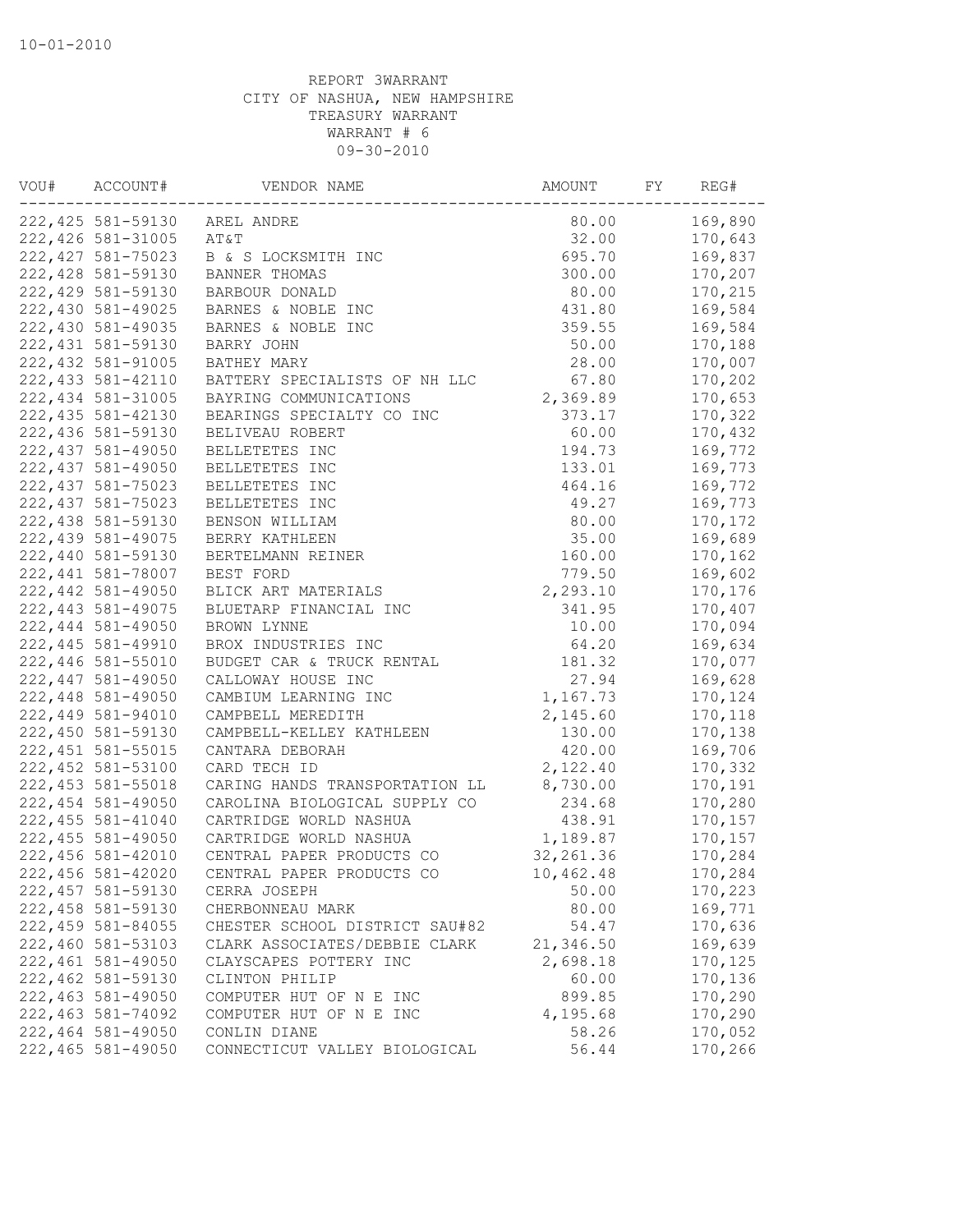| VOU# | ACCOUNT#                               | VENDOR NAME                                                  | AMOUNT          | FY | REG#               |
|------|----------------------------------------|--------------------------------------------------------------|-----------------|----|--------------------|
|      | 222,466 581-91005                      | CONRAD MARK                                                  | 89.53           |    | 170,031            |
|      | 222, 467 581-44005                     | COPY SHOP                                                    | 1,365.50        |    | 169,728            |
|      | 222,468 581-49050                      | CPO SCIENCE                                                  | 1,582.08        |    | 170,104            |
|      | 222,469 581-59130                      | CROSBY MICHAEL                                               | 160.00          |    | 170,163            |
|      | 222,470 581-84030                      | CROTCHED MOUNTAIN REHAB CTR                                  | 19,975.51       |    | 170,025            |
|      | 222, 471 581-49050                     | CRYSTAL ROCK BOTTLED WATER                                   | 28.38           |    | 170,194            |
|      | 222, 472 581-53100                     | CUSTOM COMPUTER SPECIALIST INC                               | 16,166.97       |    | 169,963            |
|      | 222, 472 581-64045                     | CUSTOM COMPUTER SPECIALIST INC                               | 15,537.88       |    | 169,963            |
|      | 222, 472 581-74092                     | CUSTOM COMPUTER SPECIALIST INC                               | 5,182.48        |    | 169,963            |
|      | 222, 473 581-59130                     | DANEAU MICHAEL                                               | 80.00           |    | 170,263            |
|      | 222, 474 581-49035                     | DEERE & CO                                                   | 1,438.26        |    | 170,109            |
|      | 222, 475 581-49050                     | DELTA EDUCATION                                              | 357.11          |    | 170,057            |
|      | 222, 476 581-59130                     | DEPINTO FRANK                                                | 140.00          |    | 170,216            |
|      | 222, 477 581-78007                     | DICK RAYMOND INC                                             | 74.95           |    | 170,276            |
|      | 222, 478 581-59130                     | DICKSON DAVID                                                | 80.00           |    | 169,943            |
|      | 222, 479 581-94010                     | DIMARIA JENNIFER                                             | 1,000.00        |    | 170,168            |
| 792  | 581-53100                              | DOCULYNX INC                                                 | 30.13           |    | 170,345            |
|      | 222,480 581-59130                      | DOMINICI DAVID                                               | 60.00           |    | 170,135            |
|      | 222, 481 581-59130                     | DOYLE JAMES                                                  | 100.00          |    | 170,437            |
|      | 222,482 581-59130                      | DROWN JOYCE                                                  | 120.00          |    | 169,893            |
|      | 222, 483 581-59130                     | DRUGAN COLLEEN                                               | 80.00           |    | 170,234            |
|      | 222,484 581-59130                      | DUBISZ MICHAEL                                               | 130.00          |    | 170,144            |
|      | 222,485 581-49050                      | DURACO EXPRESS CHICAGO                                       | 853.54          |    | 170,237            |
|      | 222,486 581-49050                      | DUSTIN MARIANNE                                              | 80.00           |    | 170,032            |
|      | 222,486 581-91005                      | DUSTIN MARIANNE                                              | 197.00          |    | 170,032            |
|      | 222, 487 581-84055                     | EASTER SEALS NEW HAMPSHIRE                                   | 5,250.98        |    | 169,942            |
|      | 222,488 581-84030                      | EASTER SEALS NEW HAMPSHIRE                                   | 2,500.00        |    | 170,448            |
|      | 222,489 581-59130                      | EBOL THOMAS F                                                | 130.00          |    | 169,611            |
|      | 222,490 581-45910                      | EBSCO INFORMATION SERVICES                                   | 3,521.82        |    | 170,282            |
|      | 222,491 581-94010                      | EGAN JESSICA                                                 | 1,224.00        |    | 170,441            |
|      | 222, 492 581-59130                     | EGAN JOHN                                                    | 210.00          |    | 169,891            |
|      | 222, 493 581-49050                     | ELVIN SAFETY                                                 | 56.15           |    | 170,051            |
|      | 222,494 581-59130                      | EMOND ED                                                     | 50.00           |    | 170,177            |
|      | 222,495 581-49050                      | ESSON VIRGINIA                                               | 28.37           |    | 170,040            |
|      | 222, 495 581-91005                     | ESSON VIRGINIA                                               | 5.20            |    | 170,040            |
|      | 222,496 581-42130                      | F W WEBB COMPANY                                             | 517.42          |    | 169,676            |
|      | 222,496 581-49050                      | F W WEBB COMPANY                                             | 1,430.83        |    | 169,676            |
|      | 222, 497 581-31005                     | FAIR POINT COMMUNICATIONS INC                                | 52.23           |    | 170,647            |
| 793  | 581-31005                              | FAIRPOINT COMMUNICATIONS                                     |                 |    |                    |
|      |                                        |                                                              | 687.45          |    | 170,583            |
|      | 222,498 581-31005<br>222,499 581-31005 | FAIRPOINT COMMUNICATIONS INC<br>FAIRPOINT COMMUNICATIONS INC | 28.45           |    | 170,645<br>170,646 |
|      | 222,500 581-31005                      | FAIRPOINT COMMUNICATIONS INC                                 | 115.63<br>36.20 |    | 170,648            |
|      |                                        |                                                              |                 |    |                    |
|      | 222,501 581-34015<br>222,502 581-34015 | FAIRPOINT COMMUNICATIONS INC                                 | 28.45           |    | 170,649            |
|      |                                        | FAIRPOINT COMMUNICATIONS INC                                 | 31.42           |    | 170,650            |
|      | 222,503 581-34015                      | FAIRPOINT COMMUNICATIONS INC                                 | 28.45           |    | 170,651            |
|      | 222,504 581-31005                      | FAIRPOINT COMMUNICATIONS INC                                 | 28.45           |    | 170,652            |
|      | 222,505 581-59130                      | FARIA FILOMONO                                               | 240.00          |    | 170,189            |
|      | 222,506 581-49075                      | FASTENAL COMPANY                                             | 216.89          |    | 169,850            |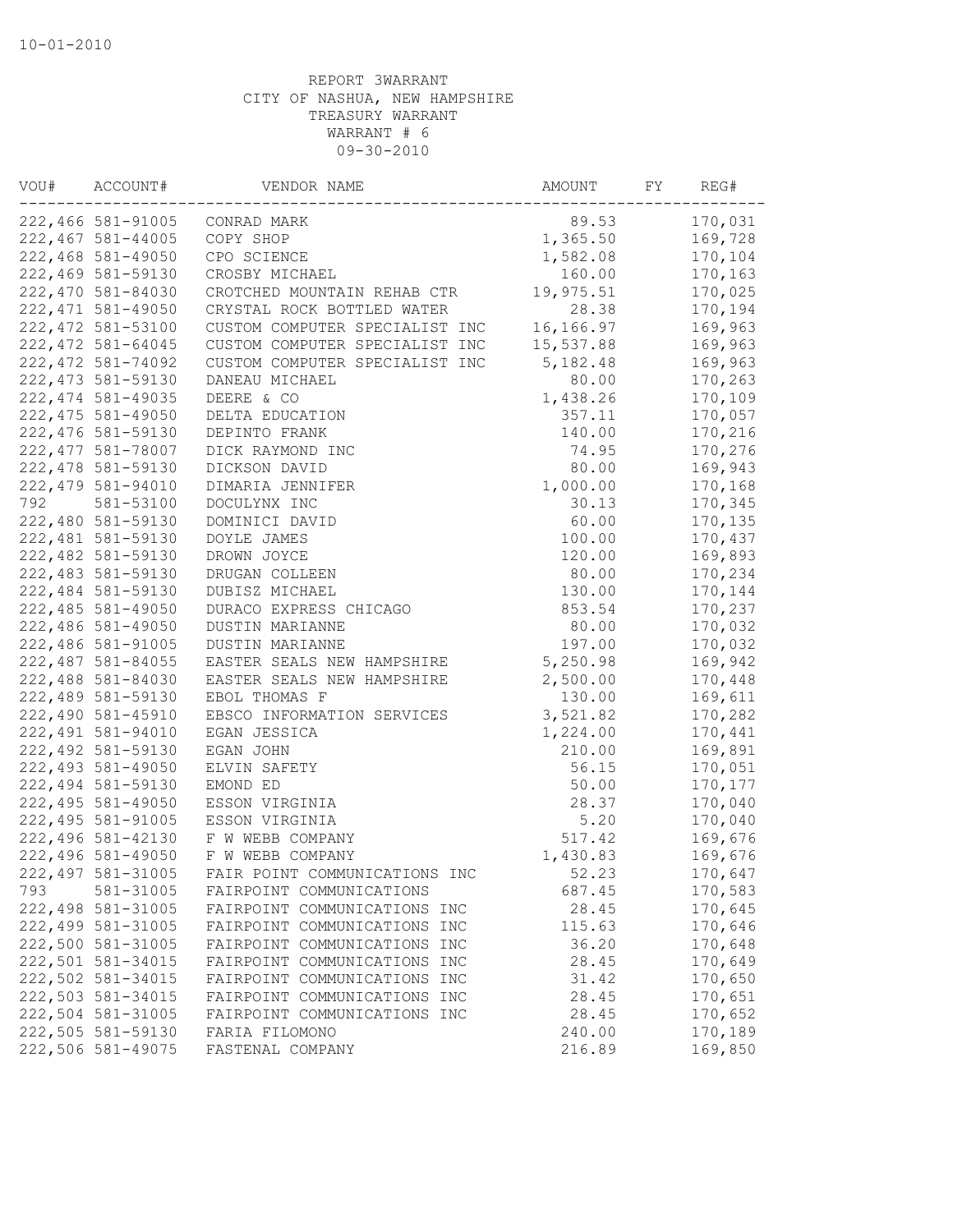| VOU# | ACCOUNT#           | VENDOR NAME                    | AMOUNT    | FY | REG#    |
|------|--------------------|--------------------------------|-----------|----|---------|
|      | 222,507 581-55005  | FIRST STUDENT INC              | 6,495.52  |    | 170,062 |
|      | 222,507 581-55005  | FIRST STUDENT INC              | 3, 114.22 |    | 170,063 |
|      | 222,507 581-55015  | FIRST STUDENT INC              | 65,388.87 |    | 170,062 |
|      | 222,507 581-55018  | FIRST STUDENT INC              | 790.30    |    | 170,062 |
|      | 222,508 581-59130  | FOLEY RONALD                   | 390.00    |    | 170,206 |
|      | 222,509 581-49035  | FOLLETT EDUCATIONAL SERVICES   | 6,212.99  |    | 169,610 |
|      | 222,510 581-49030  | FOLLETT LIBRARY RESOURCES      | 4,041.49  |    | 169,616 |
|      | 222,511 581-59130  | FRANCIS KEITH                  | 100.00    |    | 170,436 |
|      | 222,512 581-49910  | FRANKLIN PAINT CO INC          | 1,050.75  |    | 170,064 |
|      | 222,513 581-59130  | FRASER MARK                    | 80.00     |    | 170,183 |
|      | 222,514 581-49050  | FREY SCIENTIFIC                | 208.45    |    | 169,729 |
|      | 222,515 581-59130  | FULTON JOHN                    | 130.00    |    | 170,145 |
|      | 222,516 581-75023  | G H PHILBRICK SONS INC         | 3,813.00  |    | 169,803 |
|      | 222,517 581-59130  | GADBOIS GERALD                 | 60.00     |    | 169,582 |
|      | 222,518 581-59130  | GEORGE JAMES                   | 130.00    |    | 170,161 |
|      | 222,519 581-49050  | GOPHER                         | 784.58    |    | 170,021 |
|      | 222,520 581-49050  | GRACE JILL                     | 61.02     |    | 170,026 |
|      | 222,521 581-42130  | GRAINGER                       | 1,847.09  |    | 169,702 |
|      | 222,522 581-84030  | GREATER LAWRENCE ED COLLABORAT | 54,023.30 |    | 170,087 |
|      | 222, 523 581-49075 | GREGORY J FLOORING & DESIGN LL | 94.05     |    | 170,212 |
|      | 222,524 581-59130  | GRENIER KENNETH                | 50.00     |    | 170,404 |
|      | 222,525 581-49050  | HAL LEONARD CORP               | 195.00    |    | 169,874 |
|      | 222,526 581-59130  | HAMILTON MICHAEL               | 130.00    |    | 170,159 |
|      | 222,527 581-78007  | HANSON'S AUTOMOTIVE SERVICE    | 164.55    |    | 170,129 |
|      | 222,528 581-74092  | HARRIS EQUIPMENT REPAIR SERVIC | 895.04    |    | 170,268 |
|      | 222,529 581-43005  | HASLER INC                     | 119.85    |    | 170,654 |
|      | 222,530 581-42130  | HEATING SPECIALTIES OF NH INC  | 14.45     |    | 170,257 |
|      | 222,531 581-78007  | HEAVY DUTY TRUCK & DIESEL SERV | 180.00    |    | 170,259 |
|      | 222,532 581-59130  | HENDERSON MICHAEL              | 230.00    |    | 170,165 |
|      | 222,533 581-94010  | HIDALGO EVELYN                 | 2,145.60  |    | 170,440 |
|      | 222,534 581-59130  | HIGGINS RICHARD                | 50.00     |    | 170,148 |
|      | 222, 535 581-51015 | HIGGINS RICHARD GRANT          | 1,800.00  |    | 170,587 |
|      | 222,536 581-49050  | HIGHSMITH INC                  | 130.38    |    | 170,273 |
|      | 222,537 581-74092  | HILLYARD/MANCHESTER            | 466.50    |    | 170,411 |
|      | 222,538 581-49095  | HM RECEIVABLES CO LLC          | 46.95     |    | 170,233 |
|      | 222,539 581-59130  | HOEMKE CRAIG                   | 180.00    |    | 170,209 |
|      | 222,540 581-84055  | HOLLIS BROOKLINE COOPERATIVE   | 1,105.23  |    | 170,200 |
|      | 222,541 581-49075  | HOME DEPOT CREDIT SERVICES     | 417.74    |    | 170,053 |
|      | 222,542 581-49050  | HOME DEPOT CREDIT SERVICES     | 975.40    |    | 170,091 |
|      | 222,543 581-55018  | HOOKSETT SCHOOL DISTRICT       | 300.00    |    | 170,242 |
|      | 222,544 581-74092  | IDEAL BUSINESS MACHINES INC    | 102.90    |    | 170,291 |
|      | 222,545 581-84030  | INSTITUTE OF PROFESSIONAL PRAC | 3,061.35  |    | 170,167 |
|      | 222,546 581-49050  | J W PEPPER & SON INC           | 1,124.82  |    | 169,708 |
|      | 222,547 581-51015  | JACKSON LEWIS LLP              | 2,856.50  |    | 170,319 |
|      | 222,548 581-59130  | JASINSKI FREDERICK             | 60.00     |    | 170,224 |
|      | 222,549 581-45910  | JLC                            | 14.99     |    | 170,527 |
|      | 222,550 581-49910  | JOHN DEERE LANDSCAPES INC      | 7.05      |    | 169,674 |
|      | 222,551 581-94010  | JOHNSON JOANNE                 | 2,278.40  |    | 169,737 |
|      |                    |                                |           |    |         |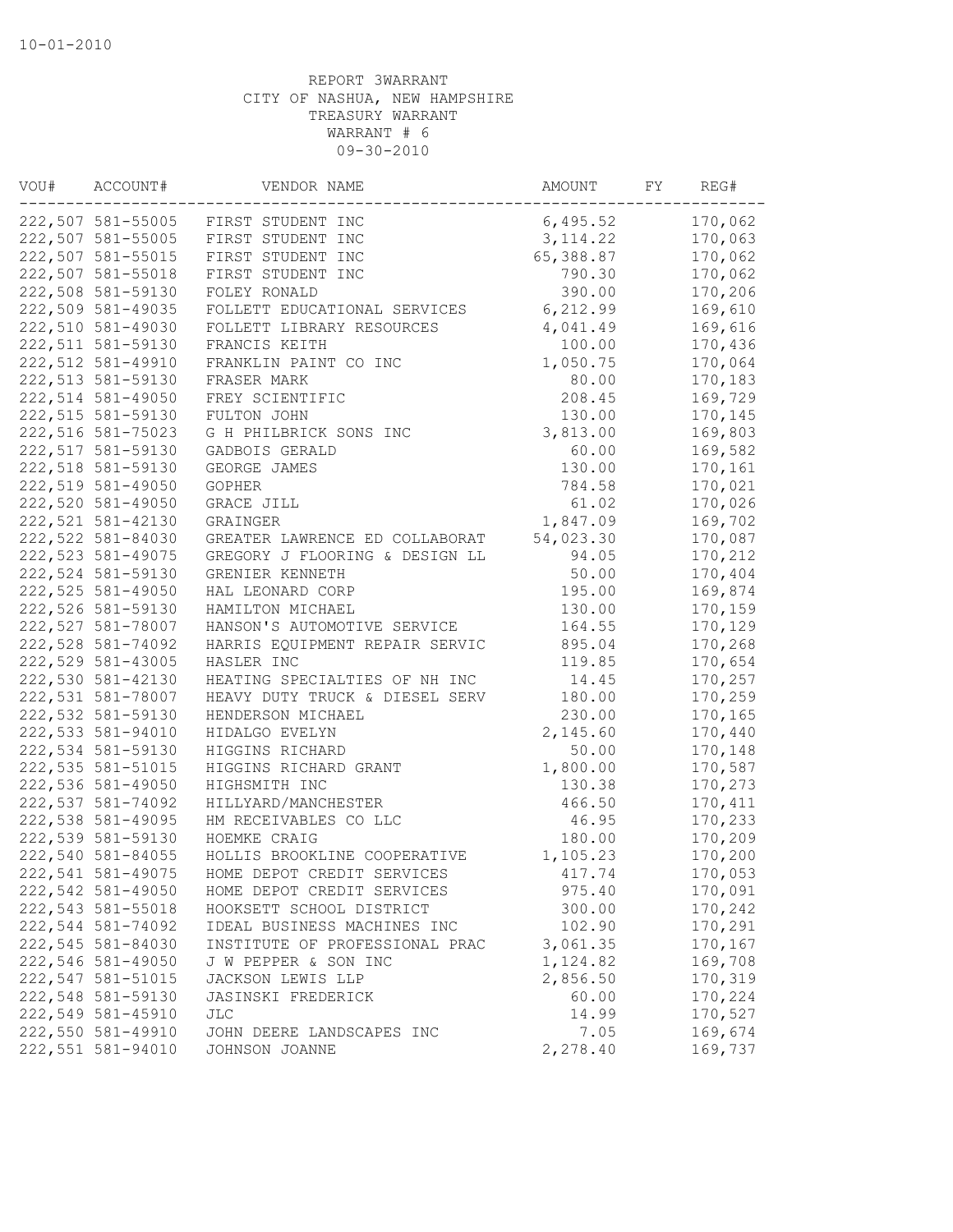| VOU# | ACCOUNT#          | VENDOR NAME                    | AMOUNT    | FY | REG#    |
|------|-------------------|--------------------------------|-----------|----|---------|
|      | 222,552 581-59130 | JONSON EDWARD                  | 180.00    |    | 170,139 |
|      | 222,553 581-59130 | KATZ JEFF                      | 190.00    |    | 170,181 |
|      | 222,554 581-94030 | KELLEY MEGAN                   | 54.50     |    | 169,704 |
|      | 222,555 581-49050 | KRISAK JENNIFER                | 111.69    |    | 170,070 |
|      | 222,556 581-59130 | KURTA JOSEPH                   | 60.00     |    | 169,723 |
|      | 222,557 581-91005 | LALIME MAUREEN                 | 12.00     |    | 170,074 |
|      | 222,558 581-59130 | LATHAM FREDERICK               | 60.00     |    | 170,147 |
|      | 222,559 581-59130 | LEAO WAGNER                    | 180.00    |    | 170,184 |
|      | 222,560 581-84030 | LEARNING CENTER FOR THE DEAF   | 6,664.32  |    | 170,192 |
|      | 222,561 581-49050 | LEARNING CYCLES LLC            | 3,135.00  |    | 170,099 |
|      | 222,562 581-94010 | LEMON BRENDA                   | 2,112.00  |    | 169,955 |
|      | 222,563 581-94010 | LETTICH EDWARD                 | 2,185.60  |    | 170,410 |
|      | 222,564 581-53100 | LIFE SAFETY FIRE PROTECTION IN | 8,945.00  |    | 170,265 |
|      | 222,565 581-49075 | LINEN & SHADE BIN INC          | 155.00    |    | 170,014 |
|      | 222,566 581-59130 | LOUGHLIN SARA                  | 60.00     |    | 170,426 |
|      | 222,567 581-59130 | LUSIGNAU BRIAN                 | 60.00     |    | 170,134 |
|      | 222,568 581-59130 | LUTAS NADIRE                   | 60.00     |    | 170,140 |
|      | 222,569 581-42110 | M & M ELECTRICAL SUPPLY CO INC | 1,546.62  |    | 170,252 |
|      | 222,570 581-94010 | MACDONALD TARA                 | 1,040.00  |    | 170,236 |
|      | 222,571 581-59130 | MAES KEVIN                     | 160.00    |    | 170,179 |
|      | 222,572 581-66005 | MAILFINANCE                    | 145.22    |    | 170,408 |
|      | 222,572 581-72035 | MAILFINANCE                    | 694.82    |    | 170,408 |
|      | 222,573 581-49050 | MAINE OXY-ACETYLENE SUPPLY CO  | 173.98    |    | 169,585 |
|      | 222,574 581-95010 | MAKEMUSIC                      | 160.00    |    | 170,449 |
|      | 222,575 581-59130 | MANDRAVELIS NICK               | 60.00     |    | 170,150 |
|      | 222,576 581-49050 | MARKET BASKET                  | 674.00    |    | 169,786 |
|      | 222,577 581-59130 | MARTEL CHESTER                 | 130.00    |    | 170,149 |
|      | 222,578 581-59130 | MARTEL DON                     | 60.00     |    | 170,158 |
|      | 222,579 581-59130 | MATSIS MATTHEW                 | 130.00    |    | 169,983 |
|      | 222,580 581-78007 | MAYNARD & LESIEUR INCORPORATED | 25.40     |    | 170,269 |
|      | 222,581 581-59130 | MCCARTHY PHIL                  | 50.00     |    | 169,916 |
|      | 222,582 581-53103 | MCCARTNEY AMY                  | 5, 144.25 |    | 170,195 |
|      | 222,583 581-59130 | MCCOMISH BRUCE                 | 180.00    |    | 170,427 |
|      | 222,584 581-49035 | MCGRAW HILL COMPANIES          | 4,762.25  |    | 169,742 |
|      | 222,584 581-49050 | MCGRAW HILL COMPANIES          | 754.54    |    | 169,742 |
|      | 222,585 581-59130 | MCGUIGAN DONALD                | 100.00    |    | 170,156 |
|      | 222,586 581-41015 | MCINTIRE BUSINESS PRODUCTS INC | 293.86    |    | 170,314 |
|      | 222,586 581-41040 | MCINTIRE BUSINESS PRODUCTS INC | 2,350.88  |    | 170,314 |
|      | 222,586 581-49050 | MCINTIRE BUSINESS PRODUCTS INC | 2,854.64  |    | 170,314 |
|      | 222,586 581-74092 | MCINTIRE BUSINESS PRODUCTS INC | 214.00    |    | 170,314 |
|      | 222,587 581-49050 | MCKNIGHT MICHEAL               | 17.50     |    | 170,030 |
|      | 222,588 581-49075 | MERRIMACK BUILDING SUPPLY INC  | 53.87     |    | 170,017 |
|      | 222,589 581-84030 | MERRIMACK SPECIAL EDUCATION    | 12,557.73 |    | 170,193 |
|      | 222,590 581-74092 | MERRIMACK VALLEY BUSINESS MACH | 104.00    |    | 170,275 |
|      | 222,591 581-53100 | METRO GROUP INC (THE)          | 1,081.00  |    | 170,213 |
|      | 222,592 581-34015 | METROMEDIA ENERGY INC          | 3,169.55  |    | 170,644 |
|      | 222,593 581-59130 | MICHAEL BARBARA                | 160.00    |    | 170,143 |
|      | 222,594 581-49910 | MILL METALS CORP               | 39.50     |    | 169,879 |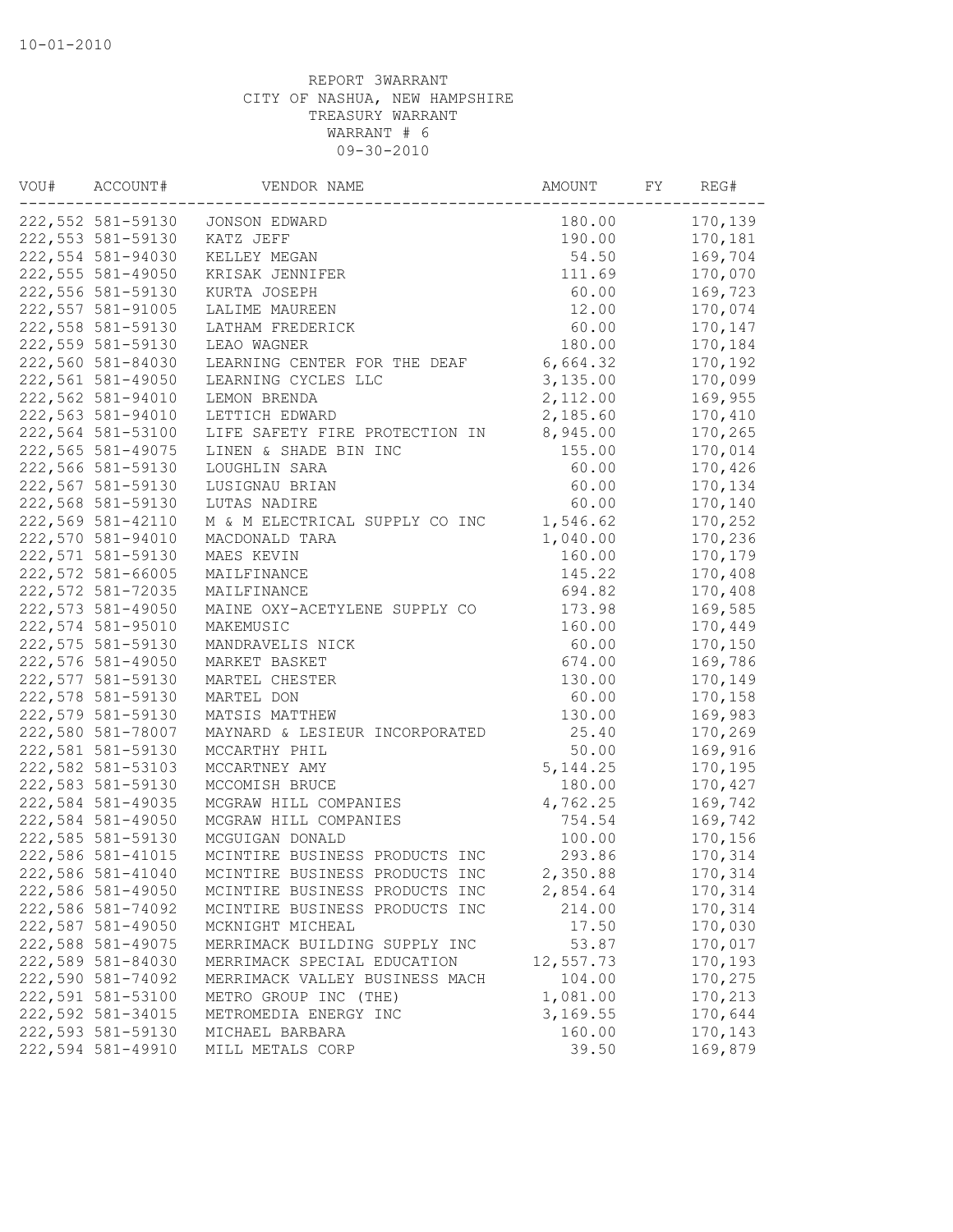| VOU# | ACCOUNT#           | VENDOR NAME                    | AMOUNT    | FY | REG#    |
|------|--------------------|--------------------------------|-----------|----|---------|
|      | 222,595 581-59130  | MONSON W THOMAS                | 130.00    |    | 170,146 |
|      | 222,596 581-49050  | MOORE MEDICAL LLC              | 698.64    |    | 169,812 |
|      | 222,597 581-59130  | MORAN LINDSAY                  | 270.00    |    | 170,141 |
|      | 222,598 581-94010  | MOYLAN GERALD                  | 4,000.00  |    | 170,112 |
|      | 222,599 581-49050  | MULTI SERVICE CORPORATION      | 5.50      |    | 170,403 |
|      | 222,600 581-53100  | MULTI-STATE BILLING SERVICES L | 4,904.88  |    | 170,196 |
|      | 222,601 581-94010  | MURRAY SHAUNA                  | 1,068.00  |    | 170,229 |
|      | 222,602 581-49050  | NASCO                          | 334.00    |    | 170,285 |
|      | 222,603 581-84030  | NASHOBA LEARNING GROUP         | 22,920.91 |    | 170,122 |
|      | 222,604 581-84030  | NASHUA CHILDREN'S ASSOCIATION  | 17,678.64 |    | 169,592 |
|      | 222,605 581-49910  | NASHUA OUTDOOR POWER EQUIPMENT | 28.95     |    | 169,782 |
| 794  | 581-45295          | NASHUA SCHOOL DISTRICT #42     | 1,727.00  |    | 12,143  |
| 795  | $581 - 45295$      | NASHUA SCHOOL DISTRICT #42     | 374.00    |    | 12,146  |
| 796  | 581-45295          | NASHUA SCHOOL DISTRICT #42     | 520.00    |    | 12,161  |
| 797  | 581-91040          | NASHUA SCHOOL DISTRICT #42     | 200.00    |    | 12,143  |
| 798  | 581-91040          | NASHUA SCHOOL DISTRICT #42     | 300.00    |    | 12,161  |
| 799  | 581-95005          | NASHUA SCHOOL DISTRICT #42     | 70.00     |    | 12,143  |
|      | 222,606 581-49075  | NASHUA WALLPAPER & PAINT CO    | 544.26    |    | 169,784 |
|      | 222,607 581-49035  | NATEF                          | 82.00     |    | 170,637 |
|      | 222,608 581-49050  | NATIONAL GEOGRAPHIC SCHOOL PUB | 296.46    |    | 170,400 |
|      | 222,609 581-34015  | NATIONAL GRID                  | 4,086.10  |    | 170,658 |
|      | 222,610 581-42010  | NATIONWIDE SALES & SERVICE     | 591.88    |    | 170,037 |
|      | 222, 611 581-49050 | NCS PEARSON INC                | 456.25    |    | 170,066 |
|      | 222,611 581-49095  | NCS PEARSON INC                | 414.65    |    | 170,066 |
|      | 222,612 581-59130  | NEDEAU SANDRA                  | 60.00     |    | 170,444 |
|      | 222, 613 581-74092 | NEW ENGLAND SHARPENING COMPANY | 509.00    |    | 169,615 |
|      | 222,614 581-31005  | NEXTEL COMMUNICATIONS          | 2,283.21  |    | 170,532 |
|      | 222,615 581-95005  | NH PARTNERS IN EDUCATION       | 20.00     |    | 170,641 |
|      | 222,616 581-95005  | NHASP                          | 5,556.00  |    | 170,531 |
|      | 222,617 581-91040  | NHSAA                          | 240.00    |    | 170,111 |
|      | 222,618 581-59130  | NICHOLSON MORRIS               | 50.00     |    | 169,703 |
|      | 222,619 581-59130  | NIHAN MARILEE                  | 80.00     |    | 170,204 |
|      | 222,620 581-49050  | NIMCO INC                      | 49.90     |    | 170,056 |
|      | 222,621 581-49050  | NIXON CO INC                   | 902.50    |    | 169,796 |
|      | 222,622 581-49050  | NORTHCENTER FOODSERVICE        | 1,057.08  |    | 170,068 |
|      | 222,623 581-49050  | NORWAY LOUISE                  | 74.66     |    | 170,108 |
|      | 222,624 581-59130  | NUNNALLY WILLIAM               | 390.00    |    | 170,142 |
|      | 222,625 581-59130  | O'NEIL DANIEL                  | 80.00     |    | 170,174 |
|      | 222,626 581-31005  | ONE COMMUNICATIONS             | 5,465.75  |    | 170,622 |
|      | 222,626 581-31040  | ONE COMMUNICATIONS             | 369.75    |    | 170,622 |
|      | 222,627 581-31005  | ONE COMMUNICATIONS             | 15,849.97 |    | 170,657 |
|      | 222,628 581-94010  | OUELLETTE MARCIE               | 1,000.00  |    | 170,230 |
|      | 222,629 581-49050  | OUELLETTE MARTHA               | 54.58     |    | 170,103 |
|      | 222,630 581-59130  | PALAZZOLO RICHARD              | 80.00     |    | 170,185 |
|      | 222,631 581-49075  | PASEK CORP                     | 1,505.94  |    | 170,013 |
|      | 222,632 581-59130  | PATTEN SEAN                    | 80.00     |    | 170,153 |
|      | 222,633 581-84030  | PAUL CENTER (THE)              | 7,392.47  |    | 170,243 |
|      | 222,634 581-47010  | PAULIK CHRISTINE               | 54.59     |    | 170,018 |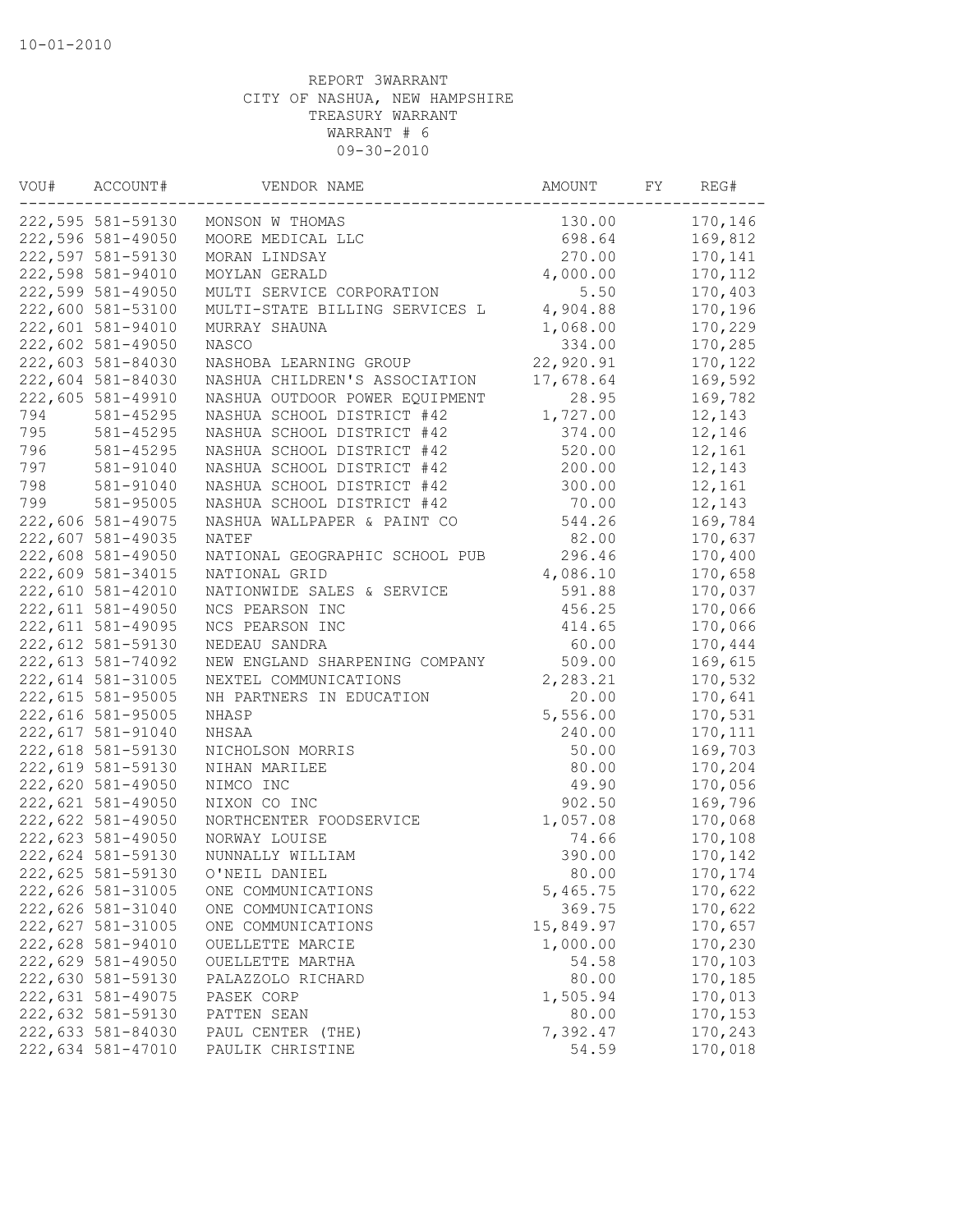| VOU# | ACCOUNT#          | VENDOR NAME                    | AMOUNT    | FY | REG#    |
|------|-------------------|--------------------------------|-----------|----|---------|
|      | 222,635 581-49050 | PAXTON-PATTERSON               | 550.00    |    | 169,799 |
|      | 222,636 581-42120 | PEABODY SUPPLY CO INC          | 3,225.28  |    | 170,409 |
|      | 222,637 581-49025 | PEARSON EDUCATION              | 760.27    |    | 170,105 |
|      | 222,637 581-49050 | PEARSON EDUCATION              | 7,856.44  |    | 170,105 |
|      | 222,638 581-49035 | PEARSON EDUCATION              | 5,288.71  |    | 170,106 |
|      | 222,639 581-59130 | PELTZ MICHEL                   | 80.00     |    | 170,201 |
|      | 222,640 581-33005 | PENNICHUCK WATER WORKS INC     | 12,684.98 |    | 170,536 |
|      | 222,641 581-77005 | PENNY FENCE ERECTION CO INC    | 12,990.00 |    | 170,433 |
|      | 222,642 581-43005 | PETTY CASH                     | 1.76      |    | 170,513 |
|      | 222,642 581-49050 | PETTY CASH                     | 167.55    |    | 170,513 |
|      | 222,643 581-41015 | PETTY CASH                     | 18.58     |    | 170,514 |
|      | 222,643 581-43005 | PETTY CASH                     | 52.01     |    | 170,514 |
|      | 222,643 581-49050 | PETTY CASH                     | 45.89     |    | 170,514 |
|      | 222,644 581-43005 | PETTY CASH                     | 159.18    |    | 170,515 |
|      | 222,644 581-49050 | PETTY CASH                     | 14.99     |    | 170,515 |
|      | 222,645 581-43005 | PETTY CASH                     | 10.75     |    | 170,516 |
|      | 222,645 581-47010 | PETTY CASH                     | 9.44      |    | 170,516 |
|      | 222,645 581-49050 | PETTY CASH                     | 17.00     |    | 170,516 |
|      | 222,646 581-41015 | PETTY CASH                     | 29.99     |    | 170,517 |
|      | 222,646 581-43005 | PETTY CASH                     | 12.72     |    | 170,517 |
|      | 222,646 581-49050 | PETTY CASH                     | 12.74     |    | 170,517 |
|      | 222,647 581-42130 | PETTY CASH                     | 47.52     |    | 170,518 |
|      | 222,647 581-43005 | PETTY CASH                     | 92.00     |    | 170,518 |
|      | 222,647 581-49075 | PETTY CASH                     | 8.40      |    | 170,518 |
|      | 222,647 581-64192 | PETTY CASH                     | 20.00     |    | 170,518 |
|      | 222,648 581-75023 | PICHETTE BROS CONSTRUCTION INC | 4,395.00  |    | 169,901 |
|      | 222,649 581-53100 | PITNEY BOWES                   | 465.00    |    | 169,650 |
|      | 222,650 581-43005 | PITNEY BOWES INCORPORATED      | 105.00    |    | 170,289 |
|      | 222,651 581-94010 | PLOUFFE MARY E                 | 2,145.60  |    | 170,123 |
|      | 222,652 581-59130 | PLUMB DONNA                    | 130.00    |    | 170,435 |
|      | 222,653 581-49050 | POCKET NURSE                   | 53.42     |    | 170,121 |
|      | 222,654 581-64040 | POLL EVERYWHERE                | 500.00    |    | 170,443 |
|      | 222,655 581-49050 | POPPLERS MUSIC INC             | 73.74     |    | 170,033 |
|      | 222,656 581-94010 | POWER ROBERT                   | 1,072.80  |    | 169,725 |
|      | 222,657 581-74092 | PRC EQUIPMENT                  | 3,128.00  |    | 170,416 |
|      | 222,658 581-84030 | PROTESTANT GUILD FOR HUMAN SVC | 14,714.28 |    | 170,240 |
|      | 222,659 581-32005 | PSNH                           | 1,890.45  |    | 170,621 |
|      | 222,660 581-32005 | PUBLIC SERVICE OF NH           | 72,771.07 |    | 170,618 |
|      | 222,661 581-43005 | PUKT BARBARA                   | 38.71     |    | 170,117 |
|      | 222,662 581-49050 | REALLY GOOD STUFF INC          | 123.03    |    | 170,027 |
|      | 222,663 581-59130 | RECORD GLENN                   | 80.00     |    | 170,137 |
|      | 222,664 581-49050 | RED HOT SPORTS PROMOTIONS      | 357.85    |    | 170,060 |
|      | 222,665 581-59130 | REDDICK BARRY                  | 50.00     |    | 170,208 |
|      | 222,666 581-84030 | REGIONAL SERVICES & EDUCATION  | 8,610.00  |    | 169,598 |
|      | 222,667 581-42110 | REXEL CLS                      | 321.83    |    | 170,180 |
|      | 222,668 581-53100 | RMG ENTERPRISE INC             | 712.05    |    | 170,096 |
|      | 222,669 581-59130 | ROBERT CHARLES                 | 80.00     |    | 169,911 |
|      | 222,670 581-59130 | ROSENSTEIN HARRY               | 60.00     |    | 170,076 |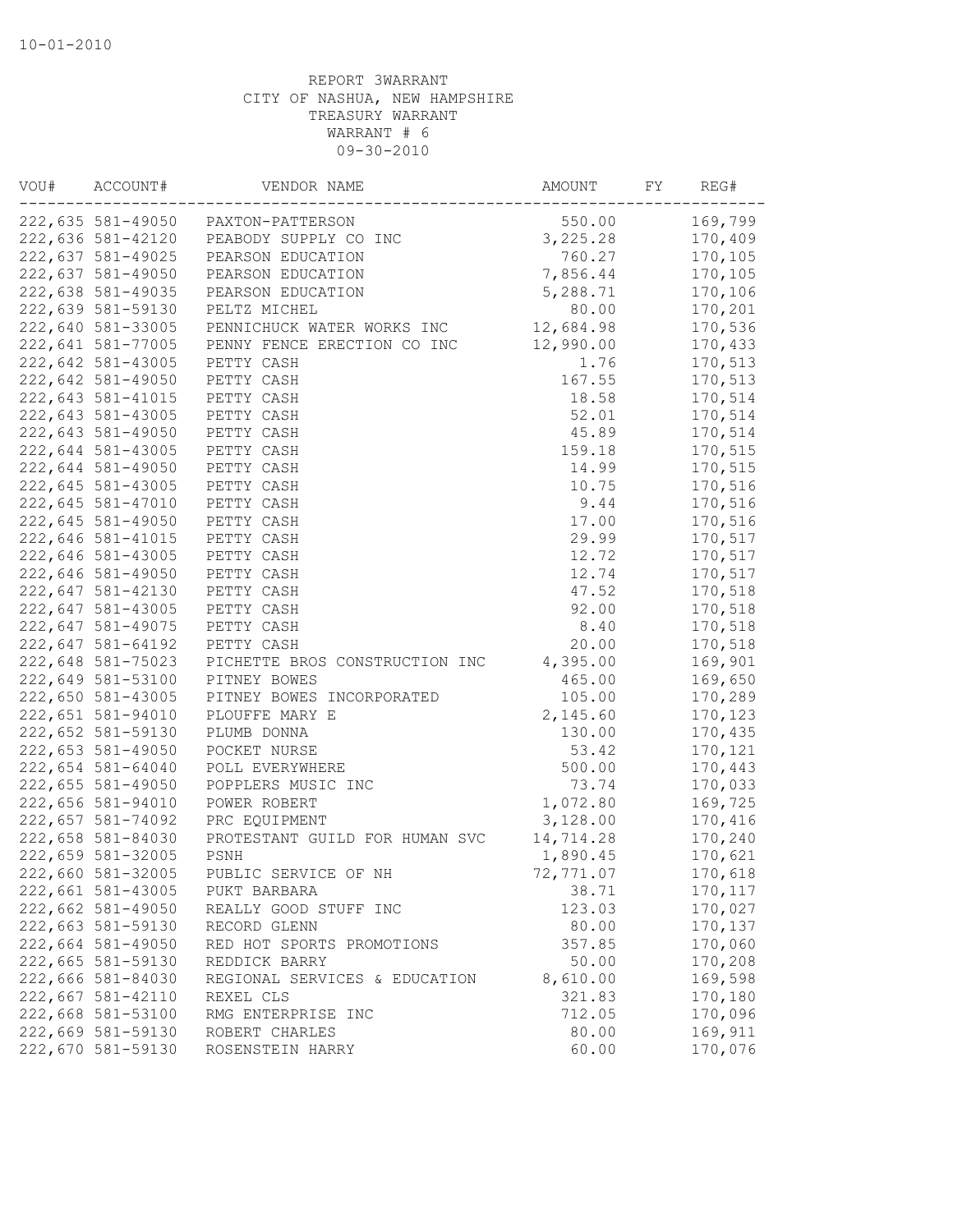| VOU# | ACCOUNT#          | VENDOR NAME                     | AMOUNT   | FY | REG#    |
|------|-------------------|---------------------------------|----------|----|---------|
|      | 222,671 581-59130 | ROVETTO JR DOMINIC              | 50.00    |    | 170,425 |
|      | 222,672 581-94010 | ROZUMEK ADAM                    | 1,072.80 |    | 170,166 |
|      | 222,673 581-91005 | RYAN DAVID                      | 12.00    |    | 170,182 |
|      | 222,674 581-45910 | SAGE PUBLICATIONS INC           | 846.00   |    | 170,582 |
|      | 222,675 581-49075 | SAM'S CLUB                      | 205.00   |    | 170,537 |
|      | 222,676 581-49050 | SANE                            | 213.70   |    | 170,059 |
|      | 222,677 581-78007 | SANEL AUTO PARTS CO             | 921.77   |    | 169,777 |
|      | 222,677 581-78007 | SANEL AUTO PARTS CO             | 38.08    |    | 169,778 |
|      | 222,678 581-49050 | SARGENT-WELCH                   | 5,263.15 |    | 169,654 |
|      | 222,679 581-49050 | SAUNDERS SHARON                 | 67.55    |    | 170,226 |
|      | 222,679 581-91005 | SAUNDERS SHARON                 | 77.50    |    | 170,226 |
|      | 222,680 581-94030 | SCALES MELINDA                  | 325.00   |    | 170,429 |
|      | 222,681 581-49050 | SCANTRON CORP                   | 481.39   |    | 170,178 |
|      | 222,682 581-49050 | SCHOLASTIC MAGAZINES            | 638.45   |    | 169,815 |
|      | 222,683 581-47010 | SCHOOL HEALTH CORP              | 187.94   |    | 169,613 |
|      | 222,684 581-41015 | SCHOOL SPECIALTY INC            | 22.40    |    | 170,042 |
|      | 222,684 581-41015 | SCHOOL SPECIALTY INC            | 51.91    |    | 170,043 |
|      | 222,684 581-41045 | SCHOOL SPECIALTY INC            | 264.38   |    | 170,042 |
|      | 222,684 581-49050 | SCHOOL SPECIALTY INC            | 6,130.20 |    | 170,042 |
|      | 222,684 581-49050 | SCHOOL SPECIALTY INC            | 4,070.92 |    | 170,043 |
|      | 222,685 581-94030 | SCOTT LAWSON GROUP LTD<br>(THE) | 150.00   |    | 170,049 |
|      | 222,686 581-49050 | SEARS COMMERCIAL ONE            | 189.19   |    | 170,551 |
|      | 222,687 581-59130 | SEVIGNY RONALD                  | 50.00    |    | 169,776 |
|      | 222,688 581-49075 | SHIFFLER EQUIPMENT SALES INC    | 1,475.82 |    | 170,015 |
|      | 222,689 581-59130 | SIMPSON GARY                    | 240.00   |    | 169,707 |
|      | 222,690 581-59130 | SNOW ROBERT                     | 50.00    |    | 170,434 |
|      | 222,691 581-53100 | SOUTHWORTH MILTON INC           | 3,120.00 |    | 169,624 |
|      | 222,692 581-94010 | SPARGO LORNA                    | 1,296.00 |    | 170,241 |
|      | 222,693 581-84030 | SPAULDING YOUTH CENTER          | 4,085.40 |    | 169,593 |
|      | 222,694 581-63085 | SPEIDEL KATHY                   | 223.20   |    | 170,406 |
|      | 222,695 581-84030 | ST ANN'S HOME INC               | 9,221.04 |    | 169,677 |
|      | 222,696 581-59130 | STANIELS KEVIN                  | 130.00   |    | 170,186 |
|      | 222,697 581-53100 | STANLEY ELEVATOR COMPANY INC    | 468.00   |    | 170,292 |
|      | 222,698 581-41015 | STAPLES BUSINESS ADVANTAGE      | 1,833.56 |    | 169,886 |
|      | 222,698 581-41015 | STAPLES BUSINESS ADVANTAGE      | 60.97    |    | 169,887 |
|      | 222,698 581-41045 | STAPLES BUSINESS ADVANTAGE      | 122.66   |    | 169,886 |
|      | 222,698 581-49050 | STAPLES BUSINESS ADVANTAGE      | 3,264.55 |    | 169,886 |
|      | 222,698 581-49050 | STAPLES BUSINESS ADVANTAGE      | 1,438.04 |    | 169,887 |
|      | 222,698 581-49075 | STAPLES BUSINESS ADVANTAGE      | 329.87   |    | 169,886 |
|      | 222,699 581-53100 | STATE OF NH CRIMINAL RECORDS    | 653.50   |    | 170,519 |
|      | 222,700 581-59130 | STOLL DEBRA                     | 120.00   |    | 170,203 |
|      | 222,701 581-49050 | STONE HALLIE                    | 34.59    |    | 170,222 |
|      | 222,702 581-59130 | SWIESZ CHESTER                  | 80.00    |    | 169,938 |
|      | 222,703 581-75023 | TAYLOR RENTAL INC               | 588.20   |    | 169,735 |
|      | 222,704 581-59130 | THOMAS DOUGLAS                  | 60.00    |    | 170,173 |
|      | 222,705 581-49050 | TIGER DIRECT                    | 232.09   |    | 169,736 |
|      | 222,705 581-64045 | TIGER DIRECT                    | 1,979.98 |    | 169,736 |
|      | 222,705 581-74092 | TIGER DIRECT                    | 856.47   |    | 169,736 |
|      |                   |                                 |          |    |         |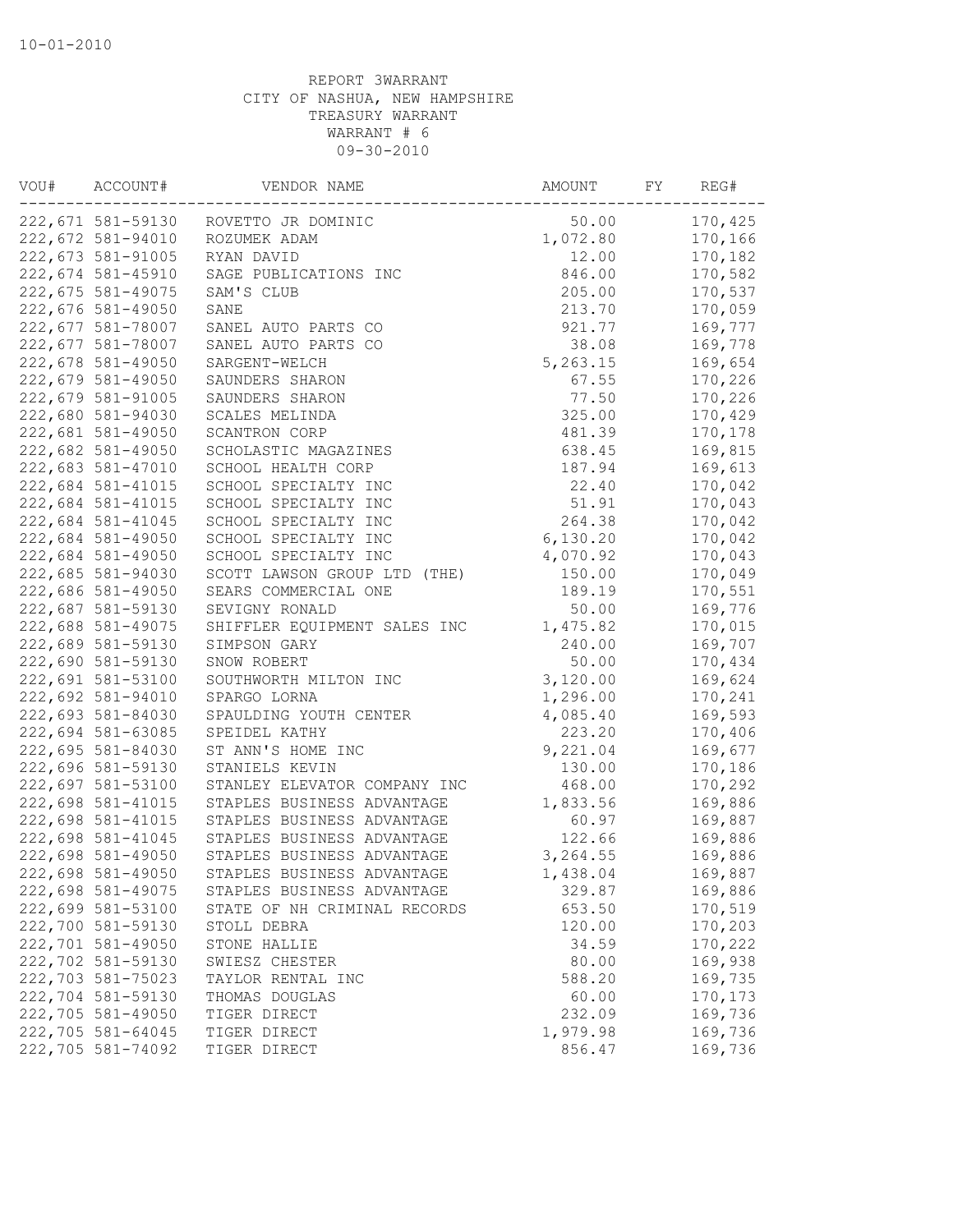| VOU#  | ACCOUNT#          | VENDOR NAME                             | AMOUNT   | FY | REG#             |
|-------|-------------------|-----------------------------------------|----------|----|------------------|
|       | 222,706 581-45910 | TIME FOR KIDS                           | 406.50   |    | 170,635          |
|       | 222,706 581-95010 | TIME FOR KIDS                           | 530.40   |    | 170,635          |
|       | 222,707 581-49030 | TOADSTOOL BOOKSHOP                      | 57.53    |    | 169,724          |
|       | 222,708 581-42120 | TOTAL AIR SUPPLY INC                    | 462.00   |    | 169,878          |
|       | 222,709 581-49050 | TOWERS MOTOR PARTS CORP                 | 109.05   |    | 169,918          |
|       | 222,709 581-78007 | TOWERS MOTOR PARTS CORP                 | 106.88   |    | 169,918          |
|       | 222,710 581-49050 | TRAVELER CONDE NAST                     | 19.97    |    | 170,642          |
|       | 222,711 581-49030 | TROMBLY DENISE                          | 18.95    |    | 169,831          |
|       | 222,711 581-49050 | TROMBLY DENISE                          | 24.36    |    | 169,831          |
|       | 222,712 581-74092 | TWIN STATE//VOICE.DATA.VIDEO.I          | 4,745.33 |    | 170,093          |
|       | 222,713 581-43005 | U S POSTAL SERVICE                      | 352.00   |    | 170,520          |
|       | 222,714 581-43005 | U S POSTAL SERVICES                     | 308.00   |    | 170,521          |
|       | 222,715 581-83102 | UNUM LIFE INSURANCE CO OF AMER          | 1,470.78 |    | 170,231          |
|       | 222,715 581-83103 | UNUM LIFE INSURANCE CO OF AMER          | 1,870.34 |    | 170,231          |
|       | 222,716 581-43005 | US POSTAL SERVICE                       | 1,846.60 |    | 170,553          |
|       | 222,717 581-43005 | US POSTAL SERVICE                       | 2,500.00 |    | 170,619          |
|       | 222,718 581-41015 | US SCHOOL SUPPLY INC                    | 140.00   |    | 170,072          |
|       | 222,719 581-41015 | UTTERO DEBBRA                           | 93.76    |    | 170,211          |
|       | 222,720 581-59130 | VALAVANE DANIEL                         | 80.00    |    | 169,919          |
|       | 222,721 581-59130 | VAN ERON DENNIS                         | 240.00   |    | 170,151          |
|       | 222,722 581-31005 | VERIZON BUSINESS                        | 4,412.68 |    | 169,581          |
|       | 222,723 581-75180 | VIKING ROOFING, INC.                    | 1,794.00 |    | 170,126          |
|       | 222,724 581-83004 | VISION SERVICE PLAN - NH                | 1,787.10 |    | 170,512          |
|       | 222,725 581-59130 | VOGLER NEAL                             | 80.00    |    | 169,939          |
|       | 222,726 581-49050 | WALMART COMMUNITY                       | 115.09   |    | 169,989          |
|       | 222,727 581-59130 | WALSH GARY                              | 60.00    |    | 170,262          |
|       | 222,728 581-55018 | WALTHAM CENTRAL SCHOOL                  | 490.00   |    | 170,254          |
|       | 222,729 581-41045 | WB MASON COMPANY INC                    | 1,648.80 |    | 169,627          |
|       | 222,730 581-91005 | WEBB KATHRYN                            | 12.30    |    | 170,447          |
|       | 222,731 581-59130 | WEBSTER DAVID                           | 50.00    |    | 169,906          |
|       | 222,732 581-49050 | WEEKLY READER CORP                      | 43.95    |    | 170,311          |
|       | 222,733 581-84055 | WHITNEY ACADEMY INC (THE)               | 9,611.55 |    | 170,232          |
|       | 222,734 581-59130 | WILBERT RANDALL                         | 50.00    |    | 170,190          |
|       | 222,735 581-42110 | WILLIAMS COMMUNICATIONS SERVIC          | 412.45   |    | 170,098          |
|       | 222,736 581-55018 | WINNACUNNET SCHOOL DISTRICT             | 218.00   |    | 170,132          |
|       | 222,737 581-59130 | WONG GARY                               | 80.00    |    | 170,399          |
|       | 222,738 581-59130 | WOOD JOHN                               | 60.00    |    | 170,438          |
|       | 222,739 581-53100 | X2 DEVELOPMENT                          | 400.00   |    | 170,171          |
|       | 222,740 581-59130 | ZIELINSKI KAREN                         | 60.00    |    | 170,160          |
|       | 222,741 581-59130 | ZUCCARO ROBERT                          | 50.00    |    | 170,155<br>----- |
| TOTAL | 581               | SCHOOL DEPARTMENT<br>__________________ |          |    | 818,983.20       |
|       |                   |                                         |          |    |                  |
| 800   | 590-23552         | BELLETETES INC                          | 65.25    |    | 169,773          |
| 801   | 590-23552         | BROX INDUSTRIES INC                     | 991.39   |    | 169,634          |
| 802   | 590-23552         | GRANITE STATE CONCRETE CO INC           | 678.00   |    | 169,954          |
| 803   | 590-23552         | HUDSON GRAND RENTAL STATION             | 1,560.00 |    | 169,950          |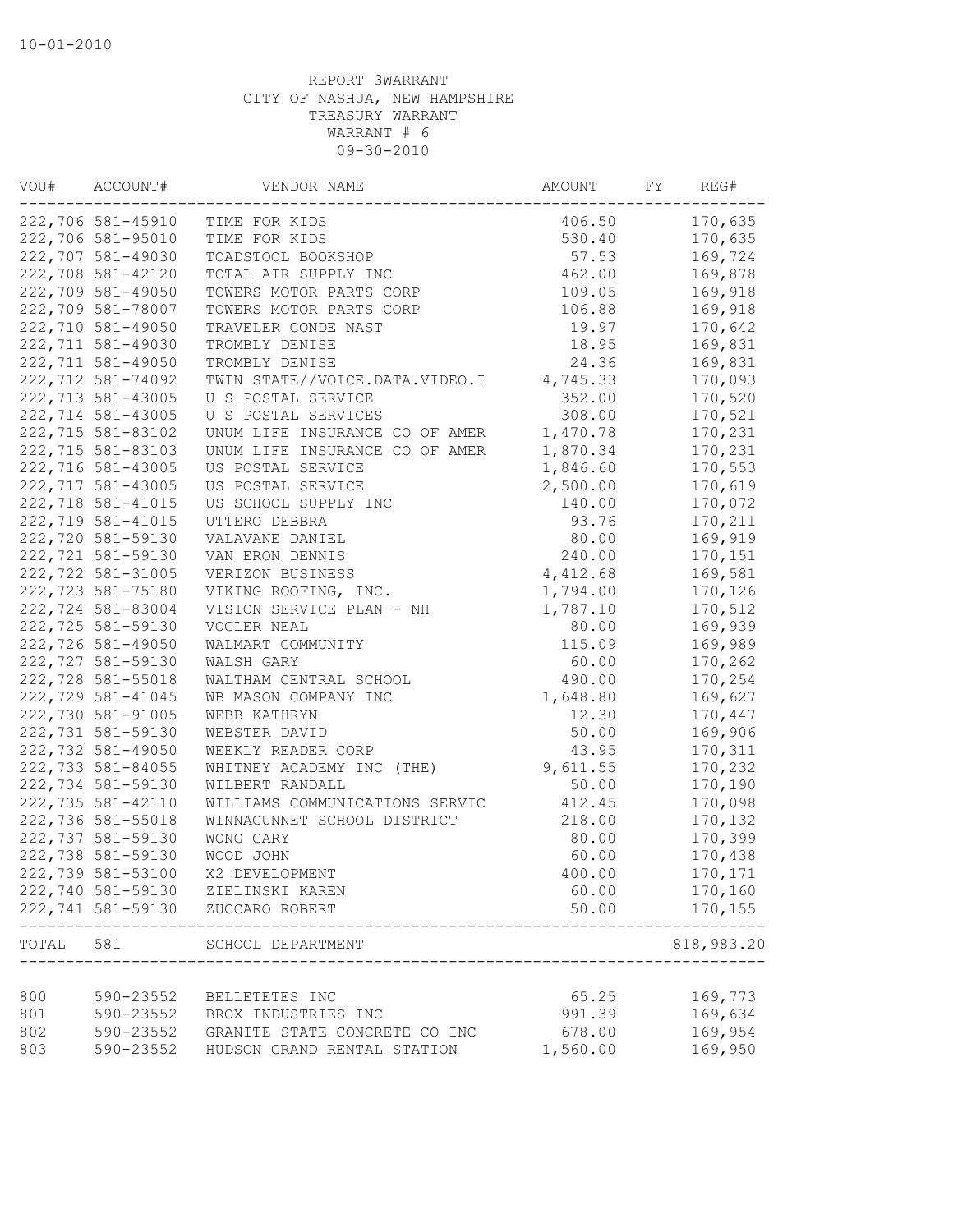| VOU#  | ACCOUNT#          | VENDOR NAME                    | <b>AMOUNT</b> | FY | REG#         |
|-------|-------------------|--------------------------------|---------------|----|--------------|
| 804   | 590-23552         | US CONSTRUCTION FABRICS, LLC   | 385.00        |    | 170,364      |
| 805   | 590-23555         | MARKINGS INC                   | 5,691.15      |    | 169,984      |
| 806   | 590-24522         | CBE TECHNOLOGIES               | 10,000.00     |    | 170,249      |
| 806   | 590-24531         | CBE TECHNOLOGIES               | 19,000.00     |    | 170,249      |
| 807   | 590-24531         | MAC MULKIN CHEVROLET INC       | 71,500.00     |    | 170,258      |
| 808   | 590-24531         | RILEY'S SPORT SHOP INC         | 41,753.45     |    | 169,596      |
| 809   | 590-24532         | CSN SUPPLY                     | 4,520.53      |    | 170,376      |
| 810   | 590-24532         | FIRE TECH & SAFETY OF NEW ENGL | 13,000.00     |    | 169,925      |
| 811   | 590-24532         | INDUSTRIAL PROTECTION SERVICES | 1,500.00      |    | 169,644      |
| 812   | 590-24542         | GLAXOSMITHKLINE PHARMACEUTICAL | 8,406.00      |    | 169,630      |
|       | 222,742 590-24581 | CONNECTICUT VALLEY BIOLOGICAL  | 49.41         |    | 170,266      |
|       | 222,743 590-24581 | CONTROL TECHNOLOGIES INC       | 3,944.00      |    | 170,011      |
|       | 222,744 590-24581 | F W WEBB COMPANY               | 2,988.38      |    | 169,676      |
|       | 222,745 590-24581 | G H PHILBRICK SONS INC         | 3,425.00      |    | 169,803      |
|       | 222,746 590-24581 | ROSS STEPHANIE                 | 4,032.00      |    | 170,130      |
| TOTAL | 590               | PRIOR YEAR OBLIGATIONS         |               |    | 193,489.56   |
|       |                   |                                |               |    |              |
| 813   | 592-85004         | EDWARDS ANGELL PALMER & DODGE  | 18,500.00     |    | 170,562      |
| 814   | 592-85004         | FIRST SOUTHWEST COMPANY        | 25,085.00     |    | 170,585      |
| 815   | 592-85004         | FITCH INC                      | 8,000.00      |    | 169,575      |
| 816   | 592-85004         | MURPHY & COMPANY               | 2,764.14      |    | 169,940      |
| 817   | 592-85004         | STANDARD & POOR'S LLC          | 7,250.00      |    | 170,526      |
| 818   | 592-85010         | US BANK                        | 28,788.50     |    | 12,132       |
| 818   | 592-85015         | US BANK                        | 752,249.00    |    | 12,132       |
| 818   | 592-85020         | US BANK                        | 660,000.00    |    | 12,132       |
| 818   | 592-85025         | <b>US BANK</b>                 | 2,700,000.00  |    | 12,132       |
| TOTAL | 592               | BONDED DEBT SERVICE            |               |    | 4,202,636.64 |
|       |                   |                                |               |    |              |
| 819   | 595-22015         | CHAGNON REALTY CORP            | 156.00        |    | 170,365      |
| 820   | 595-22015         | SPITBROOK SHOPPING CENTER      | 519.44        |    | 170,367      |
| 821   | 595-22020         | CHAGNON REALTY CORP            | 3, 137.51     |    | 170,365      |
| 822   | 595-22020         | SPITBROOK SHOPPING CENTER      | 10,429.29     |    | 170,367      |
| 823   | 595-22025         | LAW OFFICE OF                  | 5, 213.40     |    | 170,323      |
| TOTAL | 595               | OVERLAY                        |               |    | 19,455.64    |
|       |                   |                                |               |    |              |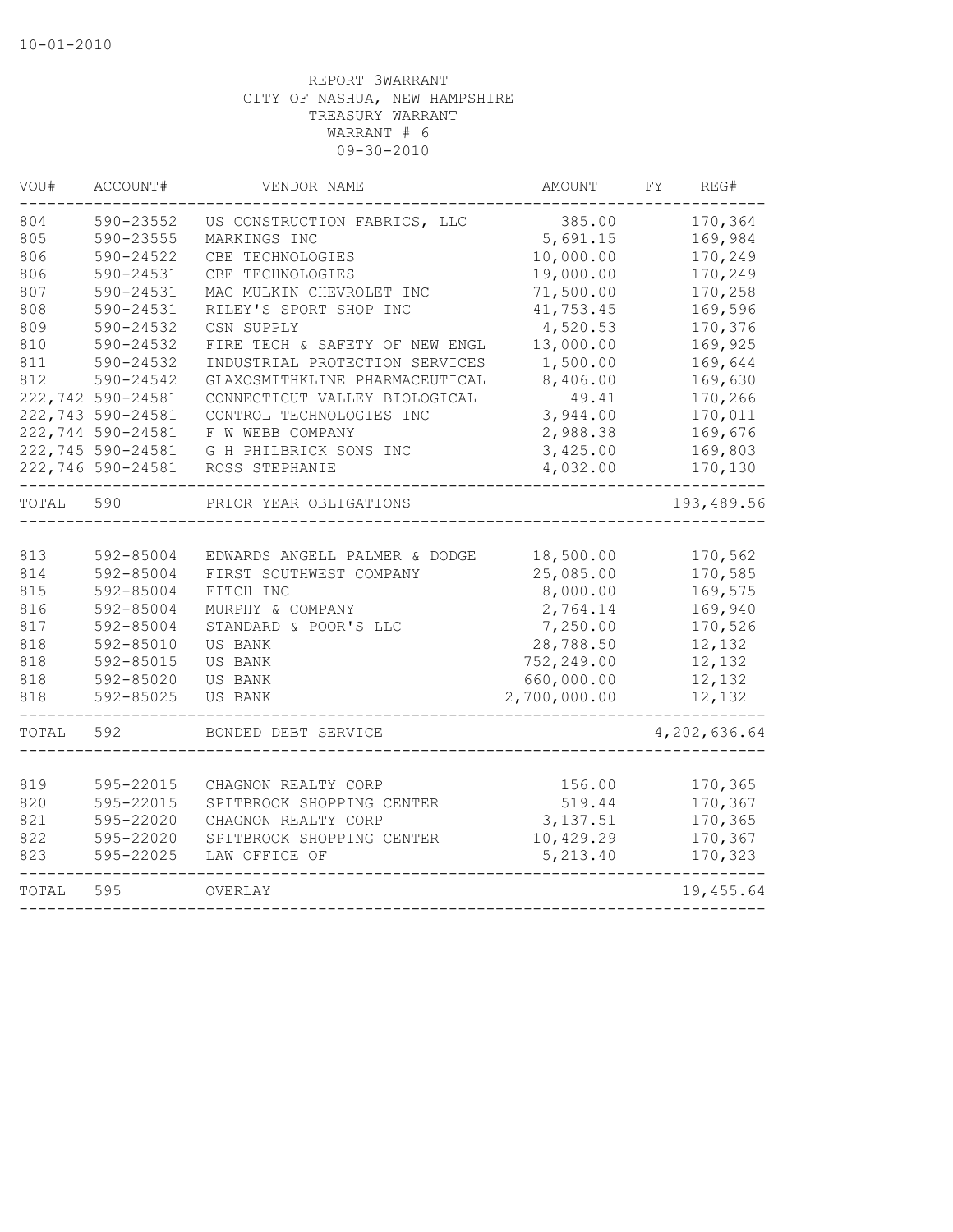| VOU#                                                 | ACCOUNT#                                                                                                     | VENDOR NAME                                                                                                                                                                                        | AMOUNT FY REG#                                                                    |                                                                                      |
|------------------------------------------------------|--------------------------------------------------------------------------------------------------------------|----------------------------------------------------------------------------------------------------------------------------------------------------------------------------------------------------|-----------------------------------------------------------------------------------|--------------------------------------------------------------------------------------|
|                                                      |                                                                                                              | 824 617-01 D L KING & ASSOCIATES INC 148,622.00 169,647                                                                                                                                            |                                                                                   |                                                                                      |
| TOTAL                                                |                                                                                                              | 617-01 CAP IMP - BUILDING MAINT<br>GENERAL REPAIRS - CITY HALL                                                                                                                                     |                                                                                   | 148,622.00                                                                           |
| 825<br>826                                           | 632-09<br>$632 - 09$                                                                                         | AE MECHANICAL INC<br>CLASSIC SIGNS INC                                                                                                                                                             | 7,995.00<br>1,700.00                                                              | 170,221<br>169,603                                                                   |
|                                                      | TOTAL 632-09                                                                                                 | CAP IMP - FIRE<br>DEFERRED BUILDING MAINT FY09                                                                                                                                                     |                                                                                   | 9,695.00                                                                             |
|                                                      | 827 653-10                                                                                                   | BELLETETES INC                                                                                                                                                                                     | 49.50                                                                             | 169,773                                                                              |
|                                                      | TOTAL 653-10                                                                                                 | CAP IMP - STREET DEPT<br>DANIEL WEBSTER HIGHWAY                                                                                                                                                    |                                                                                   | 49.50                                                                                |
| 828                                                  | $653 - 20$                                                                                                   | TRI-STATE CURB INC                                                                                                                                                                                 | 2,520.00                                                                          | 169,914                                                                              |
| TOTAL                                                |                                                                                                              | 653-20 CAP IMP - STREET DEPT<br>SIDEWALK CONSTR & REPLACEMENT                                                                                                                                      |                                                                                   | 2,520.00                                                                             |
| 829<br>830<br>831<br>832<br>833<br>834<br>835<br>836 | $653 - 22$<br>$653 - 22$<br>$653 - 22$<br>$653 - 22$<br>$653 - 22$<br>$653 - 22$<br>$653 - 22$<br>$653 - 22$ | A H HARRIS & SONS INC<br>BELLETETES INC<br>BROX INDUSTRIES INC<br>CONCRETE CORING CO<br>CORRIVEAU ROUTHIER INC<br>EAGLE & SON, LLC<br>GRANITE STATE CONCRETE CO INC<br>HUDSON GRAND RENTAL STATION | 461.40<br>45.16<br>8,392.22<br>695.00<br>204.63<br>450.00<br>3,502.50<br>1,570.00 | 169,612<br>169,773<br>169,634<br>169,658<br>170,255<br>170,351<br>169,954<br>169,950 |
|                                                      | TOTAL 653-22                                                                                                 | CAP IMP - STREET DEPT<br>SIDEWALK PROGRAM FY09                                                                                                                                                     |                                                                                   | 15,320.91                                                                            |
| 838<br>837<br>839                                    | $653 - 23$<br>653-23<br>$653 - 23$                                                                           | SUNSHINE PAVING CORPORATION<br>SUNSHINE PAVING CORPORATION<br>SUNSHINE PAVING CORPORATION/RE                                                                                                       | 119,187.64<br>106,827.21<br>13,243.07                                             | 169,572<br>170,334<br>12, 124                                                        |
|                                                      | TOTAL 653-23                                                                                                 | CAP IMP - STREET DEPT<br>STREET PAVING PROGRAM FY10                                                                                                                                                |                                                                                   | 239, 257.92                                                                          |
| 222,747 681-13                                       |                                                                                                              | PICHETTE BROS CONSTRUCTION INC                                                                                                                                                                     | 1,105.00                                                                          | 169,901                                                                              |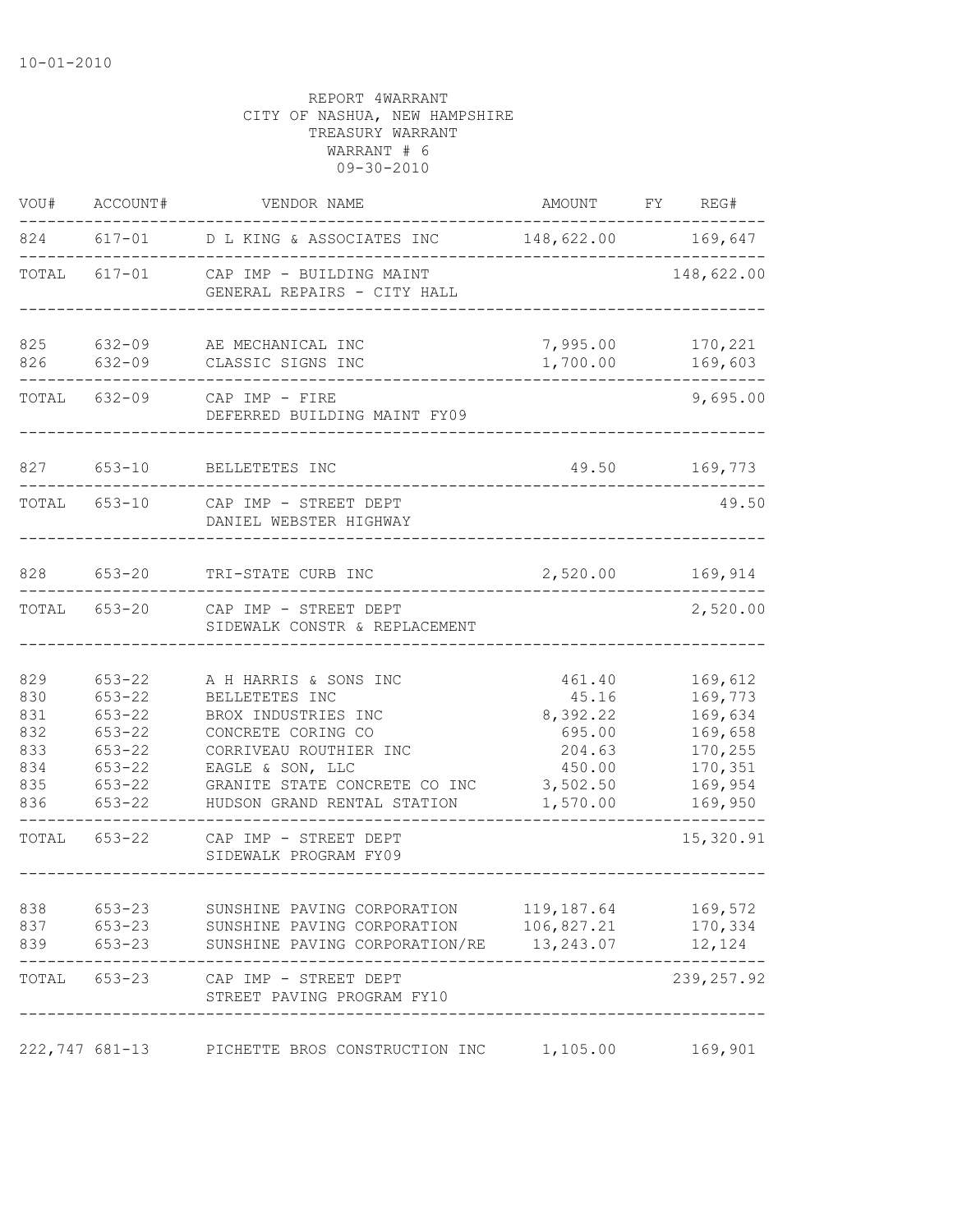| VOU#       | ACCOUNT#         | VENDOR NAME                                   | AMOUNT                 | FY | REG#               |
|------------|------------------|-----------------------------------------------|------------------------|----|--------------------|
| TOTAL      | 681-13           | CAP IMP - SCHOOL<br>DEFERRED MAINTENANCE/     |                        |    | 1,105.00           |
| 840<br>841 | 699-07<br>699-07 | C W DOWNER & CO<br>RATH YOUNG & PIGNATELLI PC | 25,455.75<br>40,176.27 |    | 169,996<br>169,571 |
| TOTAL      | 699-07           | OTHER EXPENSES<br>WATER SUPPLY ACOUISITION    |                        |    | 65,632.02          |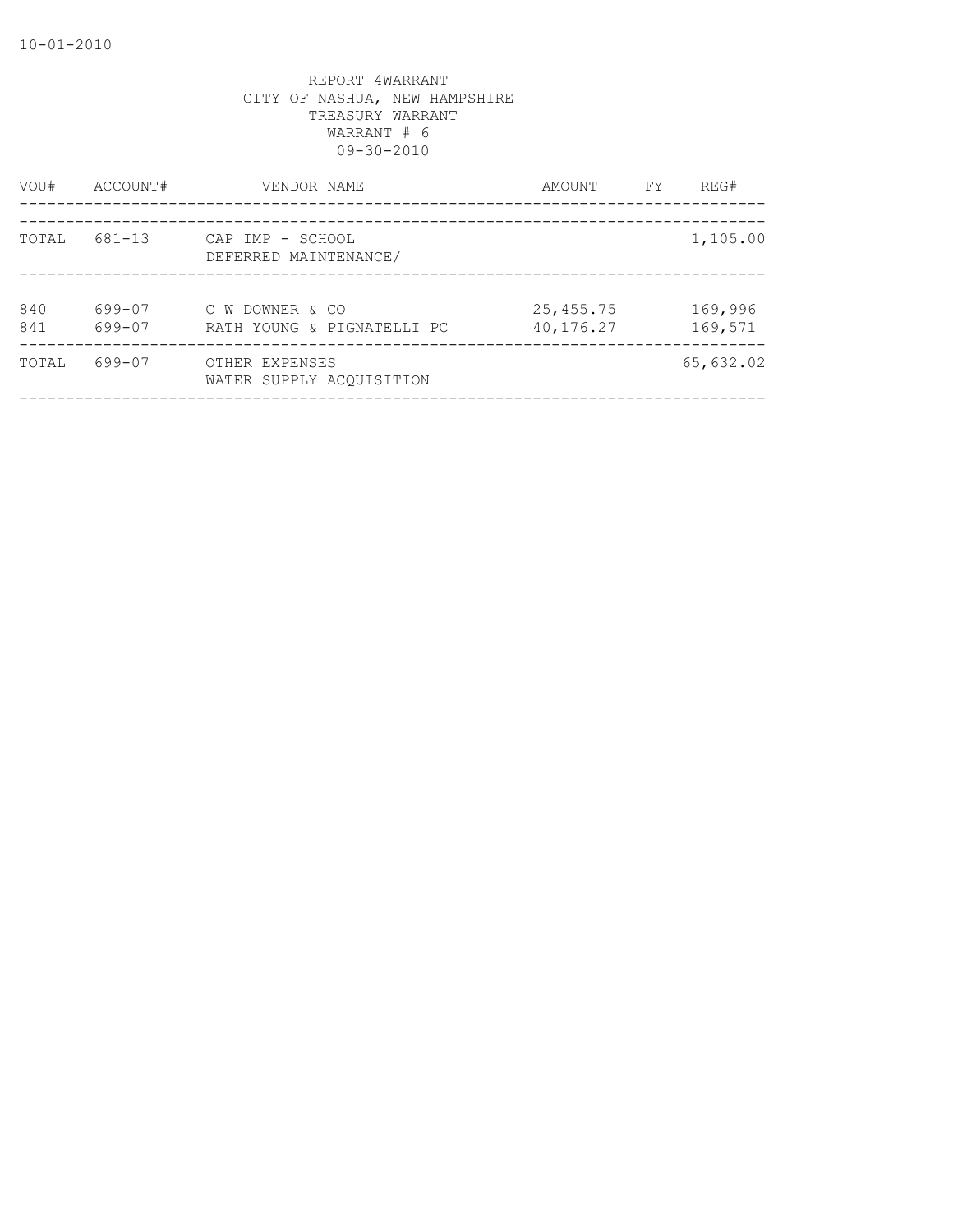| VOU#       |               | ACCOUNT# PROGRAM VENDOR NAME                                                                         |                            | AMOUNT FY REG#    |
|------------|---------------|------------------------------------------------------------------------------------------------------|----------------------------|-------------------|
|            |               | 842 717-53185 3733 J LAWRENCE HALL INC 4,397.57 170,313                                              |                            |                   |
| TOTAL      |               | 717 CPF-GENERAL GOV'T BUILDINGS                                                                      | 4,397.57                   |                   |
|            |               | 843 720-53186 3738 CRAM & FERGUSON ARCHITECTS 7,500.00                                               |                            | 170,338           |
| TOTAL      | 720           | CPF - HUNT BUILDING                                                                                  | 7,500.00                   |                   |
| 844        | 722-31070     | 3735 NETWORK HARDWARE RESALE                                                                         | 425.00                     | 170,217           |
| 845        | 722-31070     | 3735 NEW ENGLAND TRAFFIC CONTROL SV 1,765.50                                                         |                            | 169,670           |
| 846        | 722-31070     | 3735 WAVEGUIDE INC                                                                                   | 68,485.46                  | 169,715           |
| 847        | 722-53140     | 3735 CAREER CONNECTIONS                                                                              | 2,503.82                   | 169,730           |
| 848        | 722-54005     | 3735 CITIZENS BANK                                                                                   | 459.00                     | 12,159            |
| 848        | 722-64040     | 3735 CITIZENS BANK                                                                                   | 170.30                     | 12,159            |
| 848        | 722-64045     | 3735 CITIZENS BANK                                                                                   | 2.68                       | 12,159            |
| 849        | $722 - 64045$ | 3735 DELL MARKETING LP                                                                               | 15,925.20                  | 169,699           |
| 850        | 722-91075     | 3735 CROWNE PLAZA NASHUA                                                                             | 608.22                     | 170,623           |
| 851        | 722-96935     | 3735 CITIZENS BANK                                                                                   | 89.99                      | 12,159            |
| 852        | 722-96935     | 3735 COMPUTER HUT OF N E INC                                                                         | 299.95                     | 170,290           |
| 853        | 722-96935     | 3735 PRO AV SYSTEMS INC                                                                              | 2,505.00                   | 170,164           |
| 854        | 722-96935     | 3735 SCHOOL OUTFITTERS                                                                               | 1,135.78                   | 170,058           |
| 855        |               | 722-96935 3735 STAPLES ADVANTAGE                                                                     | 37.65                      | 169,982           |
| 856        |               | 722-96935 3735 SURPLUS OFFICE EQUIPMENT INC                                                          | 849.00                     | 169,944           |
| TOTAL 722  |               | CPF-INFORMATION TECHNOLOGY                                                                           | 95,262.55                  |                   |
|            |               |                                                                                                      |                            |                   |
| 857        |               | 753-33005 3740 PENNICHUCK WATER                                                                      | 26.16<br>17,503.50 170,097 | 170,549           |
| 858<br>859 |               | 753-53075 3740 HAYNER/SWANSON INC<br>753-53075 3740 NASHUA REGIONAL PLANNING COMMI 18,958.62 170,296 |                            |                   |
|            |               |                                                                                                      |                            |                   |
| TOTAL 753  |               | CPF-STREET DEPT                                                                                      | 36,488.28                  |                   |
| 860        |               | 757-53030 3736 DESMAN ASSOCIATES                                                                     | 11,550.00                  | 170,565           |
| 860        |               | 757-53030 3737 DESMAN ASSOCIATES                                                                     |                            | 11,550.00 170,565 |
|            |               | TOTAL 757 CPF-PARKING LOTS                                                                           | 23,100.00                  |                   |
|            |               |                                                                                                      |                            |                   |
| 861        |               | 772-64315 3720 A D ELECTRIC INC                                                                      | 132,637.25 169,845         |                   |
|            |               | TOTAL 772 CPF-PLANNING DEPT<br>---------------                                                       | 132,637.25                 |                   |
| 862        |               | 792-01310 3749 KINSMEN CORPORATION                                                                   | 111,330.00 170,369         |                   |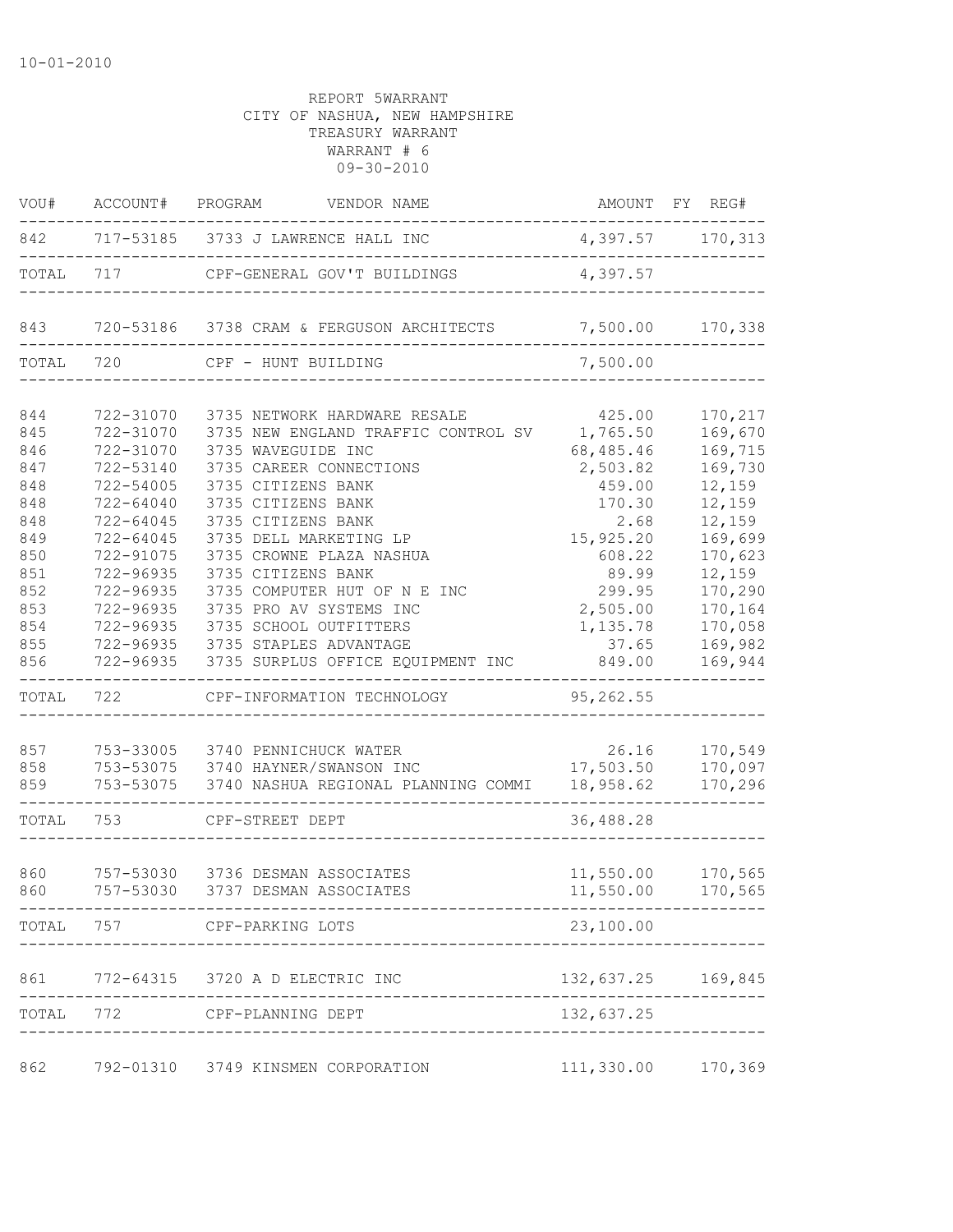| VOU#  | ACCOUNT#  | PROGRAM<br>VENDOR NAME              | AMOUNT       | REG#<br>FY. |
|-------|-----------|-------------------------------------|--------------|-------------|
| 863   | 792-01310 | 3749 KINSMEN CORPORATION/RETAINAGE  | 1,500.00     | 12,155      |
| 864   | 792-01310 | 3752 PARK CONSTRUCTION CORP         | 106,056.00   | 169,698     |
| 865   | 792-01310 | 3752 PARK CONSTRUCTION/RETAINAGE    | 11,784.00    | 12,154      |
| 866   | 792-53030 | 3746 FAY SPOFFORD & THORNDIKE LLC   | 2,467.61     | 169,619     |
| 867   | 792-53030 | 3748 HAYNER/SWANSON INC             | 63,305.89    | 169,640     |
| 868   | 792-53030 | 3797 WRIGHT PIERCE                  | 72,029.38    | 170,321     |
| 868   | 792-53030 | 3799 WRIGHT PIERCE                  | 1,544.64     | 170,321     |
| 869   | 792-53075 | 3752 SEA CONSULTANTS                | 14,856.08    | 169,848     |
| 870   | 792-53075 | 3743 STEARNS & WHELER LLC           | 5,687.50     | 169,907     |
| 871   | 792-53181 | 3794 C S S I                        | 29,462.00    | 170,299     |
| 872   | 792-53181 | 3794 DBU CONSTRUCTION INC           | 39, 111.50   | 169,693     |
| 873   | 792-59100 | 3741 NHDES WETLANDS BUREAU          | 1,768.00     | 170,522     |
| 874   | 792-59231 | SUNSHINE PAVING CORPORATION<br>3744 | 25, 258.96   | 170,334     |
| 875   | 792-59232 | 3795 FL MERRILL CONST/RETAINAGE     | 19,093.17    | 12,150      |
| 876   | 792-59232 | 3795 FL MERRILL CONSTRUCTION INC    | 171,838.48   | 169,868     |
| 877   | 792-59232 | 3742 PARK CONSTRUCTION CORP         | 323,000.00   | 169,698     |
| TOTAL |           | 792 CPF-WASTEWATER USER FUND        | 1,000,093.21 |             |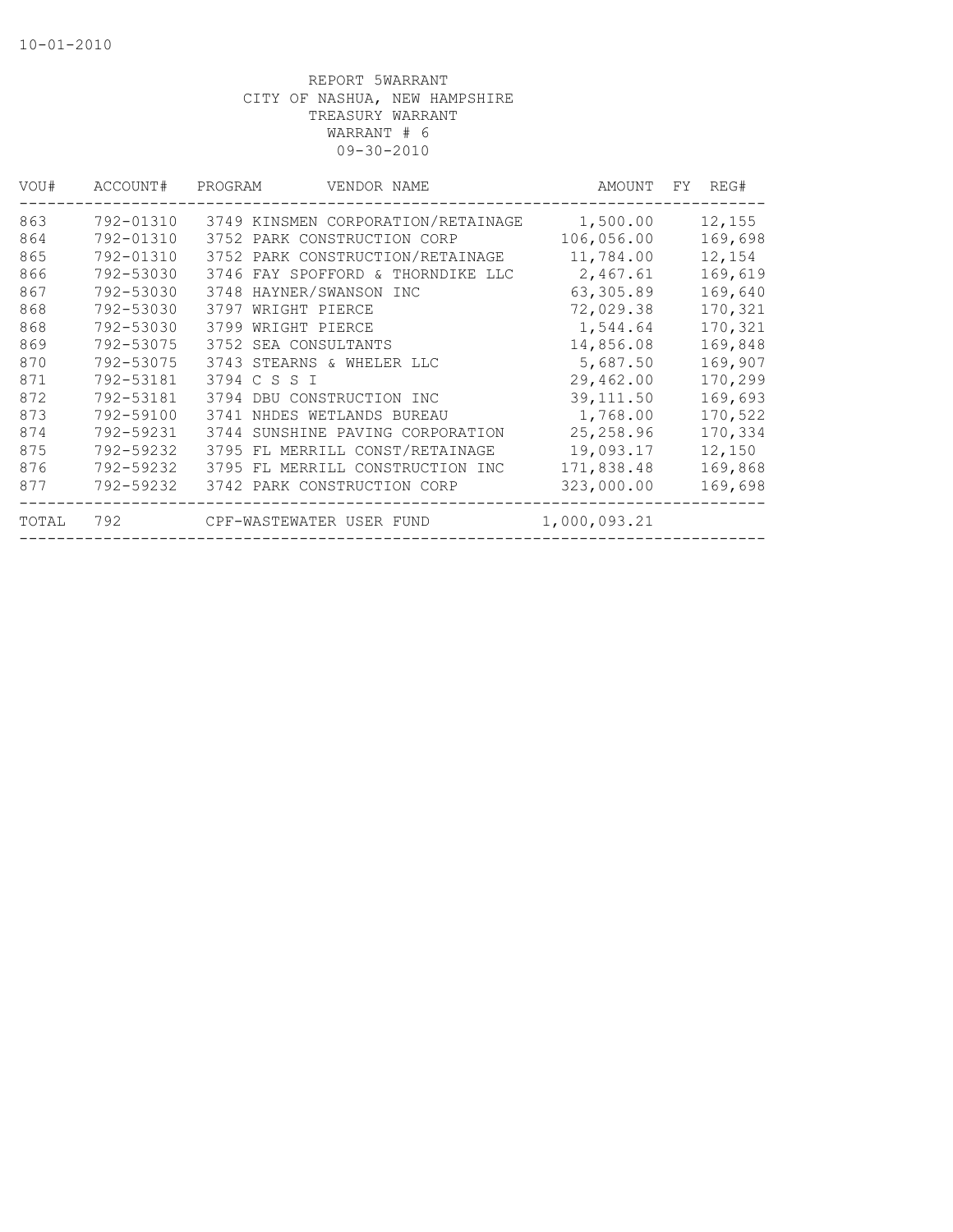| VOU# | ACCOUNT#  | VENDOR NAME                    | AMOUNT      | FY | REG#    |
|------|-----------|--------------------------------|-------------|----|---------|
| 878  | 801-31005 | FAIRPOINT COMMUNICATIONS       | 28.45       |    | 170,586 |
| 879  | 801-31040 | PAETEC COMMUNICATIONS INC      | 9.22        |    | 170,533 |
| 880  | 801-32005 | PSNH                           | 23.66       |    | 170,616 |
| 881  | 801-32005 | PUBLIC SERVICE OF NEW HAMPSHIR | 945.35      |    | 170,624 |
| 882  | 801-42000 | NEW ENGLAND PAPER & SUPPLY     | 53.04       |    | 169,805 |
| 883  | 801-43005 | FEDEX                          | 409.20      |    | 170,534 |
| 884  | 801-46030 | LEHIGH OUTFITTERS              | 82.00       |    | 169,746 |
| 884  | 801-46045 | LEHIGH OUTFITTERS              | 246.00      |    | 169,746 |
| 885  | 801-48005 | SHATTUCK MALONE OIL CO         | 7,483.29    |    | 170,528 |
| 885  | 801-48005 | SHATTUCK MALONE OIL CO         | 8,605.79    |    | 170,528 |
| 885  | 801-48005 | SHATTUCK MALONE OIL CO         | 2,619.16    |    | 170,528 |
| 886  | 801-49040 | STAY SAFE TRAFFIC PRODUCTS INC | 283.93      |    | 169,636 |
| 887  | 801-53030 | SANBORN HEAD & ASSOCIATES INC  | 5,280.13    |    | 170,591 |
| 888  | 801-53075 | USDA APHIS                     | 5,441.67    |    | 170,550 |
| 889  | 801-53130 | COLUMBIA ANALYTICAL SERVICES I | 1,614.00    |    | 169,816 |
| 890  | 801-53130 | ENDYNE INC                     | 3,731.25    |    | 169,823 |
| 891  | 801-59100 | AMHERST APPLIANCE REPAIR/STEVE | 4,690.00    |    | 169,817 |
| 892  | 801-59100 | GRAINGER                       | 4,147.08    |    | 169,659 |
| 893  | 801-59100 | ROUTHIER & SONS INC            | 1,204.83    |    | 169,781 |
| 894  | 801-59100 | UNIVERSAL RECYCLING TECH LLC   | 2,382.02    |    | 170,309 |
| 895  | 801-59238 | DOCULYNX INC                   | 14.69       |    | 170,345 |
| 896  | 801-59245 | D & R TOWING INC               | 300.00      |    | 170,256 |
| 897  | 801-62000 | SURPLUS OFFICE EQUIPMENT INC   | 616.00      |    | 169,944 |
| 898  | 801-64192 | LEAVITT & BOUCHER EQUIPMENT LL | 4,110.00    |    | 169,806 |
| 899  | 801-75023 | BELLETETES INC                 | 147.69      |    | 169,773 |
| 900  | 801-75023 | LOWE'S                         | 582.46      |    | 170,570 |
|      |           |                                |             |    |         |
| 901  | 801-77020 | CASEY EQUIPMENT & RENTAL CORP  | 787.69      |    | 169,923 |
| 902  | 801-77020 | LIBERTY INTN'L TRUCKS OF NH LL | 3,376.09    |    | 170,267 |
| 903  | 801-77020 | MAYNARD & LESIEUR INCORPORATED | 5,355.00    |    | 170,269 |
| 904  | 801-77020 | MCDEVITT TRUCKS INC            | 635.07      |    | 170,546 |
| 905  | 801-77020 | MCDEVITT TRUCKS INC            | 101.22      |    | 169,951 |
| 906  | 801-77020 | POWERPLAN                      | 938.52      |    | 169,957 |
| 907  | 801-77020 | ROBBINS AUTO PARTS             | 43.20       |    | 170,219 |
| 908  | 801-77020 | SOUTHWORTH MILTON INC          | 905.94      |    | 170,530 |
| 909  | 801-78065 | MAYNARD & LESIEUR INCORPORATED | 5,881.45    |    | 170,269 |
| 910  | 801-78100 | AUTO ELECTRIC WAREHOUSE INC    | 175.00      |    | 169,580 |
| 911  | 801-78100 | FREIGHTLINER OF NH INC         | 33.02       |    | 169,930 |
| 912  | 801-78100 | MCDEVITT TRUCKS INC            | $-396.85$   |    | 170,546 |
| 913  | 801-78100 | MINUTEMAN TRUCKS INC           | 307.66      |    | 169,827 |
| 914  | 801-78100 | NAPA AUTO PARTS                | 459.94      |    | 169,909 |
| 915  | 801-78100 | NEW G.H. BERLIN OIL COMPANY    | 514.21      |    | 169,814 |
| 916  | 801-78100 | SANEL AUTO PARTS CO            | 331.10      |    | 169,778 |
| 917  | 801-82025 | NH RETIREMENT SYSTEM           | 70.88       |    | 12,128  |
| 917  | 801-82025 | NH RETIREMENT SYSTEM           | 422.13      |    | 12,128  |
| 918  | 801-87015 | SWERF                          | 220, 278.00 |    | 12,157  |
| 919  | 801-91005 | CONVERSE KERRY                 | 56.00       |    | 170,523 |
| 920  | 801-94005 | ECS, INC                       | 1,350.00    |    | 169,967 |
| 921  | 801-94005 | TREASURER STATE OF N H         | 50.00       |    | 170,561 |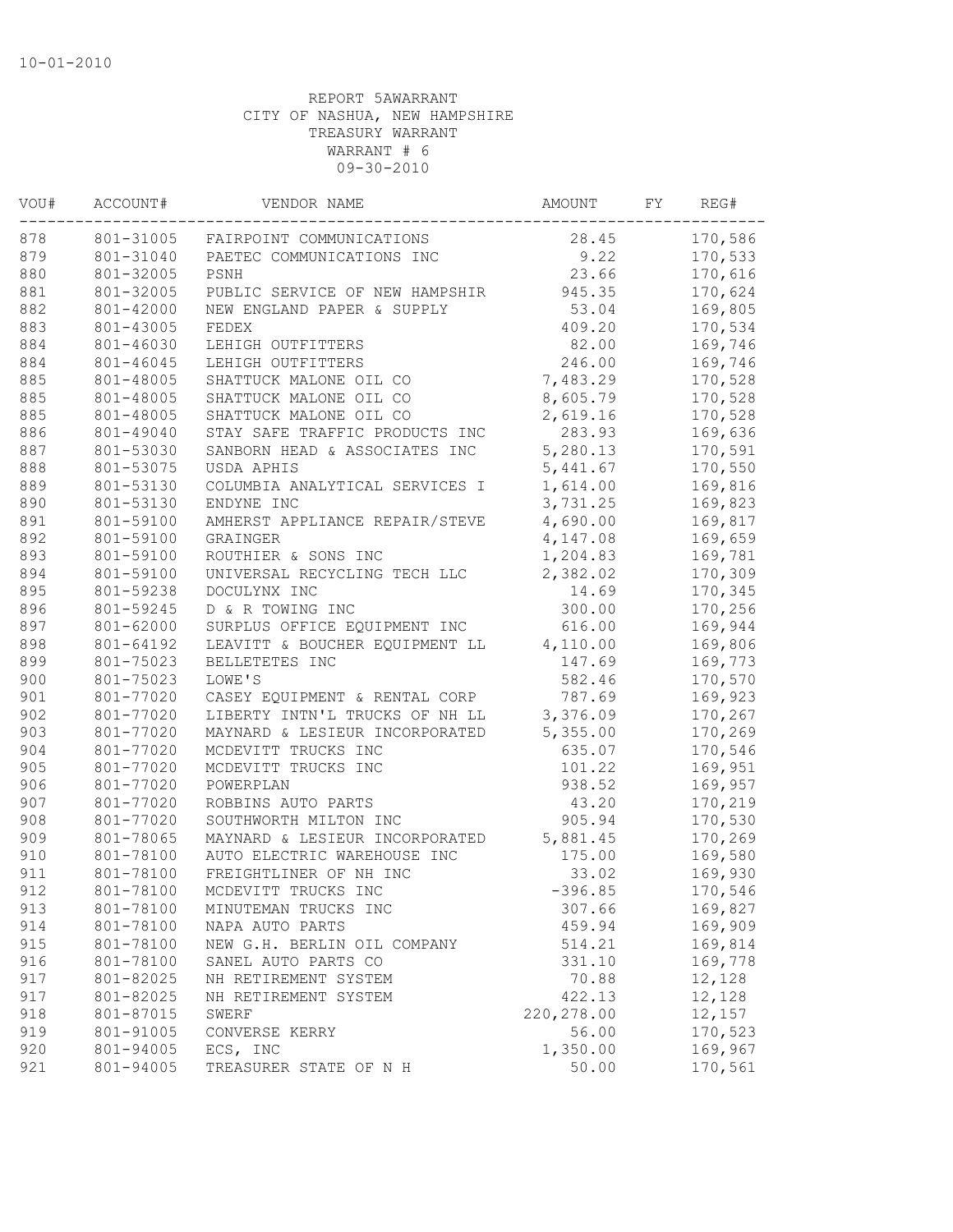|           |                     | VOU# ACCOUNT# VENDOR NAME                | AMOUNT             | FY REG#                                         |
|-----------|---------------------|------------------------------------------|--------------------|-------------------------------------------------|
|           | 922 801-95005 SWANA | 923 801-96011 LANDFILL CLOSURE FUND      | 200,000.00 12,158  | 181.00 170,547                                  |
|           |                     |                                          |                    |                                                 |
| TOTAL 801 |                     | SOLID WASTE DISPOSAL                     |                    | 496,907.18                                      |
|           |                     |                                          |                    |                                                 |
| 924       |                     | 802-215-00 ABSOLUTE TITLE LLC            |                    | 21.00 169,767<br>90.67 169,788<br>65.95 170,392 |
| 925       |                     | 802-215-00 ACCURATE TITLE                |                    |                                                 |
| 926       | $802 - 215 - 00$    | BANGS DAVID L                            |                    |                                                 |
| 927       | $802 - 215 - 00$    | BENCHMARK TITLE SERVICES                 | $113.10$ $170,295$ |                                                 |
| 928       | $802 - 215 - 00$    | CARDIN RUSSELL K                         | 41.06              | 170,247                                         |
| 929       | $802 - 215 - 00$    | CUNHA LUIS                               | 41.15              | 170,396                                         |
| 930       | $802 - 215 - 00$    | GEATER NASHUA HABITAT FOR HUMA 67.39     |                    | 170,394                                         |
| 931       | $802 - 215 - 00$    | GRIMARD ROBERT                           | 150.35             | 170,220                                         |
| 932       | $802 - 215 - 00$    | JOHNSON JEREMY                           | 29.57              | 170,390                                         |
| 933       | $802 - 215 - 00$    | KAKLAMANOS JAMES                         | 42.77              | 169,875                                         |
| 934       | $802 - 215 - 00$    | MARKET ST SETTLEMENT GROUP               | 18.36              | 169,877                                         |
| 935       | $802 - 215 - 00$    | MEEKER GEORGE E                          | 36.51              | 170,395                                         |
| 936       | $802 - 215 - 00$    | PARIS TRACY                              | 68.69              | 170,335                                         |
| 937       | $802 - 215 - 00$    | RAJA SANJAY                              | 27.20              | 170,393                                         |
| 938       | $802 - 215 - 00$    | ROY VICTOR J                             | 37.11              | 170,391                                         |
| 939       | $802 - 215 - 00$    | RUSSELL HILDA                            | 276.95             | 169,573                                         |
| 940       | $802 - 215 - 00$    | STABILE CONSTRUCTION SRVS INC            | 21.00              | 170,107                                         |
| 941       | $802 - 215 - 00$    | SUMMIT TITLE SERVICES                    | 43.89              | 170,308                                         |
| 942       | 802-31005           | FAIRPOINT COMMUNICATIONS                 | 698.39             | 170,583                                         |
| 943       | 802-31040           | PAETEC COMMUNICATIONS INC                | 7.55               | 170,533                                         |
| 944       | 802-32005           | PENNICHUCK WATER                         | 18.18              | 170,549                                         |
| 945       | 802-32005           | PSNH                                     | 1,030.35           | 170,616                                         |
| 946       | 802-32005           | PUBLIC SERVICE OF NEW HAMPSHIR 56,153.60 |                    | 170,624                                         |
| 947       | 802-33005           | PENNICHUCK WATER                         | 1,050.52           | 170,549                                         |
| 948       | 802-34015           | METROMEDIA ENERGY INC                    | 171.93             | 170,579                                         |
| 949       | 802-34015           | NATIONAL GRID                            | 569.78             | 170,576                                         |
| 950       | 802-42010           | CENTRAL PAPER PRODUCTS CO                | 471.04             | 169,970                                         |
| 951       | 802-42010           | PETTY CASH                               | 15.00              | 169,568                                         |
| 952       | 802-42010           | VWR INTERNATIONAL INC                    | 135.94             | 169,985                                         |
| 953       | 802-43005           | PETTY CASH                               | 16.62              | 170,524                                         |
| 954       | 802-43005           | PETTY CASH                               | 22.93              | 169,568                                         |
| 955       |                     | 802-45101 BASF CORPORATION               | 4,519.08           | 170,327                                         |
| 956       | 802-45103           | JCI JONES                                | 15,579.96          | 170,362                                         |
| 957       | 802-45105           | HOLLAND COMPANY INC                      | 4,320.00           | 169,709                                         |
| 958       | 802-45106           | KEMIRA WATER SOLUTIONS INC               | 2,934.00           | 169,810                                         |
| 959       | 802-46045           | UNIFIRST CORPORATION                     | 125.13             | 169,932                                         |
| 959       | 802-46045           | UNIFIRST CORPORATION                     | 650.88             | 169,932                                         |
| 960       | 802-48015           | DENNIS K BURKE INC                       | 591.00             | 170,629                                         |
| 960       | 802-48015           | DENNIS K BURKE INC                       | 590.99             | 170,629                                         |
| 961       | 802-49070           | HACH COMPANY                             | 36.95              | 169,921                                         |
| 962       | 802-49070           | MILLIPORE CORPORATION                    | 279.00             | 169,683                                         |
| 963       | 802-49070           | PETTY CASH                               | 21.99              | 169,568                                         |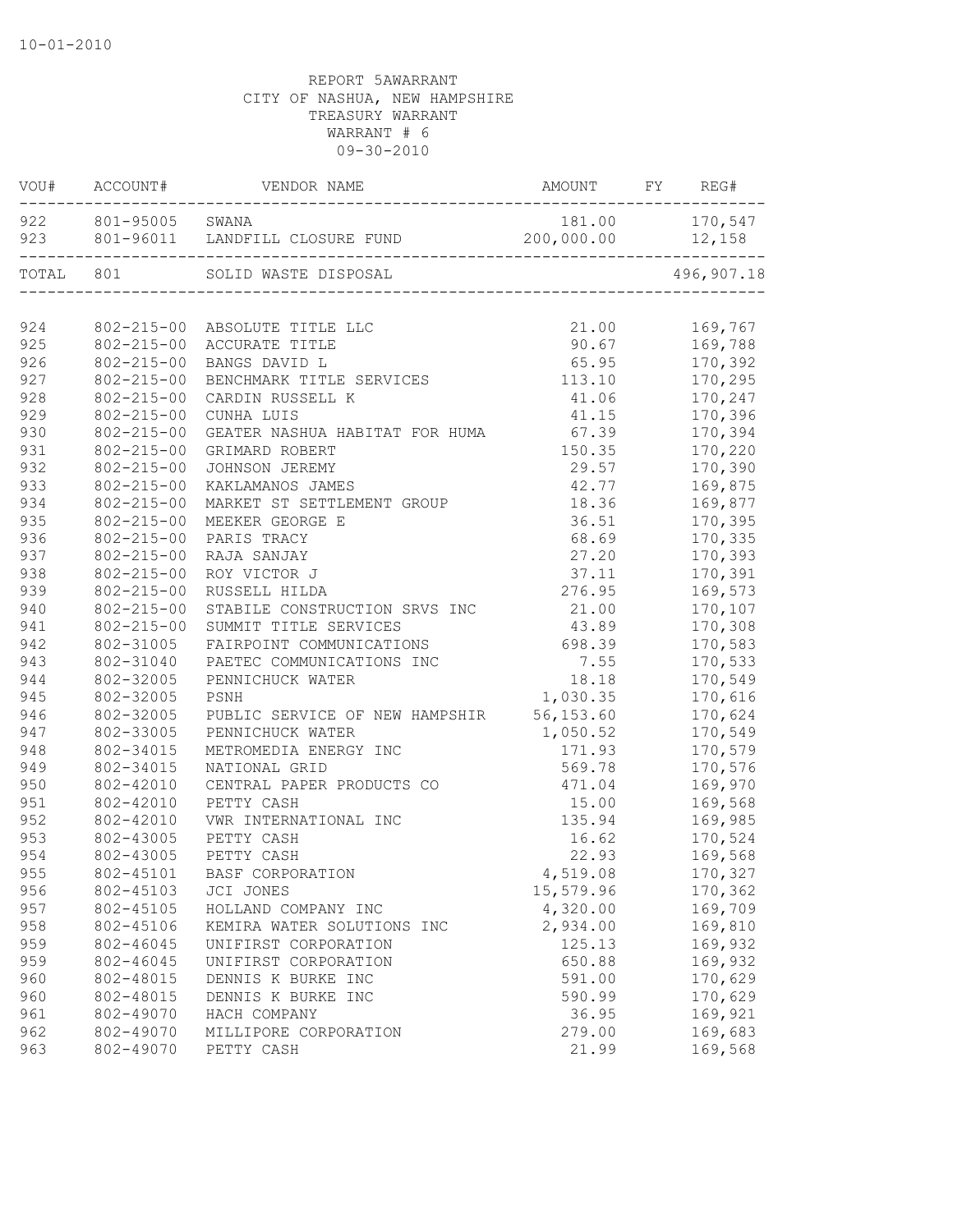| VOU#  | ACCOUNT#  | VENDOR NAME                    | AMOUNT      | FY. | REG#    |
|-------|-----------|--------------------------------|-------------|-----|---------|
| 963   | 802-49075 | PETTY CASH                     | 4.00        |     | 169,568 |
| 964   | 802-49075 | STAPLES ADVANTAGE              | 112.98      |     | 169,982 |
| 965   | 802-53030 | CHEMSERVE ENVIRONMENTAL ANALYS | 1,002.06    |     | 169,884 |
| 966   | 802-53030 | EASTERN ANALYTICAL INC         | 414.50      |     | 169,775 |
| 967   | 802-53075 | HAYNER/SWANSON INC             | 2,479.48    |     | 169,640 |
| 968   | 802-59100 | ANSWERING SERVICES OF NH LLC   | 77.00       |     | 169,834 |
| 969   | 802-59105 | GREENLEAF WILLIAM              | 425.00      |     | 169,847 |
| 970   | 802-59220 | PRINTGRAPHICS OF MAINE         | 3,441.45    |     | 169,671 |
| 971   | 802-59225 | RESOURCE MANAGEMENT INC        | 37, 163. 76 |     | 170,318 |
| 972   | 802-59230 | BROX INDUSTRIES INC            | 1,692.90    |     | 169,634 |
| 973   | 802-59230 | CONCRETE CORING CO             | 695.00      |     | 169,658 |
| 974   | 802-59230 | CONCRETE SYSTEMS INC           | 3,960.00    |     | 170,312 |
| 975   | 802-59230 | CORRIVEAU ROUTHIER INC         | 341.75      |     | 170,255 |
| 976   | 802-59230 | EVERETT J PRESCOTT INC         | 323.92      |     | 169,682 |
| 977   | 802-59230 | NEW ENGLAND POSITIONING SYSTEM | 5,893.00    |     | 169,765 |
| 978   | 802-59238 | DOCULYNX INC                   | 422.11      |     | 170,345 |
| 979   | 802-59265 | CITIZENS BANK NH               | 763.85      |     | 12,129  |
| 980   | 802-59265 | CITIZENS BANK NH               | 2,207.39    |     | 12,130  |
| 981   | 802-59320 | CN WOOD CO INC                 | 2,073.65    |     | 170,120 |
| 982   | 802-59320 | HOWARD P FAIRFIELD, LLC        | 359.00      |     | 170,169 |
| 983   | 802-59320 | LIBERTY INTN'L TRUCKS OF NH LL | 159.04      |     | 170,267 |
| 984   | 802-59320 | SANEL AUTO PARTS CO            | 26.99       |     | 169,778 |
| 985   | 802-64095 | BEARINGS SPECIALTY CO INC      | 27.13       |     | 170,322 |
| 986   | 802-64095 | GRAINGER                       | 1,298.84    |     | 169,702 |
| 987   | 802-64095 | PETTY CASH                     | 7.00        |     | 169,568 |
| 988   | 802-64095 | PINE MOTOR PARTS               | 558.48      |     | 170,270 |
| 989   | 802-64192 | GRAINGER                       | 379.32      |     | 169,702 |
| 990   | 802-64192 | HACH COMPANY                   | 52.90       |     | 169,921 |
| 991   | 802-64192 | HOME DEPOT CREDIT SERVICES     | 139.82      |     | 170,543 |
| 991   | 802-64192 | HOME DEPOT CREDIT SERVICES     | 146.82      |     | 170,543 |
| 992   | 802-64192 | IRWIN MARINE                   | 168.60      |     | 169,978 |
| 993   | 802-64192 | MAYNARD & LESIEUR INCORPORATED | 18.48       |     | 170,269 |
| 994   | 802-64192 | PINE MOTOR PARTS               | 37.86       |     | 170,270 |
| 995   | 802-77050 | F W WEBB COMPANY               | 654.19      |     |         |
| 996   | 802-77050 |                                |             |     | 169,676 |
|       |           | GRAINGER                       | 750.48      |     | 169,702 |
| 997   | 802-77050 | HOME DEPOT CREDIT SERVICES     | 19.95       |     | 170,543 |
| 998   | 802-77050 | M & M ELECTRICAL SUPPLY CO INC | 702.19      |     | 170,252 |
| 999   | 802-77050 | PEABODY SUPPLY COMPANY         | 438.78      |     | 170,341 |
| 1,000 | 802-77062 | LAROX FLOWSYS INC              | 762.44      |     | 170,210 |
| 1,001 | 802-77062 | MCMASTER-CARR SUPPLY CO        | 261.34      |     | 169,762 |
| 1,002 | 802-77065 | CLEAR EDGE                     | 4,382.00    |     | 169,958 |
| 1,003 | 802-77065 | EASTERN BEARINGS INC           | 2,606.90    |     | 169,731 |
| 1,004 | 802-77065 | GRAINGER                       | 661.50      |     | 169,702 |
| 1,005 | 802-77065 | KOMLINE-SANDERSON ENGINEERING  | 4,045.12    |     | 169,804 |
| 1,006 | 802-77065 | M & M ELECTRICAL SUPPLY CO INC | 207.45      |     | 170,252 |
| 1,007 | 802-77067 | GRAINGER                       | 388.13      |     | 169,702 |
| 1,007 | 802-77069 | GRAINGER                       | 16.38       |     | 169,702 |
| 1,008 | 802-77069 | MCMASTER-CARR SUPPLY CO        | 524.07      |     | 169,762 |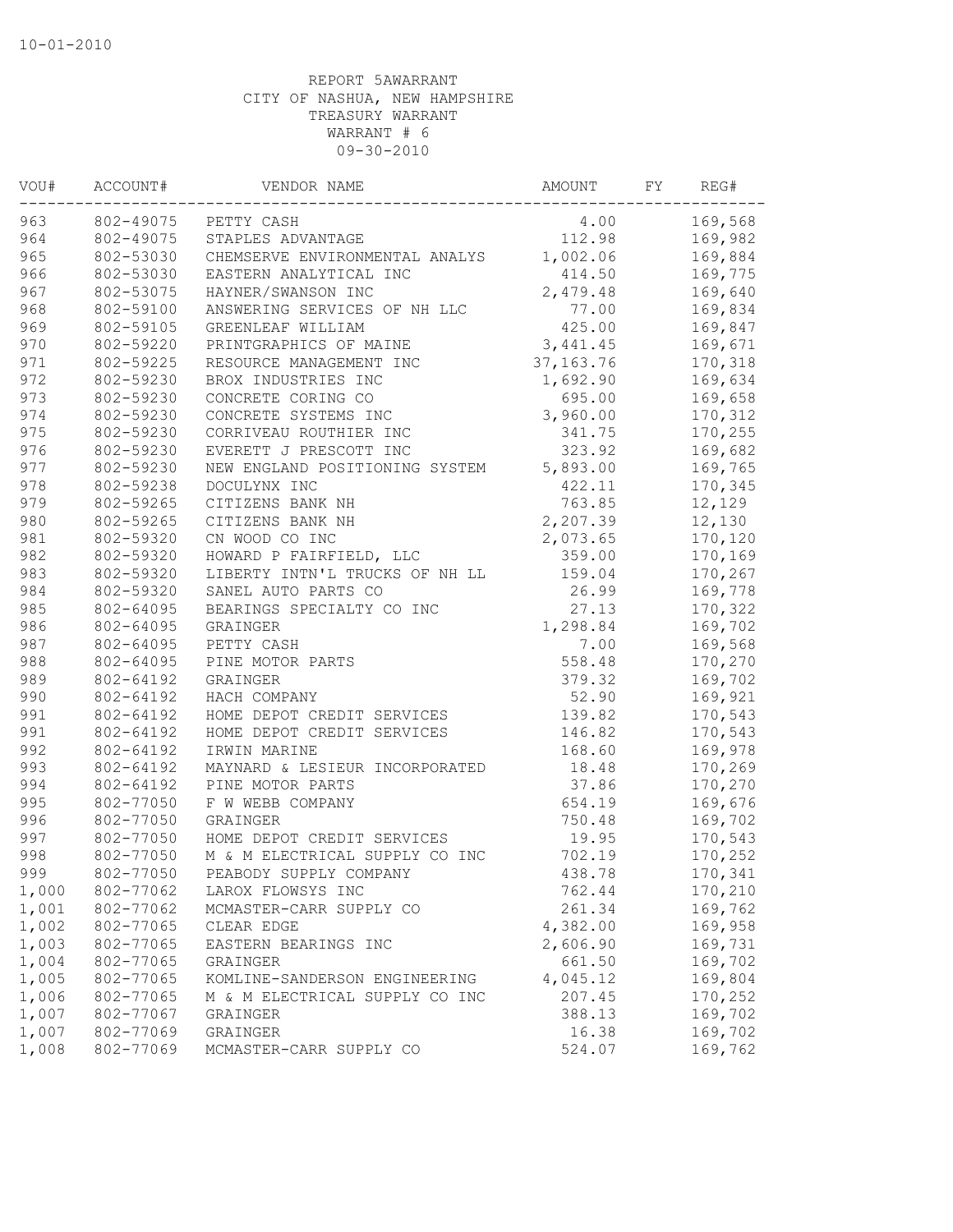| VOU#  | ACCOUNT#  | VENDOR NAME               | AMOUNT   | REG#<br>FY. |
|-------|-----------|---------------------------|----------|-------------|
| 1,009 | 802-77069 | PINE MOTOR PARTS          | 18.75    | 170,270     |
| 1,010 | 802-77070 | WINDWARD PETROLEUM        | 2,143.19 | 169,661     |
| 1,011 | 802-77072 | F W WEBB COMPANY          | 1,007.94 | 169,676     |
| 1,012 | 802-77072 | GRAINGER                  | 239.18   | 169,702     |
| 1,013 | 802-77072 | HIGHLAND POWER            | 2,671.62 | 169,964     |
| 1,014 | 802-77072 | PEABODY SUPPLY COMPANY    | 382.08   | 170,341     |
| 1,015 | 802-77072 | UNITED SUPPLY COMPANY INC | 735.82   | 170,279     |
| 1,016 | 802-82025 | NH RETIREMENT SYSTEM      | 123.88   | 12,128      |
| 1,016 | 802-82025 | NH RETIREMENT SYSTEM      | 700.88   | 12,128      |
| 1,017 | 802-94005 | NEWWTA                    | 135.00   | 170,604     |
| TOTAL | 802       | SEWERAGE DISPOSAL SYSTEM  |          | 182,656.87  |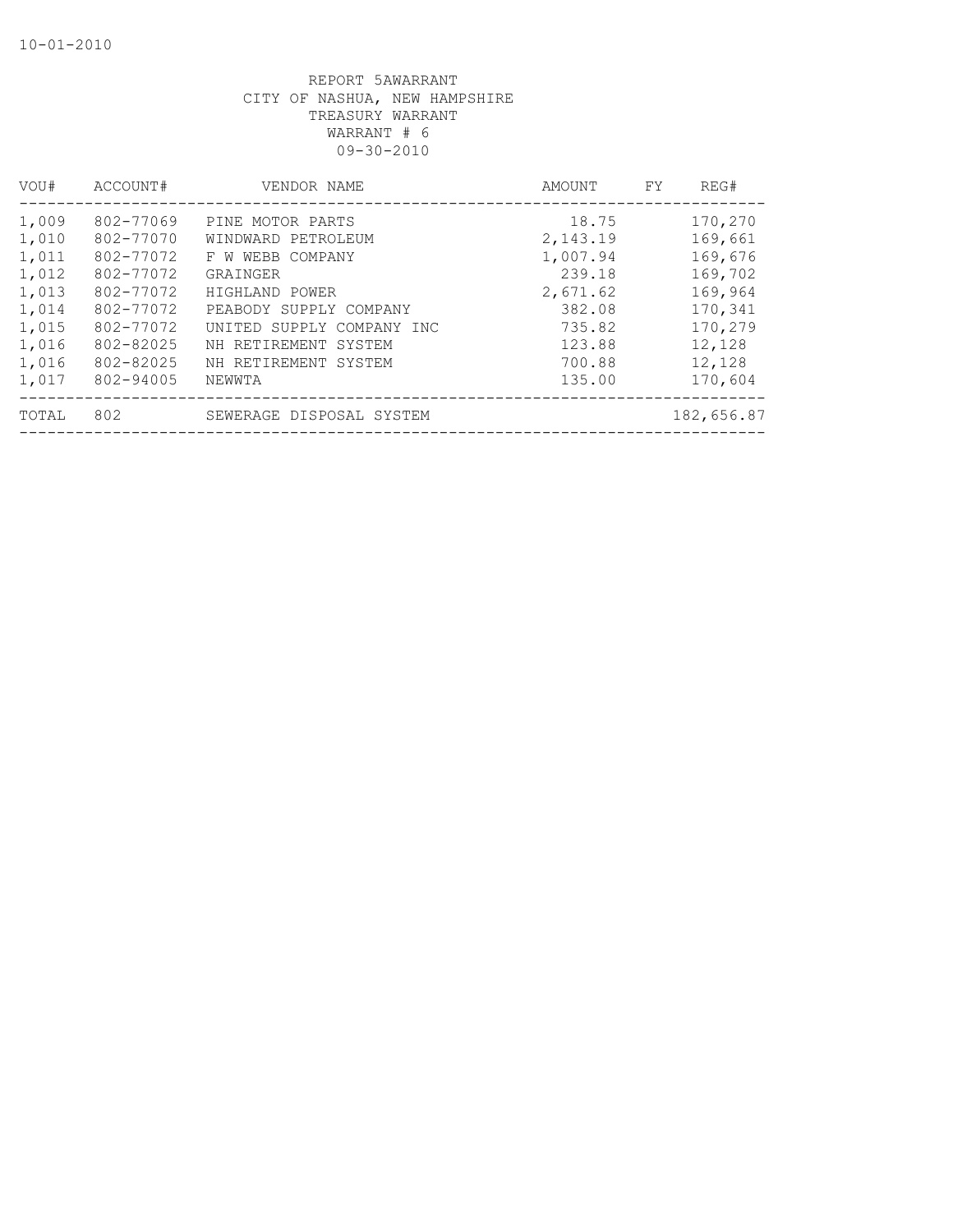| VOU#                                                        | ACCOUNT#                                                                                            | VENDOR NAME                                                                                                                                                                                | AMOUNT                                                                 | FY | REG#                                                                      |
|-------------------------------------------------------------|-----------------------------------------------------------------------------------------------------|--------------------------------------------------------------------------------------------------------------------------------------------------------------------------------------------|------------------------------------------------------------------------|----|---------------------------------------------------------------------------|
| 1,018                                                       |                                                                                                     | 901-53030 THE MARATHON COMPRESSOR COMPAN                                                                                                                                                   | 5,040.00                                                               |    | 170,357                                                                   |
| TOTAL                                                       | 901                                                                                                 | SOLID WASTE TRUST FUND                                                                                                                                                                     |                                                                        |    | 5,040.00                                                                  |
| 1,019                                                       | 916-45075                                                                                           | KW MANAGEMENT, INC                                                                                                                                                                         | 2,080.00                                                               |    | 170,366                                                                   |
| TOTAL                                                       | 916                                                                                                 | PURCHASING TRUST FUND                                                                                                                                                                      |                                                                        |    | 2,080.00                                                                  |
| 1,020<br>1,021                                              | $951 - 22$<br>$951 - 23$                                                                            | OCEAN PROPERTIES LTD<br>CRISP CONTRACTING LLC                                                                                                                                              | 22,150.60<br>1,000.00                                                  |    | 170,353<br>169,733                                                        |
| TOTAL                                                       | 951                                                                                                 | PWD & ENG TRUST FUND                                                                                                                                                                       |                                                                        |    | 23,150.60                                                                 |
| 1,022<br>1,023<br>1,024<br>1,025<br>1,026<br>1,027<br>1,028 | 952-05058<br>$952 - 05058$<br>$952 - 05058$<br>$952 - 05058$<br>952-75021<br>952-75021<br>952-75021 | BARTLETT AVE PRODUCTIONS, INC<br><b>GALE MARCUS</b><br>MCINTOSH DENISE MARIE<br>UNITED SITE SERVICES NORTHEAST<br>HOME DEPOT CREDIT SERVICES<br>KOHL GLENN<br>NARDONE SAND & GRAVEL CO INC | 500.00<br>400.00<br>31.99<br>54.97<br>425.30<br>5,440.00<br>5,330.01   |    | 169,665<br>169,605<br>170,238<br>170,588<br>170,543<br>169,652<br>169,760 |
| TOTAL                                                       | 952                                                                                                 | PARK & RECREATION TRUST FUND                                                                                                                                                               |                                                                        |    | 12, 182. 27                                                               |
| 1,029                                                       | 961-05069                                                                                           | NORTHERN WATERPROOFING                                                                                                                                                                     | 360.00                                                                 |    | 170,316                                                                   |
| TOTAL                                                       | 961                                                                                                 | EDGEWOOD CEMETERY TRUST FUND                                                                                                                                                               |                                                                        |    | 360.00                                                                    |
| 1,030                                                       | 963-34005                                                                                           | MCLAUGHLIN OIL COMPANY                                                                                                                                                                     | 501.87                                                                 |    | 169,695                                                                   |
| TOTAL                                                       | 963                                                                                                 | WOODLAWN CEMETERY TRUST FUND                                                                                                                                                               |                                                                        |    | 501.87                                                                    |
| 1,031<br>1,032<br>1,033<br>1,034<br>1,035<br>1,035<br>1,036 | 975-32005<br>975-33005<br>975-34015<br>975-45050<br>975-45050<br>975-45050<br>975-45050             | PSNH<br>PENNICHUCK WATER<br>METROMEDIA ENERGY INC<br>ACTRACE<br>BAKER & TAYLOR<br>BAKER & TAYLOR<br>INGRAM LIBRARY SERVICES                                                                | 47.14<br>102.28<br>17.71<br>660.00<br>1,697.95<br>1,175.09<br>1,803.05 |    | 170,616<br>170,549<br>170,579<br>169,701<br>169,668<br>169,669<br>169,968 |
| 1,037                                                       | 975-59100                                                                                           | ENFIELD PUBLISHING & DISTRIBUT                                                                                                                                                             | 58.95                                                                  |    | 170,552                                                                   |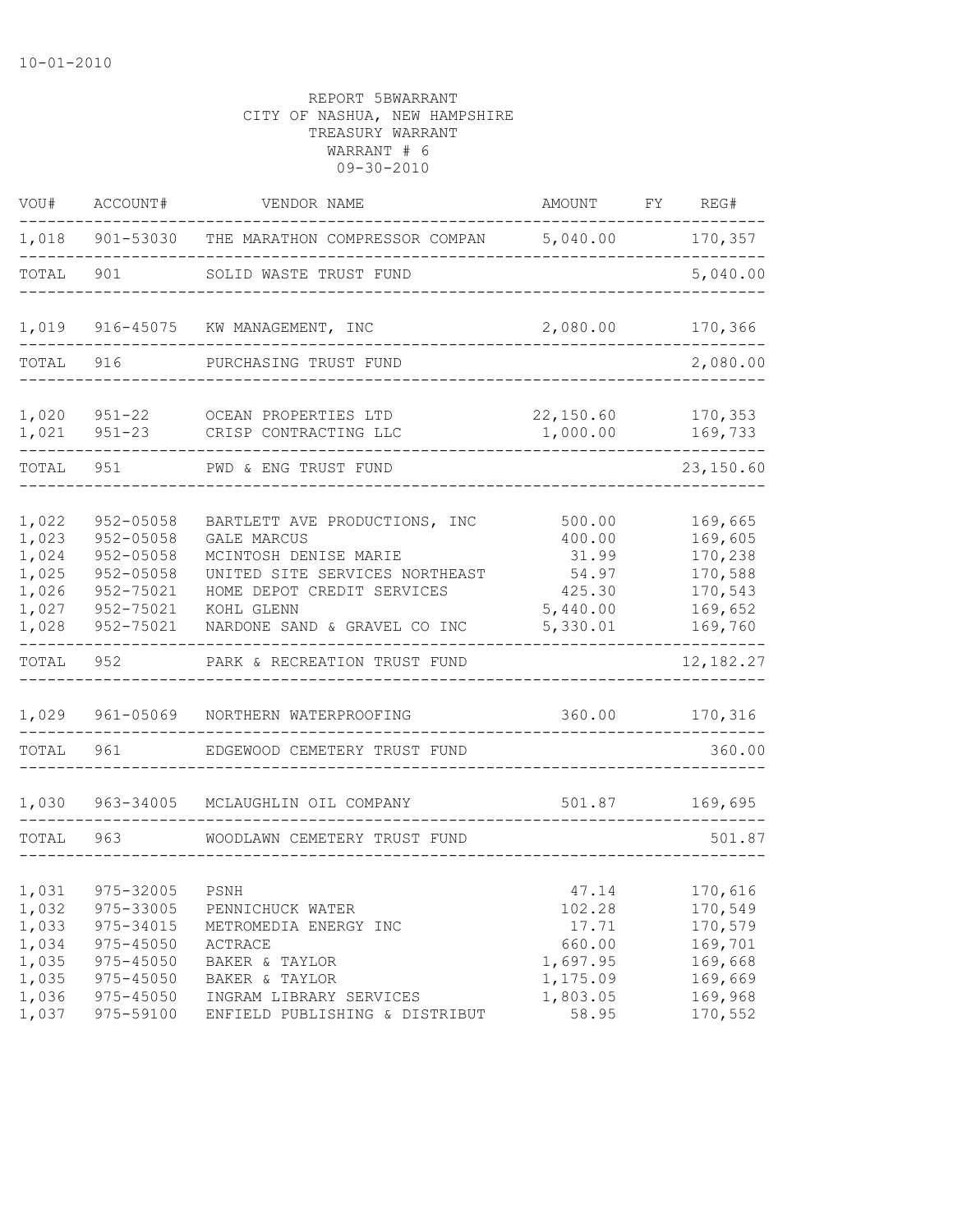|           |                  | VOU# ACCOUNT# VENDOR NAME                              | AMOUNT FY REG# |          |
|-----------|------------------|--------------------------------------------------------|----------------|----------|
|           |                  | TOTAL 975 LIBRARY TRUST FUND                           |                | 5,562.17 |
|           |                  |                                                        |                |          |
| 222,74    | 981-49035        | DELANEY EDUCATIONAL INC                                | 3,926.17       | 170,197  |
| 222,74    | 981-49050        | CRAWFORD MELISSA                                       | 120.00         | 170,422  |
| 222,75    | 981-49050        | DEBRA LANG                                             | 90.00          | 170,424  |
| 222,75    | 981-49050        | GERARD NOELLE                                          | 100.00         | 170,419  |
| 222,75    | 981-49050        | SWAIN GLENN                                            | 100.00         | 170,423  |
| 222,75    | 981-49050        | VERMETTE DONNA                                         | 100.00         | 170,418  |
| 222,75    | 981-49050        | VOGEL JEN                                              | 200.00         | 170,417  |
| 222,75    | 981-49050        | WALTERS LISA                                           | 99.00          | 170,421  |
| 222,75    | 981-49050        | WIDTFELDT WAYNE                                        | 90.00          | 170,420  |
|           | 222,75 981-49075 | WALMART COMMUNITY                                      | 197.00         | 169,989  |
|           |                  | TOTAL 981 SCHOOL TRUST FUND                            |                | 5,022.17 |
|           |                  |                                                        |                |          |
|           |                  | 1,038 982-05053 NIXON COREY E & CHESTNUT HILL 1,000.00 |                | 170,354  |
| TOTAL 982 |                  | SCHOLARSHIP TRUST FUND                                 |                | 1,000.00 |
|           |                  |                                                        |                |          |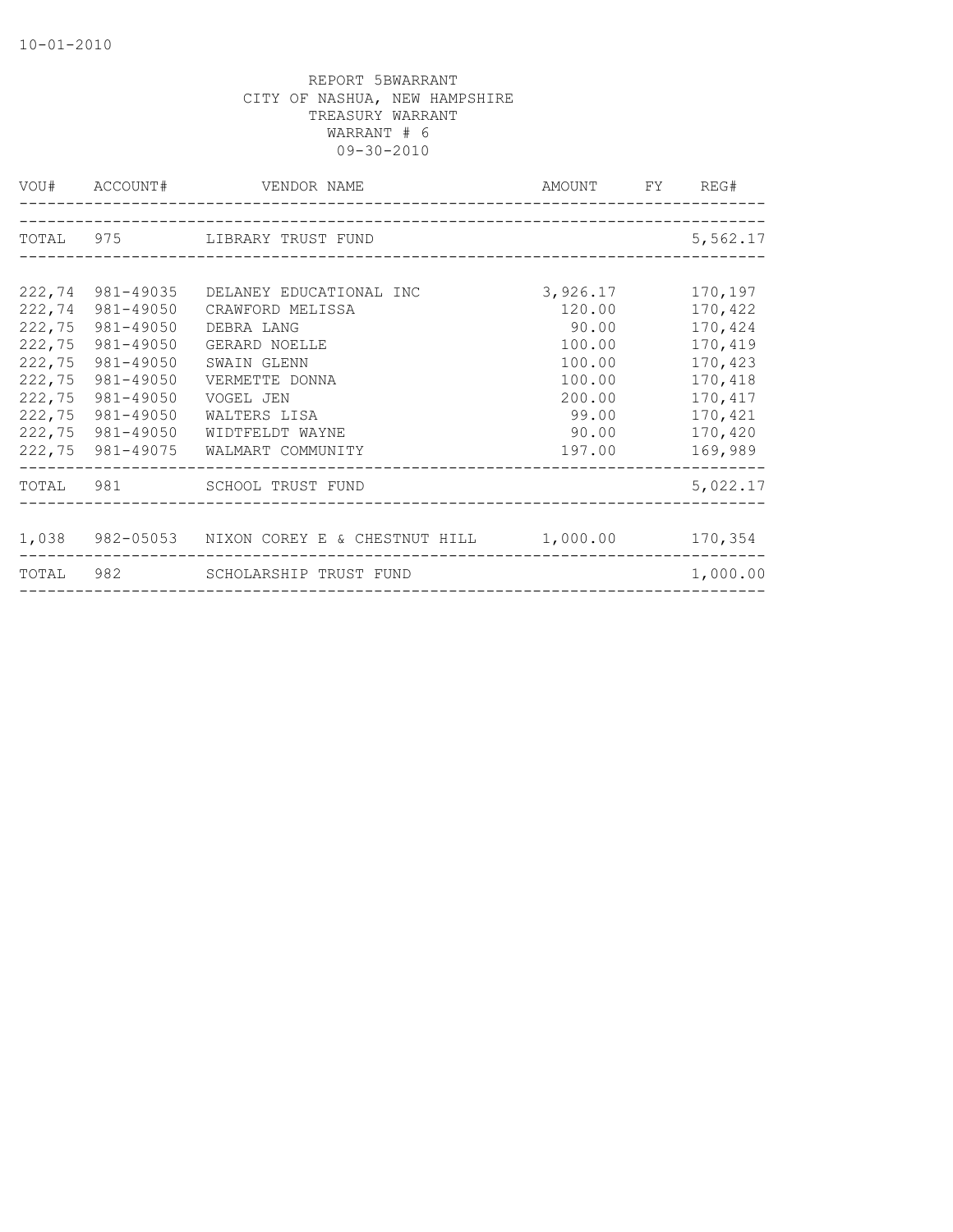| ACCOUNT# | PAYROLL WEEK ENDING | AMOUNT |
|----------|---------------------|--------|
|          | $25 - SEP - 2010$   |        |
| TOTAL    |                     |        |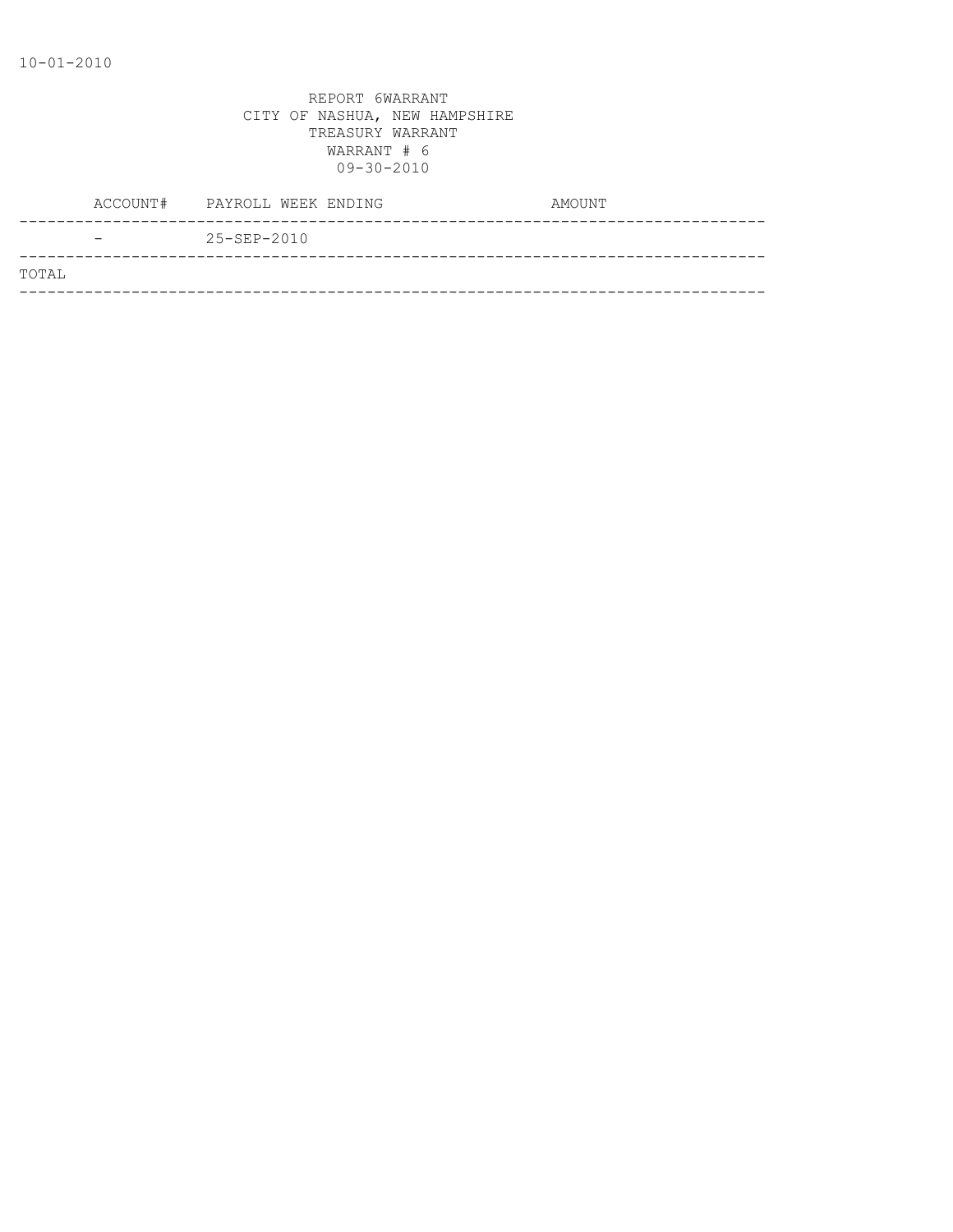|           |                        | ACCOUNT# PAYROLL WEEK ENDING | AMOUNT               |            |
|-----------|------------------------|------------------------------|----------------------|------------|
|           |                        | 305-11125  11-SEP-2010       | 957.28               |            |
|           |                        | 305-11125  18-SEP-2010       | 957.28               |            |
|           |                        | 305-11125 25-SEP-2010        | 957.28               |            |
|           | 305-11239              | 11-SEP-2010                  | 1,075.15             |            |
|           | 305-11239              | 18-SEP-2010                  | 1,075.16             |            |
|           |                        | 305-11239 25-SEP-2010        | 1,075.15             |            |
|           |                        | 305-31050 25-SEP-2010        | 80.00                |            |
| TOTAL 305 |                        |                              |                      | 6,177.30   |
|           |                        |                              |                      |            |
|           | 308-11130              | 11-SEP-2010                  | 858.44               |            |
|           | 308-11130              | 18-SEP-2010                  | 858.44               |            |
|           | 308-11130              | 25-SEP-2010                  | 858.44               |            |
|           | 308-11418              | 11-SEP-2010                  | 493.53               |            |
|           | 308-11418              | 18-SEP-2010                  | 493.53               |            |
|           | 308-11418              | 25-SEP-2010                  | 493.53               |            |
|           | 308-11441              | 11-SEP-2010                  | 1,446.40             |            |
|           | 308-11441              | 18-SEP-2010                  | 1,446.40             |            |
|           | 308-11441              | 25-SEP-2010                  | 1,446.40             |            |
|           | 308-11446              | 11-SEP-2010                  | 862.89               |            |
|           | 308-11446              | 18-SEP-2010                  | 862.89               |            |
|           | 308-11446              | 25-SEP-2010                  | 4,429.51             |            |
|           | 308-11540              | 11-SEP-2010                  | 1,078.51             |            |
|           | 308-11540              | 18-SEP-2010                  | 1,078.50             |            |
|           | 308-11540              | 25-SEP-2010                  | 1,078.51             |            |
|           | 308-11578              | 11-SEP-2010                  | 992.86               |            |
|           | 308-11578              | 18-SEP-2010                  | 992.87               |            |
|           | 308-11578              | 25-SEP-2010                  | 992.86               |            |
|           | 308-11589              | 11-SEP-2010                  | 1,075.14             |            |
|           | 308-11589              | 18-SEP-2010                  | 1,075.15             |            |
|           | 308-11589              | 25-SEP-2010                  | 1,075.15             |            |
|           | 308-11608              | $11 - SEP - 2010$            | 976.17               |            |
|           | 308-11608              | 18-SEP-2010                  | 976.16               |            |
|           | 308-11608              | 25-SEP-2010                  | 976.17               |            |
|           | 308-83051              | 11-SEP-2010                  | 2,044.68             |            |
|           | 308-83051              | 18-SEP-2010                  | 2,662.17             |            |
|           |                        | 308-83051 25-SEP-2010        | 4,562.65             |            |
|           | 308-83052              | 11-SEP-2010                  | 1,530.79             |            |
|           | 308-83052              | 18-SEP-2010                  | 1,606.30             |            |
|           | 308-83052              | 25-SEP-2010                  | 1,530.79             |            |
|           | 308-83102              | 11-SEP-2010                  | 3,797.85             |            |
|           | 308-83102<br>308-83102 | 18-SEP-2010<br>25-SEP-2010   | 3,797.85<br>3,797.85 |            |
| TOTAL     | 308                    | SRF - INSURANCE              |                      | 52, 249.38 |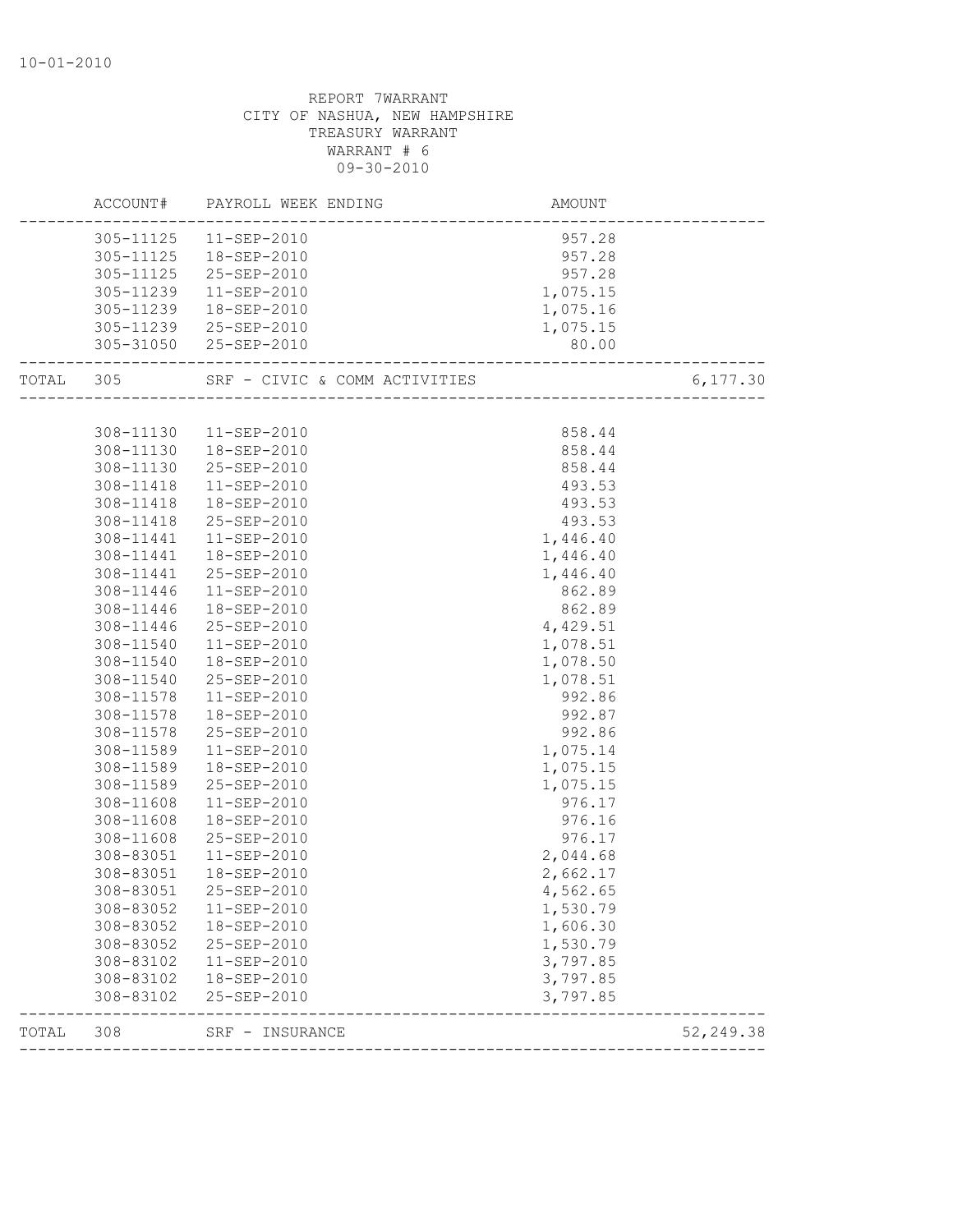|           |            | ACCOUNT# PAYROLL WEEK ENDING                      | AMOUNT               |             |
|-----------|------------|---------------------------------------------------|----------------------|-------------|
|           |            | 3091-13004 11-SEP-2010                            | 1,844.35             |             |
|           |            | 3091-13004 18-SEP-2010                            | 629.87               |             |
|           |            | 3091-13004 25-SEP-2010                            | 829.47               |             |
|           |            | TOTAL 309 FY11 FRESH FRUIT & VEG GRANT            |                      | 3,303.69    |
|           |            |                                                   |                      |             |
|           |            | 3097-11162  11-SEP-2010                           | 644.25               |             |
|           |            | 3097-11162  18-SEP-2010                           | 644.25               |             |
|           |            | 3097-11162 25-SEP-2010                            | 644.25               |             |
|           | 3097-11408 | 11-SEP-2010                                       | 22.50                |             |
|           | 3097-12112 | 11-SEP-2010                                       | 301.02               |             |
|           | 3097-12112 | 18-SEP-2010                                       | 704.31               |             |
|           | 3097-12112 | 25-SEP-2010                                       | 626.50               |             |
|           | 3097-12830 | 11-SEP-2010                                       | 51.76                |             |
|           | 3097-12830 | 18-SEP-2010                                       | 69.10                |             |
|           | 3097-12830 | 25-SEP-2010                                       | 30.80                |             |
|           | 3097-19138 | 11-SEP-2010                                       | 3,011.20             |             |
|           | 3097-19138 | 25-SEP-2010                                       | 3,011.20             |             |
|           | 3097-19139 | 11-SEP-2010                                       | 13,063.76            |             |
|           | 3097-19139 | 25-SEP-2010                                       | 13,063.76            |             |
|           | 3097-19140 | $11 - SEP - 2010$                                 | 7,078.12             |             |
|           | 3097-19140 | 18-SEP-2010                                       | 8,859.41             |             |
|           | 3097-19140 | 25-SEP-2010                                       | 8,869.05             |             |
|           | 3097-19540 | 11-SEP-2010                                       | 19,815.48            |             |
|           | 3097-19540 | 18-SEP-2010                                       | 24,719.27            |             |
|           | 3097-19540 | 25-SEP-2010                                       | 23,888.09            |             |
|           | 3097-19544 | 11-SEP-2010                                       | 496.22               |             |
|           | 3097-19544 | 18-SEP-2010                                       | 700.06               |             |
|           |            | 3097-19544 25-SEP-2010                            | 655.74               |             |
|           |            | 3097-19545 11-SEP-2010                            | 2,271.67             |             |
|           |            | 3097-19545  18-SEP-2010<br>3097-19545 25-SEP-2010 | 2,302.37<br>1,891.78 |             |
| TOTAL 309 |            | _______________________<br>SRF - FOOD SERVICES    |                      |             |
|           |            | ,<br>-------------------------                    |                      | 137, 435.92 |
|           |            | 3100-13133 11-SEP-2010                            | 1,875.00             |             |
|           | TOTAL 310  | TITLE I MT PLEASNT FOLLOWCHILD                    |                      | 1,875.00    |
|           |            |                                                   |                      |             |
|           |            | 3117-12006 18-SEP-2010                            | 599.36               |             |
|           |            | 3117-12006 25-SEP-2010                            | 1,550.64             |             |
|           |            | 3117-13032 25-SEP-2010                            | 405.45               |             |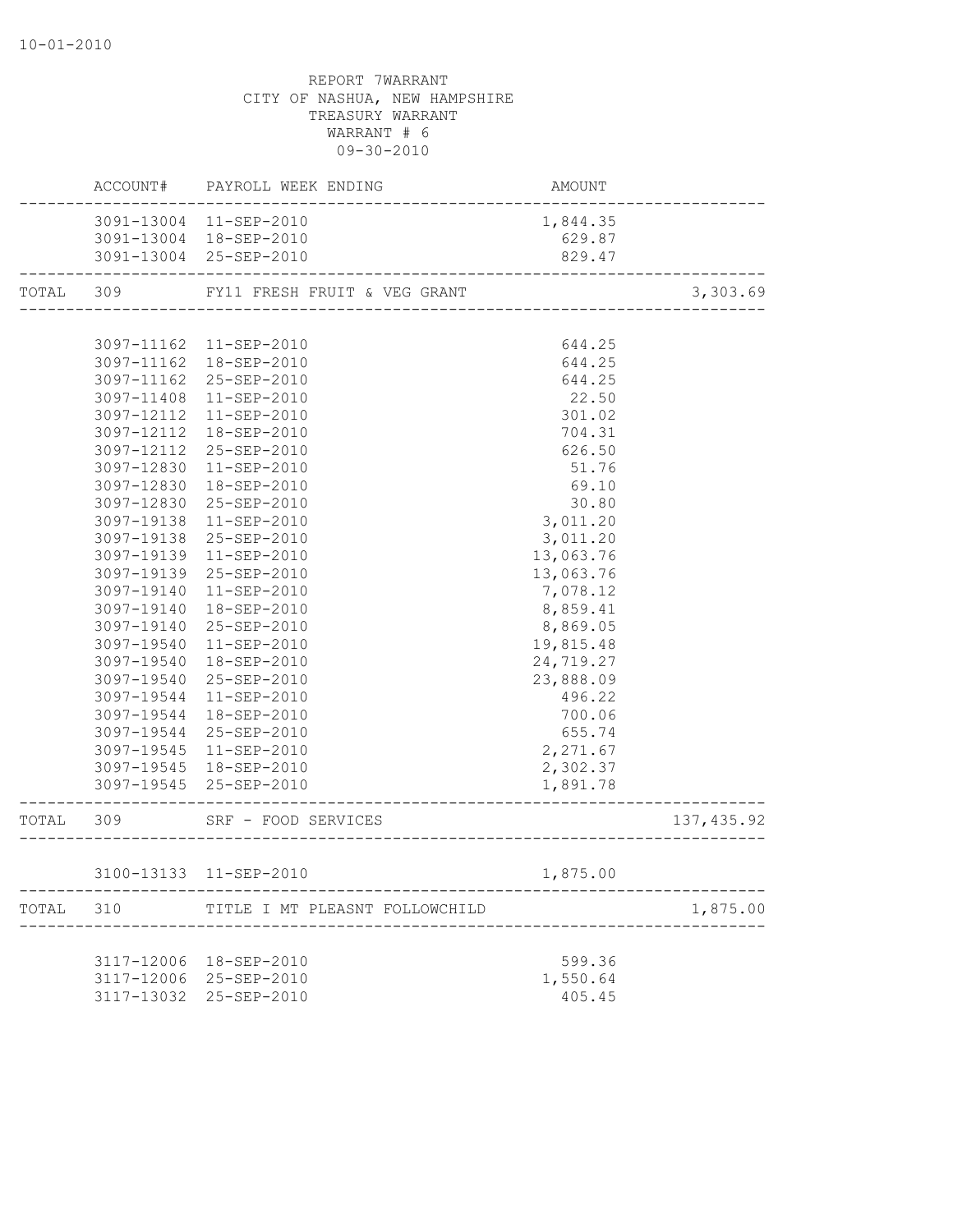|           |           | ACCOUNT# PAYROLL WEEK ENDING     | AMOUNT   |           |
|-----------|-----------|----------------------------------|----------|-----------|
|           |           | TOTAL 311 DRIVER'S EDUCATION     |          | 2,555.45  |
|           |           |                                  |          |           |
|           |           | 312-11165  11-SEP-2010           | 911.81   |           |
|           | 312-11165 | 18-SEP-2010                      | 757.99   |           |
|           | 312-11165 | 25-SEP-2010                      | 757.99   |           |
|           | 312-11167 | 11-SEP-2010                      | 290.45   |           |
|           | 312-11167 | 18-SEP-2010                      | 290.45   |           |
|           | 312-11167 | 25-SEP-2010                      | 290.45   |           |
|           | 312-11191 | $11 - SEP - 2010$                | 827.26   |           |
|           | 312-11191 | 18-SEP-2010                      | 827.27   |           |
|           | 312-11191 | 25-SEP-2010                      | 827.27   |           |
|           | 312-11445 | $11 - SEP - 2010$                | 109.36   |           |
|           | 312-11445 | 18-SEP-2010                      | 109.36   |           |
|           | 312-11445 | 25-SEP-2010                      | 109.36   |           |
|           | 312-11547 | $11 - SEP - 2010$                | 2,224.35 |           |
|           | 312-11547 | 18-SEP-2010                      | 2,224.38 |           |
|           | 312-11547 | 25-SEP-2010                      | 2,224.38 |           |
|           | 312-12116 | $11 - SEP - 2010$                | 630.24   |           |
|           | 312-12116 | 18-SEP-2010                      | 630.24   |           |
|           | 312-12116 | $25 - SEP - 2010$                | 630.24   |           |
|           | 312-13004 | 11-SEP-2010                      | 974.45   |           |
|           |           | 312-13004  18-SEP-2010           | 791.57   |           |
|           |           | 312-13004 25-SEP-2010            | 456.58   |           |
| TOTAL 312 |           | SRF - FINANCIAL SERVICES         |          | 16,895.45 |
|           |           |                                  |          |           |
|           |           | 3122-12006 11-SEP-2010           | 637.50   |           |
|           |           | 3122-12006 18-SEP-2010           | 75.00    |           |
|           |           | 3122-12006 25-SEP-2010           | 437.50   |           |
|           |           | TOTAL 312 ADULT ED/CONTINUING ED |          | 1,150.00  |
|           |           | 3231-11870 25-SEP-2010           | 400.00   |           |
|           |           |                                  |          |           |
|           | TOTAL 323 | ADULT ED/HS ALTERNATIVE ED       |          | 400.00    |
|           |           | 3245-11860 11-SEP-2010           | 1,373.08 |           |
|           |           | 3245-11860 25-SEP-2010           | 1,373.08 |           |
| TOTAL     | 324       | YOUTH SAFE HAVEN-PAL             |          | 2,746.16  |
|           |           |                                  |          |           |
|           |           | 3261-11860 11-SEP-2010           | 1,915.12 |           |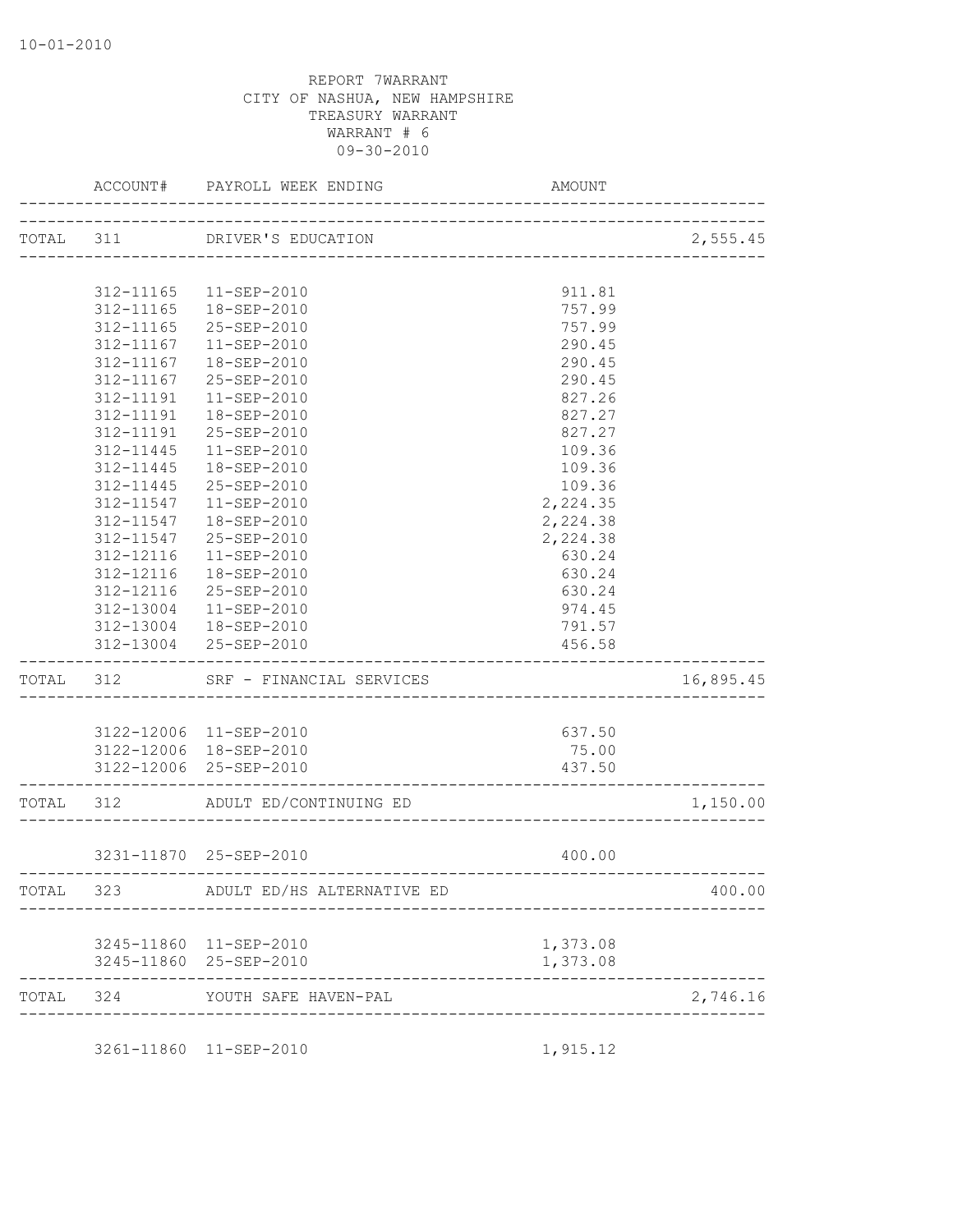|           | ACCOUNT# PAYROLL WEEK ENDING                                 | AMOUNT               |           |
|-----------|--------------------------------------------------------------|----------------------|-----------|
|           | 3261-11860 25-SEP-2010                                       | 1,915.12             |           |
|           | TOTAL 326 NH ALTERNATE ASSESS COACH                          |                      | 3,830.24  |
|           |                                                              |                      |           |
|           | 331-11250    11-SEP-2010                                     | 717.45               |           |
|           | 331-11250  18-SEP-2010                                       | 717.44               |           |
|           | 331-11250 25-SEP-2010                                        | 717.44               |           |
|           | 331-11561  11-SEP-2010                                       | 1,173.90             |           |
|           | 331-11561  18-SEP-2010                                       | 1,173.90             |           |
|           | 331-11561 25-SEP-2010                                        | 1,173.90             |           |
|           | 331-12115  11-SEP-2010                                       | 590.21               |           |
| 331-12115 | 18-SEP-2010                                                  | 590.21               |           |
| 331-12115 | 25-SEP-2010                                                  | 590.21               |           |
| 331-13038 | 11-SEP-2010                                                  | 283.26               |           |
| 331-13038 | 18-SEP-2010                                                  | 566.52               |           |
|           | 331-13038 25-SEP-2010                                        | 980.86               |           |
|           | 331-13044  11-SEP-2010<br>331-13044  18-SEP-2010             | 4,716.50<br>1,219.76 |           |
|           | 331-13044 25-SEP-2010                                        | 1,071.50             |           |
|           | 331-15002  11-SEP-2010                                       | 234.78               |           |
|           | 331-18036 11-SEP-2010                                        | 24,704.94            |           |
|           | 331-18036  18-SEP-2010                                       | 14,903.62            |           |
|           | 331-18036 25-SEP-2010                                        | 17,640.52            |           |
|           | TOTAL 331 SRF - POLICE DEPARTMENT<br>_______________________ |                      | 73,766.92 |
|           |                                                              |                      |           |
|           |                                                              | 236.73               |           |
|           | TOTAL 332 SRF - FIRE DEPARTMENT                              |                      | 236.73    |
|           |                                                              |                      |           |
|           | 3351-12201 25-SEP-2010                                       | 186.00               |           |
|           | TOTAL 335 TITLE I RESTRUCTURING MT PLSNT                     |                      | 186.00    |
|           |                                                              |                      |           |
| 341-01210 | $11 - SEP - 2010$                                            | 435.31               |           |
| 341-01210 | 18-SEP-2010                                                  | 435.31               |           |
| 341-01210 | 25-SEP-2010                                                  | 435.31               |           |
| 341-11024 | 11-SEP-2010                                                  | 394.56               |           |
| 341-11024 | 18-SEP-2010                                                  | 394.55               |           |
| 341-11024 | 25-SEP-2010                                                  | 394.55               |           |
| 341-11235 | 11-SEP-2010                                                  | 1,211.11             |           |
| 341-11235 | 18-SEP-2010                                                  | 1,211.11             |           |
| 341-11235 | 25-SEP-2010                                                  | 1,211.11             |           |
| 341-11484 | 11-SEP-2010                                                  | 520.00               |           |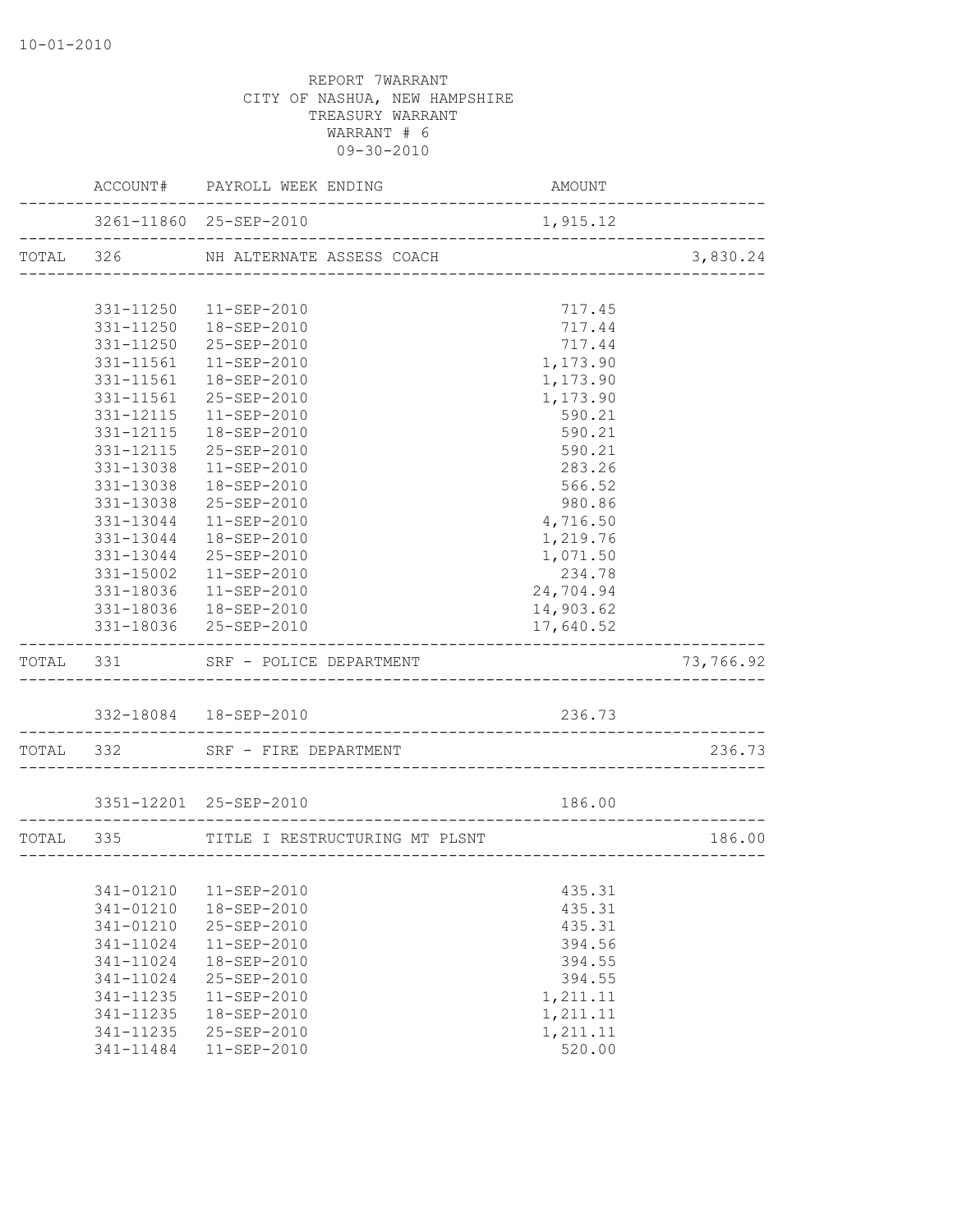|       | ACCOUNT#   | PAYROLL WEEK ENDING               | AMOUNT                             |           |
|-------|------------|-----------------------------------|------------------------------------|-----------|
|       | 341-11484  | 18-SEP-2010                       | 520.00                             |           |
|       | 341-11484  | 25-SEP-2010                       | 520.00                             |           |
|       | 341-11563  | 11-SEP-2010                       | 1,014.26                           |           |
|       | 341-11563  | 18-SEP-2010                       | 1,014.26                           |           |
|       | 341-11563  | 25-SEP-2010                       | 1,014.25                           |           |
|       | 341-12037  | $11 - SEP - 2010$                 | 176.62                             |           |
|       | 341-12037  | 18-SEP-2010                       | 176.62                             |           |
|       | 341-12037  | 25-SEP-2010                       | 176.62                             |           |
|       | 341-12101  | 11-SEP-2010                       | 199.52                             |           |
|       | 341-12101  | 18-SEP-2010                       | 199.52                             |           |
|       | 341-12101  | 25-SEP-2010                       | 199.52                             |           |
|       | 341-31050  | 25-SEP-2010                       | 80.00                              |           |
| TOTAL | 341        | SRF - COMMUNITY SERVICES          |                                    | 11,934.11 |
|       |            |                                   |                                    |           |
|       | 342-11499  | 11-SEP-2010                       | 1,036.26                           |           |
|       | 342-11499  | 18-SEP-2010                       | 1,036.26                           |           |
|       | 342-11499  | 25-SEP-2010                       | 1,036.26                           |           |
|       | 342-11584  | 11-SEP-2010                       | 1,577.58                           |           |
|       | 342-11584  | 18-SEP-2010                       | 1,577.59                           |           |
|       | 342-11584  | 25-SEP-2010                       | 1,577.59                           |           |
|       | 342-12000  | 11-SEP-2010                       | 652.84                             |           |
|       | 342-12000  | 18-SEP-2010                       | 652.84                             |           |
|       | 342-12000  | 25-SEP-2010                       | 652.84                             |           |
|       | 342-12081  | 25-SEP-2010                       | 97.60<br>_________________________ |           |
| TOTAL | 342        | SRF - COMMUNITY HEALTH            |                                    | 9,897.66  |
|       |            |                                   |                                    |           |
|       |            | 3451-11162  11-SEP-2010           | 461.17                             |           |
|       | 3451-11162 | 18-SEP-2010                       | 461.17                             |           |
|       | 3451-11162 | 25-SEP-2010                       | 461.17                             |           |
|       | 3451-11860 | 11-SEP-2010                       | 6,564.74                           |           |
|       | 3451-11860 | 25-SEP-2010                       | 6,598.37                           |           |
|       | 3451-12006 | 11-SEP-2010                       | 1,912.20                           |           |
|       | 3451-12006 | 18-SEP-2010                       | 3,009.04                           |           |
|       |            | 3451-12006 25-SEP-2010            | 4,668.63                           |           |
|       |            | TOTAL 345 TITLE IV 21ST CENT ELEM | ___________________                | 24,136.49 |
|       |            |                                   |                                    |           |
|       | 3461-11162 | 11-SEP-2010                       | 248.33                             |           |
|       | 3461-11162 | 18-SEP-2010                       | 248.33                             |           |
|       | 3461-11162 | 25-SEP-2010                       | 248.33                             |           |
|       | 3461-11860 | 11-SEP-2010                       | 4,436.36                           |           |
|       | 3461-11860 | 25-SEP-2010                       | 4,210.86                           |           |
|       | 3461-12006 | 25-SEP-2010                       | 2,225.30                           |           |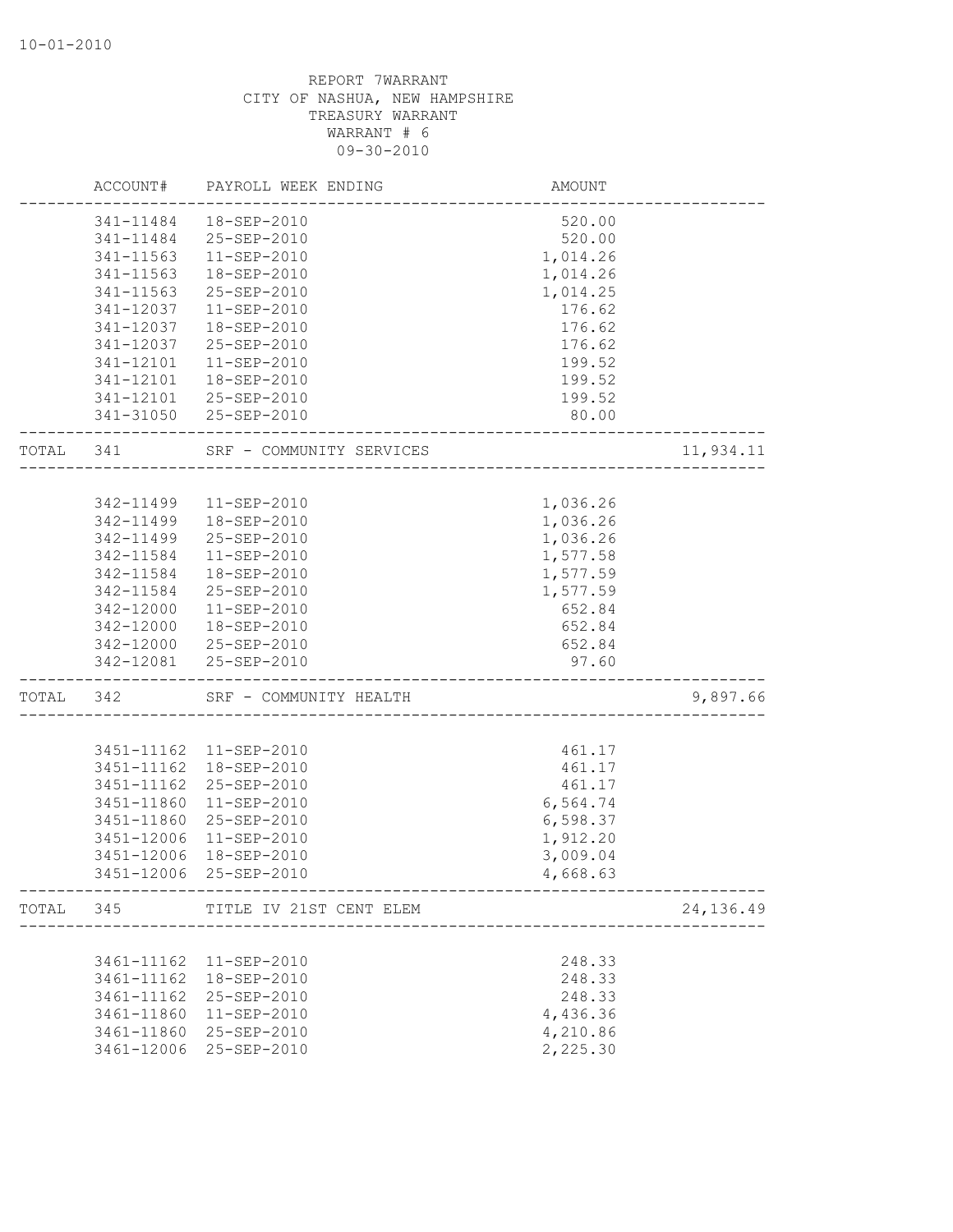|       |            | ACCOUNT# PAYROLL WEEK ENDING                     | AMOUNT                              |             |
|-------|------------|--------------------------------------------------|-------------------------------------|-------------|
|       | TOTAL 346  | 21 ST CENTURY AFTER SCH MIDDLE                   |                                     | 11,617.51   |
|       |            |                                                  |                                     |             |
|       |            | 3468-11162  11-SEP-2010                          | 644.25                              |             |
|       |            | 3468-11162  18-SEP-2010                          | 644.25                              |             |
|       |            | 3468-11162 25-SEP-2010<br>3468-11870 11-SEP-2010 | 644.25<br>4,461.44                  |             |
|       |            | 3468-11870 25-SEP-2010                           | 3,781.77                            |             |
|       |            | 3468-19230 11-SEP-2010                           | 9,745.50                            |             |
|       |            | 3468-19230 25-SEP-2010                           | 2,016.00                            |             |
|       | TOTAL 346  | SMALLER LEARNING COMMUNITY                       |                                     | 21,937.46   |
|       |            |                                                  |                                     |             |
|       |            | 3500-11726 11-SEP-2010<br>3500-12201 11-SEP-2010 | $-2, 107.42$<br>31.00               |             |
|       |            | 3500-13133 25-SEP-2010                           | 450.00                              |             |
|       |            |                                                  |                                     |             |
|       | TOTAL 350  | TITLE IIA HQT                                    |                                     | $-1,626.42$ |
|       |            |                                                  |                                     |             |
|       |            | 3501-11726 11-SEP-2010                           | 49,292.06                           |             |
|       |            | 3501-11726 25-SEP-2010                           | 24,646.00                           |             |
|       |            | 3501-12201 18-SEP-2010                           | 62.00                               |             |
|       |            | 3501-12201 25-SEP-2010                           | 124.00                              |             |
|       | TOTAL 350  | TITLE IIA QUALITY TEACHERS                       |                                     | 74,124.06   |
|       |            | 3509-13133 11-SEP-2010                           | 2,387.50                            |             |
|       |            | 3509-13133 25-SEP-2010                           | 1,725.00                            |             |
|       | TOTAL 350  | TITLE 11A TEACHER QUALITY                        | . _ _ _ _ _ _ _ _ _ _ _ _ _ _ _ _ _ | 4,112.50    |
|       |            |                                                  |                                     |             |
|       |            | 352-11562    11-SEP-2010                         | 420.52                              |             |
|       |            | 352-11562  18-SEP-2010<br>352-11562 25-SEP-2010  | 420.52<br>420.52                    |             |
|       |            | 352-12147   11-SEP-2010                          | 450.00                              |             |
| TOTAL | 352        | SRF - PARKS AND RECREATION                       |                                     | 1,711.56    |
|       |            |                                                  |                                     |             |
|       |            | 3531-12006 25-SEP-2010                           | 1,500.00                            |             |
|       |            | 3531-13032 18-SEP-2010                           | 68.70                               |             |
|       | 3531-13032 | 25-SEP-2010                                      | 237.58                              |             |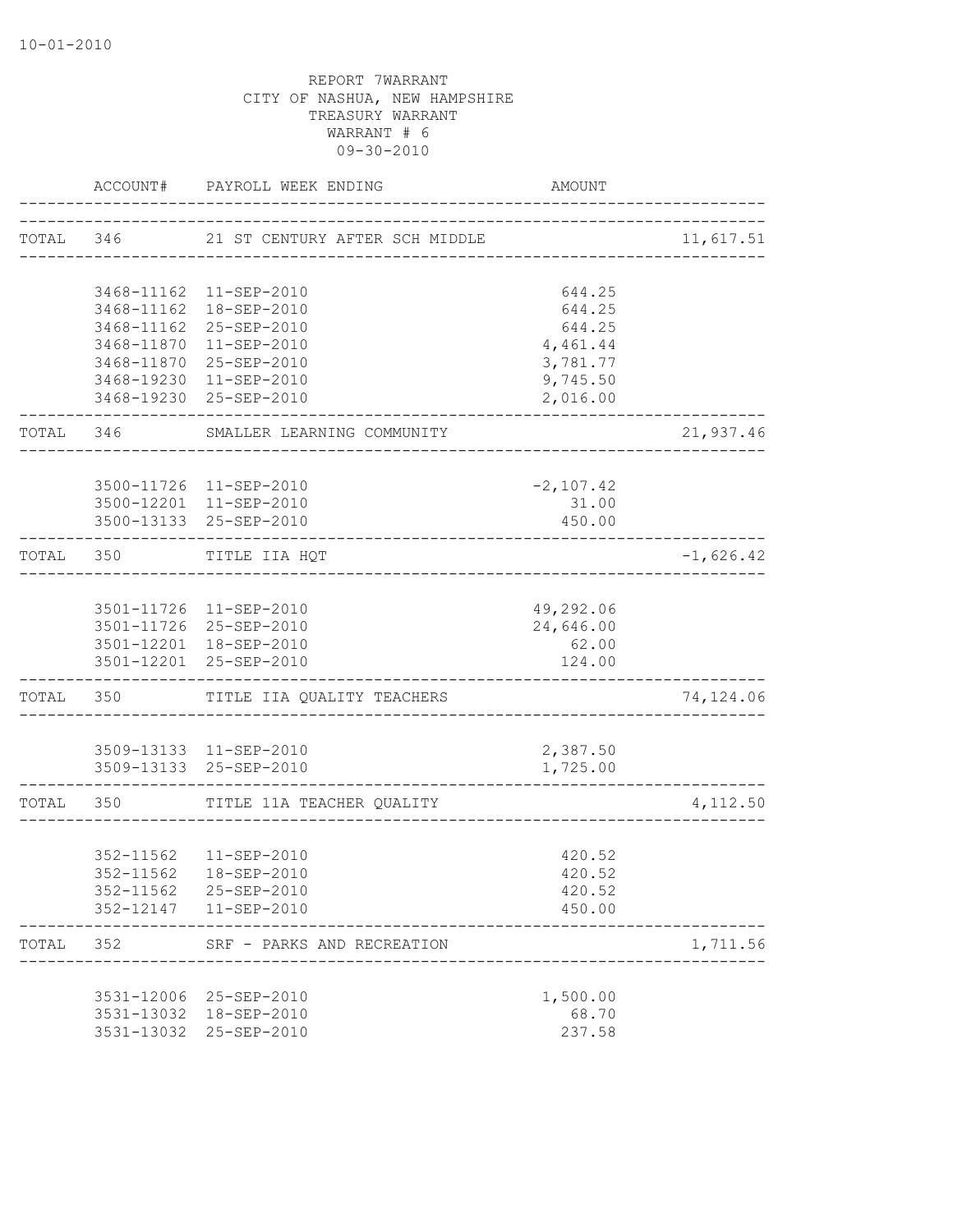|           |           | ACCOUNT# PAYROLL WEEK ENDING          | AMOUNT                                |           |
|-----------|-----------|---------------------------------------|---------------------------------------|-----------|
|           |           | TOTAL 353 ADULT ED/HS DIPLOMA PROGRAM |                                       | 1,806.28  |
|           |           |                                       |                                       |           |
|           |           | 3601-11515  11-SEP-2010               | 4,158.00                              |           |
|           |           | 3601-11515 25-SEP-2010                | 4,158.00                              |           |
|           |           | 3601-11870 25-SEP-2010                | 262.50<br>___________________________ |           |
|           |           | TOTAL 360 DROPOUT PREVENTION ADULT ED |                                       | 8,578.50  |
|           |           |                                       |                                       |           |
|           |           | 3679-12111 11-SEP-2010                | 329.28                                |           |
|           |           | 3679-12111 18-SEP-2010                | $-329.28$                             |           |
| TOTAL 367 |           |                                       |                                       |           |
|           |           |                                       |                                       |           |
|           |           | 3687-19140 25-SEP-2010                | $-133.80$                             |           |
|           |           | TOTAL 368 SUMMER FEEDING PROGRAM      |                                       | $-133.80$ |
|           |           |                                       |                                       |           |
|           |           | 373-53075  11-SEP-2010                | 147.44                                |           |
|           |           | 373-53075 25-SEP-2010                 | 110.58                                |           |
|           |           | TOTAL 373 SRF - ECONOMIC DEVELOPMENT  |                                       | 258.02    |
|           |           |                                       |                                       |           |
|           |           | 374-01126  11-SEP-2010                | 959.33                                |           |
|           |           | 374-01126  18-SEP-2010                | 959.33                                |           |
|           |           | 374-01126 25-SEP-2010                 | 1,214.33                              |           |
|           | 374-0705M | 25-SEP-2010                           | 390.00                                |           |
|           | 374-0705P | $11 - SEP - 2010$                     | 1,478.86                              |           |
|           | 374-0705P | 18-SEP-2010                           | 1,478.87                              |           |
|           | 374-0705P | 25-SEP-2010                           | 1,226.87                              |           |
|           | 374-07235 | $11 - SEP - 2010$                     | 505.21                                |           |
|           | 374-07235 | 18-SEP-2010                           | 505.21                                |           |
|           | 374-07235 | 25-SEP-2010                           | 505.21                                |           |
|           | 374-0734P | $11 - SEP - 2010$                     | 1,163.78                              |           |
|           | 374-0734P | 18-SEP-2010                           | 1,163.78                              |           |
|           | 374-0734P | 25-SEP-2010                           | 1,163.78                              |           |
|           | 374-0734R | 11-SEP-2010                           | 147.84                                |           |
|           | 374-0734R | 18-SEP-2010                           | 147.84                                |           |
|           | 374-0734R | 25-SEP-2010                           | 147.84                                |           |
|           | 374-11131 | 11-SEP-2010                           | 398.45                                |           |
|           | 374-11131 | 18-SEP-2010                           | 398.45                                |           |
|           | 374-11131 | 25-SEP-2010                           | 398.45                                |           |
|           | 374-11149 | $11 - SEP - 2010$                     | 1,932.52                              |           |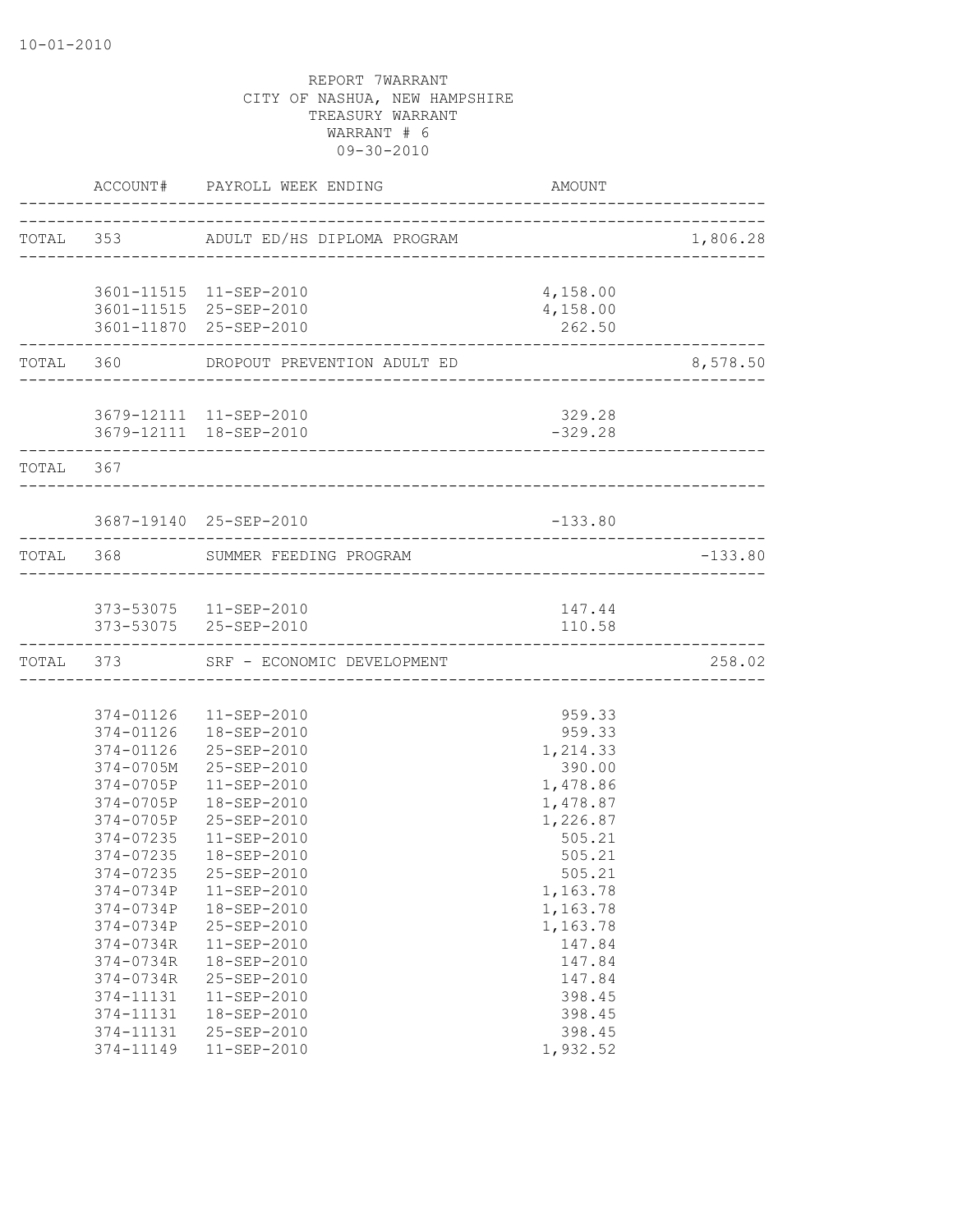|       |                   | ACCOUNT# PAYROLL WEEK ENDING           | AMOUNT<br>--------------------       |           |
|-------|-------------------|----------------------------------------|--------------------------------------|-----------|
|       |                   | 374-11149  18-SEP-2010                 | 1,932.53                             |           |
|       |                   | 374-11149 25-SEP-2010                  | 1,932.54                             |           |
|       |                   | 374-11168  11-SEP-2010                 | 976.17                               |           |
|       | 374-11168         | 18-SEP-2010                            | 976.17                               |           |
|       | 374-11168         | 25-SEP-2010                            | 976.17                               |           |
|       | 374-11653         | 11-SEP-2010                            | 246.40                               |           |
|       | 374-11653         | 18-SEP-2010                            | 246.40                               |           |
|       |                   | 374-11653 25-SEP-2010                  | 246.40                               |           |
|       |                   | 374-31050 25-SEP-2010                  | 17.00                                |           |
|       |                   | TOTAL 374 SRF - URBAN PROGRAMS         | _____________________                | 23,835.73 |
|       |                   |                                        |                                      |           |
|       |                   | 3750-12111 11-SEP-2010                 | $-301.14$                            |           |
|       |                   | 3750-12111  18-SEP-2010                | 865.44                               |           |
|       |                   | 3750-12111 25-SEP-2010                 | 360.60                               |           |
|       | ----------------- | 3750-13133 11-SEP-2010<br>------------ | 725.00                               |           |
|       |                   | TOTAL 375 TITLE I ARRA GRANT           | ------------------------------------ | 1,649.90  |
|       |                   |                                        |                                      |           |
|       |                   | 3751-11726 11-SEP-2010                 | 5,003.90                             |           |
|       |                   | 3751-11726 25-SEP-2010                 | 5,003.90                             |           |
|       |                   | 3751-11870  11-SEP-2010                | 600.00                               |           |
|       |                   | 3751-11870  18-SEP-2010                | 750.00                               |           |
|       | 3751-11870        | 25-SEP-2010                            | 750.00                               |           |
|       |                   | 3751-12111 11-SEP-2010                 | 1,301.52                             |           |
|       | 3751-12111        | 18-SEP-2010                            | 2,482.14                             |           |
|       | 3751-12111        | 25-SEP-2010                            | 2,002.30                             |           |
|       | 3751-12112        | 11-SEP-2010                            | 929.82                               |           |
|       | 3751-12198        | 11-SEP-2010                            | 16,509.14                            |           |
|       | 3751-12198        | 25-SEP-2010                            | 16,509.14                            |           |
|       | 3751-13032        | 11-SEP-2010                            | 67.04                                |           |
|       | 3751-13133        | 11-SEP-2010                            | 19,275.00                            |           |
|       | 3751-13133        | 25-SEP-2010                            | 262.50                               |           |
|       | 3751-13137        | 11-SEP-2010                            | 6,568.40                             |           |
|       | 3751-13137        | 18-SEP-2010                            |                                      |           |
|       | 3751-19000        | $11 - SEP - 2010$                      | 2,636.63                             |           |
|       | 3751-19000        | 18-SEP-2010                            | 425.00                               |           |
|       |                   | 3751-19000 25-SEP-2010                 | 2,254.44                             |           |
| TOTAL | 375               | ARRA TITLE I                           |                                      | 83,330.87 |
|       |                   |                                        |                                      |           |
|       |                   | 3760-12111 11-SEP-2010                 | 329.28                               |           |
|       | 3760-12111        | 18-SEP-2010                            | 411.60                               |           |
|       | 3760-12111        | 25-SEP-2010                            | 411.60                               |           |
|       | 3760-12198        | 11-SEP-2010                            | $-2,060.69$                          |           |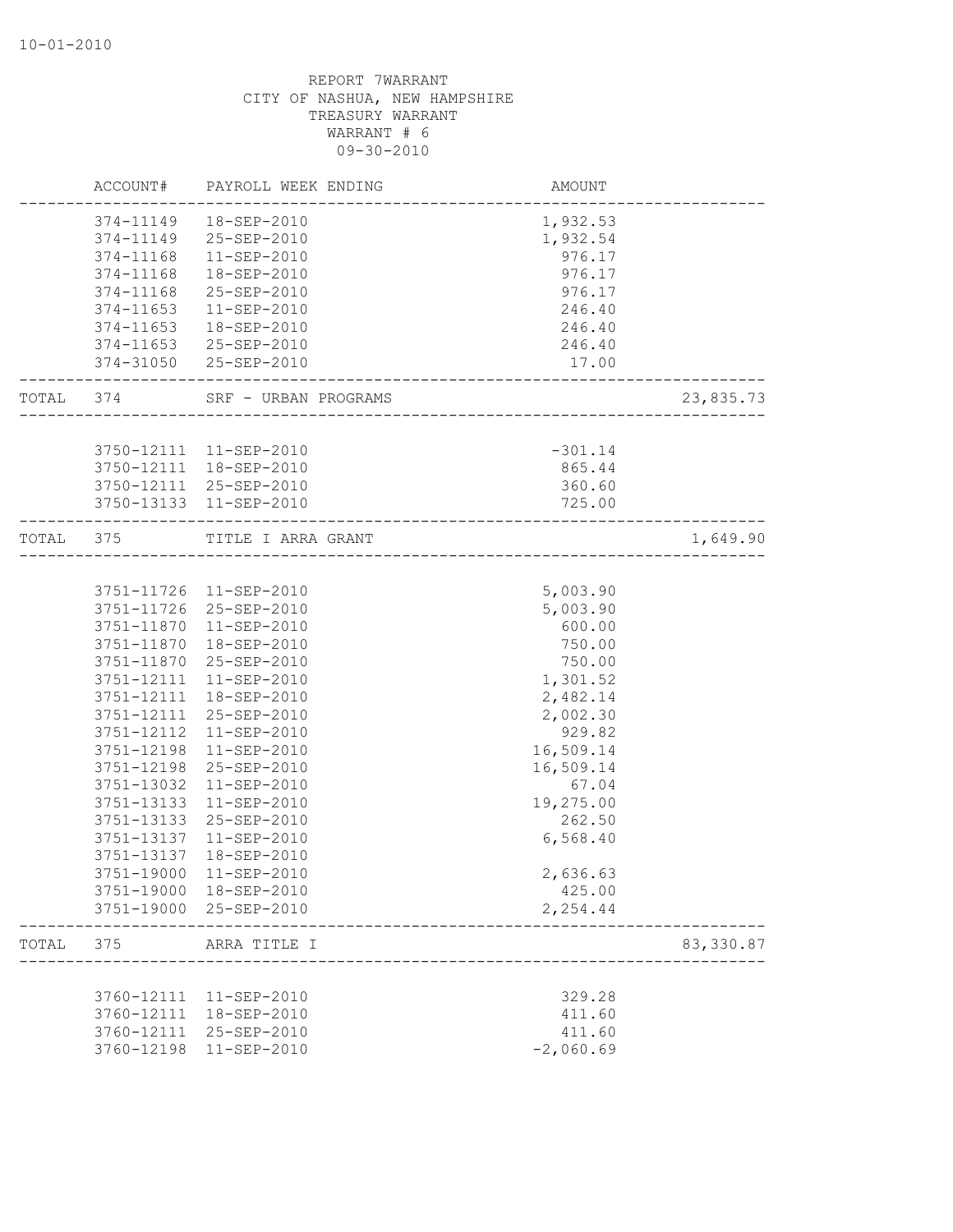|           |                          | ACCOUNT# PAYROLL WEEK ENDING | AMOUNT           |            |
|-----------|--------------------------|------------------------------|------------------|------------|
|           |                          | 3760-13133 11-SEP-2010       | 518.75           |            |
| TOTAL 376 |                          | TITLE I                      |                  | $-389.46$  |
|           |                          |                              |                  |            |
|           |                          | 3761-11726 11-SEP-2010       | 13,732.95        |            |
|           |                          | 3761-11726 25-SEP-2010       | 11,049.03        |            |
|           |                          | 3761-11802 11-SEP-2010       | 2,051.77         |            |
|           |                          | 3761-11802 25-SEP-2010       | 2,051.77         |            |
|           |                          | 3761-11805 11-SEP-2010       | 1,745.86         |            |
|           | 3761-11805               | 25-SEP-2010                  | 1,294.56         |            |
|           | 3761-11870               | 11-SEP-2010                  | 2,843.02         |            |
|           |                          | 3761-11870 25-SEP-2010       | 2,843.02         |            |
|           |                          | 3761-12111 11-SEP-2010       | 4,487.81         |            |
|           | 3761-12111               | 18-SEP-2010                  | 6,613.45         |            |
|           | 3761-12111               | 25-SEP-2010                  | 5,940.39         |            |
|           | 3761-12112               | 11-SEP-2010                  | 136.50           |            |
|           | 3761-12112               | 18-SEP-2010                  | 94.50            |            |
|           | 3761-12126               | 11-SEP-2010                  | 491.92           |            |
|           | 3761-12126<br>3761-12126 | 18-SEP-2010<br>25-SEP-2010   | 491.92<br>614.90 |            |
|           | 3761-12135               | 25-SEP-2010                  | 41.76            |            |
|           | 3761-12198               | 11-SEP-2010                  | 55,779.99        |            |
|           | 3761-12198               | 25-SEP-2010                  | 54,849.41        |            |
|           |                          | 3761-12201 25-SEP-2010       | 835.14           |            |
|           |                          | 3761-13133 11-SEP-2010       | 118.75           |            |
|           |                          | 3761-13133  18-SEP-2010      | 25.00            |            |
|           |                          | 3761-13133 25-SEP-2010       | 2,281.25         |            |
|           | 3761-19000               | 11-SEP-2010                  | 3,476.70         |            |
|           |                          | 3761-19000 18-SEP-2010       | 5,842.40         |            |
|           |                          | 3761-19000 25-SEP-2010       | 3,919.83         |            |
|           |                          |                              |                  |            |
| TOTAL 376 |                          | TITLE IA                     |                  | 183,653.60 |
|           |                          |                              |                  |            |
|           |                          | 378-01210  11-SEP-2010       | 550.37           |            |
|           | 378-01210                | 18-SEP-2010                  | 550.36           |            |
|           |                          | 378-01210 25-SEP-2010        | 550.36           |            |
|           | 378-09003                | $11 - SEP - 2010$            | 550.37           |            |
|           | 378-09003                | 18-SEP-2010                  | 550.37           |            |
|           | 378-09003                | 25-SEP-2010                  | 550.37           |            |
|           | 378-11676                | 11-SEP-2010                  | 929.41           |            |
|           | 378-11676                | 18-SEP-2010                  | 929.41           |            |
|           | 378-11676                | 25-SEP-2010                  | 929.41           |            |
|           | 378-11677                | 11-SEP-2010                  | 783.71           |            |
|           | 378-11677                | 18-SEP-2010                  | 783.71           |            |
|           | 378-11677                | 25-SEP-2010                  | 783.71           |            |
|           | 378-11679                | 11-SEP-2010                  | 928.76           |            |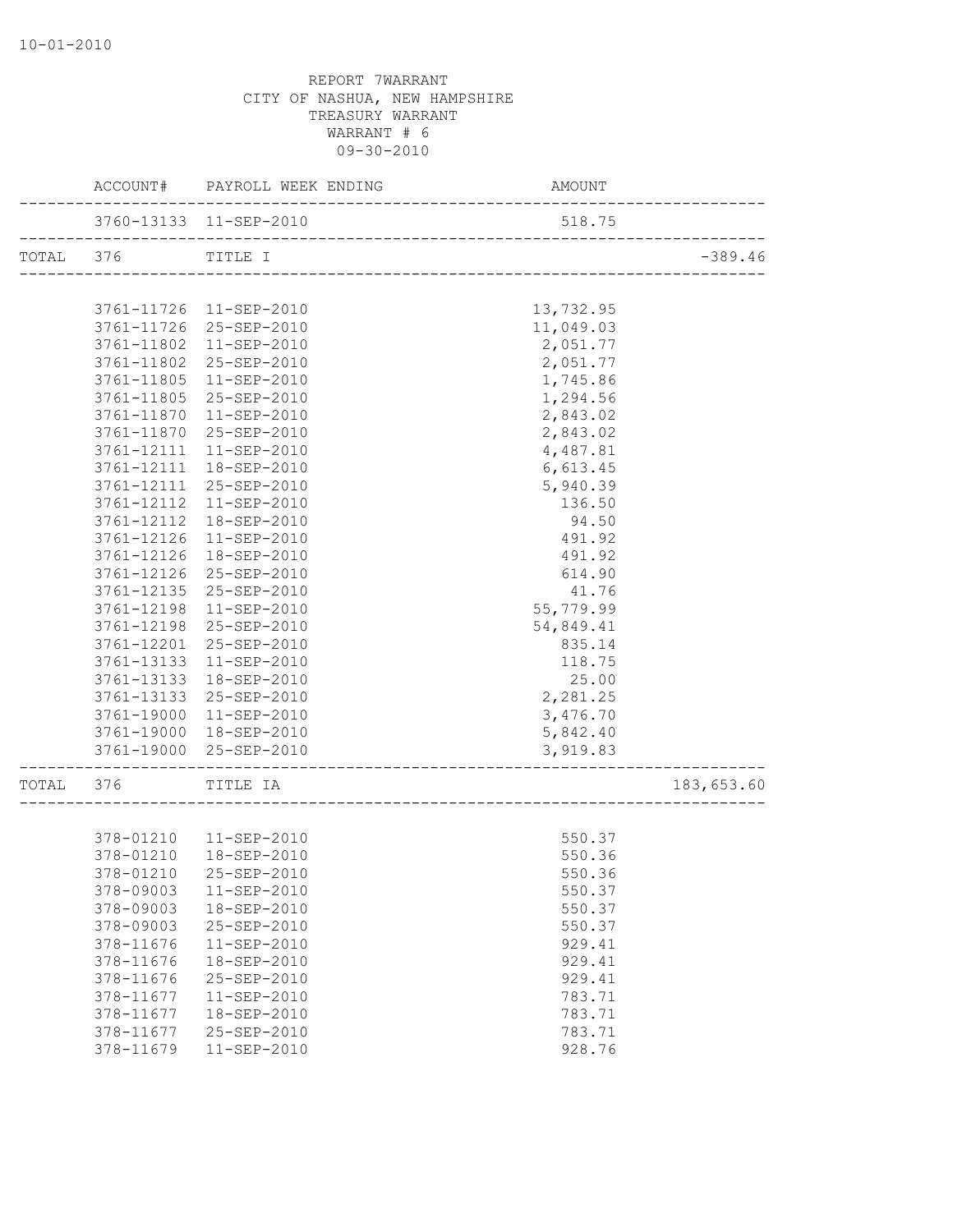|           | ACCOUNT#   | PAYROLL WEEK ENDING      | AMOUNT    |            |
|-----------|------------|--------------------------|-----------|------------|
|           | 378-11679  | 18-SEP-2010              | 928.76    |            |
|           | 378-11679  | 25-SEP-2010              | 928.77    |            |
|           | 378-11680  | 11-SEP-2010              | 833.90    |            |
|           | 378-11680  | 18-SEP-2010              | 833.90    |            |
|           | 378-11680  | 25-SEP-2010              | 833.90    |            |
|           | 378-11683  | $11 - SEP - 2010$        | 1,753.19  |            |
|           | 378-11683  | 18-SEP-2010              | 1,753.20  |            |
|           | 378-11683  | 25-SEP-2010              | 1,753.20  |            |
|           | 378-11688  | $11 - SEP - 2010$        | 620.55    |            |
|           | 378-11688  | 18-SEP-2010              | 620.56    |            |
|           | 378-11688  | 25-SEP-2010              | 620.56    |            |
|           | 378-11751  | 11-SEP-2010              | 1,337.78  |            |
|           | 378-11751  | 18-SEP-2010              | 1,337.77  |            |
|           | 378-11751  | 25-SEP-2010              | 1,337.77  |            |
|           | 378-12188  | 11-SEP-2010              | 151.84    |            |
|           | 378-12188  | 18-SEP-2010              | 151.84    |            |
|           |            | 378-12188 25-SEP-2010    | 151.84    |            |
| TOTAL 378 |            | TRANSPORTATION           |           | 25, 319.65 |
|           |            | 3900-13133 11-SEP-2010   | 1,425.00  |            |
|           |            |                          |           |            |
| TOTAL 390 |            | VOC ED SECONDARY PERKINS |           | 1,425.00   |
|           |            |                          |           |            |
|           |            | 3901-12111 11-SEP-2010   | 342.90    |            |
|           |            | 3901-12111 18-SEP-2010   | 514.36    |            |
|           |            | 3901-12111 25-SEP-2010   | 428.63    |            |
|           | 3901-19000 | 11-SEP-2010              | 1,600.62  |            |
|           |            | 3901-19000 25-SEP-2010   | 1,600.61  |            |
| TOTAL     | 390        | PERKINS VOCATIONAL ED    |           | 4,487.12   |
|           |            |                          |           |            |
|           |            | 3937-19000 11-SEP-2010   | 841.70    |            |
|           |            | 3937-19000 25-SEP-2010   | 841.70    |            |
| TOTAL     | 393        | DAY CARE                 |           | 1,683.40   |
|           |            |                          |           |            |
|           | 3940-11726 | $11 - SEP - 2010$        | 19,353.79 |            |
|           | 3940-11726 | 25-SEP-2010              | 16,842.95 |            |
|           | 3940-11803 | $11 - SEP - 2010$        | 1,318.15  |            |
|           | 3940-11803 | 25-SEP-2010              | 1,318.15  |            |
|           | 3940-12111 | $11 - SEP - 2010$        | 12,928.82 |            |
|           | 3940-12111 | 18-SEP-2010              | 15,811.77 |            |
|           | 3940-12111 | 25-SEP-2010              | 15,262.85 |            |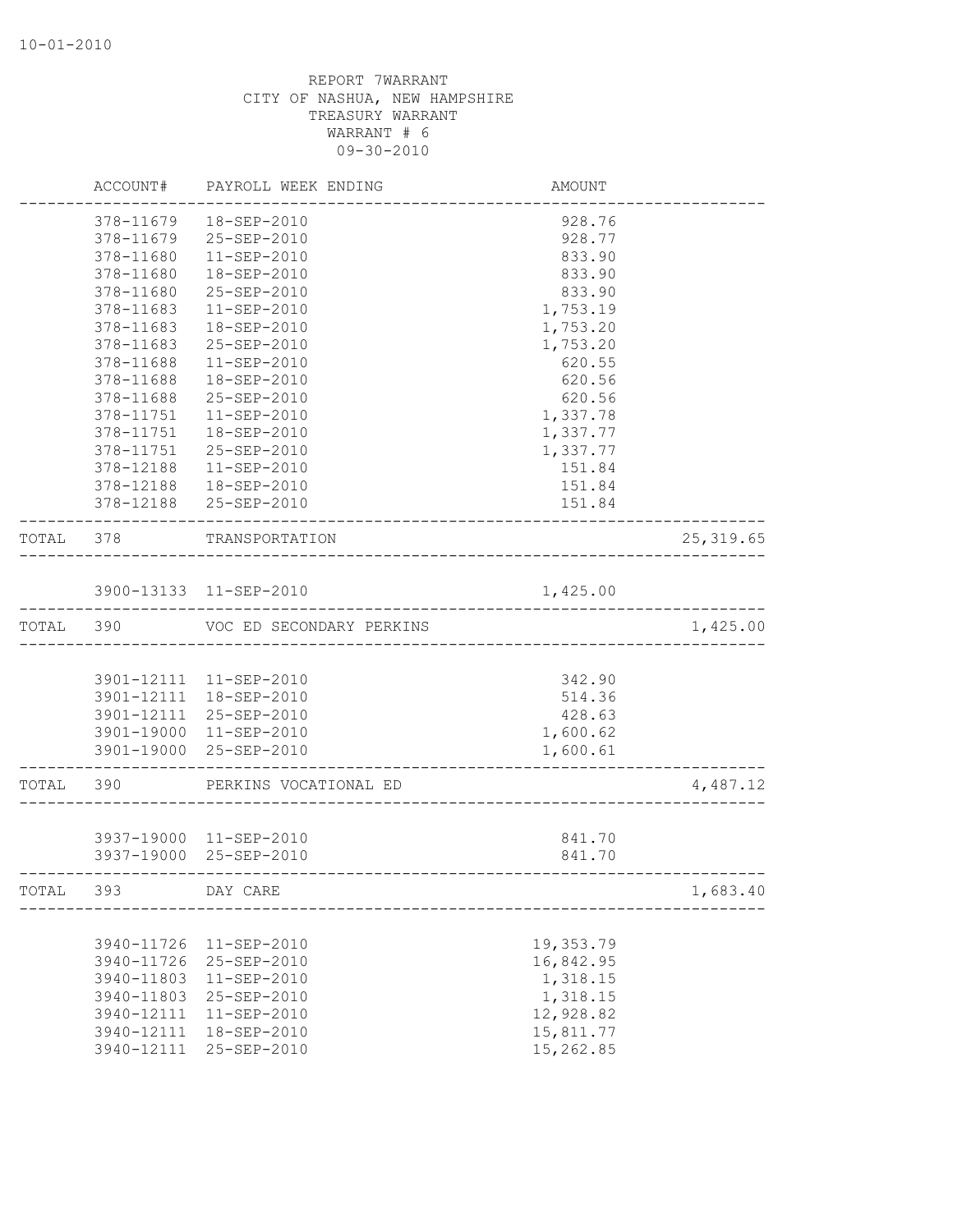|           | ACCOUNT# PAYROLL WEEK ENDING                                                                         | AMOUNT                                     |            |
|-----------|------------------------------------------------------------------------------------------------------|--------------------------------------------|------------|
|           | 3940-12198 11-SEP-2010<br>3940-12198 25-SEP-2010                                                     | 519.47<br>519.47                           |            |
| TOTAL 394 | ARRA IDEA SPEC ED                                                                                    |                                            | 83,875.42  |
|           | 3950-11726 11-SEP-2010<br>3950-11726 25-SEP-2010                                                     | 3,856.90<br>3,856.90                       |            |
|           | TOTAL 395 IDEA BASIC SPEC ED                                                                         |                                            | 7,713.80   |
|           | 3951-11726 11-SEP-2010<br>3951-11726 25-SEP-2010<br>3951-12201 18-SEP-2010<br>3951-12201 25-SEP-2010 | 70,106.43<br>70,106.43<br>403.00<br>434.00 |            |
| TOTAL 395 | IDEA B SPECIAL EDUCATION                                                                             |                                            | 141,049.86 |
|           | 3961-11726 11-SEP-2010<br>3961-11726 25-SEP-2010                                                     | 1,696.93<br>1,696.93                       |            |
|           | TOTAL 396 IDEA PRESCHOOL                                                                             |                                            | 3,393.86   |
|           | 3977-13004 11-SEP-2010<br>3977-13004 18-SEP-2010<br>3977-13004 25-SEP-2010                           | 2,215.00<br>2,231.96<br>2,618.22           |            |
|           | TOTAL 397 SPECIAL ED LOCAL                                                                           |                                            | 7,065.18   |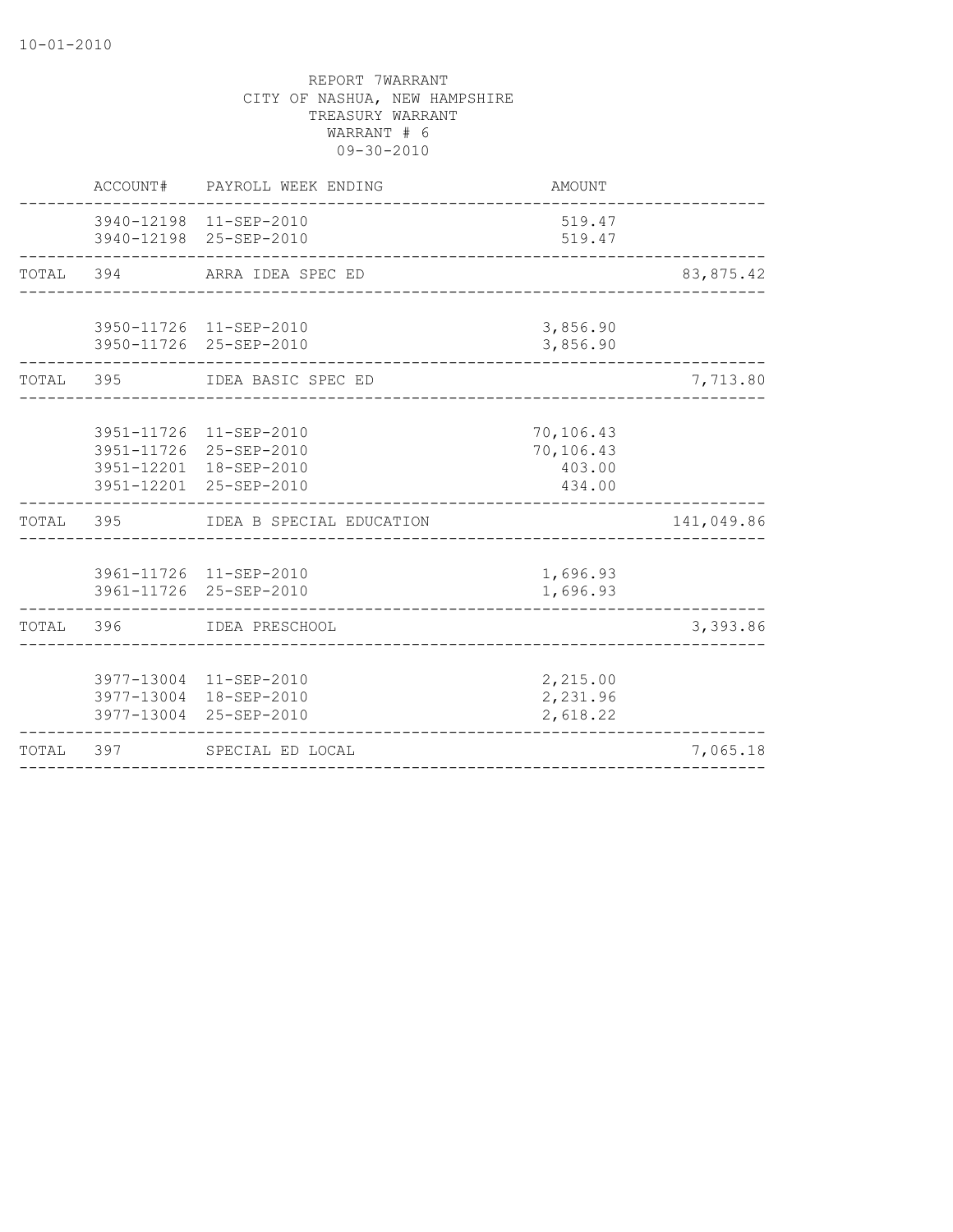|       | ACCOUNT#      | PAYROLL WEEK ENDING   | AMOUNT   |           |
|-------|---------------|-----------------------|----------|-----------|
|       | 501-11033     | 11-SEP-2010           | 827.74   |           |
|       | 501-11033     | 18-SEP-2010           | 827.73   |           |
|       | 501-11033     | 25-SEP-2010           | 827.74   |           |
|       | 501-11445     | $11-SEP-2010$         | 437.44   |           |
|       | 501-11445     | 18-SEP-2010           | 437.44   |           |
|       | 501-11445     | 25-SEP-2010           | 437.43   |           |
|       | $501 - 11463$ | $11 - SEP - 2010$     | 638.65   |           |
|       | $501 - 11463$ | 18-SEP-2010           | 598.73   |           |
|       | 501-11463     | 25-SEP-2010           | 598.73   |           |
|       | 501-11470     | $11 - SEP - 2010$     | 852.14   |           |
|       | 501-11470     | 18-SEP-2010           | 852.14   |           |
|       | 501-11470     | 25-SEP-2010           | 852.14   |           |
|       | 501-11471     | 11-SEP-2010           | 1,990.00 |           |
|       | 501-11471     | 18-SEP-2010           | 1,990.00 |           |
|       | 501-11471     | 25-SEP-2010           | 1,990.00 |           |
|       | 501-11611     | $11 - SEP - 2010$     | 546.80   |           |
|       | 501-11611     | 18-SEP-2010           | 546.80   |           |
|       | 501-11611     | 25-SEP-2010           | 546.80   |           |
|       |               | 501-31050 25-SEP-2010 | 80.00    |           |
| TOTAL | 501           | MAYOR'S OFFICE        |          | 15,878.45 |
|       |               |                       |          |           |
|       | 502-11113     | 11-SEP-2010           | 1,618.06 |           |
|       | 502-11113     | 18-SEP-2010           | 1,618.06 |           |
|       | 502-11113     | 25-SEP-2010           | 1,618.06 |           |
|       | 502-11195     | $11 - SEP - 2010$     | 2,059.24 |           |
|       | 502-11195     | 18-SEP-2010           | 2,059.24 |           |
|       | 502-11195     | 25-SEP-2010           | 2,059.23 |           |
|       | 502-11219     | $11 - SEP - 2010$     | 1,873.48 |           |
|       |               |                       |          |           |
|       | 502-11219     | 18-SEP-2010           | 1,873.48 |           |
|       | 502-11219     | 25-SEP-2010           | 1,873.48 |           |
|       | 502-11518     | $11 - SEP - 2010$     | 1,767.52 |           |
|       | 502-11518     | 18-SEP-2010           | 1,767.52 |           |
|       | 502-11518     | 25-SEP-2010           | 1,767.52 |           |
| TOTAL | 502           | LEGAL DEPARTMENT      |          | 21,954.89 |
|       |               |                       |          |           |
|       | 503-11071     | $11-SEP-2010$         | 1,286.71 |           |
|       | 503-11071     | 18-SEP-2010           | 1,286.72 |           |
|       | 503-11071     | $25 - SEP - 2010$     | 1,286.72 |           |
|       | 503-12092     | $11 - SEP - 2010$     | 519.85   |           |
|       | 503-12092     | 18-SEP-2010           | 519.85   |           |
|       | 503-12092     | 25-SEP-2010           | 519.86   |           |
|       | 503-58005     | $18 - SEP - 2010$     | 155.95   |           |
|       | 503-58005     | 25-SEP-2010           | 173.29   |           |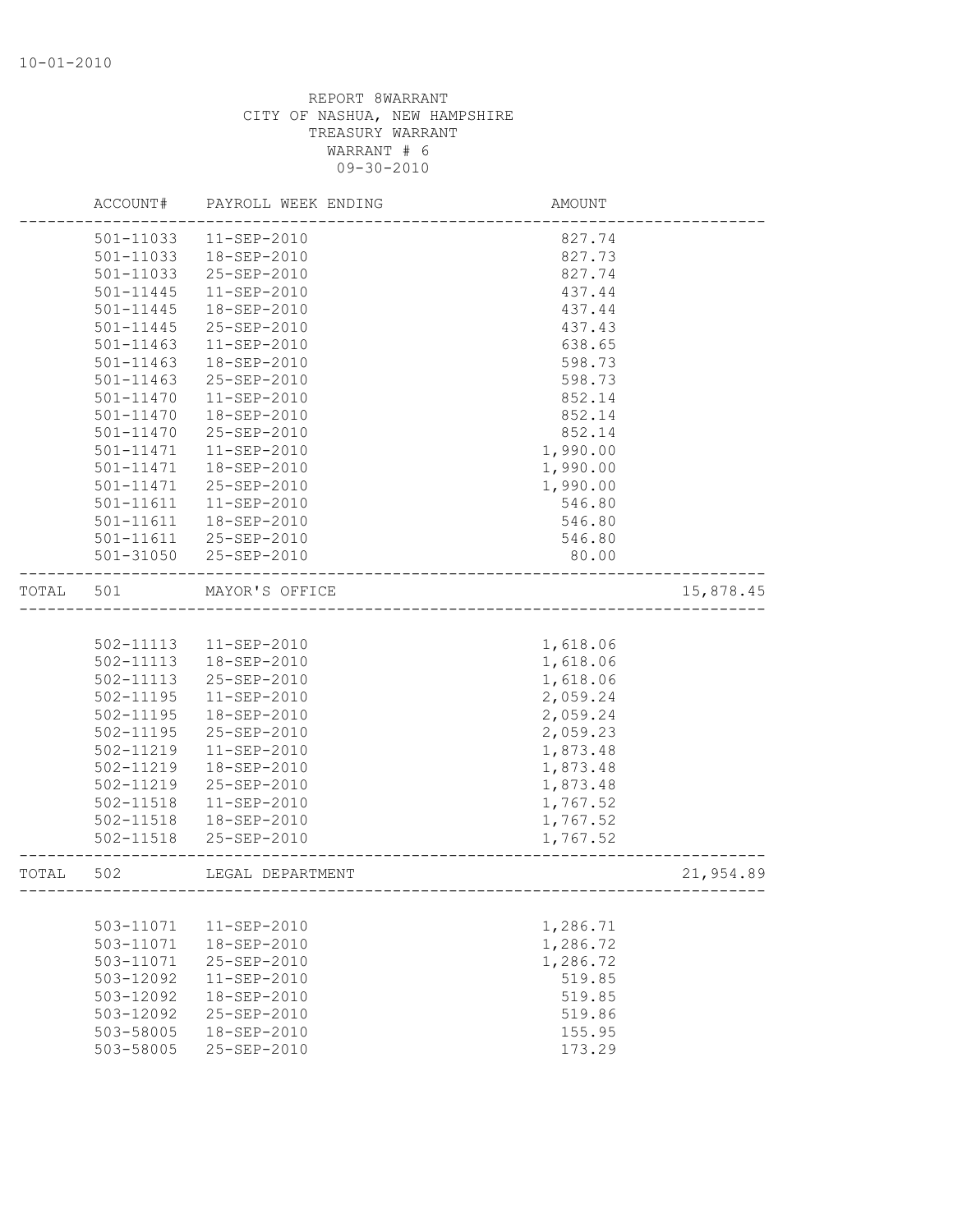| -----------         | ACCOUNT# PAYROLL WEEK ENDING<br>------------------------------------- | AMOUNT   |           |
|---------------------|-----------------------------------------------------------------------|----------|-----------|
|                     | TOTAL 503 BOARD OF ALDERMEN                                           |          | 5,748.95  |
|                     | 507-82010 25-SEP-2010                                                 | 381.59   |           |
| TOTAL 507 PENSIONS  |                                                                       |          | 381.59    |
|                     |                                                                       |          |           |
|                     |                                                                       |          |           |
|                     | 511-11247  11-SEP-2010                                                | 690.85   |           |
|                     | 511-11247  18-SEP-2010                                                | 690.84   |           |
|                     | 511-11247 25-SEP-2010                                                 | 690.84   |           |
|                     | 511-11248  11-SEP-2010                                                | 1,401.24 |           |
|                     | 511-11248  18-SEP-2010                                                | 1,401.23 |           |
|                     | 511-11248 25-SEP-2010                                                 | 1,401.23 |           |
| TOTAL 511 CITI-STAT |                                                                       |          | 6, 276.23 |
|                     | __________________________________                                    |          |           |
|                     | 512-11005  11-SEP-2010                                                | 156.25   |           |
|                     | 512-11005  18-SEP-2010                                                | 306.25   |           |
|                     | 512-11005 25-SEP-2010                                                 | 309.38   |           |
| 512-11050           | 11-SEP-2010                                                           | 742.05   |           |
| 512-11050           | 18-SEP-2010                                                           | 742.06   |           |
| 512-11050           | 25-SEP-2010                                                           | 742.06   |           |
| 512-11064           | 11-SEP-2010                                                           | 1,012.48 |           |
| 512-11064           | 18-SEP-2010                                                           | 1,012.48 |           |
|                     | 512-11064 25-SEP-2010                                                 | 1,012.48 |           |
|                     | 512-11073  11-SEP-2010                                                | 1,627.85 |           |
| 512-11073           | 18-SEP-2010                                                           | 1,627.85 |           |
| 512-11073           | 25-SEP-2010                                                           | 1,627.85 |           |
| 512-11134           | 11-SEP-2010                                                           | 796.66   |           |
| 512-11134           | 18-SEP-2010                                                           | 796.65   |           |
| 512-11134           | 25-SEP-2010                                                           | 796.65   |           |
| 512-11165           | $11 - SEP - 2010$                                                     | 1,918.03 |           |
| 512-11165           | 18-SEP-2010                                                           | 1,918.03 |           |
| 512-11165           | 25-SEP-2010                                                           | 1,918.03 |           |
|                     | 512-11167    11-SEP-2010                                              | 290.45   |           |
| 512-11167           | 18-SEP-2010                                                           | 290.45   |           |
| 512-11167           | 25-SEP-2010                                                           | 290.45   |           |
| 512-11173           | 11-SEP-2010                                                           | 1,446.40 |           |
| 512-11173           | 18-SEP-2010                                                           | 1,446.40 |           |
| 512-11173           | 25-SEP-2010                                                           | 1,446.40 |           |
| 512-11177           | 11-SEP-2010                                                           | 2,274.08 |           |
| 512-11177           | 18-SEP-2010                                                           | 1,885.72 |           |
| 512-11177           | 25-SEP-2010                                                           | 1,885.72 |           |
| 512-11222           | 11-SEP-2010                                                           | 1,015.00 |           |
| 512-11222           | 18-SEP-2010                                                           | 1,015.00 |           |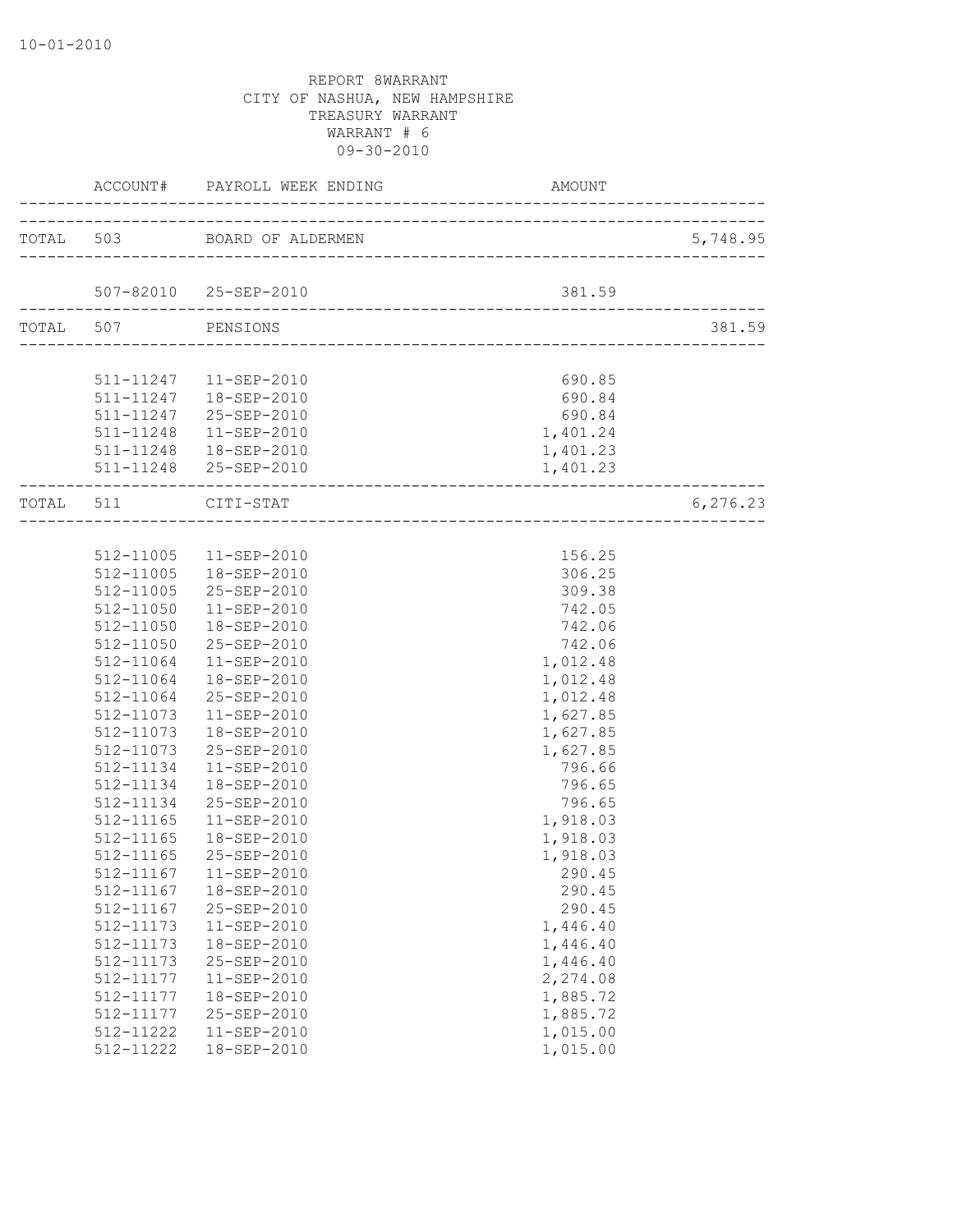|       | ACCOUNT#  | PAYROLL WEEK ENDING    | AMOUNT    |
|-------|-----------|------------------------|-----------|
|       | 512-11222 | 25-SEP-2010            | 1,015.00  |
|       | 512-11224 | $11 - SEP - 2010$      | 1,005.33  |
|       | 512-11224 | 18-SEP-2010            | 1,005.33  |
|       | 512-11224 | 25-SEP-2010            | 1,005.33  |
|       | 512-11232 | 11-SEP-2010            | 1,062.19  |
|       | 512-11232 | 18-SEP-2010            | 1,062.19  |
|       | 512-11232 | 25-SEP-2010            | 1,062.19  |
|       | 512-11265 | $11 - SEP - 2010$      | 883.76    |
|       | 512-11265 | 18-SEP-2010            | 883.76    |
|       | 512-11265 | 25-SEP-2010            | 883.76    |
|       | 512-11431 | $11-SEP-2010$          | 2,192.84  |
|       | 512-11431 | 18-SEP-2010            | 2,192.84  |
|       | 512-11431 | 25-SEP-2010            | 2,192.84  |
|       | 512-11531 | 11-SEP-2010            | 1,798.22  |
|       | 512-11531 | 18-SEP-2010            | 1,798.23  |
|       | 512-11531 | 25-SEP-2010            | 1,798.23  |
|       | 512-11684 | 11-SEP-2010            | 877.27    |
|       | 512-11684 | 18-SEP-2010            | 877.26    |
|       | 512-11684 | 25-SEP-2010            | 877.27    |
|       | 512-11714 | 11-SEP-2010            | 957.28    |
|       | 512-11714 | 18-SEP-2010            | 957.28    |
|       | 512-11714 | 25-SEP-2010            | 957.28    |
|       | 512-11740 | 11-SEP-2010            | 1,670.35  |
|       | 512-11740 | 18-SEP-2010            | 1,670.35  |
|       | 512-11740 | 25-SEP-2010            | 1,670.34  |
|       | 512-12033 | 11-SEP-2010            | 615.98    |
|       | 512-12033 | 18-SEP-2010            | 615.98    |
|       | 512-12033 | 25-SEP-2010            | 615.98    |
|       | 512-12052 | $11-SEP-2010$          | 573.99    |
|       | 512-12052 | 18-SEP-2010            | 597.40    |
|       | 512-12052 | 25-SEP-2010            | 604.09    |
|       | 512-12056 | $11 - SEP - 2010$      | 363.06    |
|       | 512-12056 | 18-SEP-2010            | 363.06    |
|       | 512-12056 | 25-SEP-2010            | 377.57    |
|       | 512-12749 | 11-SEP-2010            | 622.71    |
|       | 512-12749 | 18-SEP-2010            | 622.72    |
|       | 512-12749 | 25-SEP-2010            | 622.71    |
|       |           | 512-13004  11-SEP-2010 | 170.34    |
|       |           | 512-13004  18-SEP-2010 | 58.57     |
|       |           | 512-13004 25-SEP-2010  | 93.03     |
| TOTAL | 512       | FINANCIAL SERVICES     | 71,623.07 |
|       |           |                        |           |
|       |           | 513-11117  11-SEP-2010 | 1,579.19  |
|       | 513-11117 | 18-SEP-2010            | 1,579.18  |
|       | 513-11117 | 25-SEP-2010            | 1,579.18  |
|       | 513-11171 | 11-SEP-2010            | 2,056.01  |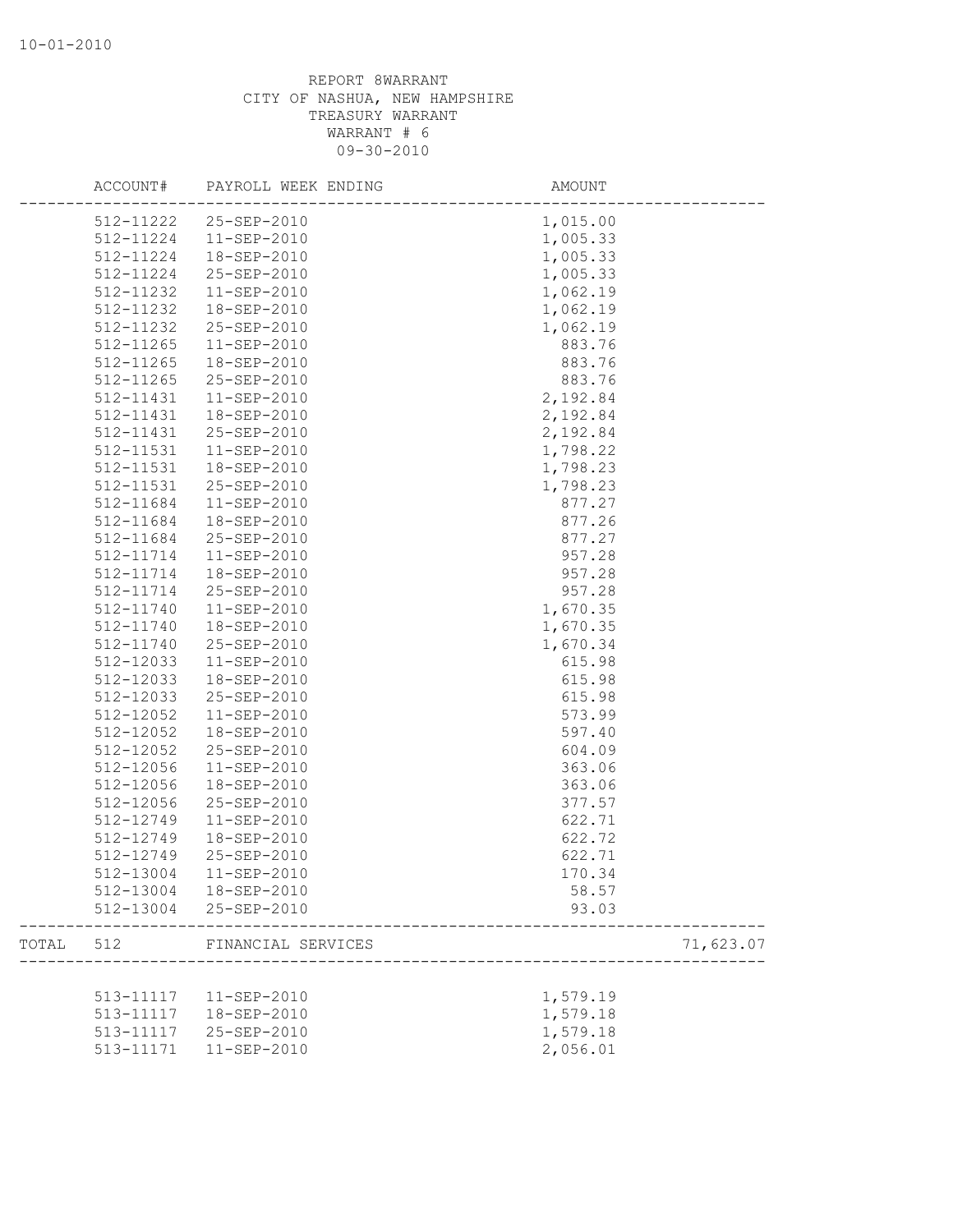|       | ACCOUNT#      | PAYROLL WEEK ENDING | AMOUNT                                              |           |
|-------|---------------|---------------------|-----------------------------------------------------|-----------|
|       | 513-11171     | 18-SEP-2010         | 2,056.01                                            |           |
|       | 513-11171     | 25-SEP-2010         | 2,825.68                                            |           |
|       | 513-11213     | 11-SEP-2010         | 1,293.11                                            |           |
|       | 513-11213     | 18-SEP-2010         | 1,293.11                                            |           |
|       | 513-11213     | 25-SEP-2010         | 1,293.11                                            |           |
|       | 513-11223     | $11 - SEP - 2010$   | 774.95                                              |           |
|       | 513-11223     | 18-SEP-2010         | 774.94                                              |           |
|       | 513-11223     | 25-SEP-2010         | 774.94                                              |           |
|       | 513-12024     | 18-SEP-2010         | 3,310.00                                            |           |
|       | 513-12024     | 25-SEP-2010         | 670.00                                              |           |
|       | $513 - 12064$ | 18-SEP-2010         | 1,460.00                                            |           |
|       | 513-12064     | 25-SEP-2010         | 280.00                                              |           |
|       | 513-12108     | 18-SEP-2010         | 1,320.00                                            |           |
|       | 513-12108     | 25-SEP-2010         | 165.00                                              |           |
|       | 513-12132     | 18-SEP-2010         | 3,190.00                                            |           |
|       | 513-12132     | 25-SEP-2010         | 140.00                                              |           |
|       | 513-12213     | 18-SEP-2010         | 1,485.00                                            |           |
|       | 513-13016     | 18-SEP-2010         | 1,109.85                                            |           |
|       | 513-18018     | 25-SEP-2010         | 131.25                                              |           |
|       | 513-18021     | 25-SEP-2010         | 156.25                                              |           |
|       | 513-18024     | 25-SEP-2010         | 131.25                                              |           |
| TOTAL | 513           | CITY CLERK'S OFFICE |                                                     | 31,428.01 |
|       |               |                     | <u> 1999 - Johann Bernstein, fransk politiker (</u> |           |
|       | 515-11350     | 11-SEP-2010         | 957.28                                              |           |
|       | 515-11350     | 18-SEP-2010         | 957.28                                              |           |
|       | 515-11350     | 25-SEP-2010         | 957.28                                              |           |
|       | 515-11446     | $11 - SEP - 2010$   | 287.63                                              |           |
|       | 515-11446     | 18-SEP-2010         | 287.63                                              |           |
|       | 515-11446     | 25-SEP-2010         | $-3,278.99$                                         |           |
|       | 515-12028     | $11 - SEP - 2010$   | 696.76                                              |           |
|       | 515-12028     | 18-SEP-2010         | 696.75                                              |           |
|       | 515-12028     | 25-SEP-2010         | 696.76                                              |           |
|       |               | HUMAN RESOURCES     |                                                     |           |
| TOTAL | 515           |                     | -----------------------------                       | 2,258.38  |
|       |               |                     |                                                     |           |
|       | 516-11147     | 11-SEP-2010         | 637.19                                              |           |
|       | 516-11147     | 18-SEP-2010         | 637.19                                              |           |
|       | 516-11147     | 25-SEP-2010         | 637.19                                              |           |
|       | 516-11148     | 11-SEP-2010         | 985.60                                              |           |
|       | 516-11148     | 18-SEP-2010         | 985.60                                              |           |
|       | 516-11148     | 25-SEP-2010         | 985.60                                              |           |
|       | 516-11459     | $11 - SEP - 2010$   | 1,286.71                                            |           |
|       | 516-11459     | 18-SEP-2010         | 1,286.72                                            |           |
|       | 516-11459     | 25-SEP-2010         | 1,286.72                                            |           |
|       | 516-11573     | 11-SEP-2010         | 939.11                                              |           |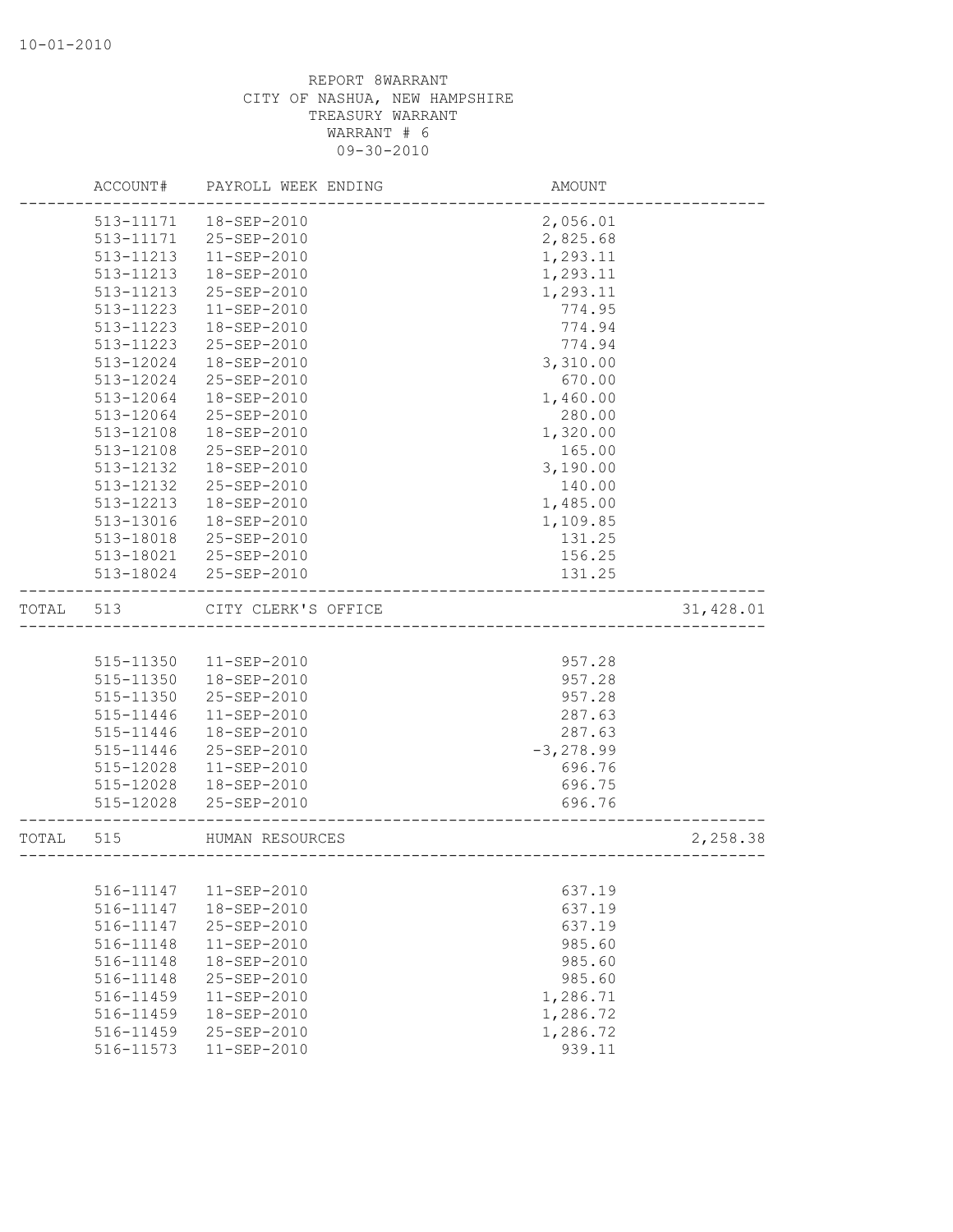|                        | ACCOUNT# PAYROLL WEEK ENDING          | AMOUNT<br>-------------------------- |           |
|------------------------|---------------------------------------|--------------------------------------|-----------|
|                        | 516-11573  18-SEP-2010                | 939.11                               |           |
|                        |                                       |                                      |           |
|                        |                                       |                                      | 11,545.86 |
|                        |                                       |                                      |           |
|                        | 517-11198  11-SEP-2010                | 1,127.96                             |           |
|                        | 517-11198  18-SEP-2010                | 1,602.94                             |           |
|                        | 517-11198 25-SEP-2010                 | 1,127.97                             |           |
|                        | 517-11266 11-SEP-2010                 | 641.15                               |           |
|                        | 517-11266  18-SEP-2010                | 641.15                               |           |
|                        | 517-11266 25-SEP-2010                 | 641.15                               |           |
|                        | 517-11420  11-SEP-2010                | 744.15                               |           |
|                        | 517-11420  18-SEP-2010                | 744.15                               |           |
|                        | 517-11420 25-SEP-2010                 | 744.15                               |           |
|                        | 517-12063  11-SEP-2010                | 296.86                               |           |
|                        | 517-12063  18-SEP-2010                | 296.86                               |           |
|                        | 517-12063 25-SEP-2010                 | 296.86                               |           |
|                        | 517-13020  11-SEP-2010                | 111.62                               |           |
|                        | 517-13020  18-SEP-2010                | 84.59                                |           |
|                        | 517-13020 25-SEP-2010                 | 139.53                               |           |
|                        | TOTAL 517 BUILDING MAINT - CITY ADMIN |                                      | 9,241.09  |
|                        |                                       |                                      |           |
|                        | 519-11014   11-SEP-2010               | 1,122.76                             |           |
|                        | 519-11014  18-SEP-2010                | 1,122.77                             |           |
|                        | 519-11014 25-SEP-2010                 | 1,122.76                             |           |
|                        | 519-11016  11-SEP-2010                | 985.60                               |           |
|                        | 519-11016  18-SEP-2010                | 985.60                               |           |
|                        | 519-11016 25-SEP-2010                 | 985.60                               |           |
|                        | 519-11017  11-SEP-2010                | 824.00                               |           |
|                        | 519-11017  18-SEP-2010                | 824.00                               |           |
|                        | 519-11017 25-SEP-2010                 | 824.00                               |           |
|                        | 519-11115  11-SEP-2010                | 1,986.69                             |           |
|                        | 519-11115  18-SEP-2010                | 1,986.69                             |           |
| 519-11115              | 25-SEP-2010                           | 1,986.69                             |           |
|                        | 519-11146  11-SEP-2010                | 858.42                               |           |
| 519-11146              | 18-SEP-2010                           | 858.42                               |           |
| 519-11146              | 25-SEP-2010                           | 858.42                               |           |
| 519-11153              | 11-SEP-2010                           | 620.55                               |           |
| 519-11153              | 18-SEP-2010                           | 620.55                               |           |
| 519-11153              | 25-SEP-2010                           | 620.56                               |           |
| 519-11154              | 11-SEP-2010                           | 652.11                               |           |
| 519-11154              | 18-SEP-2010                           | 652.12                               |           |
| 519-11154<br>519-11205 | 25-SEP-2010<br>11-SEP-2010            | 652.11<br>815.21                     |           |
| 519-11205              | 18-SEP-2010                           | 815.22                               |           |
|                        |                                       |                                      |           |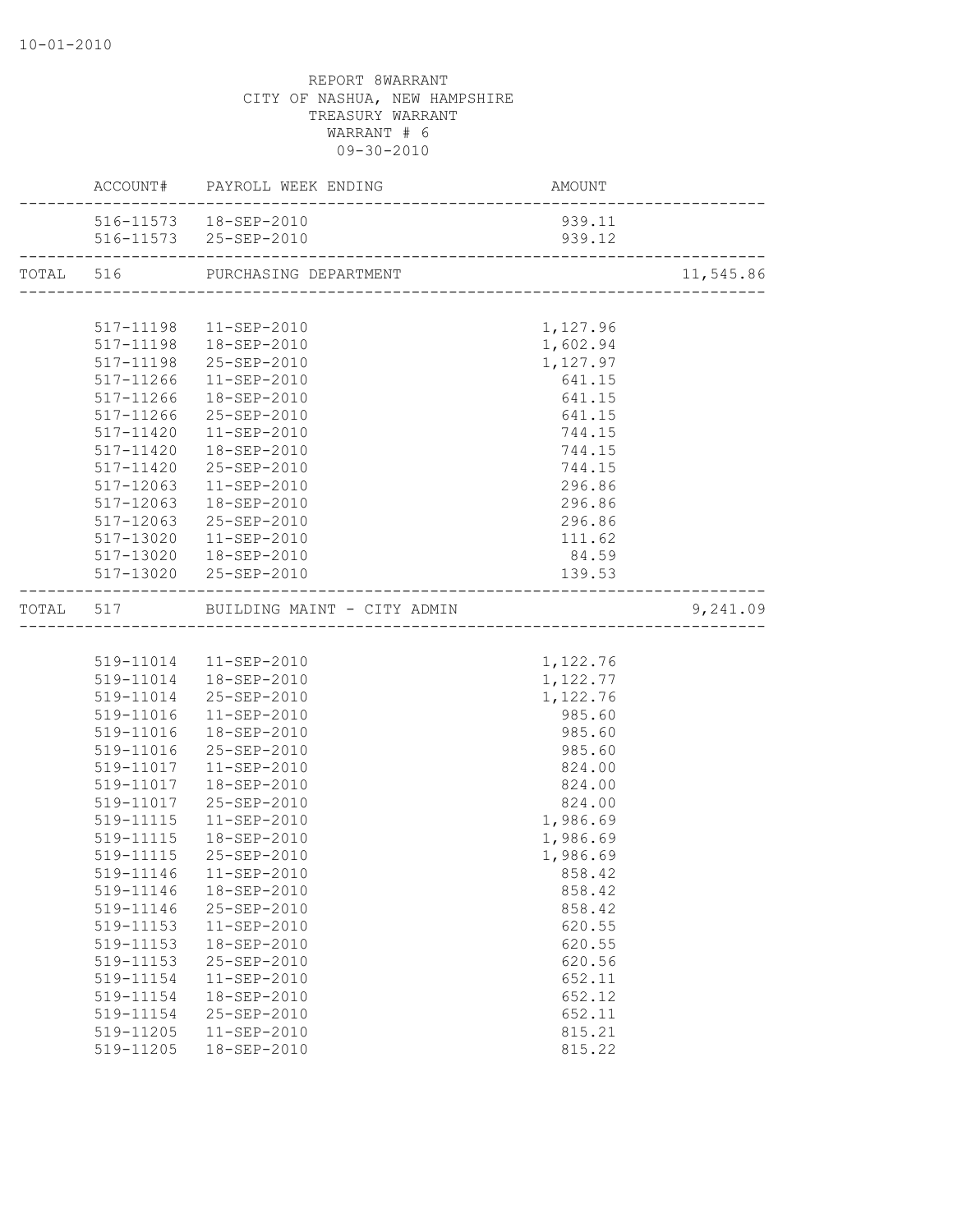|           |               | ACCOUNT# PAYROLL WEEK ENDING | AMOUNT   |            |
|-----------|---------------|------------------------------|----------|------------|
|           |               | 519-11205 25-SEP-2010        | 815.21   |            |
|           |               | 519-11241  11-SEP-2010       | 1,408.18 |            |
|           |               | 519-11241  18-SEP-2010       | 1,408.18 |            |
|           |               | 519-11241 25-SEP-2010        | 1,408.19 |            |
|           |               | 519-18006 25-SEP-2010        | 375.00   |            |
| TOTAL 519 |               | ASSESSORS                    |          | 28, 195.61 |
|           |               |                              |          |            |
|           |               | 520-12077  11-SEP-2010       | 275.65   |            |
|           |               | 520-12077  18-SEP-2010       | 275.65   |            |
|           |               | 520-12077 25-SEP-2010        | 275.65   |            |
| TOTAL 520 |               | HUNT BUILDING                |          | 826.95     |
|           |               |                              |          |            |
|           |               | 522-11127   11-SEP-2010      | 1,709.64 |            |
|           |               | 522-11127  18-SEP-2010       | 1,709.64 |            |
|           | 522-11127     | 25-SEP-2010                  | 1,709.64 |            |
|           | 522-11128     | 11-SEP-2010                  | 1,152.83 |            |
|           | 522-11128     | 18-SEP-2010                  | 1,152.83 |            |
|           | 522-11128     | 25-SEP-2010                  | 1,152.83 |            |
|           | 522-11286     | $11 - SEP - 2010$            | 608.85   |            |
|           | 522-11286     | 18-SEP-2010                  | 608.85   |            |
|           | 522-11286     | 25-SEP-2010                  | 608.85   |            |
|           | 522-11429     | $11 - SEP - 2010$            | 1,819.34 |            |
|           | 522-11429     | 18-SEP-2010                  | 1,819.34 |            |
|           | 522-11429     | 25-SEP-2010                  | 1,819.33 |            |
|           | 522-11641     | 11-SEP-2010                  | 1,409.39 |            |
|           | 522-11641     | 18-SEP-2010                  | 1,409.38 |            |
|           | 522-11641     | 25-SEP-2010                  | 1,409.39 |            |
|           | 522-11652     | $11 - SEP - 2010$            | 1,489.36 |            |
|           | 522-11652     | 18-SEP-2010                  | 1,489.36 |            |
|           | $522 - 11652$ | 25-SEP-2010                  | 1,489.36 |            |
|           | 522-11721     | 11-SEP-2010                  | 1,556.11 |            |
|           | 522-11721     | 18-SEP-2010                  | 1,556.11 |            |
|           | 522-11721     | 25-SEP-2010                  | 1,556.12 |            |
|           | 522-11724     | $11 - SEP - 2010$            | 1,370.99 |            |
|           | 522-11724     | 18-SEP-2010                  | 1,370.98 |            |
|           | $522 - 11724$ | 25-SEP-2010                  | 1,370.98 |            |
|           | 522-11725     | $11 - SEP - 2010$            | 998.11   |            |
|           | $522 - 11725$ | 18-SEP-2010                  | 998.12   |            |
|           | 522-11725     | 25-SEP-2010                  | 998.12   |            |
|           | 522-11729     | $11 - SEP - 2010$            | 2,231.11 |            |
|           | 522-11729     | 18-SEP-2010                  | 2,231.12 |            |
|           | 522-11729     | 25-SEP-2010                  | 2,231.12 |            |
|           | 522-31050     | 25-SEP-2010                  | 177.00   |            |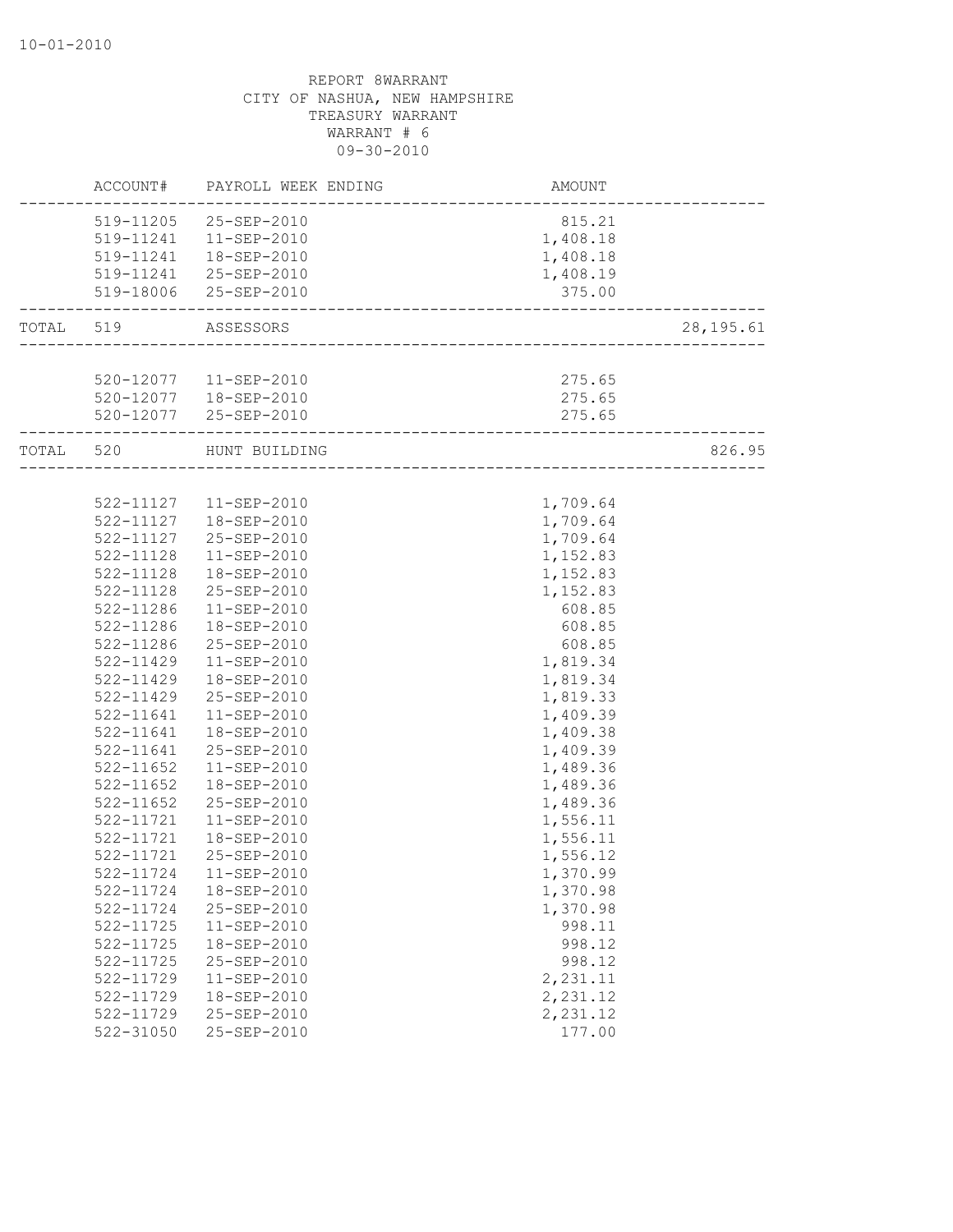|               |                                                  |          | 43, 214.20 |
|---------------|--------------------------------------------------|----------|------------|
|               |                                                  |          |            |
|               |                                                  |          |            |
|               | 523-11332 11-SEP-2010                            | 1,006.33 |            |
|               | 523-11332  18-SEP-2010<br>523-11332  25-SEP-2010 | 1,006.33 |            |
|               |                                                  | 1,006.33 |            |
| TOTAL 523 GIS |                                                  |          | 3,018.99   |
|               |                                                  |          |            |
|               | 531-11065  11-SEP-2010                           | 1,143.31 |            |
|               | 531-11065  18-SEP-2010                           | 1,143.31 |            |
|               | 531-11065 25-SEP-2010                            | 1,143.31 |            |
| 531-11085     | 11-SEP-2010                                      | 922.04   |            |
| 531-11085     | 18-SEP-2010                                      | 922.04   |            |
| 531-11085     | 25-SEP-2010                                      | 922.04   |            |
|               | 531-11114  11-SEP-2010                           | 2,355.27 |            |
|               | 531-11114  18-SEP-2010                           | 2,355.27 |            |
|               | 531-11114 25-SEP-2010                            | 2,355.26 |            |
|               | 531-11129  11-SEP-2010                           | 1,377.78 |            |
| 531-11129     | 18-SEP-2010                                      | 2,123.00 |            |
| 531-11129     | 25-SEP-2010                                      | 1,998.78 |            |
| 531-11164     | 11-SEP-2010                                      | 1,178.66 |            |
| 531-11164     | 18-SEP-2010                                      | 1,178.65 |            |
| 531-11164     | 25-SEP-2010                                      | 1,178.65 |            |
| 531-11166     | 11-SEP-2010                                      | 2,023.52 |            |
|               | 531-11166  18-SEP-2010                           | 2,023.53 |            |
|               | 531-11166 25-SEP-2010                            | 2,023.53 |            |
|               | 531-11170  11-SEP-2010                           | 1,526.04 |            |
| 531-11170     | 18-SEP-2010                                      | 1,526.04 |            |
| 531-11170     | 25-SEP-2010                                      | 1,526.03 |            |
| 531-11201     | 11-SEP-2010                                      | 682.41   |            |
| 531-11201     | 18-SEP-2010                                      | 682.42   |            |
| 531-11201     | 25-SEP-2010                                      | 682.42   |            |
| 531-11203     | 11-SEP-2010                                      | 1,349.54 |            |
| 531-11203     | 18-SEP-2010                                      | 1,349.54 |            |
|               | 531-11203 25-SEP-2010                            | 1,349.54 |            |
| 531-11226     | 11-SEP-2010                                      | 776.25   |            |
| 531-11226     | 18-SEP-2010                                      | 776.25   |            |
| 531-11226     | 25-SEP-2010                                      | 776.25   |            |
| 531-11242     | 11-SEP-2010                                      | 1,158.79 |            |
| 531-11242     | 18-SEP-2010                                      | 1,158.79 |            |
| 531-11242     | 25-SEP-2010                                      | 1,158.79 |            |
| 531-11245     | $11 - SEP - 2010$                                | 643.00   |            |
| 531-11245     | 18-SEP-2010                                      | 643.00   |            |
| 531-11245     | 25-SEP-2010                                      | 643.00   |            |
| 531-11257     | 11-SEP-2010                                      | 3,451.85 |            |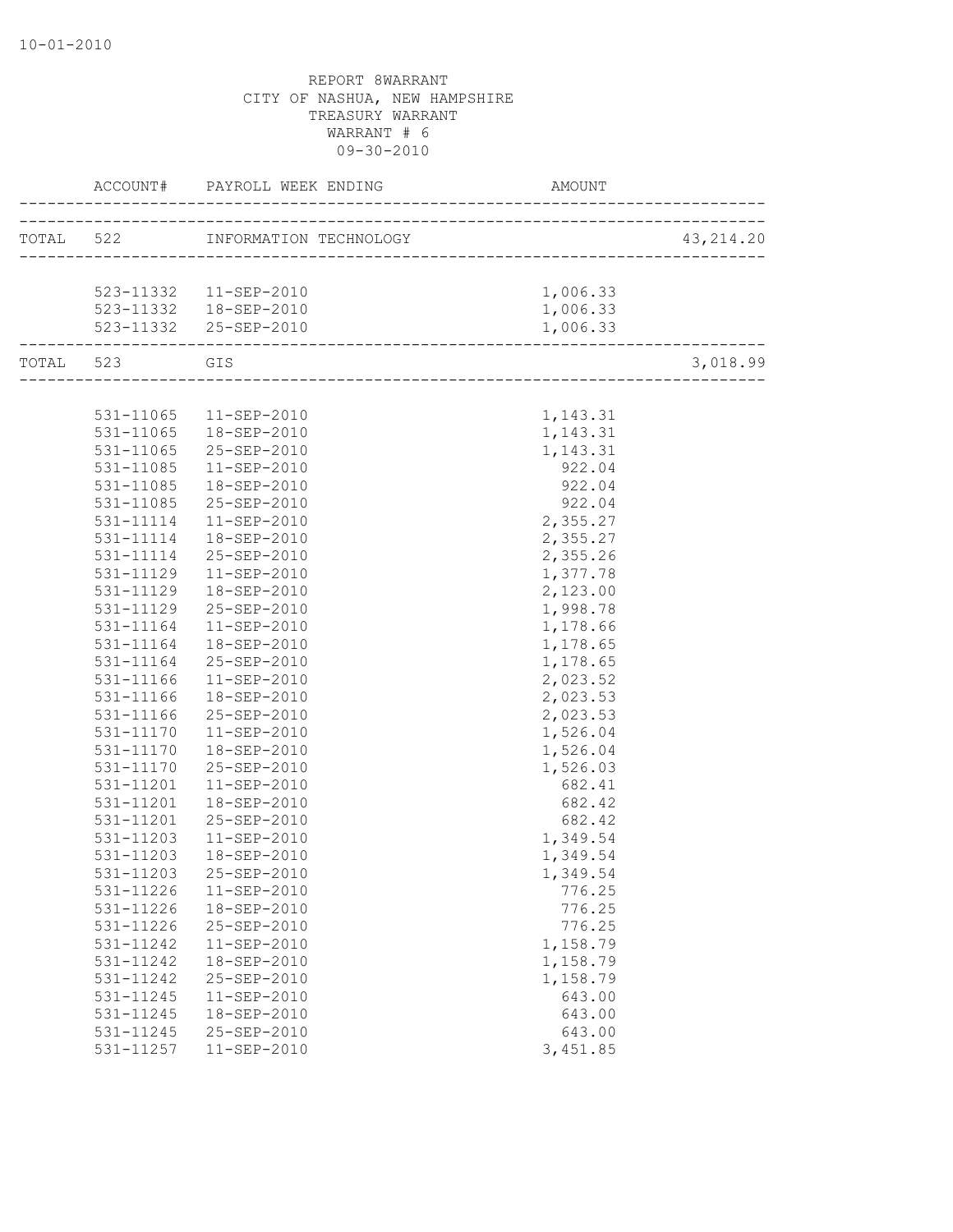| ACCOUNT#      | PAYROLL WEEK ENDING    | AMOUNT    |
|---------------|------------------------|-----------|
|               |                        |           |
|               | 531-11257  18-SEP-2010 | 3,451.85  |
| 531-11257     | 25-SEP-2010            | 3,451.85  |
| 531-11287     | 11-SEP-2010            | 846.16    |
| 531-11287     | 18-SEP-2010            | 846.15    |
| 531-11287     | 25-SEP-2010            | 846.15    |
| 531-11398     | $11 - SEP - 2010$      | 646.25    |
| 531-11398     | 18-SEP-2010            | 646.25    |
| 531-11398     | 25-SEP-2010            | 646.25    |
| 531-11477     | 11-SEP-2010            | 1,384.55  |
| 531-11477     | 18-SEP-2010            | 1,384.53  |
| 531-11477     | 25-SEP-2010            | 1,384.54  |
| 531-11487     | 11-SEP-2010            | 1,400.35  |
| 531-11487     | 18-SEP-2010            | 1,400.35  |
| 531-11487     | 25-SEP-2010            | 1,400.35  |
| 531-11495     | 11-SEP-2010            | 1,037.26  |
| 531-11495     | 18-SEP-2010            | 1,037.27  |
| 531-11495     | 25-SEP-2010            | 1,037.27  |
| 531-11498     | 11-SEP-2010            | 878.18    |
| 531-11498     | 18-SEP-2010            | 878.19    |
| 531-11498     | 25-SEP-2010            | 878.18    |
| 531-11516     | 11-SEP-2010            | 884.57    |
| 531-11516     | 18-SEP-2010            | 884.57    |
| 531-11516     | 25-SEP-2010            | 884.57    |
| 531-11534     | 11-SEP-2010            | 1,496.61  |
| 531-11534     | 18-SEP-2010            | 1,496.62  |
| 531-11534     | 25-SEP-2010            | 1,496.62  |
| 531-11535     | 11-SEP-2010            | 13,380.92 |
| 531-11535     | 18-SEP-2010            | 13,380.91 |
| $531 - 11535$ | 25-SEP-2010            | 13,380.91 |
| 531-11537     | 11-SEP-2010            | 14,485.34 |
| 531-11537     | 18-SEP-2010            | 14,485.34 |
| 531-11537     | 25-SEP-2010            | 14,485.34 |
| 531-11538     | 11-SEP-2010            | 922.04    |
| 531-11538     | 18-SEP-2010            | 922.04    |
| 531-11538     | 25-SEP-2010            | 922.04    |
| 531-11539     | 11-SEP-2010            | 1,579.19  |
| 531-11539     | 18-SEP-2010            | 1,579.18  |
| 531-11539     | 25-SEP-2010            | 1,579.18  |
| 531-11544     | 11-SEP-2010            | 4,268.62  |
| 531-11544     | 18-SEP-2010            | 4,268.62  |
| 531-11544     | 25-SEP-2010            | 4,268.62  |
| 531-11549     | 11-SEP-2010            | 9,282.41  |
| 531-11549     | 18-SEP-2010            | 7,328.10  |
| 531-11549     | 25-SEP-2010            | 7,328.10  |
| 531-11550     | $11 - SEP - 2010$      | 957.35    |
| 531-11550     | 18-SEP-2010            | 957.35    |
| 531-11550     | 25-SEP-2010            | 957.35    |
| 531-11552     | 11-SEP-2010            | 10,362.00 |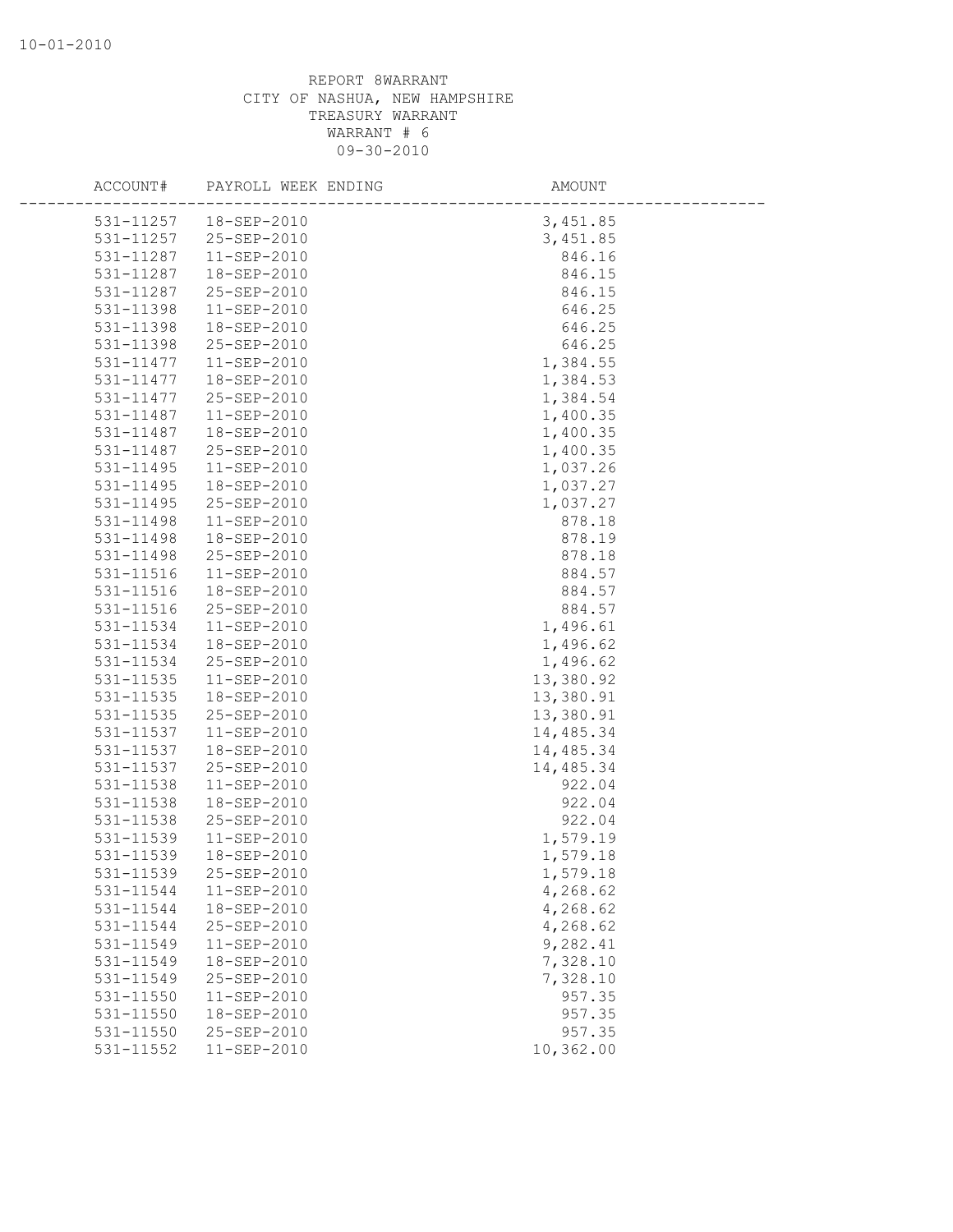| ACCOUNT#      | PAYROLL WEEK ENDING | AMOUNT      |
|---------------|---------------------|-------------|
| 531-11552     | 18-SEP-2010         | 10,362.00   |
| 531-11552     | 25-SEP-2010         | 10,362.00   |
| 531-11555     | $11 - SEP - 2010$   | 41,940.00   |
| 531-11555     | 18-SEP-2010         | 41,957.05   |
| 531-11555     | 25-SEP-2010         | 41,940.00   |
| 531-11558     | $11 - SEP - 2010$   | 76,578.68   |
| 531-11558     | 18-SEP-2010         | 76,182.24   |
| 531-11558     | 25-SEP-2010         | 76,182.07   |
| 531-11561     | $11 - SEP - 2010$   | 12,924.60   |
| 531-11561     | 18-SEP-2010         | 16,446.32   |
| 531-11561     | 25-SEP-2010         | 11,768.28   |
| 531-11567     | 11-SEP-2010         | 33, 945.63  |
| 531-11567     | 18-SEP-2010         | 34,837.80   |
| 531-11567     | 25-SEP-2010         | 34, 187. 13 |
| 531-11569     | $11 - SEP - 2010$   | 1,214.02    |
| 531-11569     | 18-SEP-2010         | 1,214.02    |
| 531-11569     | 25-SEP-2010         | 1,214.01    |
| 531-11618     | $11 - SEP - 2010$   | 2,118.66    |
| 531-11618     | 18-SEP-2010         | 2,118.68    |
| 531-11618     | 25-SEP-2010         | 2,118.67    |
| 531-11622     | 11-SEP-2010         | 3,081.21    |
| 531-11622     | 18-SEP-2010         | 3,081.17    |
| 531-11622     | 25-SEP-2010         | 3,081.19    |
| 531-11634     | $11-SEP-2010$       | 716.55      |
| 531-11634     | 18-SEP-2010         | 716.55      |
| 531-11634     | 25-SEP-2010         | 716.55      |
| 531-11636     | 11-SEP-2010         | 998.45      |
| 531-11636     | 18-SEP-2010         | 998.45      |
| 531-11636     | 25-SEP-2010         | 998.45      |
| 531-11664     | $11 - SEP - 2010$   | 1,171.17    |
| 531-11664     | 18-SEP-2010         | 1,171.17    |
| 531-11664     | 25-SEP-2010         | 1,171.18    |
| 531-11665     | 11-SEP-2010         | 809.40      |
| 531-11665     | 18-SEP-2010         | 809.40      |
| $531 - 11665$ | 25-SEP-2010         | 809.40      |
| 531-11719     | $11 - SEP - 2010$   | 949.26      |
| 531-11719     | 18-SEP-2010         | 949.27      |
| 531-11719     | 25-SEP-2010         | 949.27      |
| 531-11732     | 11-SEP-2010         | 6,004.25    |
| 531-11732     | 18-SEP-2010         | 6,004.25    |
| 531-11732     | 25-SEP-2010         | 6,004.25    |
| 531-12020     | 11-SEP-2010         | 984.99      |
| 531-12020     | 18-SEP-2010         | 984.98      |
| 531-12020     | 25-SEP-2010         | 984.98      |
| 531-12042     | $11 - SEP - 2010$   | 2,060.73    |
| 531-12042     | 18-SEP-2010         | 1,248.74    |
| 531-12042     | 25-SEP-2010         | 1,741.85    |
| 531-12066     | $11 - SEP - 2010$   | 708.05      |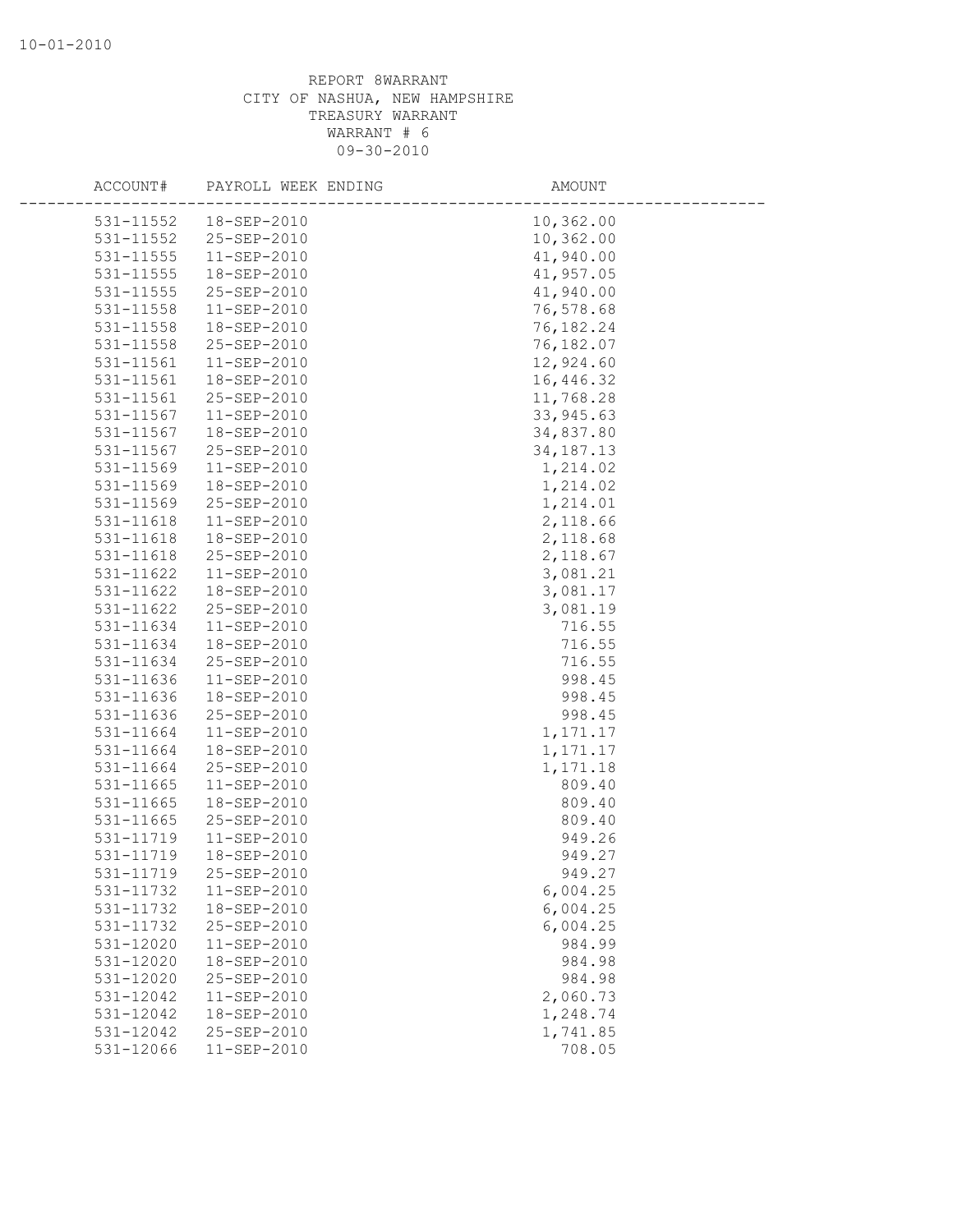|       | ACCOUNT#  | PAYROLL WEEK ENDING | AMOUNT     |             |
|-------|-----------|---------------------|------------|-------------|
|       | 531-12066 | 18-SEP-2010         | 708.05     |             |
|       | 531-12066 | 25-SEP-2010         | 708.05     |             |
|       | 531-12068 | $11 - SEP - 2010$   | 771.36     |             |
|       | 531-12068 | 18-SEP-2010         | 771.36     |             |
|       | 531-12068 | 25-SEP-2010         | 771.36     |             |
|       | 531-12071 | $11 - SEP - 2010$   | 266.52     |             |
|       | 531-12071 | 18-SEP-2010         | 266.52     |             |
|       | 531-12071 | 25-SEP-2010         | 266.52     |             |
|       | 531-12119 | 11-SEP-2010         | 1,158.52   |             |
|       | 531-12119 | 18-SEP-2010         | 1,158.52   |             |
|       | 531-12119 | 25-SEP-2010         | 1,158.52   |             |
|       | 531-13004 | 11-SEP-2010         | 4,347.32   |             |
|       | 531-13004 | 18-SEP-2010         | 3,787.30   |             |
|       | 531-13004 | 25-SEP-2010         | 3,784.81   |             |
|       | 531-13038 | $11 - SEP - 2010$   | 142.06     |             |
|       | 531-13038 | 18-SEP-2010         | 1,878.57   |             |
|       | 531-13038 | 25-SEP-2010         | 7,313.42   |             |
|       | 531-13040 | 11-SEP-2010         | 3,642.74   |             |
|       | 531-13040 | 18-SEP-2010         | 4,427.68   |             |
|       | 531-13040 | 25-SEP-2010         | 4,526.14   |             |
|       | 531-13044 | 11-SEP-2010         | 2,086.80   |             |
|       | 531-13044 | 18-SEP-2010         | 1,459.93   |             |
|       | 531-13044 | 25-SEP-2010         | 1,813.72   |             |
|       | 531-13047 | 11-SEP-2010         | 19,087.93  |             |
|       | 531-13047 | 18-SEP-2010         | 15,621.30  |             |
|       | 531-13047 | 25-SEP-2010         | 15,783.58  |             |
|       | 531-13048 | 11-SEP-2010         | 9,988.89   |             |
|       | 531-13048 | 18-SEP-2010         | 5,724.33   |             |
|       | 531-13048 | 25-SEP-2010         | 5,656.74   |             |
|       | 531-15002 | $11 - SEP - 2010$   | 47, 192.62 |             |
|       | 531-17002 | $11 - SEP - 2010$   | 200.00     |             |
|       | 531-17003 | 11-SEP-2010         | 300.00     |             |
|       | 531-17003 | 25-SEP-2010         | 2,200.00   |             |
|       | 531-17004 | $11 - SEP - 2010$   | 5,100.00   |             |
|       | 531-17006 | 11-SEP-2010         | 3,150.00   |             |
|       | 531-17006 | 18-SEP-2010         | 3,250.00   |             |
| TOTAL | 531       | POLICE DEPARTMENT   |            | 983, 922.54 |
|       |           |                     |            |             |
|       | 532-11024 | 11-SEP-2010         | 2,120.48   |             |
|       | 532-11024 | 18-SEP-2010         | 2,120.50   |             |
|       | 532-11024 | 25-SEP-2010         | 2,120.50   |             |
|       | 532-11036 | 11-SEP-2010         | 1,929.25   |             |
|       | 532-11036 | 18-SEP-2010         | 1,929.25   |             |
|       | 532-11036 | 25-SEP-2010         | 1,929.25   |             |
|       | 532-11063 | $11 - SEP - 2010$   | 1,356.86   |             |
|       | 532-11063 | 18-SEP-2010         | 1,356.86   |             |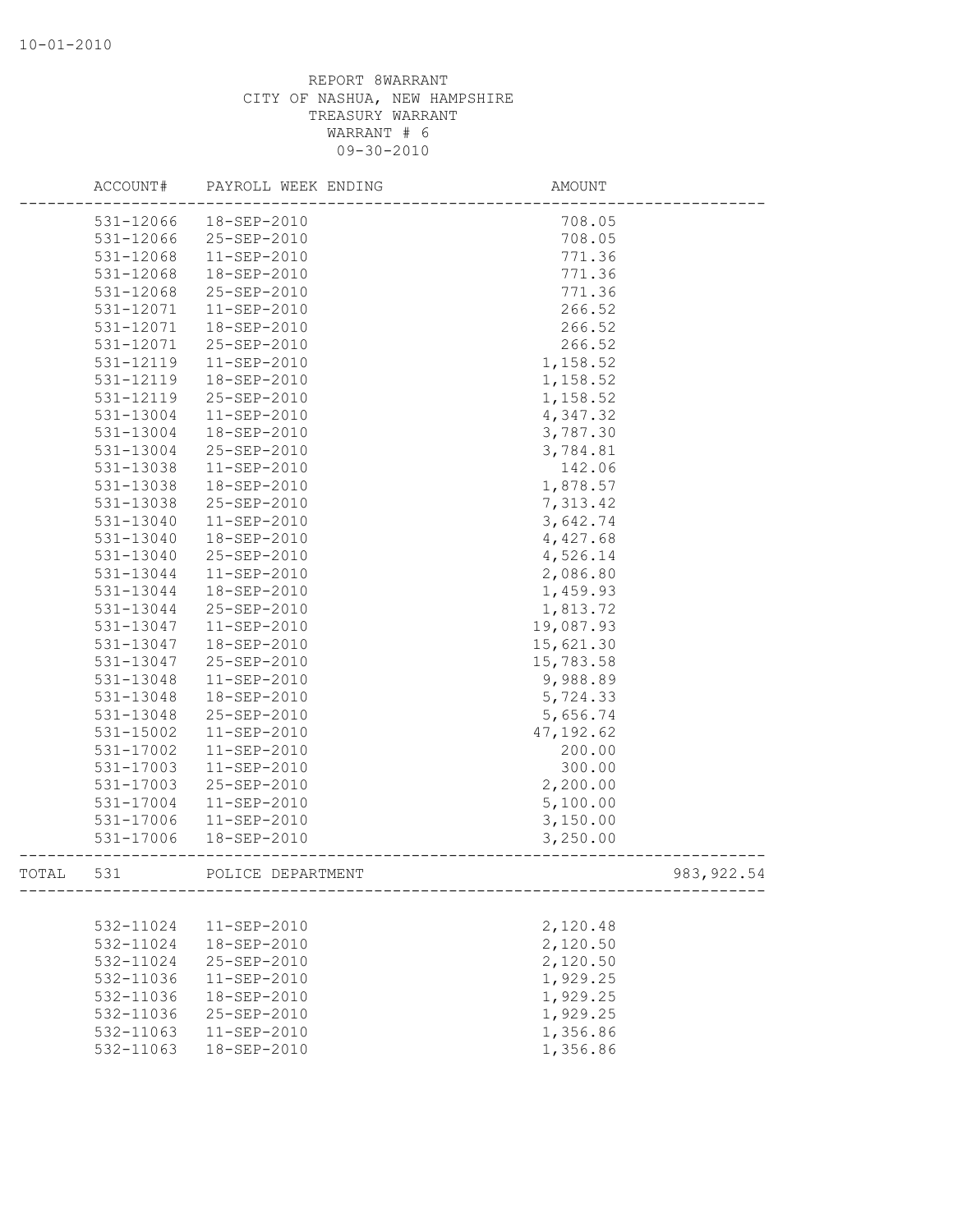| ACCOUNT#  | PAYROLL WEEK ENDING | AMOUNT     |  |
|-----------|---------------------|------------|--|
| 532-11063 | $25 - SEP - 2010$   | 1,356.86   |  |
| 532-11066 | $11 - SEP - 2010$   | 1,330.14   |  |
| 532-11066 | 18-SEP-2010         | 1,330.14   |  |
| 532-11066 | 25-SEP-2010         | 1,330.14   |  |
| 532-11069 | 11-SEP-2010         | 2,713.88   |  |
| 532-11069 | 18-SEP-2010         | 2,713.88   |  |
| 532-11069 | 25-SEP-2010         | 2,713.88   |  |
| 532-11111 | 11-SEP-2010         | 2,229.62   |  |
| 532-11111 | 18-SEP-2010         | 2,229.62   |  |
| 532-11111 | 25-SEP-2010         | 2,229.62   |  |
| 532-11207 | 11-SEP-2010         | 6,838.59   |  |
| 532-11207 | 18-SEP-2010         | 6,838.59   |  |
| 532-11207 | 25-SEP-2010         | 6,838.59   |  |
| 532-11281 | 11-SEP-2010         | 1,005.79   |  |
| 532-11281 | 18-SEP-2010         | 1,005.79   |  |
| 532-11281 | 25-SEP-2010         | 1,005.79   |  |
| 532-11285 | 11-SEP-2010         | 8,222.77   |  |
| 532-11285 | 18-SEP-2010         | 8,222.77   |  |
| 532-11285 | 25-SEP-2010         | 8,222.77   |  |
| 532-11291 | $11 - SEP - 2010$   | 6,247.32   |  |
| 532-11291 | 18-SEP-2010         | 6,578.72   |  |
| 532-11291 | 25-SEP-2010         | 6,210.27   |  |
| 532-11298 | 11-SEP-2010         | 1,361.22   |  |
| 532-11298 | 18-SEP-2010         | 964.20     |  |
| 532-11298 | 25-SEP-2010         | 1,077.63   |  |
| 532-11300 | 11-SEP-2010         | 36,829.82  |  |
| 532-11300 | 18-SEP-2010         | 36,829.83  |  |
| 532-11300 | 25-SEP-2010         | 35, 427.35 |  |
| 532-11303 | 11-SEP-2010         | 1,203.00   |  |
| 532-11303 | 18-SEP-2010         | 1,203.00   |  |
| 532-11303 | 25-SEP-2010         | 1,203.00   |  |
| 532-11305 | 11-SEP-2010         | 4,788.14   |  |
| 532-11305 | 18-SEP-2010         | 4,901.57   |  |
| 532-11305 | 25-SEP-2010         | 3,413.28   |  |
| 532-11309 | $11 - SEP - 2010$   | 103,093.02 |  |
| 532-11309 | 18-SEP-2010         | 107,554.73 |  |
| 532-11309 | 25-SEP-2010         | 107,010.41 |  |
| 532-11660 | 11-SEP-2010         | 1,528.56   |  |
| 532-11660 | 18-SEP-2010         | 1,528.54   |  |
| 532-11660 | 25-SEP-2010         | 1,528.54   |  |
| 532-11663 | $11 - SEP - 2010$   | 1,498.40   |  |
| 532-11663 | 18-SEP-2010         | 1,498.40   |  |
| 532-11663 | 25-SEP-2010         | 1,498.40   |  |
| 532-11666 | $11 - SEP - 2010$   | 1,498.40   |  |
| 532-11666 | 18-SEP-2010         | 1,498.40   |  |
| 532-11666 | 25-SEP-2010         | 1,498.40   |  |
| 532-11669 | 11-SEP-2010         | 1,513.38   |  |
| 532-11669 | 18-SEP-2010         | 1,513.38   |  |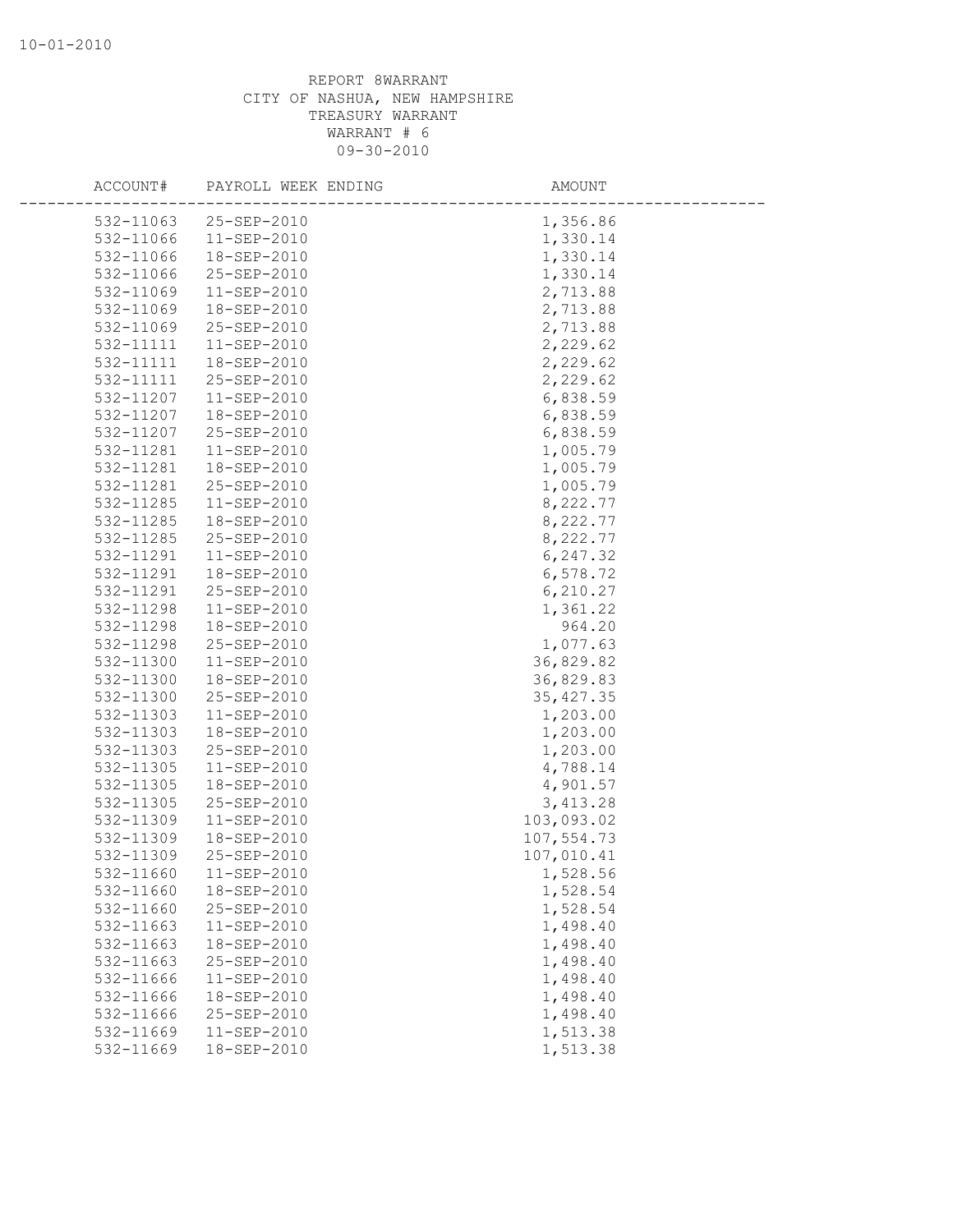|       | ACCOUNT#     | PAYROLL WEEK ENDING    | AMOUNT    |             |
|-------|--------------|------------------------|-----------|-------------|
|       | 532-11669    | 25-SEP-2010            | 1,513.38  |             |
|       | 532-12070    | 11-SEP-2010            | 28,642.04 |             |
|       | 532-12070    | 18-SEP-2010            | 33,694.33 |             |
|       | 532-12070    | 25-SEP-2010            | 30,492.07 |             |
|       | 532-13003    | $11 - SEP - 2010$      | 2,736.73  |             |
|       | 532-13003    | 18-SEP-2010            | 2,426.66  |             |
|       | 532-13003    | 25-SEP-2010            | 3,749.25  |             |
|       | 532-13004    | $11-SEP-2010$          | 311.91    |             |
|       | 532-13004    | 18-SEP-2010            | 180.38    |             |
|       | 532-13004    | 25-SEP-2010            | 48.70     |             |
|       | 532-13018    | $11-SEP-2010$          | 3,527.13  |             |
|       | 532-13018    | 18-SEP-2010            | 2,454.40  |             |
|       | 532-13018    | 25-SEP-2010            | 3,085.41  |             |
|       | 532-13024    | 18-SEP-2010            | 212.53    |             |
|       | 532-13024    | 25-SEP-2010            | 1,227.19  |             |
|       | $532 - 1305$ | 18-SEP-2010            | $-113.43$ |             |
|       | 532-13050    | $11 - SEP - 2010$      | 9,425.29  |             |
|       | 532-13050    | 18-SEP-2010            | 10,733.09 |             |
|       | 532-13050    | 25-SEP-2010            | 9,591.79  |             |
|       | 532-15002    | $11-SEP-2010$          | 46,301.77 |             |
|       | 532-18039    | 25-SEP-2010            | 1,875.00  |             |
|       | 532-19231    | $11 - SEP - 2010$      | 1,373.83  |             |
|       | 532-19231    | 18-SEP-2010            | 1,373.83  |             |
|       | 532-19231    | 25-SEP-2010            | 1,359.67  |             |
|       | 532-19232    | $11 - SEP - 2010$      | 2,008.67  |             |
|       | 532-19232    | 18-SEP-2010            | 1,985.63  |             |
|       | 532-19232    | 25-SEP-2010            | 2,008.67  |             |
|       | 532-19233    | 11-SEP-2010            | 2,968.29  |             |
|       | 532-19233    | 18-SEP-2010            | 2,933.01  |             |
|       | 532-19233    | 25-SEP-2010            | 2,968.29  |             |
|       | 532-19234    | 11-SEP-2010            | 1,886.09  |             |
|       | 532-19234    | 18-SEP-2010            | 1,863.05  |             |
|       | 532-19234    | 25-SEP-2010            | 1,886.09  |             |
| TOTAL | 532          | FIRE DEPARTMENT        |           | 782, 472.23 |
|       |              |                        |           |             |
|       |              | 535-11980  11-SEP-2010 | 1,057.65  |             |
|       |              | 535-11980  18-SEP-2010 | 96.15     |             |
|       |              | 535-11980 25-SEP-2010  | 96.15     |             |
|       | 535-19230    | 11-SEP-2010            | $-961.50$ |             |
|       | 535-31050    | 25-SEP-2010            | 80.00     |             |
| TOTAL | 535          | EMERGENCY MANAGEMENT   |           | 368.45      |
|       |              | 536-11200 11-SEP-2010  | 1,449.60  |             |
|       | 536-11200    | 18-SEP-2010            | 1,449.60  |             |
|       |              |                        |           |             |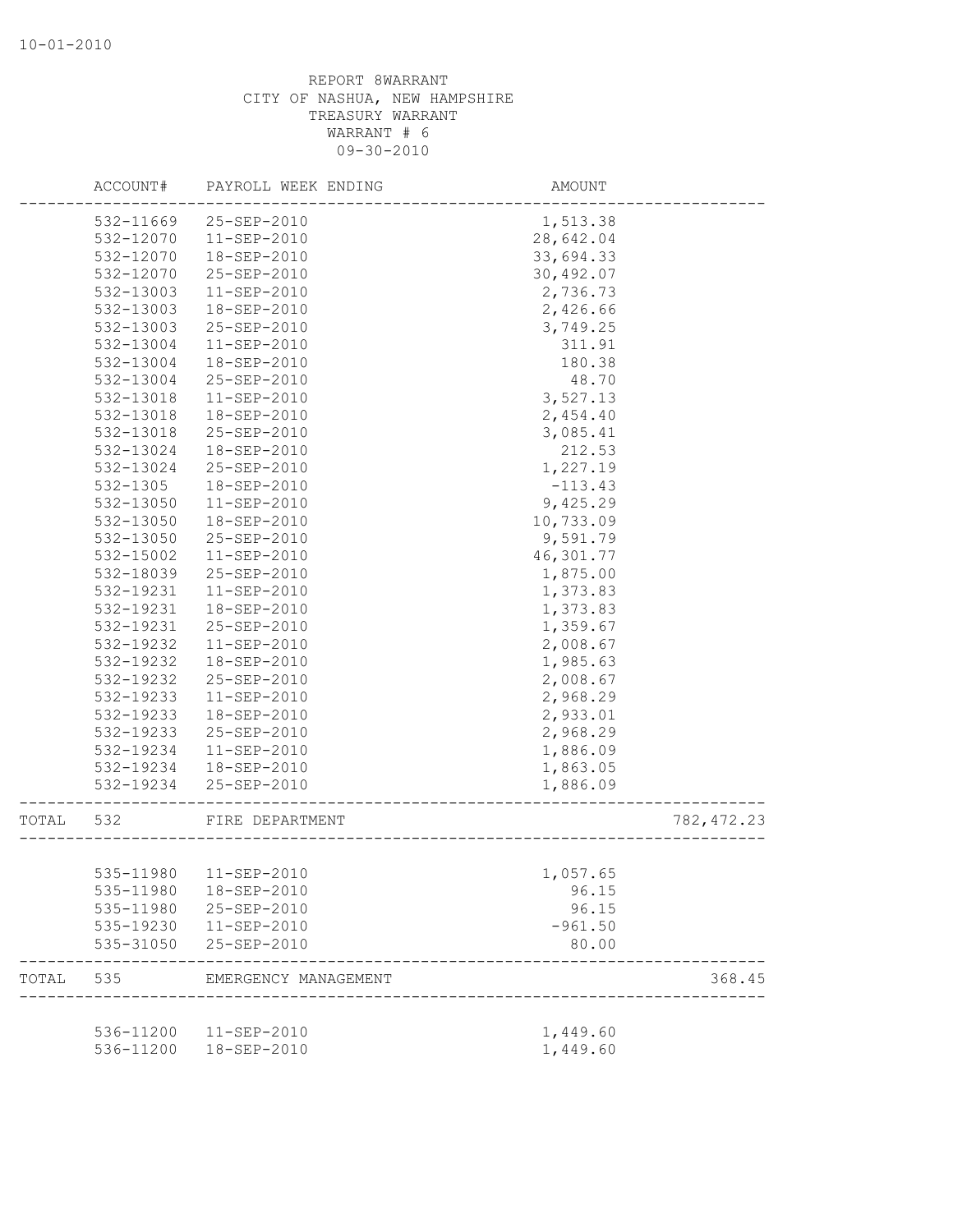# CITY OF NASHUA, NEW HAMPSHIRE TREASURY WARRANT WARRANT # 6 09-30-2010 ACCOUNT# PAYROLL WEEK ENDING AMOUNT -------------------------------------------------------------------------------- 536-11200 25-SEP-2010 1,449.60 536-12137 11-SEP-2010 1,230.12 536-12137 18-SEP-2010 1,230.12 536-12137 25-SEP-2010 1,230.12 536-31050 25-SEP-2010 80.00 -------------------------------------------------------------------------------- TOTAL 536 CITYWIDE COMMUNICATIONS 6,119.16 -------------------------------------------------------------------------------- 541-11024 11-SEP-2010 263.04 541-11024 18-SEP-2010 263.04 541-11024 25-SEP-2010 263.04 541-11104 11-SEP-2010 1,044.25 541-11104 18-SEP-2010 1,044.26 541-11104 25-SEP-2010 1,044.26 541-11240 11-SEP-2010 1,503.01 541-11240 18-SEP-2010 1,503.01 541-11240 25-SEP-2010 1,503.02 541-11346 11-SEP-2010 435.30 541-11346 18-SEP-2010 435.31 541-11346 25-SEP-2010 435.30 541-31050 25-SEP-2010 80.00 -------------------------------------------------------------------------------- TOTAL 541 COMMUNITY SERVICES DIVISION 9,816.84 -------------------------------------------------------------------------------- 542-11024 11-SEP-2010 657.59 542-11024 18-SEP-2010 657.59 542-11024 25-SEP-2010 657.59 542-11426 11-SEP-2010 1,404.69 542-11426 18-SEP-2010 1,404.69 542-11426 25-SEP-2010 1,404.69 542-11484 11-SEP-2010 160.00 542-11484 18-SEP-2010 160.00 542-11484 25-SEP-2010 160.00 542-11584 11-SEP-2010 3,787.07 542-11584 18-SEP-2010 3,787.07 542-11584 25-SEP-2010 3,787.06 542-12044 11-SEP-2010 151.51 542-12044 18-SEP-2010 166.66 542-12044 25-SEP-2010 106.05 542-12109 25-SEP-2010 272.00 -------------------------------------------------------------------------------- TOTAL 542 COMMUNITY HEALTH 18,724.26 -------------------------------------------------------------------------------- 543-11380 11-SEP-2010 988.21 543-11380 18-SEP-2010 988.21

# REPORT 8WARRANT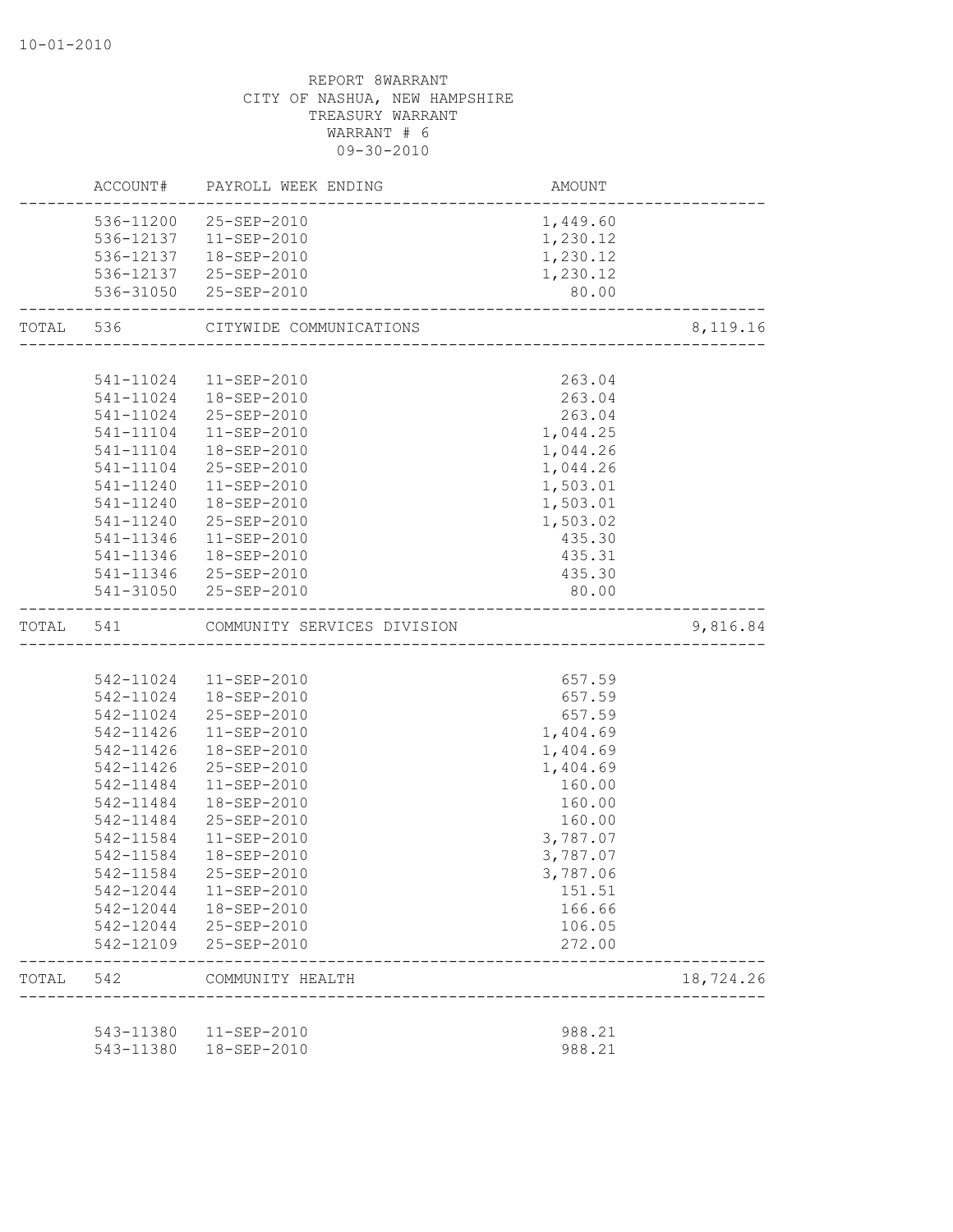|           | ACCOUNT#  | PAYROLL WEEK ENDING        | AMOUNT   |           |
|-----------|-----------|----------------------------|----------|-----------|
|           | 543-11380 | 25-SEP-2010                | 988.21   |           |
|           | 543-11438 | $11 - SEP - 2010$          | 1,324.89 |           |
|           | 543-11438 | 18-SEP-2010                | 1,324.88 |           |
|           | 543-11438 | 25-SEP-2010                | 1,324.88 |           |
|           | 543-11602 | 11-SEP-2010                | 909.84   |           |
|           | 543-11602 | 18-SEP-2010                | 909.84   |           |
|           | 543-11602 | 25-SEP-2010                | 909.84   |           |
|           | 543-11604 | $11-SEP-2010$              | 1,573.62 |           |
|           | 543-11604 | 18-SEP-2010                | 1,573.64 |           |
|           | 543-11604 | 25-SEP-2010                | 1,573.63 |           |
|           | 543-11605 | 11-SEP-2010                | 926.03   |           |
|           | 543-11605 | 18-SEP-2010                | 985.14   |           |
|           | 543-11605 | 25-SEP-2010                | 985.14   |           |
|           | 543-31050 | 25-SEP-2010                | 114.00   |           |
| TOTAL 543 |           | ENVIRONMENTAL HEALTH DEPT. |          | 17,400.00 |
|           |           |                            |          |           |
|           | 544-11008 | 11-SEP-2010                | 766.46   |           |
|           | 544-11008 | 18-SEP-2010                | 766.46   |           |
|           | 544-11008 | 25-SEP-2010                | 766.45   |           |
|           | 544-11099 | $11-SEP-2010$              | 1,475.36 |           |
|           | 544-11099 | 18-SEP-2010                | 1,475.34 |           |
|           | 544-11099 | 25-SEP-2010                | 2,161.16 |           |
|           | 544-11112 | $11 - SEP - 2010$          | 877.26   |           |
|           | 544-11112 | 18-SEP-2010                | 877.27   |           |
|           | 544-11112 | 25-SEP-2010                | 877.27   |           |
|           | 544-11367 | 11-SEP-2010                | 858.44   |           |
|           | 544-11367 | 18-SEP-2010                | 858.44   |           |
|           | 544-11367 | 25-SEP-2010                | 858.44   |           |
|           | 544-11777 | $11 - SEP - 2010$          | 1,328.18 |           |
|           | 544-11777 | 18-SEP-2010                | 1,328.18 |           |
|           | 544-11777 | 25-SEP-2010                | 1,328.17 |           |
|           | 544-12101 | $11 - SEP - 2010$          | 441.56   |           |
|           | 544-12101 | 18-SEP-2010                | 441.56   |           |
|           | 544-12101 | 25-SEP-2010                | 441.56   |           |
|           | 544-31050 | 25-SEP-2010                | 80.00    |           |
| TOTAL     | 544       | WELFARE ADMINISTRATION     |          | 18,007.56 |
|           |           |                            |          |           |
|           | 551-11024 | 11-SEP-2010                | 639.71   |           |
|           | 551-11024 | 18-SEP-2010                | 639.72   |           |
|           | 551-11024 | 25-SEP-2010                | 639.71   |           |
|           | 551-11028 | 11-SEP-2010                | 557.83   |           |
|           | 551-11028 | 18-SEP-2010                | 557.83   |           |
|           | 551-11028 | 25-SEP-2010                | 557.83   |           |
|           | 551-11057 | 11-SEP-2010                | 920.70   |           |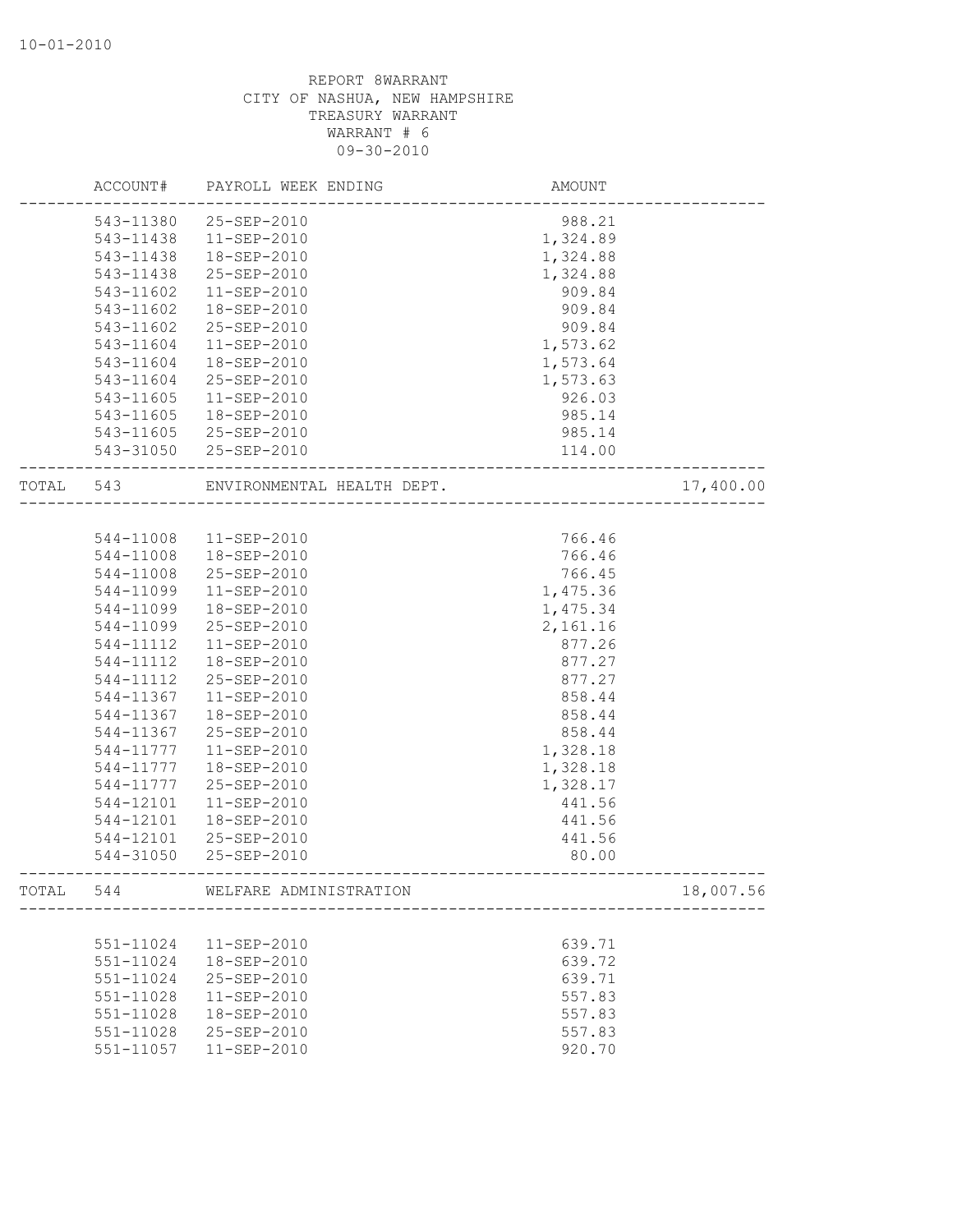|       | ACCOUNT#               | PAYROLL WEEK ENDING              | AMOUNT            |           |
|-------|------------------------|----------------------------------|-------------------|-----------|
|       | 551-11057              | 18-SEP-2010                      | 920.69            |           |
|       | 551-11057              | 25-SEP-2010                      | 920.70            |           |
|       | 551-11094              | $11-SEP-2010$                    | 313.79            |           |
|       | 551-11094              | 18-SEP-2010                      | 313.79            |           |
|       | 551-11094              | 25-SEP-2010                      | 313.78            |           |
|       | 551-11097              | $11 - SEP - 2010$                | 1,101.98          |           |
|       | 551-11097              | 18-SEP-2010                      | 1,101.98          |           |
|       | 551-11097              | 25-SEP-2010                      | 1,101.99          |           |
|       | 551-11211              | 11-SEP-2010                      | 632.11            |           |
|       | 551-11211              | 18-SEP-2010                      | 632.11            |           |
|       | 551-11211              | 25-SEP-2010                      | 632.11            |           |
|       | 551-11249              | $11 - SEP - 2010$                | 1,320.00          |           |
|       | 551-11249              | 18-SEP-2010                      | 1,320.01          |           |
|       | 551-11249              | 25-SEP-2010                      | 1,320.01          |           |
|       | 551-11268              | $11 - SEP - 2010$                | 650.13            |           |
|       | 551-11268              | 18-SEP-2010                      | 650.13            |           |
|       | 551-11268              | 25-SEP-2010                      | 650.13            |           |
|       | 551-11273              | 11-SEP-2010                      | 1,735.80          |           |
|       | $551 - 11273$          | 18-SEP-2010                      | 1,735.80          |           |
|       | 551-11273              | 25-SEP-2010                      | 1,735.80          |           |
|       | 551-11435              | $11-SEP-2010$                    | 936.74            |           |
|       | $551 - 11435$          | 18-SEP-2010                      | 936.74            |           |
|       | 551-11435              | 25-SEP-2010                      | 936.74            |           |
|       | 551-11462              | 11-SEP-2010                      | 1,059.21          |           |
|       | 551-11462              | 18-SEP-2010                      | 1,059.21          |           |
|       | 551-11462              | 25-SEP-2010                      | 1,059.21          |           |
|       | 551-11638              | 11-SEP-2010                      | 1,212.05          |           |
|       | 551-11638              | 18-SEP-2010                      | 1,212.06          |           |
|       | 551-11638              | 25-SEP-2010                      | 1,212.06          |           |
|       | 551-13004<br>551-13004 | $11 - SEP - 2010$<br>18-SEP-2010 | 86.32             |           |
|       | 551-18015              | 25-SEP-2010                      | 86.31<br>2,000.00 |           |
|       | $551 - 91010$          | 25-SEP-2010                      | 1,990.00          |           |
|       |                        |                                  |                   |           |
| TOTAL | 551                    | PUBLIC WORKS DIV & ENGINEERING   |                   | 37,402.82 |
|       |                        |                                  |                   |           |
|       |                        | 552-11024  11-SEP-2010           | 706.26            |           |
|       | 552-11024              | 18-SEP-2010                      | 706.27            |           |
|       | 552-11024              | 25-SEP-2010                      | 706.26            |           |
|       | 552-11077              | 11-SEP-2010                      | 1,331.47          |           |
|       | 552-11077              | 18-SEP-2010                      | 1,331.47          |           |
|       | 552-11077              | 25-SEP-2010                      | 1,331.47          |           |
|       | 552-11087              | 11-SEP-2010                      | 851.68            |           |
|       | 552-11087              | 18-SEP-2010                      | 840.40            |           |
|       | 552-11087              | 25-SEP-2010                      | 840.40            |           |
|       | 552-11143              | 11-SEP-2010                      | 900.60            |           |
|       | 552-11143              | 18-SEP-2010                      | 878.00            |           |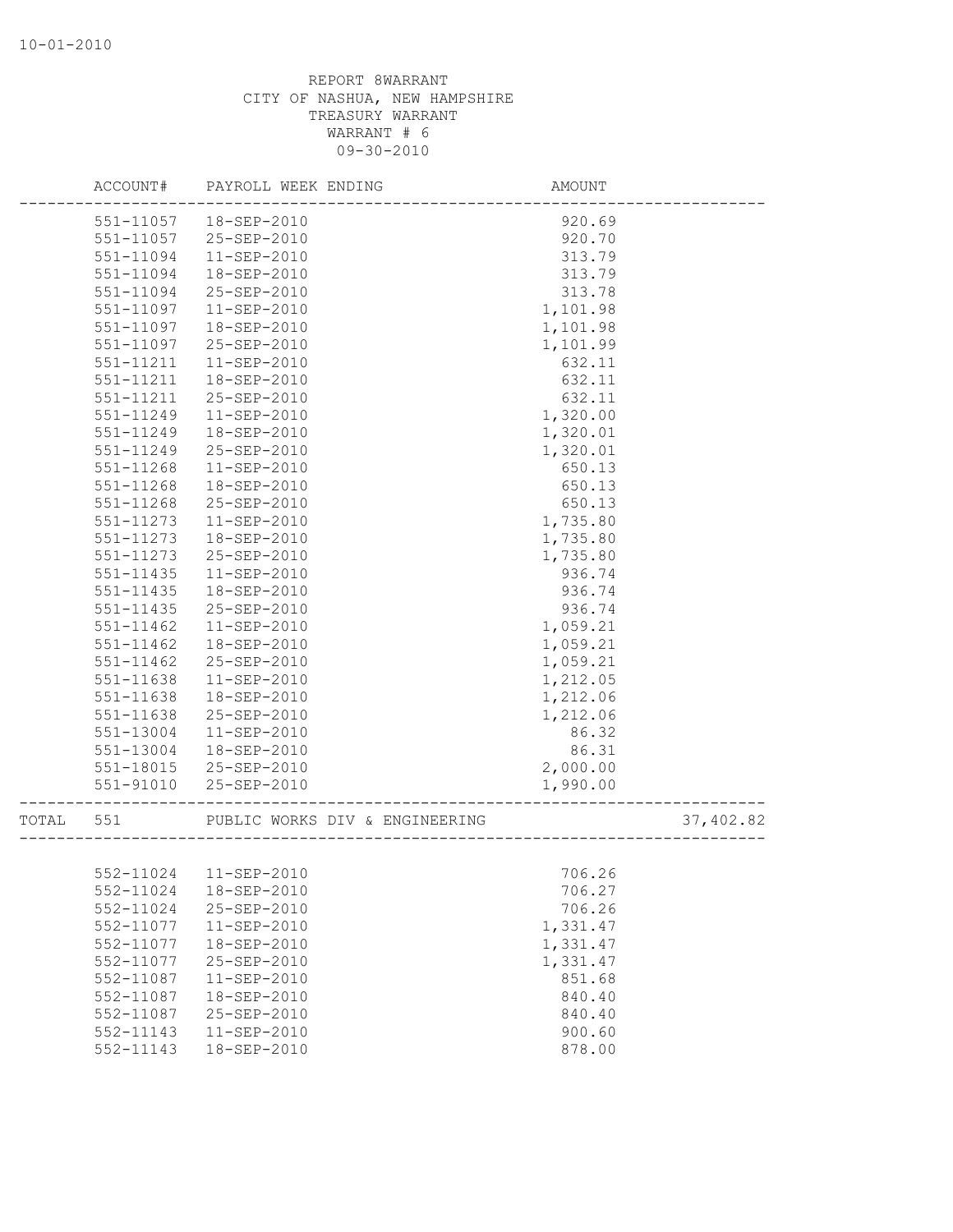|       | 552-11324              | 552-11143 25-SEP-2010      | 878.00                                           |
|-------|------------------------|----------------------------|--------------------------------------------------|
|       |                        |                            |                                                  |
|       |                        | $11 - SEP - 2010$          | 4,236.83                                         |
|       | 552-11324              | 18-SEP-2010                | 4,236.84                                         |
|       | 552-11324              | 25-SEP-2010                | 4,236.84                                         |
|       | 552-11339              | 11-SEP-2010                | 3,056.01                                         |
|       | 552-11339              | 18-SEP-2010                | 3,012.80                                         |
|       | 552-11339              | 25-SEP-2010                | 3,020.33                                         |
|       | 552-11342              | 11-SEP-2010                | 807.03                                           |
|       | 552-11342              | 18-SEP-2010                | 790.80                                           |
|       | 552-11342              | 25-SEP-2010                | 790.80                                           |
|       | 552-11343              | $11 - SEP - 2010$          | 2,706.80                                         |
|       | 552-11343              | 18-SEP-2010                | 2,677.20                                         |
|       | 552-11343              | 25-SEP-2010                | 2,674.80                                         |
|       | 552-11407              | 11-SEP-2010                | 5,545.35                                         |
|       | 552-11407              | 18-SEP-2010                | 5,469.60                                         |
|       | 552-11407              | 25-SEP-2010                | 5,469.60                                         |
|       | 552-11492              | 11-SEP-2010                | 847.68                                           |
|       | 552-11492              | 18-SEP-2010                | 836.40                                           |
|       | 552-11492              | 25-SEP-2010                | 836.40                                           |
|       | 552-11562              | 11-SEP-2010                | 420.52                                           |
|       | 552-11562              | 18-SEP-2010                | 420.52                                           |
|       | 552-11562              | 25-SEP-2010                | 420.53                                           |
|       | 552-11580              | $11 - SEP - 2010$          | 1,014.70                                         |
|       | 552-11580              | 18-SEP-2010                | 1,014.70                                         |
|       | 552-11580              | 25-SEP-2010                | 1,014.70                                         |
|       | 552-11672              | 11-SEP-2010                | 1,489.36                                         |
|       | 552-11672              | 18-SEP-2010                | 1,489.36                                         |
|       | 552-11672              | 25-SEP-2010                | 1,489.36                                         |
|       | 552-11750              | $11 - SEP - 2010$          | 829.43                                           |
|       | 552-11750              | 18-SEP-2010                | 821.84                                           |
|       | 552-11750              | 25-SEP-2010<br>11-SEP-2010 | 819.60                                           |
|       | 552-12154<br>552-12154 |                            | 290.00<br>295.00                                 |
|       | 552-12154              | 18-SEP-2010<br>25-SEP-2010 | 320.00                                           |
|       | 552-12156              | 11-SEP-2010                | 1,747.50                                         |
|       | 552-12156              | 18-SEP-2010                | 1,632.50                                         |
|       | 552-12156              | 25-SEP-2010                | 1,720.00                                         |
|       | 552-12162              | 11-SEP-2010                | $-516.00$                                        |
|       | 552-13004              | $11 - SEP - 2010$          | 5,264.50                                         |
|       | 552-13004              | 18-SEP-2010                | 3,446.00                                         |
|       | 552-13004              | 25-SEP-2010                | 4,468.41                                         |
|       | 552-17010              | 11-SEP-2010                | 1,100.00                                         |
|       | 552-31050              | 25-SEP-2010                | 34.00                                            |
|       | 552-59050              | 11-SEP-2010                | 1,600.00                                         |
| TOTAL | 552                    | PARKS AND RECREATION       | 95,200.92<br>----------------------------------- |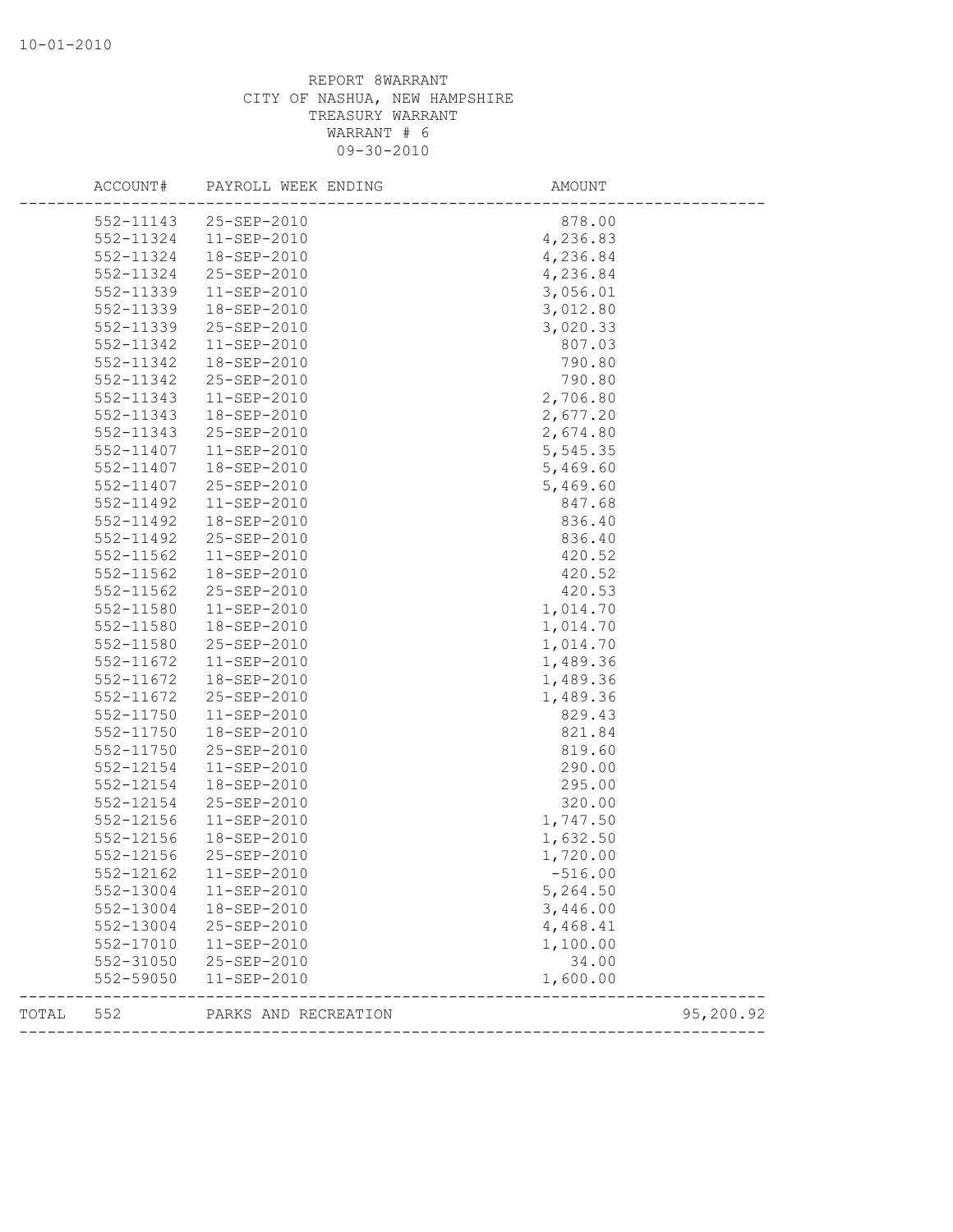| ACCOUNT#  | PAYROLL WEEK ENDING | AMOUNT     |
|-----------|---------------------|------------|
| 553-11024 | 11-SEP-2010         | 344.49     |
| 553-11024 | 18-SEP-2010         | 372.49     |
| 553-11024 | 25-SEP-2010         | 344.49     |
| 553-11078 | 11-SEP-2010         | 1,533.32   |
| 553-11078 | 18-SEP-2010         | 1,533.32   |
| 553-11078 | 25-SEP-2010         | 1,533.32   |
| 553-11098 | 11-SEP-2010         | 1,038.42   |
| 553-11098 | 18-SEP-2010         | 1,038.42   |
| 553-11098 | 25-SEP-2010         | 1,038.42   |
| 553-11169 | 11-SEP-2010         | 1,071.45   |
| 553-11169 | 18-SEP-2010         | 1,071.45   |
| 553-11169 | 25-SEP-2010         | 1,071.44   |
| 553-11192 | 11-SEP-2010         | 977.05     |
| 553-11192 | 18-SEP-2010         | 977.05     |
| 553-11192 | 25-SEP-2010         | 977.06     |
| 553-11279 | $11 - SEP - 2010$   | 6,335.12   |
| 553-11279 | 18-SEP-2010         | 6,688.92   |
| 553-11279 | 25-SEP-2010         | 6,319.20   |
| 553-11327 | 11-SEP-2010         | 2,542.10   |
| 553-11327 | 18-SEP-2010         | 3, 177.63  |
| 553-11327 | 25-SEP-2010         | 3, 177.63  |
| 553-11375 | 11-SEP-2010         | 1,569.70   |
| 553-11375 | 18-SEP-2010         | 1,384.50   |
| 553-11375 | 25-SEP-2010         | 1,699.50   |
| 553-11385 | 18-SEP-2010         | 2,568.00   |
| 553-11465 | 11-SEP-2010         | 3,433.68   |
| 553-11465 | 18-SEP-2010         | 3,431.52   |
| 553-11465 | 25-SEP-2010         | 3,345.60   |
| 553-11474 | 11-SEP-2010         | 3,908.64   |
| 553-11474 | 18-SEP-2010         | 3,856.80   |
| 553-11474 | 25-SEP-2010         | 3,856.80   |
| 553-11475 | 11-SEP-2010         | 1,980.32   |
| 553-11475 | 18-SEP-2010         | 1,954.40   |
| 553-11475 | 25-SEP-2010         | 3,057.37   |
| 553-11630 | 11-SEP-2010         | 1,638.07   |
| 553-11630 | 18-SEP-2010         | 1,616.00   |
| 553-11630 | 25-SEP-2010         | 1,616.00   |
| 553-11631 | 11-SEP-2010         | 837.42     |
| 553-11631 | 18-SEP-2010         | 820.00     |
| 553-11648 | 11-SEP-2010         | 901.14     |
| 553-11648 | 18-SEP-2010         | 901.14     |
| 553-11648 | 25-SEP-2010         | 860.56     |
| 553-11678 | 11-SEP-2010         | 1,485.69   |
| 553-11678 | 18-SEP-2010         | 1,485.69   |
| 553-11678 | 25-SEP-2010         | 1,485.69   |
| 553-11759 | $11 - SEP - 2010$   | 14,438.45  |
| 553-11759 | 18-SEP-2010         | 14, 453.61 |
| 553-11759 | 25-SEP-2010         | 14,886.02  |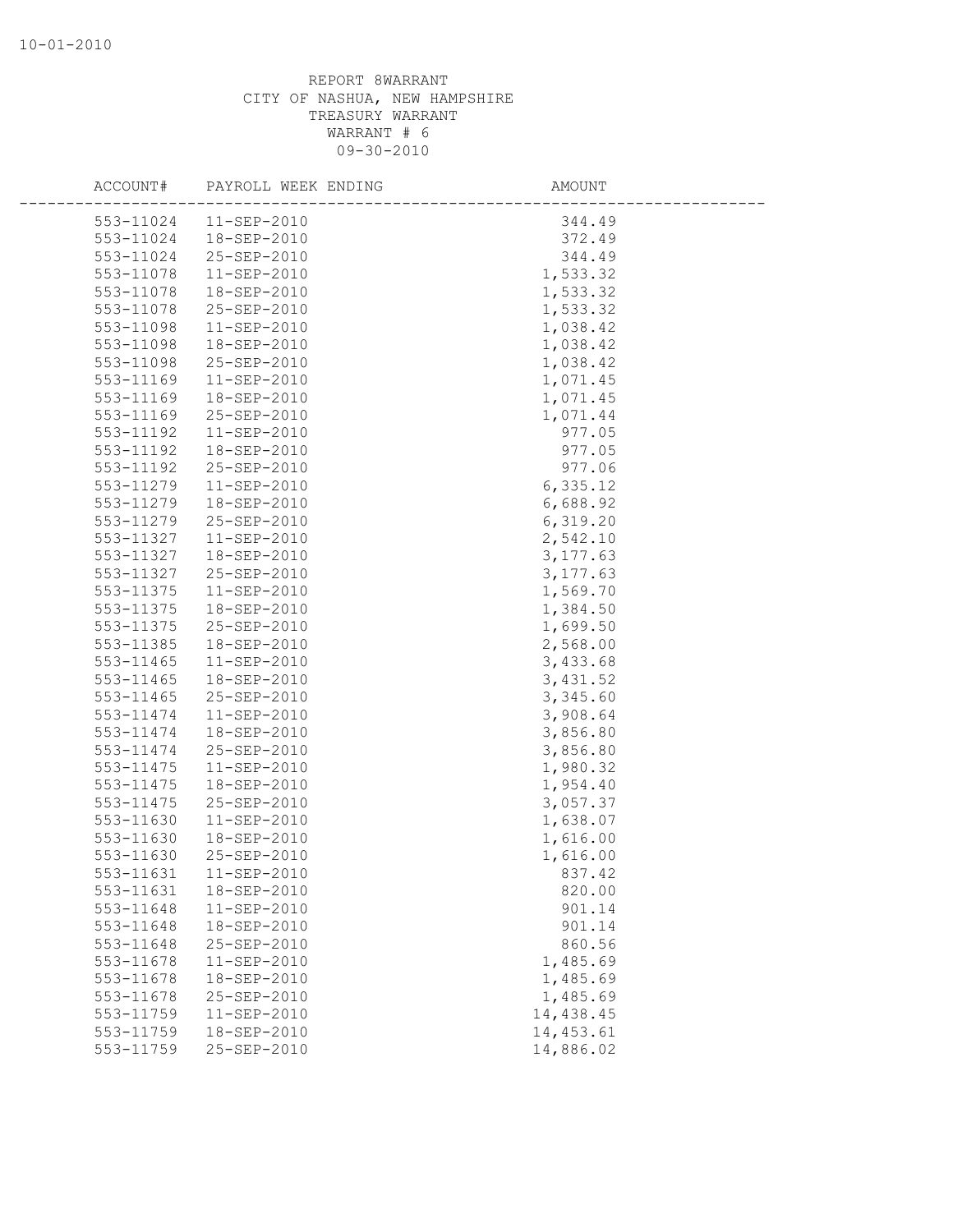|           |           | ACCOUNT# PAYROLL WEEK ENDING | AMOUNT                                                |            |
|-----------|-----------|------------------------------|-------------------------------------------------------|------------|
|           |           | 553-11771  11-SEP-2010       |                                                       |            |
|           |           | 553-11771  18-SEP-2010       | $1,927.04$<br>$1,901.60$<br>$1,901.60$<br>$-2,568.00$ |            |
|           |           | 553-11771 25-SEP-2010        |                                                       |            |
|           | 553-12085 | 18-SEP-2010                  |                                                       |            |
|           | 553-13004 | 11-SEP-2010                  | 689.26                                                |            |
|           | 553-13004 | 18-SEP-2010                  | 266.17                                                |            |
|           | 553-13004 | 25-SEP-2010                  | 1,320.29                                              |            |
|           |           | 553-17008 25-SEP-2010        | 2,700.00                                              |            |
|           |           | 553-17010 25-SEP-2010        | 1,100.00                                              |            |
| TOTAL 553 |           | STREET DEPARTMENT            | -----------------------<br>___________________        | 145,873.06 |
|           |           |                              |                                                       |            |
|           |           | 555-11024  11-SEP-2010       | 344.50                                                |            |
|           | 555-11024 | 18-SEP-2010                  | 372.50                                                |            |
|           | 555-11024 | 25-SEP-2010                  | 344.49                                                |            |
|           | 555-11058 | 11-SEP-2010                  | 1,014.70                                              |            |
|           | 555-11058 | 18-SEP-2010                  | 1,014.70                                              |            |
|           | 555-11058 | 25-SEP-2010                  | 1,014.70                                              |            |
|           | 555-11461 | 11-SEP-2010                  | 1,533.61                                              |            |
|           | 555-11461 | 18-SEP-2010                  | 1,533.61                                              |            |
|           | 555-11461 | 25-SEP-2010                  | 1,533.61                                              |            |
|           | 555-11505 | 11-SEP-2010                  | 1,219.71                                              |            |
|           | 555-11505 | 18-SEP-2010                  | 1,219.71                                              |            |
|           | 555-11505 | 25-SEP-2010                  | 1,219.71                                              |            |
|           | 555-11639 | 11-SEP-2010                  | 859.29                                                |            |
|           | 555-11639 | 18-SEP-2010                  | 836.40                                                |            |
|           | 555-11639 | 25-SEP-2010                  | 836.40                                                |            |
|           | 555-11640 | 11-SEP-2010                  | 789.76                                                |            |
|           | 555-11640 | 18-SEP-2010                  | 779.20                                                |            |
|           | 555-11640 | 25-SEP-2010                  | 790.64                                                |            |
|           | 555-11738 | 11-SEP-2010                  | 2,030.24                                              |            |
|           | 555-11738 | 18-SEP-2010                  | 2,000.00                                              |            |
|           | 555-11738 | 25-SEP-2010                  | 2,000.00                                              |            |
|           | 555-11745 | $11 - SEP - 2010$            | 842.88                                                |            |
|           | 555-11745 | 18-SEP-2010                  | 831.60                                                |            |
|           | 555-11745 | 25-SEP-2010                  | 831.60                                                |            |
|           | 555-11746 | 11-SEP-2010                  | 1,173.51                                              |            |
|           | 555-11746 | 18-SEP-2010                  | 1,173.51                                              |            |
|           | 555-11746 | 25-SEP-2010                  | 1,173.51                                              |            |
|           | 555-13004 | $11 - SEP - 2010$            | 449.75                                                |            |
|           | 555-13004 | 18-SEP-2010                  | 338.80                                                |            |
|           | 555-13004 | 25-SEP-2010                  | 424.63                                                |            |
|           | 555-13068 | 11-SEP-2010                  | 263.37                                                |            |
|           | 555-13068 | 18-SEP-2010                  | 263.15                                                |            |
|           | 555-13068 | 25-SEP-2010                  | 263.37                                                |            |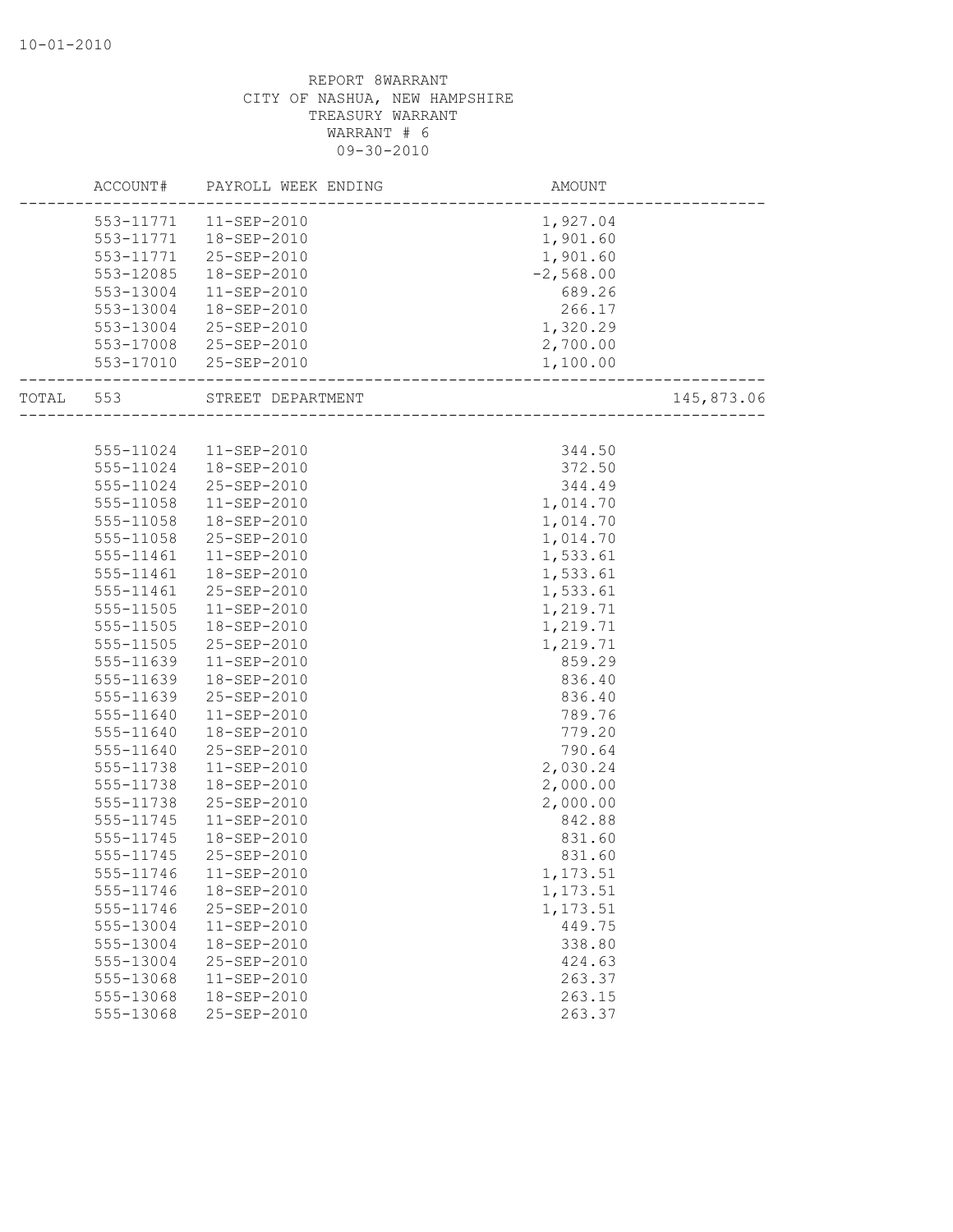|           | ACCOUNT#  | PAYROLL WEEK ENDING | AMOUNT                              |            |
|-----------|-----------|---------------------|-------------------------------------|------------|
| TOTAL 555 |           | TRAFFIC DEPARTMENT  |                                     | 31, 317.16 |
|           |           |                     | ___________________________________ |            |
|           | 557-11024 | 11-SEP-2010         | 639.71                              |            |
|           | 557-11024 | 18-SEP-2010         | 639.71                              |            |
|           | 557-11024 | 25-SEP-2010         | 639.71                              |            |
|           | 557-11161 | 11-SEP-2010         | 1,268.16                            |            |
|           | 557-11161 | 18-SEP-2010         | 1,268.16                            |            |
|           | 557-11161 | 25-SEP-2010         | 1,268.15                            |            |
|           | 557-11751 | 11-SEP-2010         | 70.41                               |            |
|           | 557-11751 | 18-SEP-2010         | 70.41                               |            |
|           | 557-11751 | 25-SEP-2010         | 70.41                               |            |
|           | 557-13004 | 18-SEP-2010         | 23.78                               |            |
|           | 557-13004 | 25-SEP-2010         | 71.97                               |            |
| TOTAL     | 557       | PARKING LOTS        |                                     | 6,030.58   |
|           |           |                     | ___________________________         |            |
|           | 561-11345 | 11-SEP-2010         | 1,240.90                            |            |
|           | 561-11345 | 18-SEP-2010         | 1,240.90                            |            |
|           | 561-11345 | 25-SEP-2010         | 1,240.90                            |            |
|           | 561-11651 | $11 - SEP - 2010$   | 885.76                              |            |
|           | 561-11651 | 18-SEP-2010         | 885.76                              |            |
|           | 561-11651 | 25-SEP-2010         | 885.76                              |            |
|           | 561-11658 | $11 - SEP - 2010$   | 1,075.61                            |            |
|           | 561-11658 | 18-SEP-2010         | 1,075.61                            |            |
|           | 561-11658 | 25-SEP-2010         | 1,075.61                            |            |
|           | 561-12153 | 11-SEP-2010         | 320.00                              |            |
|           | 561-12153 | 18-SEP-2010         | 400.00                              |            |
|           | 561-12153 | 25-SEP-2010         | 400.00                              |            |
|           | 561-13004 | $11 - SEP - 2010$   | 79.85                               |            |
|           | 561-13004 | 18-SEP-2010         | 99.65                               |            |
|           |           | 25-SEP-2010         |                                     |            |
|           | 561-91010 |                     | 100.00                              |            |
| TOTAL     | 561       | EDGEWOOD CEMETERY   | ___________________________________ | 11,006.31  |
|           |           |                     |                                     |            |
|           | 562-19236 | 25-SEP-2010         | 1,592.00                            |            |
| TOTAL     | 562       | SUBURBAN CEMETERIES |                                     | 1,592.00   |
|           |           |                     |                                     |            |
|           | 563-11345 | $11 - SEP - 2010$   | 1,193.50                            |            |
|           | 563-11345 | 18-SEP-2010         | 1,193.50                            |            |
|           | 563-11345 | 25-SEP-2010         | 1,193.49                            |            |
|           | 563-11651 | 11-SEP-2010         | 788.59                              |            |
|           | 563-11651 | 18-SEP-2010         | 748.60                              |            |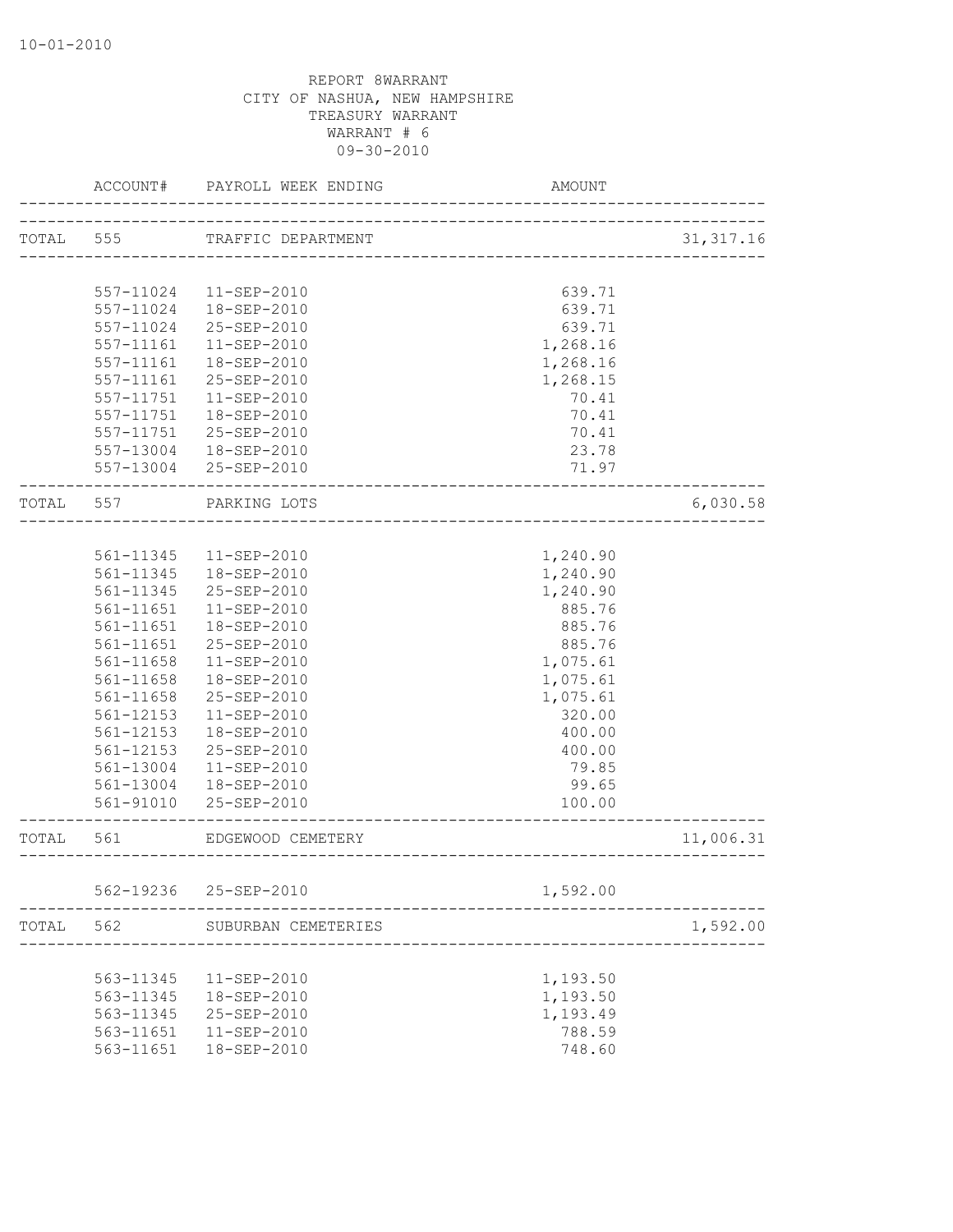|       |               | ACCOUNT# PAYROLL WEEK ENDING | AMOUNT                           |          |
|-------|---------------|------------------------------|----------------------------------|----------|
|       | 563-11651     | 25-SEP-2010                  | 788.59                           |          |
|       | 563-11657     | 11-SEP-2010                  | 985.56                           |          |
|       |               | 563-11657  18-SEP-2010       | 985.56                           |          |
|       |               | 563-11657 25-SEP-2010        | 985.56                           |          |
|       |               | 563-12153  18-SEP-2010       |                                  |          |
|       | 563-13004     | 11-SEP-2010                  | 155.85                           |          |
| TOTAL | 563           | WOODLAWN CEMETERY            | ----------------------------     | 9,018.80 |
|       |               |                              |                                  |          |
|       |               | 571-11174  11-SEP-2010       | 615.72                           |          |
|       |               | 571-11174  18-SEP-2010       | 631.72                           |          |
|       | 571-11174     | 25-SEP-2010                  | 639.71                           |          |
|       | 571-11237     | $11 - SEP - 2010$            | 1,999.68                         |          |
|       | 571-11237     | 18-SEP-2010                  | 1,999.68                         |          |
|       | 571-11237     | 25-SEP-2010                  | 1,999.68                         |          |
|       | 571-12045     | 11-SEP-2010                  | 256.22                           |          |
|       | $571 - 12045$ | 18-SEP-2010                  | 444.38                           |          |
|       |               | 571-12045 25-SEP-2010        | 320.28                           |          |
| TOTAL | 571           | COMMUNITY DEVELOPMENT        | -------------------------------- | 8,907.07 |
|       |               |                              |                                  |          |
|       | 572-11024     | 11-SEP-2010                  | 672.17                           |          |
|       | 572-11024     | 18-SEP-2010                  | 672.17                           |          |
|       | 572-11024     | 25-SEP-2010                  | 672.17                           |          |
|       | 572-11215     | $11 - SEP - 2010$            | 3,727.01                         |          |
|       | 572-11215     | 18-SEP-2010                  | 3,727.01                         |          |
|       | 572-11215     | 25-SEP-2010                  | 3,727.01                         |          |
|       | 572-11238     | $11 - SEP - 2010$            | 882.39                           |          |
|       | 572-11238     | 18-SEP-2010                  | 882.38                           |          |
|       | 572-11238     | 25-SEP-2010                  | 882.38                           |          |
|       | 572-11450     | 11-SEP-2010                  | 1,771.19                         |          |
|       | 572-11450     | 18-SEP-2010                  | 1,771.19                         |          |
|       | 572-11450     | 25-SEP-2010                  | 1,771.19                         |          |
|       | 572-11522     | $11 - SEP - 2010$            | 858.42                           |          |
|       | 572-11522     | 18-SEP-2010                  | 858.42                           |          |
|       | 572-11522     | 25-SEP-2010                  | 858.42                           |          |
|       | 572-11525     | $11 - SEP - 2010$            | 1,058.00                         |          |
|       | $572 - 11525$ | 18-SEP-2010                  | 1,058.00                         |          |
|       | 572-11525     | 25-SEP-2010                  | 1,058.00                         |          |
|       | 572-58005     | 18-SEP-2010                  | 100.00                           |          |
|       | 572-58005     | 25-SEP-2010                  | 200.00                           |          |
|       | 572-98046     | 11-SEP-2010                  | 100.00                           |          |
|       | 572-98046     | 25-SEP-2010                  | 100.00                           |          |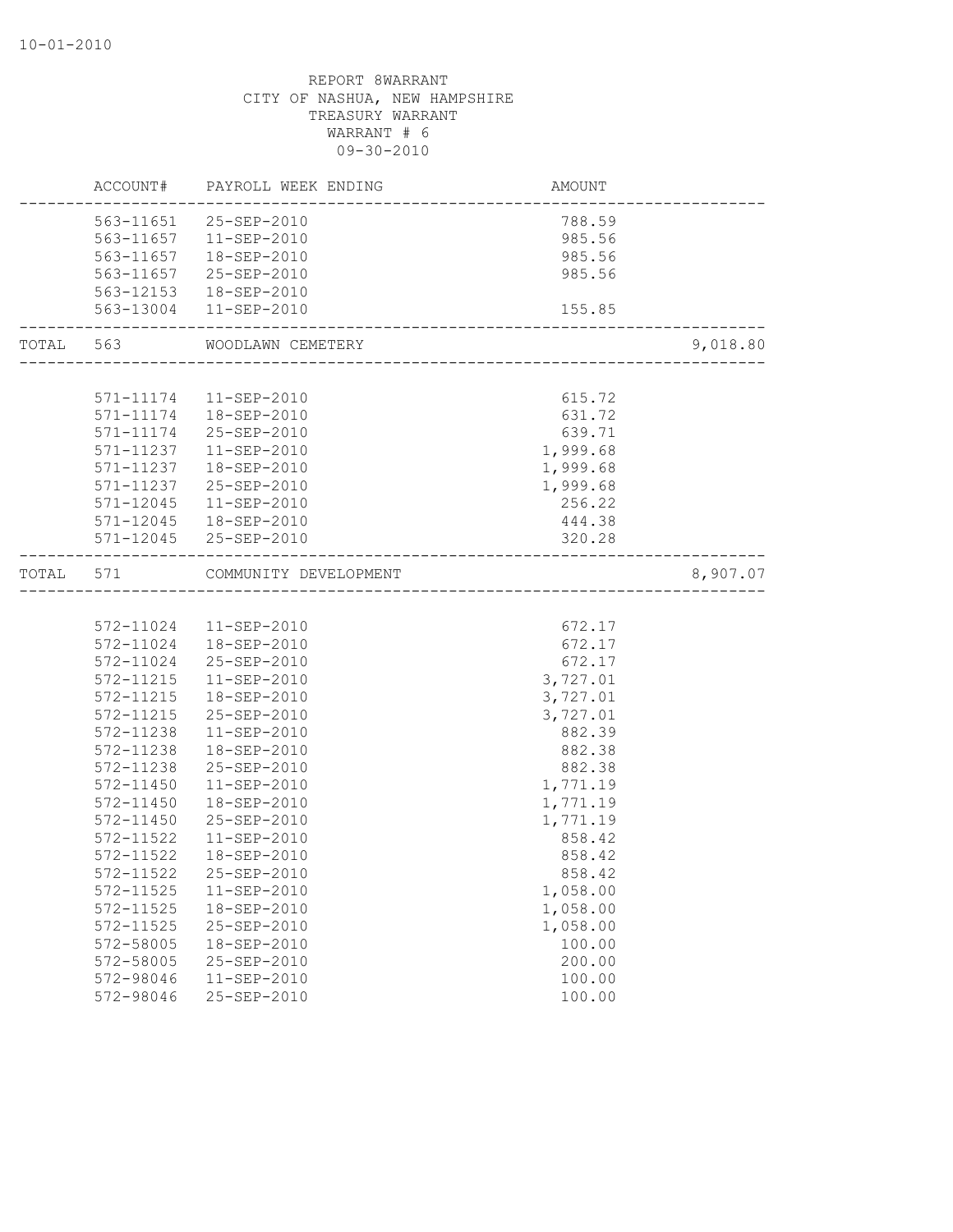| ACCOUNT#  | PAYROLL WEEK ENDING AM AM      | AMOUNT                            |           |
|-----------|--------------------------------|-----------------------------------|-----------|
|           |                                |                                   | 27,407.52 |
|           |                                |                                   |           |
|           | 573-11444   11-SEP-2010        | 1,666.16                          |           |
|           |                                |                                   |           |
|           | 573-11444  18-SEP-2010         | 1,666.17                          |           |
|           | 573-11444 25-SEP-2010          | 1,666.17                          |           |
| 573-12029 | 11-SEP-2010                    | 368.59                            |           |
|           | 573-12029  18-SEP-2010         | 368.59                            |           |
|           | 573-12029 25-SEP-2010          | 368.59                            |           |
|           | 573-31050 25-SEP-2010          | 80.00<br>________________________ |           |
|           | TOTAL 573 ECONOMIC DEVELOPMENT | ____________________________      | 6,184.27  |
|           |                                |                                   |           |
|           | 575-11032  11-SEP-2010         | 738.31                            |           |
| 575-11032 | 18-SEP-2010                    | 738.32                            |           |
| 575-11032 | 25-SEP-2010                    | 738.32                            |           |
| 575-11042 | 11-SEP-2010                    | 1,471.30                          |           |
| 575-11042 | 18-SEP-2010                    | 1,471.30                          |           |
| 575-11042 | 25-SEP-2010                    | 1,471.30                          |           |
|           | 575-11189  11-SEP-2010         | 1,130.10                          |           |
| 575-11189 | 18-SEP-2010                    | 1,130.10                          |           |
| 575-11189 | 25-SEP-2010                    | 1,130.09                          |           |
| 575-11246 | 11-SEP-2010                    | 1,726.92                          |           |
| 575-11246 | 18-SEP-2010                    | 1,726.92                          |           |
| 575-11246 | 25-SEP-2010                    | 1,726.92                          |           |
| 575-11387 | 11-SEP-2010                    | 7,026.43                          |           |
| 575-11387 | 18-SEP-2010                    | 7,026.41                          |           |
|           | 575-11387 25-SEP-2010          | 7,026.41                          |           |
| 575-11393 | 11-SEP-2010                    | 3,003.46                          |           |
| 575-11393 | 18-SEP-2010                    | 5,231.69                          |           |
| 575-11393 | 25-SEP-2010                    | 3,572.73                          |           |
| 575-11400 | 11-SEP-2010                    | 8,366.98                          |           |
| 575-11400 | 18-SEP-2010                    | 8,366.99                          |           |
| 575-11400 | 25-SEP-2010                    | 8,366.99                          |           |
| 575-11401 | 11-SEP-2010                    | 4,099.81                          |           |
|           |                                | 4,099.82                          |           |
| 575-11401 | 25-SEP-2010                    | 4,099.80                          |           |
| 575-11403 | 11-SEP-2010                    | 786.81                            |           |
| 575-11403 | 18-SEP-2010                    | 786.82                            |           |
| 575-11403 | 25-SEP-2010                    | 786.82                            |           |
| 575-11404 | $11 - SEP - 2010$              | 799.50                            |           |
| 575-11404 | 18-SEP-2010                    | 799.50                            |           |
| 575-11404 | 25-SEP-2010                    | 799.50                            |           |
| 575-11627 | $11 - SEP - 2010$              | 643.50                            |           |
| 575-11627 | 18-SEP-2010                    | 643.50                            |           |
|           |                                |                                   |           |
| 575-11627 | 25-SEP-2010                    | 643.50                            |           |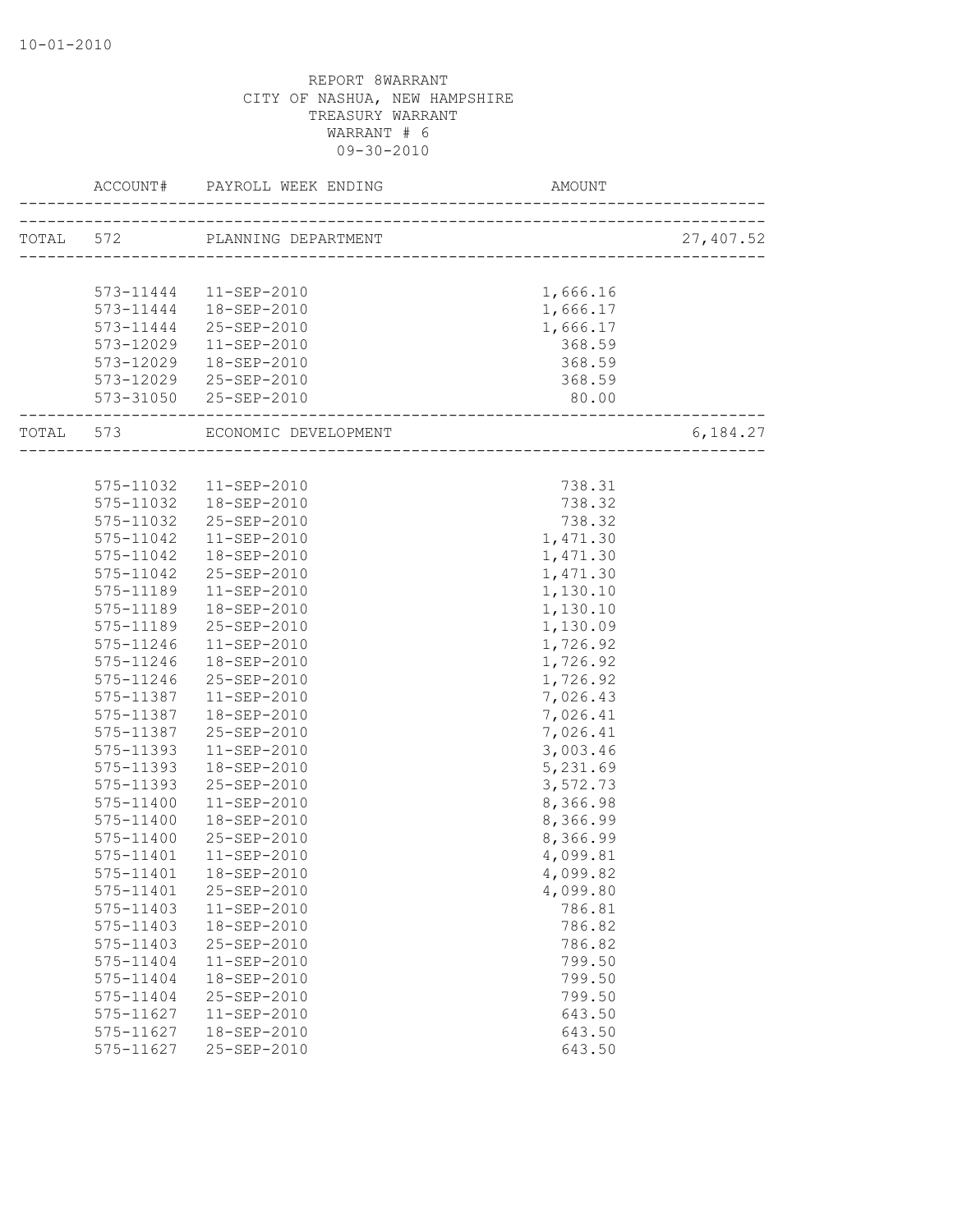| ACCOUNT#  | PAYROLL WEEK ENDING | AMOUNT                                |                                                                        |
|-----------|---------------------|---------------------------------------|------------------------------------------------------------------------|
| 575-12073 | $11 - SEP - 2010$   | 391.85                                |                                                                        |
| 575-12073 | 18-SEP-2010         | 399.68                                |                                                                        |
| 575-12073 | 25-SEP-2010         | 399.68                                |                                                                        |
| 575-12090 | $11 - SEP - 2010$   | 1,168.86                              |                                                                        |
| 575-12090 | 18-SEP-2010         | 1,168.86                              |                                                                        |
| 575-12090 | 25-SEP-2010         | 1,168.87                              |                                                                        |
| 575-12114 | $11 - SEP - 2010$   | 1,380.10                              |                                                                        |
| 575-12114 | 18-SEP-2010         |                                       |                                                                        |
| 575-12114 |                     |                                       |                                                                        |
| 575-13004 | 18-SEP-2010         |                                       |                                                                        |
| 575-13004 | 25-SEP-2010         | 488.53                                |                                                                        |
| 575-13035 | 11-SEP-2010         | 70.53                                 |                                                                        |
| 575       | PUBLIC LIBRARIES    |                                       | 102,168.62                                                             |
|           |                     |                                       |                                                                        |
| 576-11059 | 11-SEP-2010         | 1,328.18                              |                                                                        |
| 576-11059 | 18-SEP-2010         | 1,328.18                              |                                                                        |
| 576-11059 | 25-SEP-2010         | 1,328.18                              |                                                                        |
| 576-11221 | 11-SEP-2010         | 1,092.14                              |                                                                        |
| 576-11221 | 18-SEP-2010         | 1,092.14                              |                                                                        |
| 576-11221 | 25-SEP-2010         | 1,092.14                              |                                                                        |
| 576-11315 | 11-SEP-2010         | 698.95                                |                                                                        |
| 576-11315 | 18-SEP-2010         | 698.95                                |                                                                        |
| 576-11315 | 25-SEP-2010         | 698.94                                |                                                                        |
| 576-11361 | $11 - SEP - 2010$   | 4,102.83                              |                                                                        |
| 576-11361 | 18-SEP-2010         | 4,102.83                              |                                                                        |
| 576-11361 | 25-SEP-2010         | 4,102.83                              |                                                                        |
| 576-11362 | 11-SEP-2010         | 1, 114.74                             |                                                                        |
| 576-11362 | 18-SEP-2010         | 1, 114.74                             |                                                                        |
| 576-11362 | 25-SEP-2010         | 1, 114.73                             |                                                                        |
| 576-31050 | 25-SEP-2010         | 17.00                                 |                                                                        |
| 576-91010 | 25-SEP-2010         | 1,520.00                              |                                                                        |
| 576       | BUILDING DEPARTMENT |                                       | 26,547.50                                                              |
|           |                     |                                       |                                                                        |
|           |                     | 1,216.70                              |                                                                        |
| 577-11067 | 18-SEP-2010         | 1,216.69                              |                                                                        |
| 577-11067 | 25-SEP-2010         |                                       |                                                                        |
| 577-11183 | $11 - SEP - 2010$   | 998.11                                |                                                                        |
| 577-11183 | 18-SEP-2010         | 998.12                                |                                                                        |
| 577-11183 | 25-SEP-2010         | 998.11                                |                                                                        |
| 577-91010 | 25-SEP-2010         | 255.00                                |                                                                        |
| 577       | CODE ENFORCEMENT    |                                       | 6,899.42                                                               |
|           |                     | 25-SEP-2010<br>577-11067  11-SEP-2010 | 1,614.19<br>1,536.52<br>204.08<br>________________________<br>1,216.69 |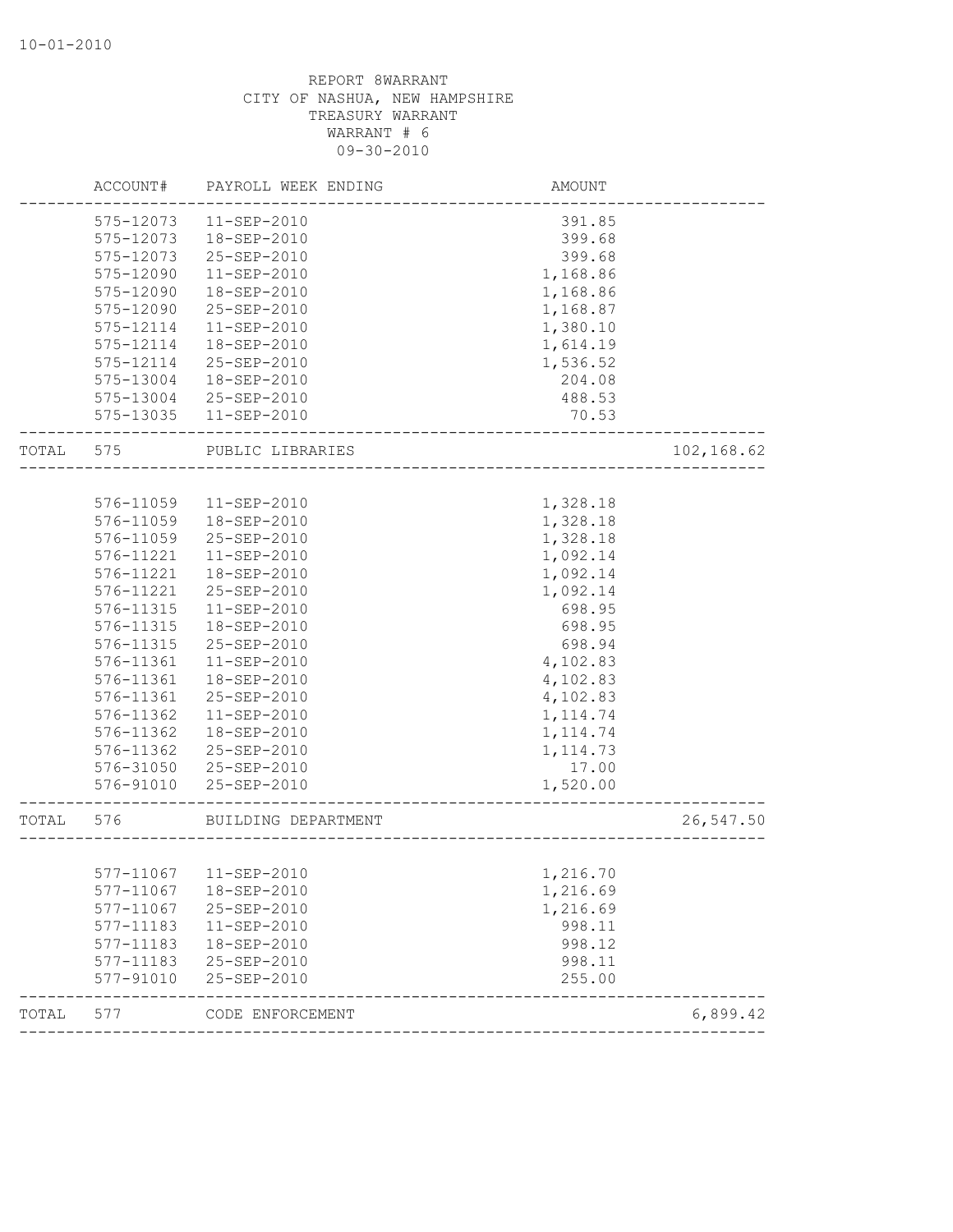| ACCOUNT#  | PAYROLL WEEK ENDING | AMOUNT       |
|-----------|---------------------|--------------|
|           |                     |              |
| 581-11012 | $11-$ SEP-2010      | 3,766.23     |
| 581-11012 | 25-SEP-2010         | 3,766.23     |
| 581-11076 | 11-SEP-2010         | 3,884.61     |
| 581-11076 | 25-SEP-2010         | 3,884.61     |
| 581-11081 | $11 - SEP - 2010$   | 2,550.00     |
| 581-11081 | 25-SEP-2010         | 2,550.00     |
| 581-11162 | 11-SEP-2010         | 55,817.73    |
| 581-11162 | 18-SEP-2010         | 56,090.32    |
| 581-11162 | 25-SEP-2010         | 55, 170.10   |
| 581-11204 | 11-SEP-2010         | 11,990.96    |
| 581-11204 | 18-SEP-2010         | 11,903.60    |
| 581-11204 | 25-SEP-2010         | 11,985.50    |
| 581-11347 | 11-SEP-2010         | 2,462.73     |
| 581-11347 | 25-SEP-2010         | 2,462.73     |
| 581-11348 | $11 - SEP - 2010$   | 84,079.06    |
| 581-11348 | 25-SEP-2010         | 89,504.15    |
| 581-11366 | $11 - SEP - 2010$   | 54,953.27    |
| 581-11366 | 18-SEP-2010         | 55,861.40    |
| 581-11366 | 25-SEP-2010         | 55,764.05    |
| 581-11396 | 11-SEP-2010         | 40,592.14    |
| 581-11396 | 25-SEP-2010         | 40,592.14    |
| 581-11402 | 11-SEP-2010         | 3,432.89     |
| 581-11402 | 18-SEP-2010         | 3,432.87     |
| 581-11402 | 25-SEP-2010         | 3,432.88     |
| 581-11408 | 11-SEP-2010         | 18, 422.41   |
| 581-11408 | 18-SEP-2010         | 18,422.40    |
| 581-11408 | 25-SEP-2010         | 18,422.40    |
| 581-11486 | 11-SEP-2010         | 44, 211.27   |
| 581-11486 | 25-SEP-2010         | 44, 211.29   |
| 581-11570 | 11-SEP-2010         | 61,164.16    |
| 581-11570 | 25-SEP-2010         | 61, 164. 15  |
| 581-11572 | $11 - SEP - 2010$   | 57,847.03    |
| 581-11572 | 25-SEP-2010         | 57,847.02    |
| 581-11579 | 11-SEP-2010         | 39,767.34    |
| 581-11579 | 25-SEP-2010         | 39,710.12    |
| 581-11628 | $11 - SEP - 2010$   | 5,842.40     |
| 581-11628 | 18-SEP-2010         | 3,285.20     |
| 581-11628 | 25-SEP-2010         | 3,285.20     |
| 581-11675 | 11-SEP-2010         | 5, 192.31    |
| 581-11675 | 25-SEP-2010         | 5, 192.31    |
| 581-11709 | 11-SEP-2010         | 5,781.39     |
| 581-11709 | 25-SEP-2010         | 5,781.40     |
| 581-11711 | 11-SEP-2010         | 2,705.80     |
| 581-11711 | 25-SEP-2010         | 2,705.80     |
| 581-11726 | $11 - SEP - 2010$   | 1,683,725.05 |
| 581-11726 | 25-SEP-2010         | 1,705,656.29 |
| 581-11800 | 11-SEP-2010         | 42,380.32    |
| 581-11800 | 25-SEP-2010         | 41,008.00    |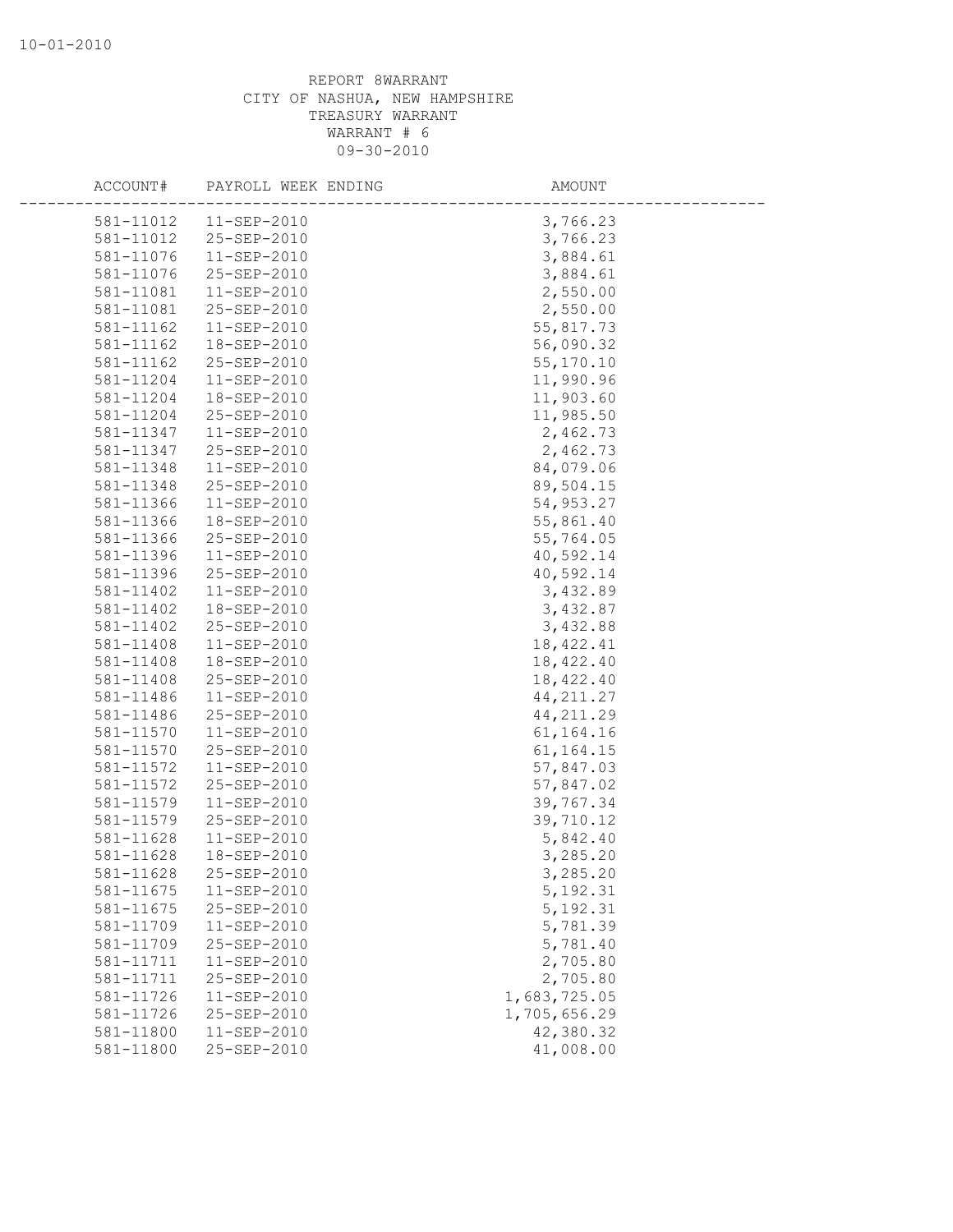| ACCOUNT#               | PAYROLL WEEK ENDING        | AMOUNT             |
|------------------------|----------------------------|--------------------|
| 581-11801              | $11 - SEP - 2010$          | 12,885.74          |
| 581-11801              | 18-SEP-2010                | 274.50             |
| 581-11801              | 25-SEP-2010                | 12,885.74          |
| 581-11802              | 11-SEP-2010                | 19,101.15          |
| 581-11802              | 25-SEP-2010                | 13,010.01          |
| 581-11803              | $11 - SEP - 2010$          | 16,738.60          |
| 581-11803              | 18-SEP-2010                | 727.18             |
| 581-11803              | 25-SEP-2010                | 16,229.06          |
| 581-11805              | $11 - SEP - 2010$          | 31,600.51          |
| 581-11805              | 25-SEP-2010                | 36,663.94          |
| 581-11812              | $11-SEP-2010$              | 2,683.92           |
| 581-11812              | 25-SEP-2010                | 2,683.93           |
| 581-11830              | 11-SEP-2010                | 4,069.46           |
| 581-11830              | 25-SEP-2010                | 4,069.46           |
| 581-11850              | $11 - SEP - 2010$          | 1,903.06           |
| 581-11850              | 18-SEP-2010                | 1,903.06           |
| 581-11850              | 25-SEP-2010                | 1,903.06           |
| 581-11860              | $11 - SEP - 2010$          | 4,231.12           |
| 581-11860              | 25-SEP-2010                | 4,231.12           |
| 581-11870              | $11-SEP-2010$              | 3, 153.85          |
| 581-11870              | 25-SEP-2010                | 3, 153.84          |
| 581-12021              | 11-SEP-2010                | 3,658.18           |
| 581-12021              | 25-SEP-2010                | 1,678.18           |
| 581-12060              | $11 - SEP - 2010$          | 2,471.20           |
| 581-12060              | 18-SEP-2010                | 2,762.73           |
| 581-12060              | 25-SEP-2010                | 2,910.92           |
| 581-12078              | 11-SEP-2010                | 475.00             |
| 581-12078              | 18-SEP-2010                | 137.50             |
| 581-12078              | 25-SEP-2010                | 1,193.75           |
| 581-12081              | 11-SEP-2010                | 2,449.06           |
| 581-12081              | 25-SEP-2010                | 2,449.06           |
| 581-12084              | 25-SEP-2010                | 1,725.00           |
| 581-12111              | 11-SEP-2010                | 115,580.59         |
| 581-12111              | 18-SEP-2010                | 143, 497.83        |
| 581-12111              | 25-SEP-2010                | 148,428.60         |
| 581-12112              | $11 - SEP - 2010$          | 5,480.16           |
| 581-12112              | 18-SEP-2010                | 6,758.16           |
| 581-12112              | 25-SEP-2010                | 7,173.69           |
| 581-12126              | 11-SEP-2010                | 3,000.16           |
| 581-12126              | 18-SEP-2010                | 4,029.86           |
| 581-12126<br>581-12135 | 25-SEP-2010                | 4,332.19           |
|                        | 11-SEP-2010                | 2,353.87           |
| 581-12135<br>581-12135 | 18-SEP-2010<br>25-SEP-2010 | 5,206.34           |
| 581-12136              | 11-SEP-2010                | 4,547.04           |
| 581-12136              | 18-SEP-2010                | 750.75<br>1,079.76 |
| 581-12136              | 25-SEP-2010                | 399.01             |
| 581-12138              | 18-SEP-2010                | 269.55             |
|                        |                            |                    |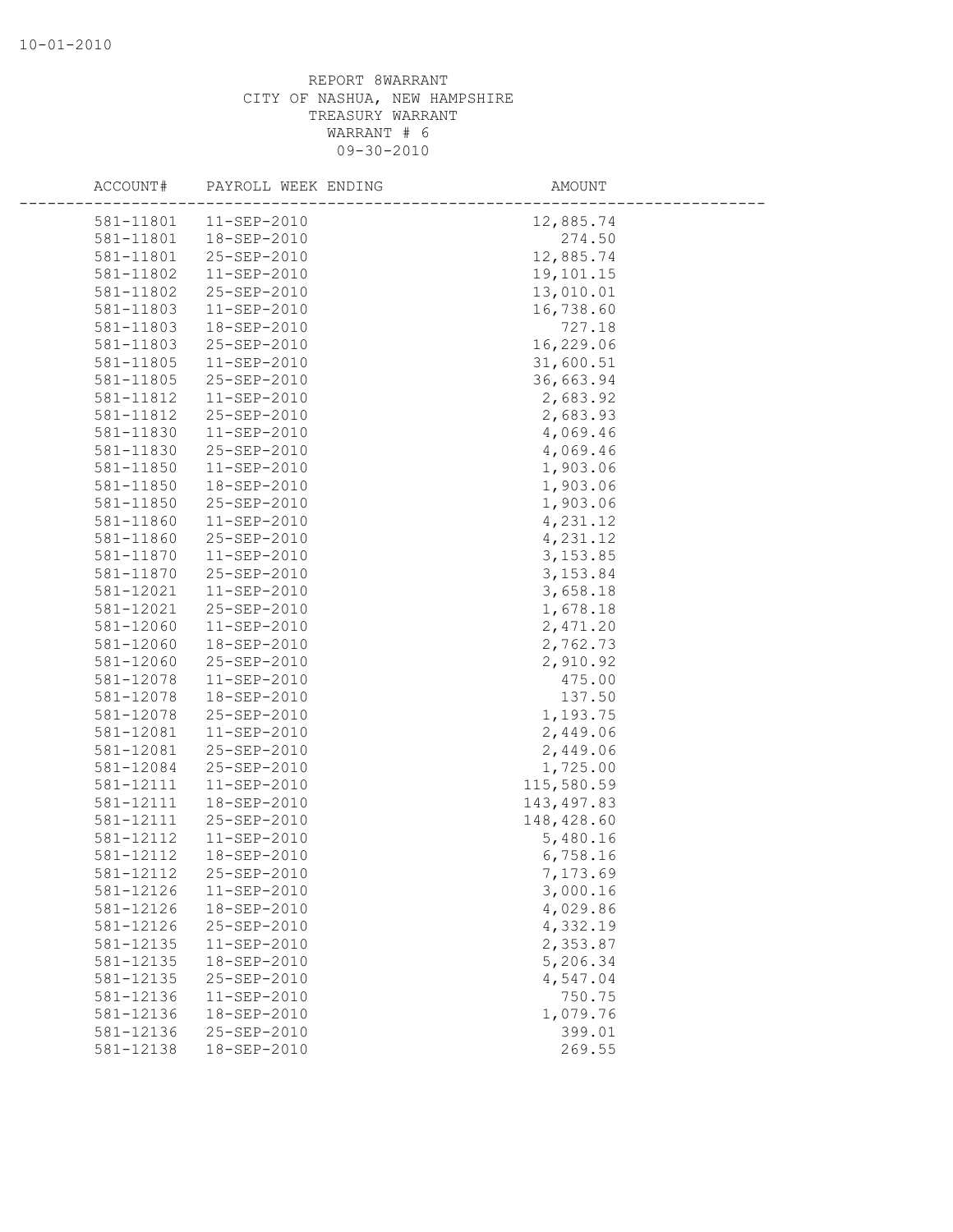|       | ACCOUNT#  | PAYROLL WEEK ENDING | AMOUNT                            |              |
|-------|-----------|---------------------|-----------------------------------|--------------|
|       | 581-12138 | 25-SEP-2010         | 449.25                            |              |
|       | 581-12153 | $11 - SEP - 2010$   | 30.00                             |              |
|       | 581-12153 | 18-SEP-2010         | 30.00                             |              |
|       | 581-12153 | 25-SEP-2010         | 480.00                            |              |
|       | 581-12181 | 11-SEP-2010         | 761.46                            |              |
|       | 581-12198 | $11 - SEP - 2010$   | 26,388.01                         |              |
|       | 581-12198 | 25-SEP-2010         | 41, 115.94                        |              |
|       | 581-12200 | 25-SEP-2010         | 1,662.17                          |              |
|       | 581-12201 | $11 - SEP - 2010$   | 8,263.16                          |              |
|       | 581-12201 | 18-SEP-2010         | 13,789.41                         |              |
|       | 581-12201 | 25-SEP-2010         | 16,716.81                         |              |
|       | 581-13004 | 11-SEP-2010         | 26, 264.10                        |              |
|       | 581-13004 | 18-SEP-2010         | 510.00                            |              |
|       | 581-13004 | 25-SEP-2010         | 1,476.56                          |              |
|       | 581-13021 | $11 - SEP - 2010$   | 918.07                            |              |
|       | 581-13021 | 18-SEP-2010         | 245.70                            |              |
|       | 581-13021 | 25-SEP-2010         | 204.75                            |              |
|       | 581-13032 | $11-SEP-2010$       | 164.73                            |              |
|       | 581-13032 | 18-SEP-2010         | 80.87                             |              |
|       | 581-13032 | 25-SEP-2010         | 856.56                            |              |
|       | 581-13120 | $11 - SEP - 2010$   | 1,823.35                          |              |
|       | 581-13120 | 18-SEP-2010         | 937.63                            |              |
|       | 581-13120 | 25-SEP-2010         | 1,723.18                          |              |
|       | 581-13133 | $11 - SEP - 2010$   | 724.82                            |              |
|       | 581-13133 | 18-SEP-2010         | 750.00                            |              |
|       | 581-13133 | 25-SEP-2010         | 1,489.64                          |              |
|       | 581-13137 | 18-SEP-2010         | 160.00                            |              |
|       | 581-18008 | 25-SEP-2010         | 9,000.00                          |              |
|       | 581-19000 | $11 - SEP - 2010$   | 7,835.80                          |              |
|       | 581-19000 | 25-SEP-2010         | 7,835.80                          |              |
|       | 581-19210 | $11 - SEP - 2010$   | 20,031.61                         |              |
|       | 581-19210 | 25-SEP-2010         | 4,588.00                          |              |
|       | 581-19230 | $11 - SEP - 2010$   | 150.00                            |              |
|       | 581-19240 | 11-SEP-2010         | 1,708.55                          |              |
|       | 581-19310 | 25-SEP-2010         | 2,228.40                          |              |
| TOTAL | 581       | SCHOOL DEPARTMENT   | --------------------------------- | 5,503,956.04 |
|       |           |                     |                                   |              |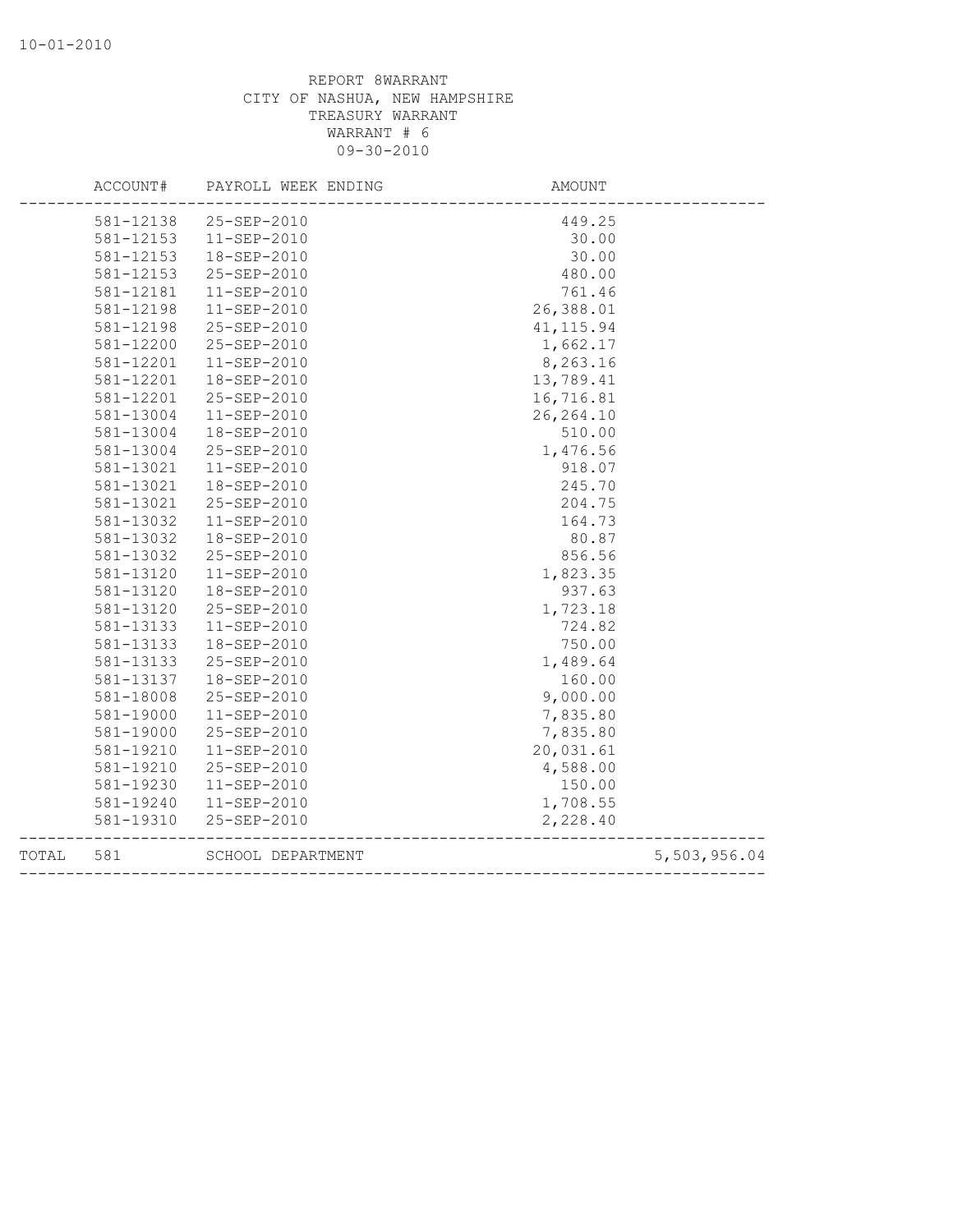|           | ACCOUNT# PAYROLL WEEK ENDING |  |  | AMOUNT |
|-----------|------------------------------|--|--|--------|
|           |                              |  |  |        |
| TOTAL 952 |                              |  |  |        |
|           |                              |  |  |        |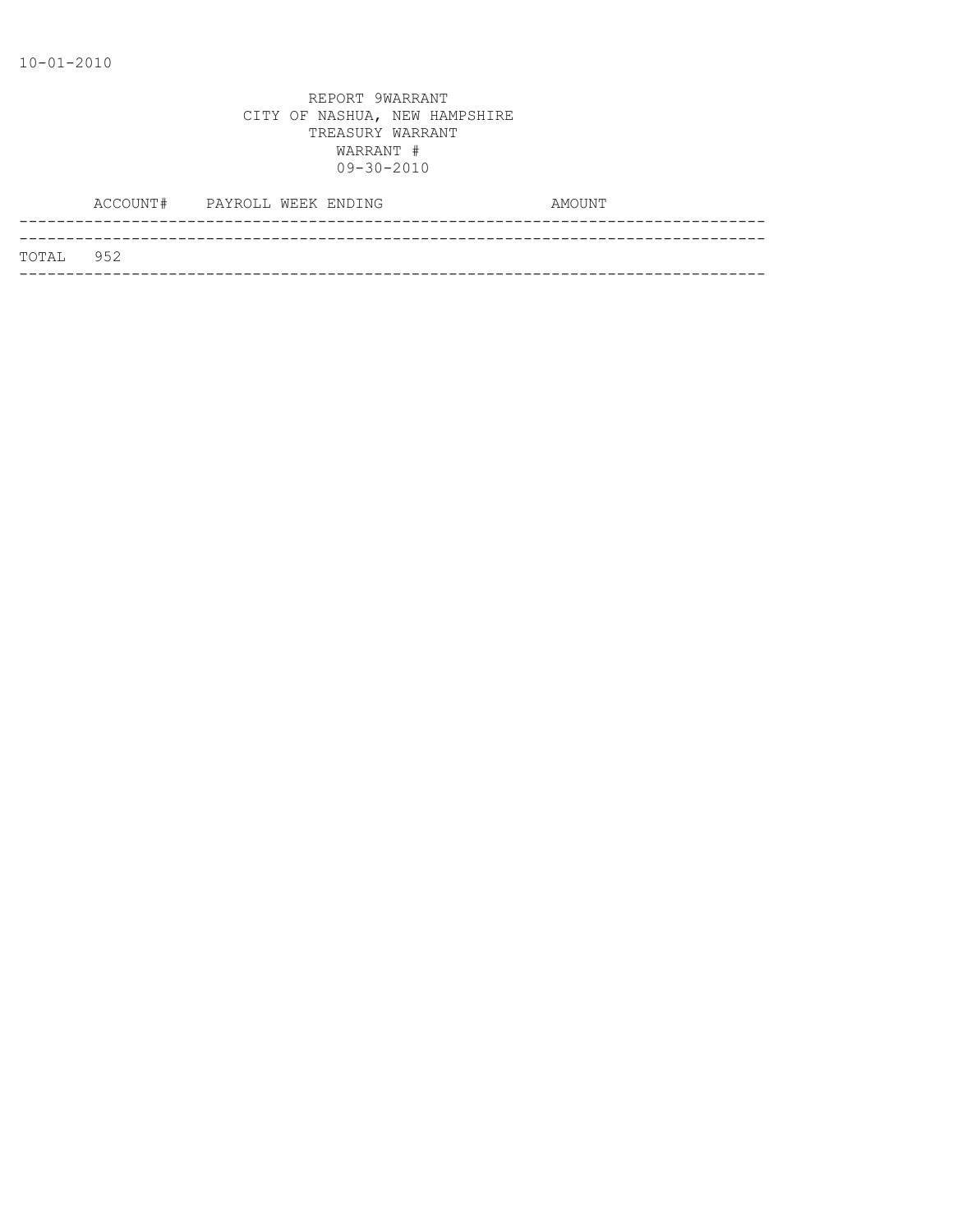| ACCOUNT#  | PAYROLL WEEK ENDING | AMOUNT   |  |
|-----------|---------------------|----------|--|
| 801-11008 | $11 - SEP - 2010$   | 608.42   |  |
| 801-11008 | 18-SEP-2010         | 608.42   |  |
| 801-11008 | 25-SEP-2010         | 608.42   |  |
| 801-11024 | 11-SEP-2010         | 639.71   |  |
| 801-11024 | 18-SEP-2010         | 655.23   |  |
| 801-11024 | 25-SEP-2010         | 639.70   |  |
| 801-11028 | $11 - SEP - 2010$   | 61.98    |  |
| 801-11028 | 18-SEP-2010         | 61.98    |  |
| 801-11028 | 25-SEP-2010         | 61.98    |  |
| 801-11064 | $11 - SEP - 2010$   | 144.64   |  |
| 801-11064 | 18-SEP-2010         | 144.64   |  |
| 801-11064 | 25-SEP-2010         | 144.64   |  |
| 801-11094 | 11-SEP-2010         | 104.60   |  |
| 801-11094 | 18-SEP-2010         | 104.60   |  |
| 801-11094 | 25-SEP-2010         | 104.59   |  |
| 801-11188 | $11 - SEP - 2010$   | 368.62   |  |
| 801-11188 | 18-SEP-2010         | 368.61   |  |
| 801-11188 | 25-SEP-2010         | 368.62   |  |
| 801-11190 | $11 - SEP - 2010$   | 421.45   |  |
| 801-11190 | 18-SEP-2010         | 421.44   |  |
| 801-11190 | 25-SEP-2010         | 421.44   |  |
| 801-11193 | $11 - SEP - 2010$   | 1,025.45 |  |
| 801-11193 | 18-SEP-2010         | 1,025.44 |  |
| 801-11193 | 25-SEP-2010         | 1,025.44 |  |
| 801-11211 | 11-SEP-2010         | 70.23    |  |
| 801-11211 | 18-SEP-2010         | 70.23    |  |
| 801-11211 | 25-SEP-2010         | 70.23    |  |
| 801-11222 | $11-SEP-2010$       | 217.50   |  |
| 801-11222 | 18-SEP-2010         | 217.50   |  |
| 801-11222 | 25-SEP-2010         | 217.50   |  |
| 801-11249 | 11-SEP-2010         | 188.57   |  |
| 801-11249 | 18-SEP-2010         | 188.57   |  |
| 801-11249 | 25-SEP-2010         | 188.57   |  |
| 801-11268 | $11-SEP-2010$       | 139.31   |  |
| 801-11268 | 18-SEP-2010         | 139.32   |  |
| 801-11268 | 25-SEP-2010         | 139.32   |  |
| 801-11271 | $11-SEP-2010$       | 1,184.60 |  |
| 801-11271 | 18-SEP-2010         | 1,184.60 |  |
| 801-11271 | 25-SEP-2010         | 1,184.60 |  |
| 801-11276 | 11-SEP-2010         | 4,573.36 |  |
| 801-11276 | 18-SEP-2010         | 4,498.40 |  |
| 801-11276 | 25-SEP-2010         | 4,498.40 |  |
| 801-11431 | 11-SEP-2010         | 193.49   |  |
| 801-11431 | 18-SEP-2010         | 193.49   |  |
| 801-11431 | 25-SEP-2010         | 193.49   |  |
| 801-11435 | 11-SEP-2010         | 281.02   |  |
| 801-11435 | 18-SEP-2010         | 281.02   |  |
| 801-11435 | 25-SEP-2010         | 281.02   |  |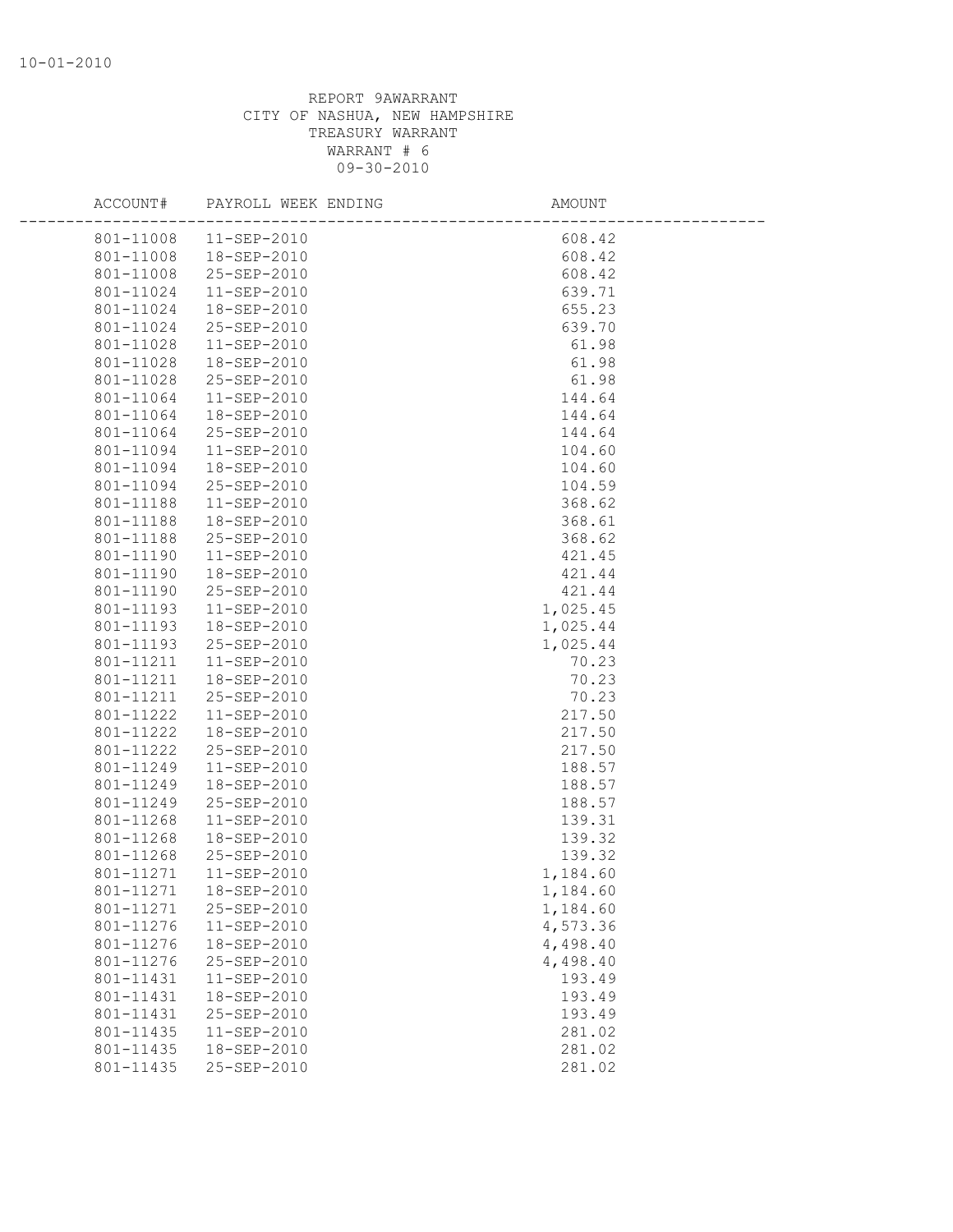|       | ACCOUNT#  | PAYROLL WEEK ENDING   | AMOUNT                           |  |
|-------|-----------|-----------------------|----------------------------------|--|
|       | 801-11595 | 11-SEP-2010           | 5,867.15                         |  |
|       | 801-11595 | $11 - SEP - 2010$     | 4,211.96                         |  |
|       | 801-11595 | 18-SEP-2010           | 5,894.96                         |  |
|       | 801-11595 | 18-SEP-2010           | 4,154.00                         |  |
|       | 801-11595 | 25-SEP-2010           | 5,846.32                         |  |
|       | 801-11595 | 25-SEP-2010           | 4,154.00                         |  |
|       | 801-11596 | 11-SEP-2010           | 3,560.12                         |  |
|       | 801-11596 | 18-SEP-2010           | 3,512.00                         |  |
|       | 801-11596 | 25-SEP-2010           | 3,512.00                         |  |
|       | 801-11598 | $11 - SEP - 2010$     | 881.76                           |  |
|       | 801-11598 | 18-SEP-2010           | 870.00                           |  |
|       | 801-11598 | 25-SEP-2010           | 870.00                           |  |
|       | 801-11599 | 11-SEP-2010           | 1, 114.71                        |  |
|       | 801-11599 | 11-SEP-2010           | 1, 114.71                        |  |
|       | 801-11599 | 18-SEP-2010           | 1, 114.71                        |  |
|       | 801-11599 | 18-SEP-2010           | 1, 114.71                        |  |
|       | 801-11599 | 25-SEP-2010           | 1, 114.71                        |  |
|       | 801-11599 | 25-SEP-2010           | 1, 114.71                        |  |
|       | 801-11606 | 11-SEP-2010           | 725.29                           |  |
|       | 801-11606 | 18-SEP-2010           | 725.29                           |  |
|       | 801-11606 | 25-SEP-2010           | 725.29                           |  |
|       | 801-11647 | 11-SEP-2010           | 1,442.84                         |  |
|       | 801-11647 | 18-SEP-2010           | 1,442.84                         |  |
|       | 801-11647 | 25-SEP-2010           | 1,442.84                         |  |
|       | 801-12594 | 11-SEP-2010           | 2,912.00                         |  |
|       | 801-12594 | 18-SEP-2010           | 3,640.00                         |  |
|       | 801-12594 | 25-SEP-2010           | 3,536.00                         |  |
|       | 801-13004 | 11-SEP-2010           | 3,003.76                         |  |
|       | 801-13004 | 11-SEP-2010           | 3,599.31                         |  |
|       | 801-13004 | 11-SEP-2010           | 1,267.54                         |  |
|       | 801-13004 | 18-SEP-2010           | 1,242.46                         |  |
|       | 801-13004 | 18-SEP-2010           | 661.46                           |  |
|       | 801-13004 | 18-SEP-2010           | 157.58                           |  |
|       | 801-13004 | 25-SEP-2010           | 1,093.66                         |  |
|       | 801-13004 | 25-SEP-2010           | 681.53                           |  |
|       | 801-13004 | 25-SEP-2010           | 126.35                           |  |
|       | 801-17002 | 18-SEP-2010           | 500.00                           |  |
|       | 801-17008 | 25-SEP-2010           | 900.00                           |  |
|       | 801-17010 | $11 - SEP - 2010$     | 1,100.00                         |  |
|       |           | 801-17010 25-SEP-2010 | 1,100.00                         |  |
|       | 801-31050 | 25-SEP-2010           | 17.00                            |  |
| TOTAL | 801       | SOLID WASTE DISPOSAL  | 112,599.97<br>__________________ |  |
|       |           |                       |                                  |  |
|       | 802-11024 | 11-SEP-2010           | 155.94                           |  |
|       | 802-11024 | 11-SEP-2010           | 623.77                           |  |
|       | 802-11024 | 18-SEP-2010           | 155.94                           |  |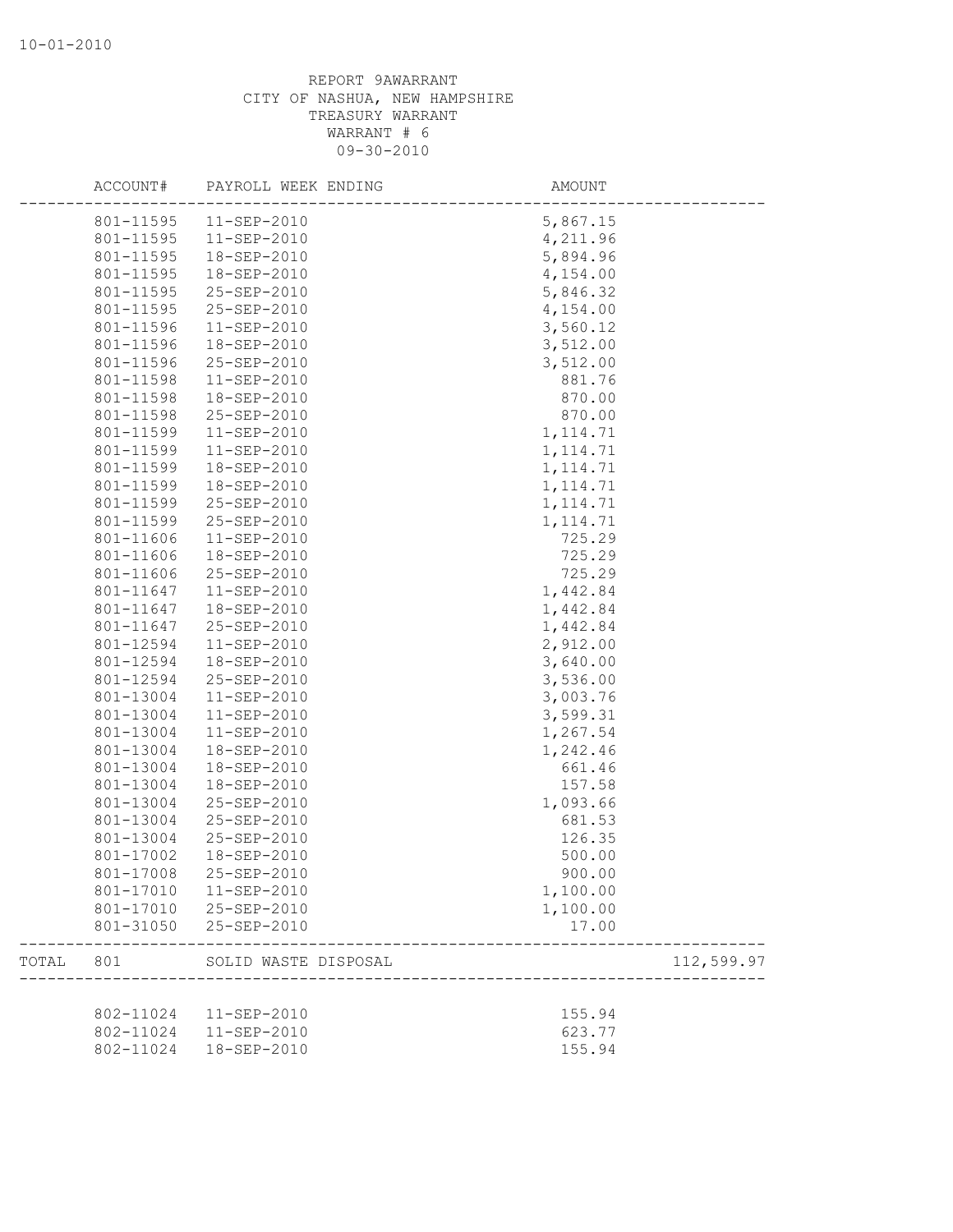| ACCOUNT#  | PAYROLL WEEK ENDING | AMOUNT   |  |
|-----------|---------------------|----------|--|
| 802-11024 | 18-SEP-2010         | 623.77   |  |
| 802-11024 | 25-SEP-2010         | 155.94   |  |
| 802-11024 | 25-SEP-2010         | 623.77   |  |
| 802-11028 | $11 - SEP - 2010$   | 421.47   |  |
| 802-11028 | 11-SEP-2010         | 198.34   |  |
| 802-11028 | 18-SEP-2010         | 421.47   |  |
| 802-11028 | 18-SEP-2010         | 198.34   |  |
| 802-11028 | 25-SEP-2010         | 421.47   |  |
| 802-11028 | 25-SEP-2010         | 198.34   |  |
| 802-11064 | $11 - SEP - 2010$   | 144.64   |  |
| 802-11064 | 11-SEP-2010         | 144.64   |  |
| 802-11064 | 18-SEP-2010         | 144.64   |  |
| 802-11064 | 18-SEP-2010         | 144.64   |  |
| 802-11064 | 25-SEP-2010         | 144.64   |  |
| 802-11064 | 25-SEP-2010         | 144.64   |  |
| 802-11091 | 11-SEP-2010         | 1,139.75 |  |
| 802-11091 | 18-SEP-2010         | 1,139.75 |  |
| 802-11091 | 25-SEP-2010         | 1,139.74 |  |
| 802-11092 | $11 - SEP - 2010$   | 827.09   |  |
| 802-11092 | 18-SEP-2010         | 825.60   |  |
| 802-11092 | 25-SEP-2010         | 822.40   |  |
| 802-11094 | $11 - SEP - 2010$   | 313.77   |  |
| 802-11094 | 11-SEP-2010         | 313.79   |  |
| 802-11094 | 18-SEP-2010         | 313.77   |  |
| 802-11094 | 18-SEP-2010         | 313.79   |  |
| 802-11094 | 25-SEP-2010         | 313.79   |  |
| 802-11094 | 25-SEP-2010         | 313.78   |  |
| 802-11096 | $11 - SEP - 2010$   | 959.79   |  |
| 802-11096 | 18-SEP-2010         | 959.79   |  |
| 802-11096 | 25-SEP-2010         | 959.79   |  |
| 802-11102 | $11 - SEP - 2010$   | 929.19   |  |
| 802-11102 | 18-SEP-2010         | 929.19   |  |
| 802-11102 | 25-SEP-2010         | 929.19   |  |
| 802-11105 | 11-SEP-2010         | 1,037.26 |  |
| 802-11105 | 18-SEP-2010         | 1,037.27 |  |
| 802-11105 | 25-SEP-2010         | 1,111.46 |  |
| 802-11124 | $11 - SEP - 2010$   | 760.65   |  |
| 802-11124 | 18-SEP-2010         | 760.65   |  |
| 802-11124 | 25-SEP-2010         | 760.66   |  |
| 802-11155 | 11-SEP-2010         | 1,050.41 |  |
| 802-11155 | 18-SEP-2010         | 1,050.42 |  |
| 802-11155 | 25-SEP-2010         | 1,050.42 |  |
| 802-11157 | 11-SEP-2010         | 2,737.08 |  |
| 802-11157 | 18-SEP-2010         | 2,659.76 |  |
| 802-11157 | 25-SEP-2010         | 2,634.00 |  |
| 802-11158 | 11-SEP-2010         | 955.12   |  |
| 802-11158 | 18-SEP-2010         | 942.40   |  |
| 802-11158 | 25-SEP-2010         | 942.40   |  |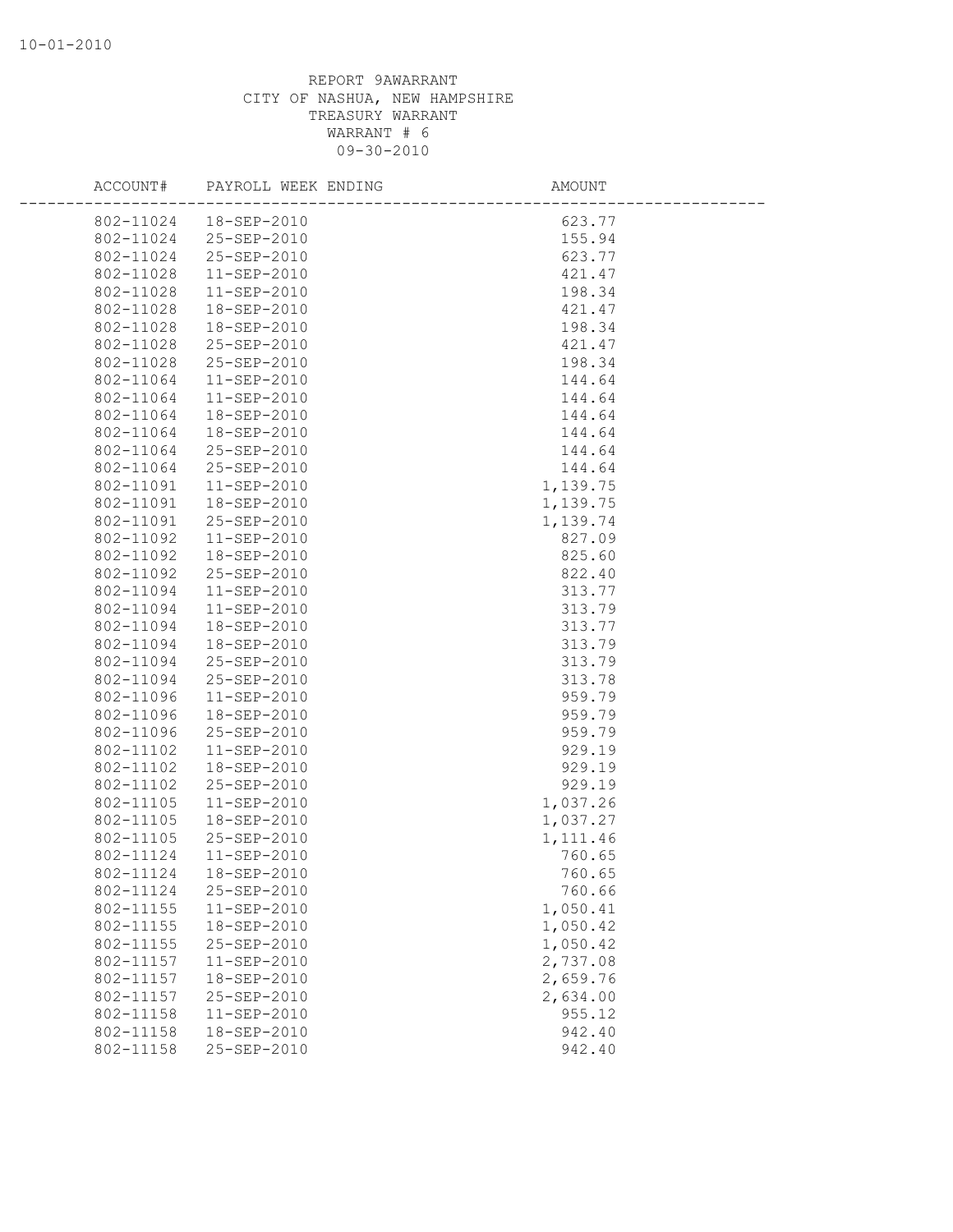| ACCOUNT#  | PAYROLL WEEK ENDING | AMOUNT    |  |
|-----------|---------------------|-----------|--|
| 802-11188 | $11-SEP-2010$       | 368.62    |  |
| 802-11188 | 18-SEP-2010         | 368.62    |  |
| 802-11188 | 25-SEP-2010         | 368.62    |  |
| 802-11190 | $11 - SEP - 2010$   | 421.44    |  |
| 802-11190 | 18-SEP-2010         | 421.44    |  |
| 802-11190 | 25-SEP-2010         | 421.44    |  |
| 802-11211 | $11 - SEP - 2010$   | 280.94    |  |
| 802-11211 | $11 - SEP - 2010$   | 421.41    |  |
| 802-11211 | 18-SEP-2010         | 280.94    |  |
| 802-11211 | 18-SEP-2010         | 421.41    |  |
| 802-11211 | 25-SEP-2010         | 280.94    |  |
| 802-11211 | 25-SEP-2010         | 421.41    |  |
| 802-11222 | $11 - SEP - 2010$   | 217.50    |  |
| 802-11222 | 18-SEP-2010         | 217.50    |  |
| 802-11222 | 25-SEP-2010         | 217.50    |  |
| 802-11249 | $11 - SEP - 2010$   | 188.57    |  |
| 802-11249 | $11 - SEP - 2010$   | 188.57    |  |
| 802-11249 | 18-SEP-2010         | 188.57    |  |
| 802-11249 | 18-SEP-2010         | 188.57    |  |
| 802-11249 | 25-SEP-2010         | 188.57    |  |
| 802-11249 | 25-SEP-2010         | 188.57    |  |
| 802-11260 | $11 - SEP - 2010$   | 2,037.40  |  |
| 802-11260 | 18-SEP-2010         | 2,008.00  |  |
| 802-11260 | 25-SEP-2010         | 2,008.00  |  |
| 802-11268 | $11 - SEP - 2010$   | 46.44     |  |
| 802-11268 | $11 - SEP - 2010$   | 92.88     |  |
| 802-11268 | 18-SEP-2010         | 46.44     |  |
| 802-11268 | 18-SEP-2010         | 92.88     |  |
| 802-11268 | 25-SEP-2010         | 46.44     |  |
| 802-11268 | 25-SEP-2010         | 92.88     |  |
| 802-11270 | $11 - SEP - 2010$   | 1, 114.74 |  |
| 802-11270 | 18-SEP-2010         | 1, 114.73 |  |
| 802-11270 | 25-SEP-2010         | 1, 114.73 |  |
| 802-11330 | 11-SEP-2010         | 1, 114.71 |  |
| 802-11330 | 18-SEP-2010         | 1, 114.71 |  |
| 802-11330 | 25-SEP-2010         | 1, 114.71 |  |
| 802-11431 | $11 - SEP - 2010$   | 193.49    |  |
| 802-11431 | 18-SEP-2010         | 193.49    |  |
| 802-11431 | 25-SEP-2010         | 193.49    |  |
| 802-11435 | 11-SEP-2010         | 468.37    |  |
| 802-11435 | 11-SEP-2010         | 187.35    |  |
| 802-11435 | 18-SEP-2010         | 468.37    |  |
| 802-11435 | 18-SEP-2010         | 187.35    |  |
| 802-11435 | 25-SEP-2010         | 468.37    |  |
| 802-11435 | 25-SEP-2010         | 187.35    |  |
| 802-11480 | $11 - SEP - 2010$   | 2,942.91  |  |
| 802-11480 | 18-SEP-2010         | 3,041.11  |  |
| 802-11480 | 25-SEP-2010         | 2,929.50  |  |
|           |                     |           |  |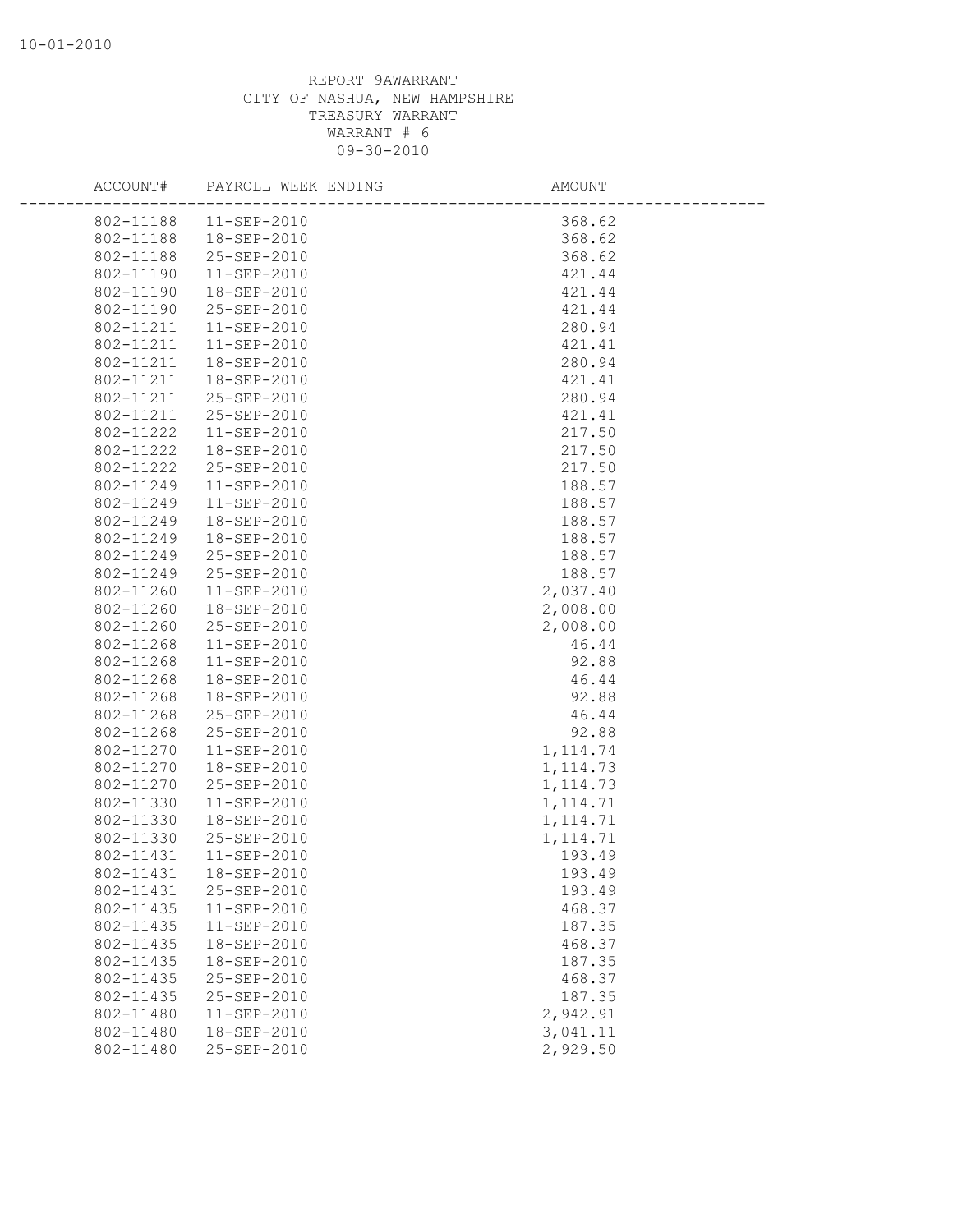|       | ACCOUNT#  | PAYROLL WEEK ENDING      | AMOUNT           |                            |
|-------|-----------|--------------------------|------------------|----------------------------|
|       | 802-11507 | 11-SEP-2010              | 838.09           |                            |
|       | 802-11507 | 18-SEP-2010              | 341.76           |                            |
|       | 802-11513 | 11-SEP-2010              | 6,082.79         |                            |
|       | 802-11513 | 18-SEP-2010              | 6,778.80         |                            |
|       | 802-11513 | 25-SEP-2010              | 6,778.80         |                            |
|       | 802-11514 | 11-SEP-2010              | 3,093.39         |                            |
|       | 802-11514 | 18-SEP-2010              | 3,034.00         |                            |
|       | 802-11514 | 25-SEP-2010              | 3,469.20         |                            |
|       | 802-11681 | 11-SEP-2010              | 324.42           |                            |
|       | 802-11681 | 11-SEP-2010              | 1,297.69         |                            |
|       | 802-11681 | 18-SEP-2010              | 324.42           |                            |
|       | 802-11681 | 18-SEP-2010              | 1,297.69         |                            |
|       | 802-11681 | 25-SEP-2010              | 324.42           |                            |
|       | 802-11681 | 25-SEP-2010              | 1,297.69         |                            |
|       | 802-11693 | 11-SEP-2010              | 1,230.75         |                            |
|       | 802-11693 | 18-SEP-2010              | 1,230.75         |                            |
|       | 802-11693 | 25-SEP-2010              | 1,230.75         |                            |
|       | 802-11764 | 11-SEP-2010              | 1,219.71         |                            |
|       | 802-11764 | 18-SEP-2010              | 1,219.71         |                            |
|       | 802-11764 | 25-SEP-2010              | 1,219.71         |                            |
|       | 802-12154 | $11-SEP-2010$            | $-564.50$        |                            |
|       | 802-12154 | $11 - SEP - 2010$        | 176.00           |                            |
|       | 802-12154 | 18-SEP-2010              | 440.00           |                            |
|       | 802-12154 | 18-SEP-2010              |                  |                            |
|       | 802-12154 | 25-SEP-2010              | 176.00<br>440.00 |                            |
|       |           |                          | 176.00           |                            |
|       | 802-12154 | 25-SEP-2010              |                  |                            |
|       | 802-13004 | 11-SEP-2010              | 1,362.59         |                            |
|       | 802-13004 | 11-SEP-2010              | 3,872.42         |                            |
|       | 802-13004 | 18-SEP-2010              | 3,370.39         |                            |
|       | 802-13004 | 18-SEP-2010              | 1,041.30         |                            |
|       | 802-13004 | 25-SEP-2010              | 919.89           |                            |
|       | 802-13004 | 25-SEP-2010              | 1,259.21         |                            |
|       | 802-17008 | 25-SEP-2010              | 1,800.00         |                            |
|       | 802-17010 | 11-SEP-2010              | 1,100.00         |                            |
|       | 802-31050 | 25-SEP-2010              | 34.00            |                            |
| TOTAL | 802       | SEWERAGE DISPOSAL SYSTEM |                  | 127, 120.15<br>----------- |
|       | 951-05056 | $11 - SEP - 2010$        | 33,760.59        |                            |
|       | 951-05056 | 18-SEP-2010              | 33,760.59        |                            |
|       | 951-05056 | 25-SEP-2010              | 33,760.59        |                            |
|       |           |                          |                  |                            |
| TOTAL | 951       | PWD & ENG TRUST FUND     |                  | 101,281.77                 |
|       | 952-12156 | 18-SEP-2010              | 378.00           |                            |
|       | 952-12156 | 25-SEP-2010              | 210.00           |                            |
|       |           |                          |                  |                            |